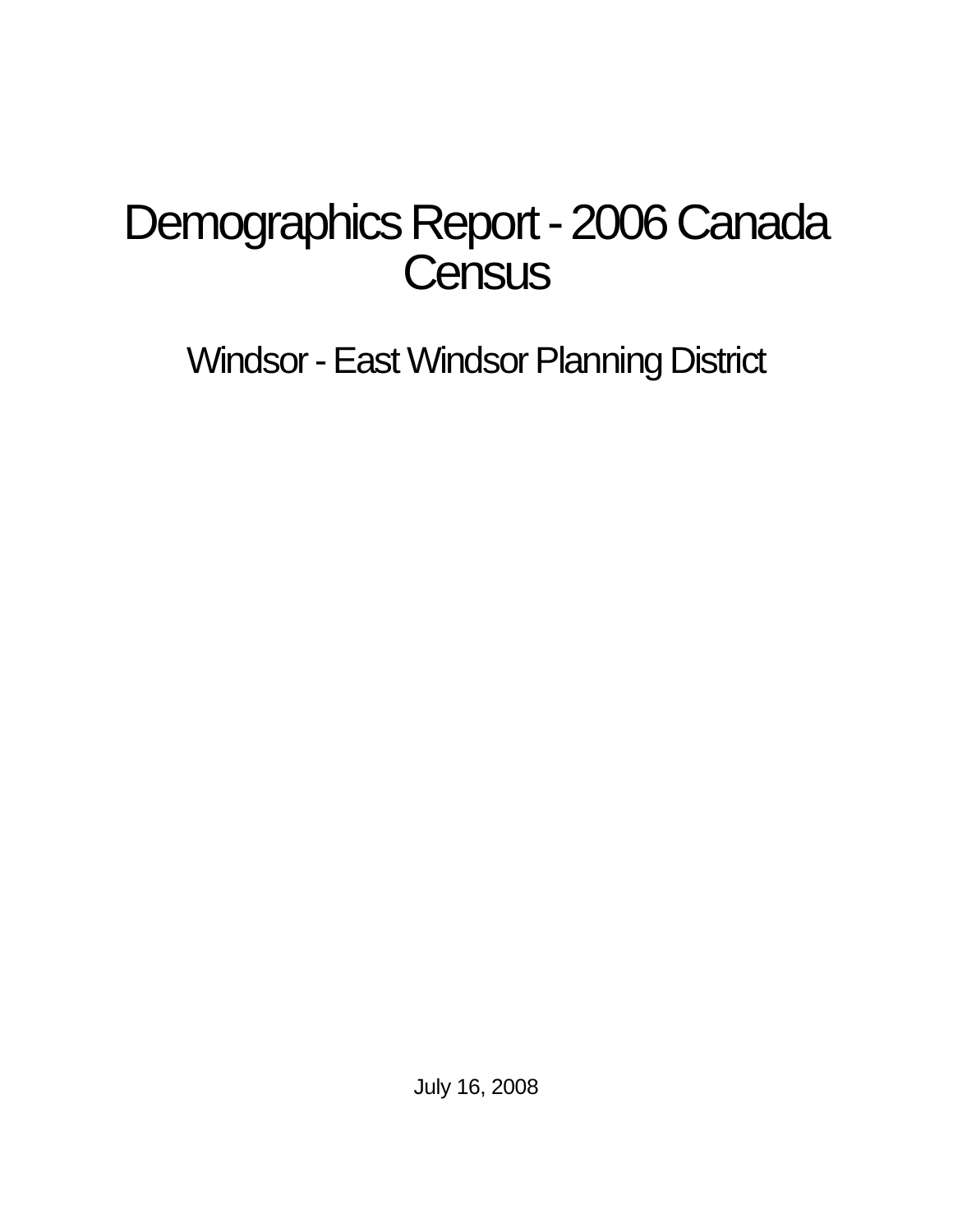## Table of Contents

| 2006 Census Population by Age and Sex Comparison 16 |  |
|-----------------------------------------------------|--|
|                                                     |  |
|                                                     |  |
|                                                     |  |
|                                                     |  |
|                                                     |  |
|                                                     |  |
|                                                     |  |
|                                                     |  |
| 2006 Census Knowledge of Non-official Language  28  |  |
|                                                     |  |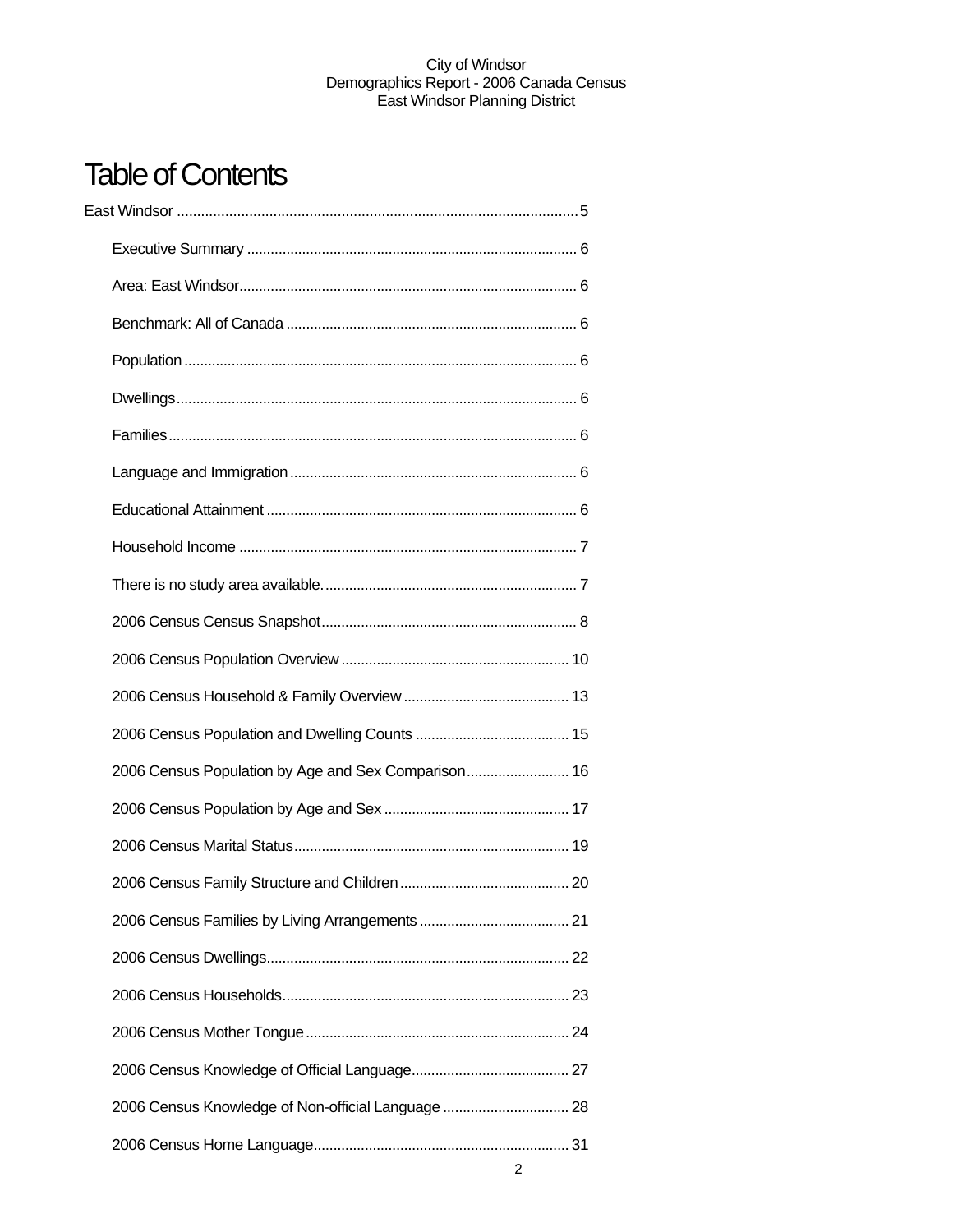| Last VVIIIWSUI FIAHIIIIIY DISUIGL                                   |    |
|---------------------------------------------------------------------|----|
|                                                                     |    |
| 2006 Census Recent Immigration and Place of Birth (2001-2006) 37    |    |
|                                                                     |    |
|                                                                     |    |
|                                                                     |    |
|                                                                     |    |
| 2006 Census Presence of Children and Labour Force by Sex Comparison | 43 |
| 2006 Census Presence of Children and Labour Force by Sex  45        |    |
| 2006 Census Labour Force by Industry and Sex Comparison 49          |    |
|                                                                     |    |
| 2006 Census Labour Force by Occupation and Sex Comparison 54        |    |
|                                                                     |    |
|                                                                     |    |
| 2006 Census Labour Force by Occupation - Female  60                 |    |
| 2006 Census Labour Force by Class of Worker and Sex Comparison. 62  |    |
| 2006 Census Labour Force by Class of Worker and Sex 63              |    |
|                                                                     |    |
|                                                                     |    |
|                                                                     |    |
|                                                                     |    |
|                                                                     |    |
|                                                                     |    |
|                                                                     |    |
|                                                                     |    |
|                                                                     |    |
|                                                                     |    |
| 2006 Census Post Secondary Education by Sex Comparison  75          |    |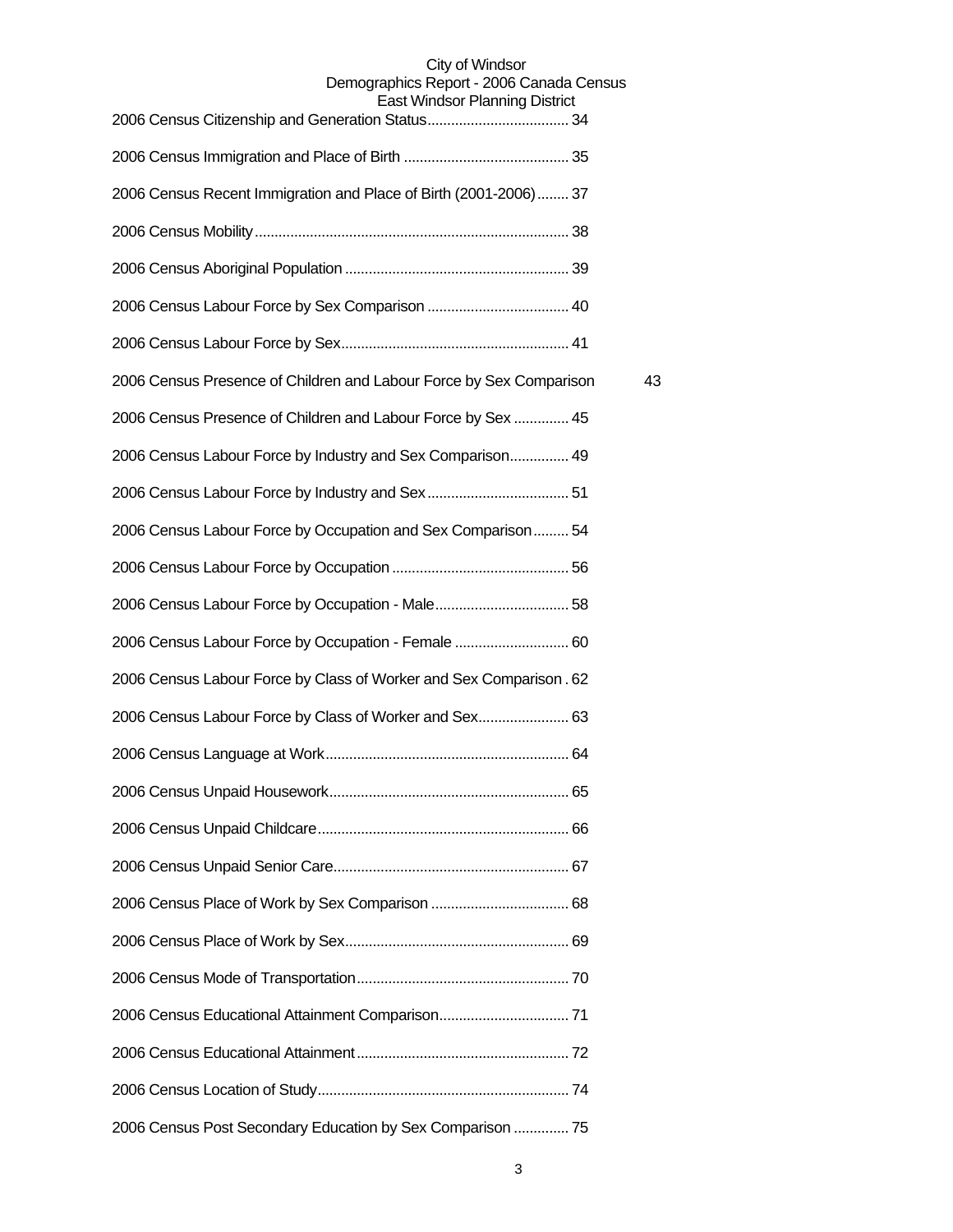| 2006 Census 2005 Employment Income by Sex and Work Activity  91    |
|--------------------------------------------------------------------|
| 2006 Census 2005 Individual Income by Sex Comparison 92            |
|                                                                    |
| 2006 Census 2005 Individual After-Tax Income by Sex 95             |
|                                                                    |
| 2006 Census 2005 Income of Non-family Persons by Sex  99           |
| 2006 Census 2005 After-Tax Income of Non-family Persons by Sex 101 |
|                                                                    |
|                                                                    |
|                                                                    |
|                                                                    |
| 2006 Census 2005 After-Tax Household Income  107                   |
|                                                                    |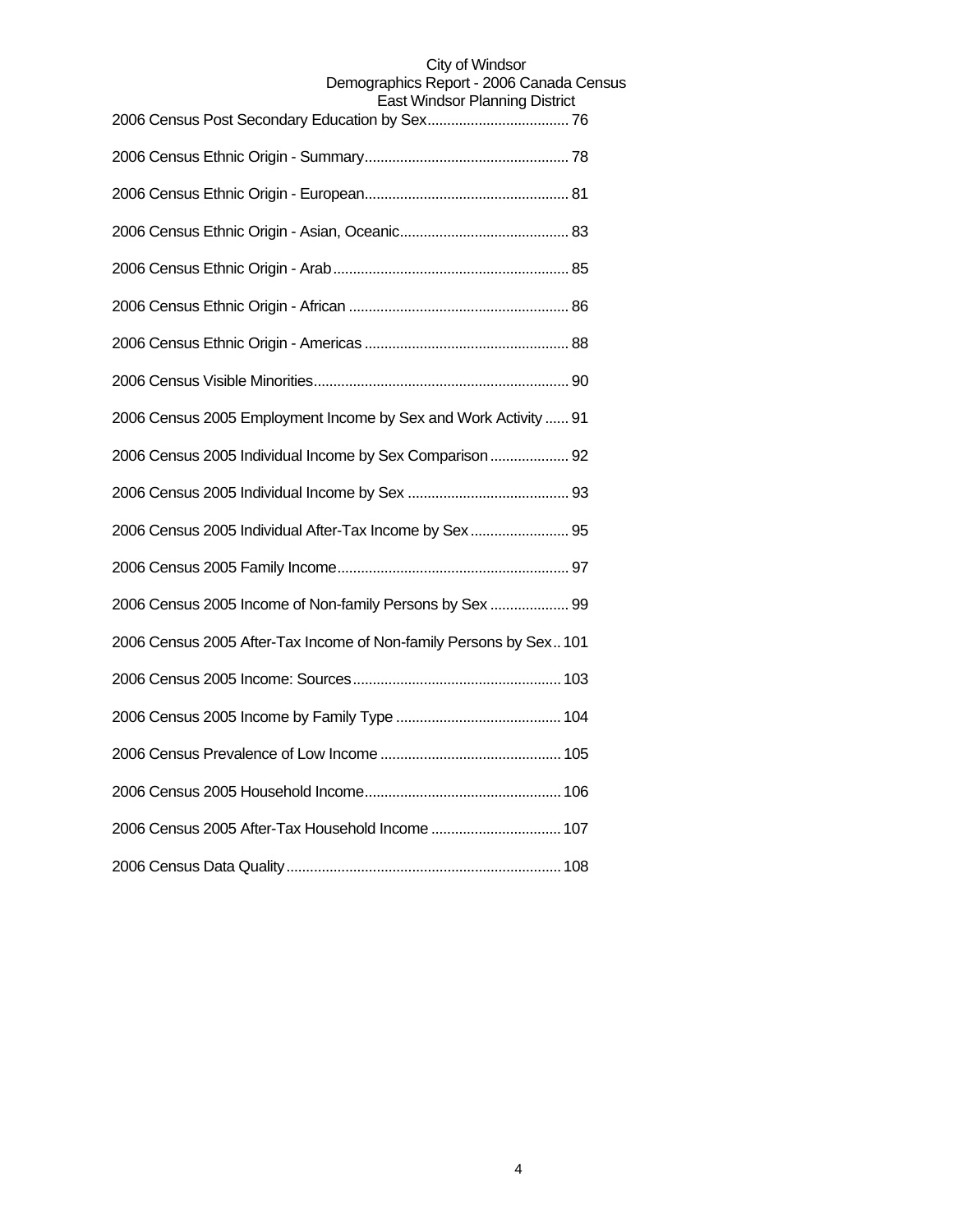East Windsor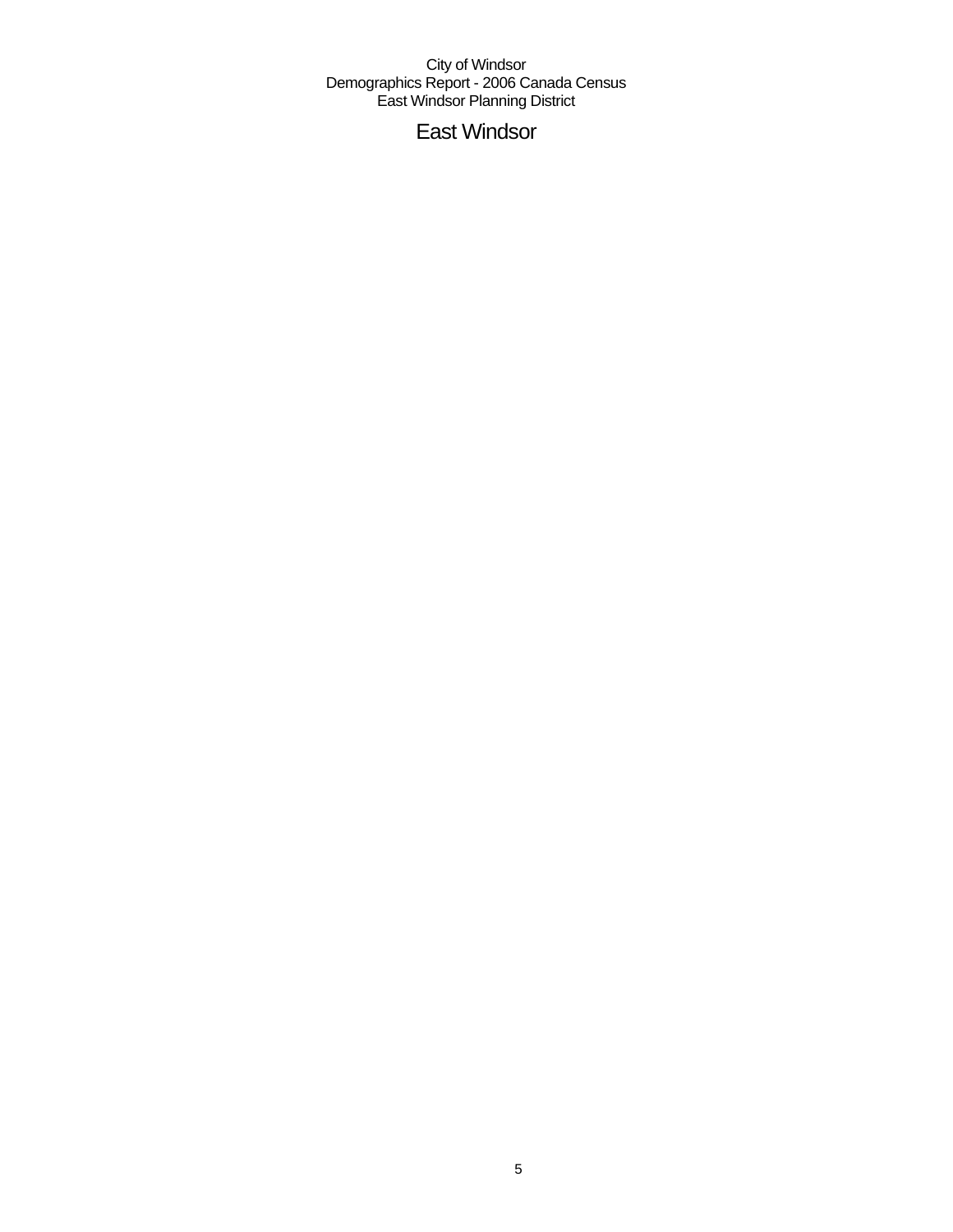## Executive Summary

EXECUTIVE SUMMARY

## Area: East Windsor Benchmark: All of Canada

 $\overline{\mathbf{z}}$ 

Z.

## Population

**Dwellings** 

In 2006, there were **9,468** occupied dwellings, of which **66.2%** are owner-

occupied and **34.0%** are rented.

Families

The 2006 population in East Windsor was **21,509**.

> The average density of population was **2,617.2** per square km.

The 2006 median age for this population was The 2006 median age for this population is **37.9**. The average age is **38.7**.

The 2006 population in All of Canada for 2006 was **31,612,900**.

> The average density of population was **3.5** per square km.

**39.5**. The average age is **39.1**.

In 2006, there were **12,435,520** occupied dwellings, of which **68.4%** are owneroccupied and **31.2%** are rented.

> Most of the dwellings are **singledetached houses** (55.3%). Dwellings in this area were mostly built **between 1971 to 1980** (19.5%).

Of the **8,896,840** families in the area, **7,482,775** are married or common law couples; **4,061,930** of the couples have one or more children at home. There are **1,414,060** single-parent families.

Z.

Language and Immigration

Of the **5,971** families in the area, **4,368**  are married or common law couples; **2,388** of the couples have one or more children at home. There are **1,581** 

Most of the dwellings are **singledetached houses** (63.0%). Dwellings in this area were mostly built **between** 

**1946 to 1960** (35.2%).

single-parent families.

For 2006, the dominant non-official home language, **Arabic**, was spoken by **600** people, followed by **Urdu**, spoken by **130** people.

The top 3 places of birth for recent immigrants were **West Central Asia and the Middle East**, **Eastern Europe** and **Southern Europe**.

Educational Attainment

The dominant non-official home language for All of Canada is **Chinese**, spoken by **790,030** people, followed by **Panjabi (Punjabi)**, spoken by **278,495** people.

The top 3 places of birth for recent immigrants were **Southern Asia**, **Eastern Asia** and **West Central Asia and the Middle East**.

 $\overline{\phantom{a}}$ 

Þ.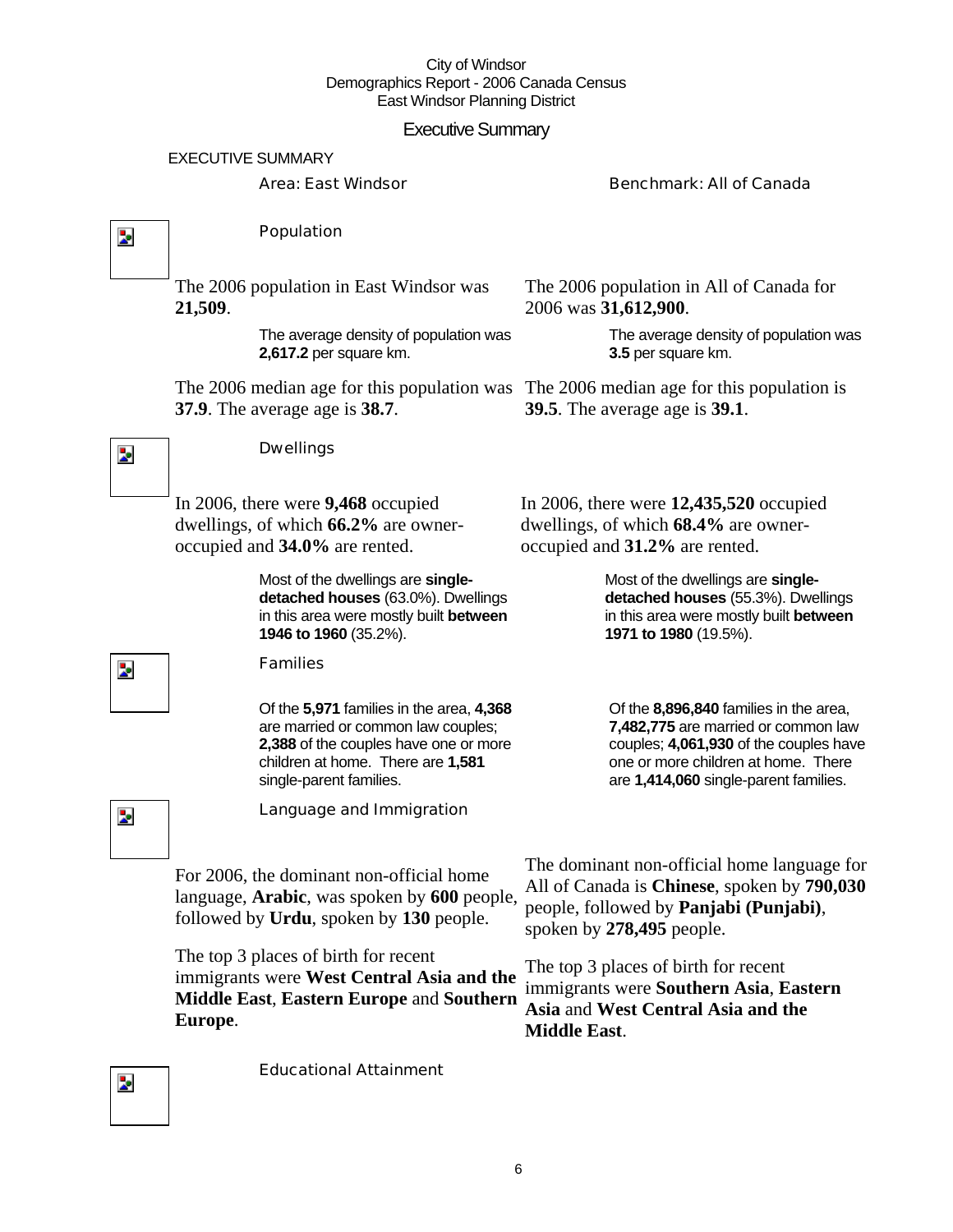In 2006, **12.8%** of the population over 15 in East Windsor had earned a Bachelor's Degree or higher and **26.3%** have a technical or academic certificate or diploma.

In comparison, for All of Canada, **22.6%** of the population over 15 had earned a Bachelor's Degree or higher and **28.1%** have a technical or academic certificate or diploma.

## $\overline{\phantom{a}}$

## Household Income

In 2006, the average household income was **\$53,767** and the per-capita income for this area was **\$23,801**.

In comparison, for All of Canada, the average household income was **\$69,548** and the percapita income for this area was **\$28,241**.

## There is no study area available.

Source: 2006 Census - Statistics Canada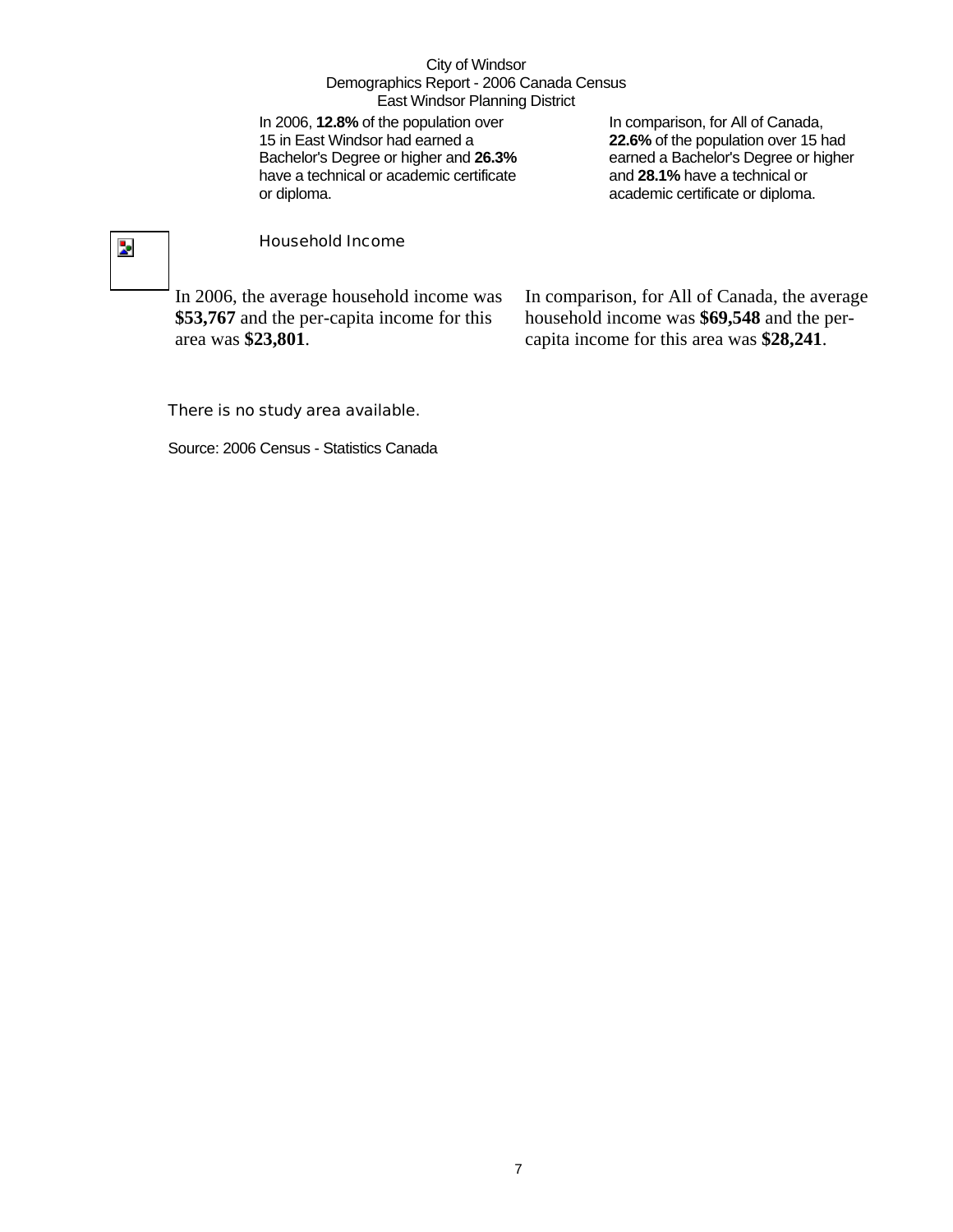## 2006 Census Census Snapshot

| 2006 Census                      | <b>East Windsor</b>    |    |
|----------------------------------|------------------------|----|
| <b>Census Snapshot</b>           |                        |    |
| <b>Total Population</b>          | 21,509                 | %  |
| <b>Males</b>                     | 10,304 48%             |    |
| <b>Females</b>                   | 11,20552%              |    |
|                                  |                        |    |
| <b>2006 Population by Age</b>    | 21,509                 |    |
| 0 to 4 years                     | 1,366 6%               |    |
| 5 to 19 years                    | 3,877 18%              |    |
| 20 to 24 years                   | 1,321 6%               |    |
| 25 to 34 years                   | 3,275 15%              |    |
| 35 to 44 years                   | 3,350 16%              |    |
| 45 to 54 years                   | 3,052 14%              |    |
| 55 to 64 years                   | 2,146 10%              |    |
| 65 to 74 years                   | 1,447                  | 7% |
| 75 to 84 years                   | 1,221                  | 6% |
| 85 years and over                | 456                    | 2% |
| <b>Average age of population</b> | 38.7                   |    |
| <b>Median age</b>                | 37.9                   |    |
|                                  |                        |    |
| <b>Families</b>                  | 5,971                  |    |
| Persons per family               | 2.9                    |    |
| <b>Two-parent families</b>       | 4,368 73%              |    |
| With no children at home         | 1,992 33%              |    |
| With children at home            | 2,388 40%              |    |
| Lone-parent families             | 1,581 26%              |    |
|                                  |                        |    |
| Children per family              | 1.1                    |    |
| <b>Households</b>                | 9,456                  |    |
| Persons in private households    | 21,341                 |    |
| Persons per household            | 2.3                    |    |
| Average household income         | \$53,767               |    |
|                                  |                        |    |
| <b>Occupied Dwellings</b>        | 9,468                  |    |
| <b>Owned Dwellings</b>           | 6,265 66%              |    |
| <b>Rented Dwellings</b>          | 3,215 34%              |    |
| Dominant building type           | Single detached houses |    |
| Dominant period of construction  | 1946 - 1960            |    |
|                                  |                        |    |
| Average value of dwelling        | \$135,085              |    |
| Average gross monthly rent       | \$740                  |    |
| <b>Top 5 visible minorities</b>  | Black 32%              |    |
|                                  | Arab <sub>27%</sub>    |    |
|                                  | South Asian 13%        |    |
|                                  | Latin American         | 9% |
|                                  | Filipino               | 7% |
| <b>Dominant Demographics</b>     |                        |    |
| <b>Official Home Language</b>    | English                |    |
|                                  |                        |    |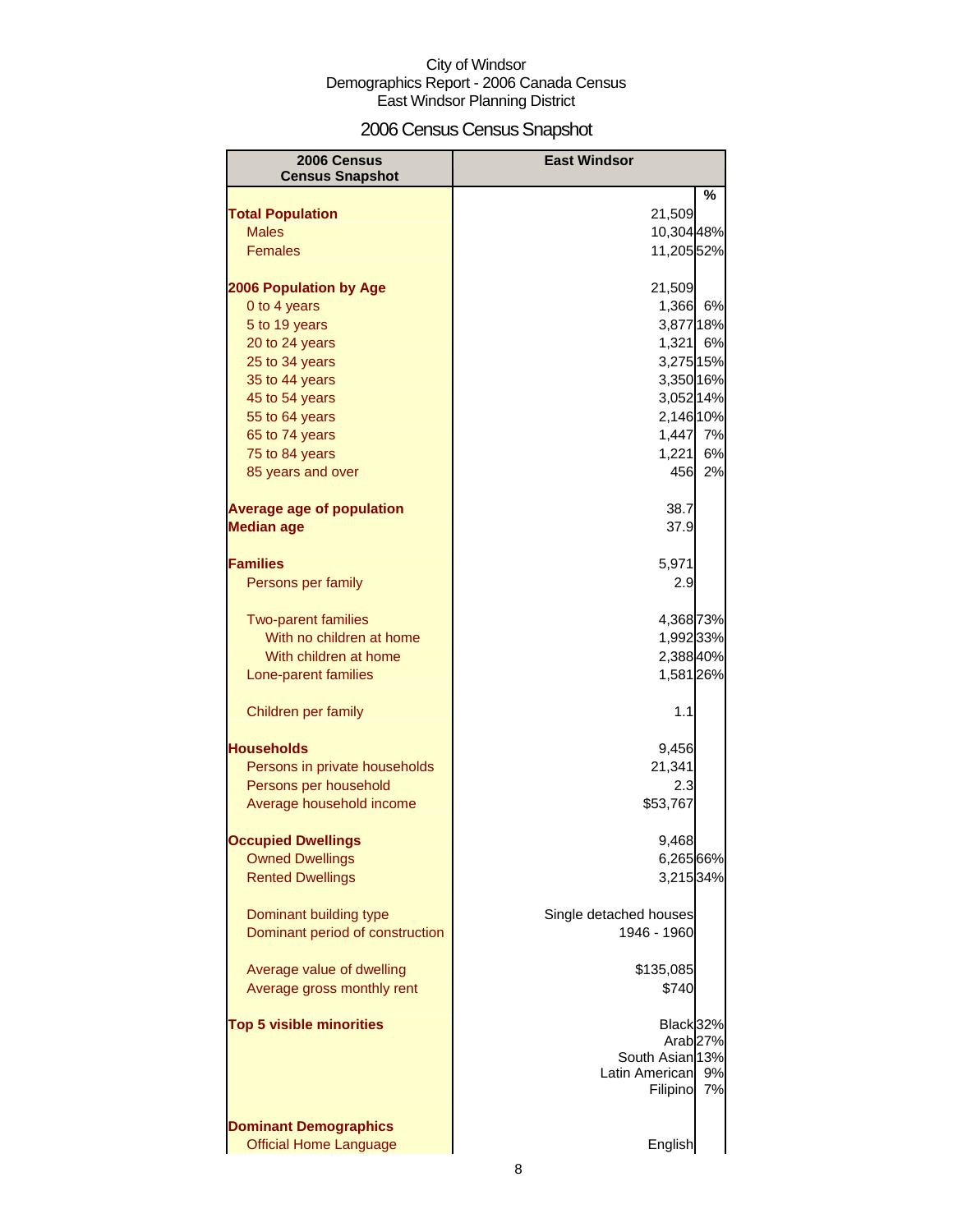| 2006 Census<br><b>Census Snapshot</b> | <b>East Windsor</b>                                                    |   |
|---------------------------------------|------------------------------------------------------------------------|---|
|                                       |                                                                        | % |
| Non-official Home Language            | Arabid                                                                 |   |
|                                       | Recent Immigrant Places of Birth West Central Asia and the Middle East |   |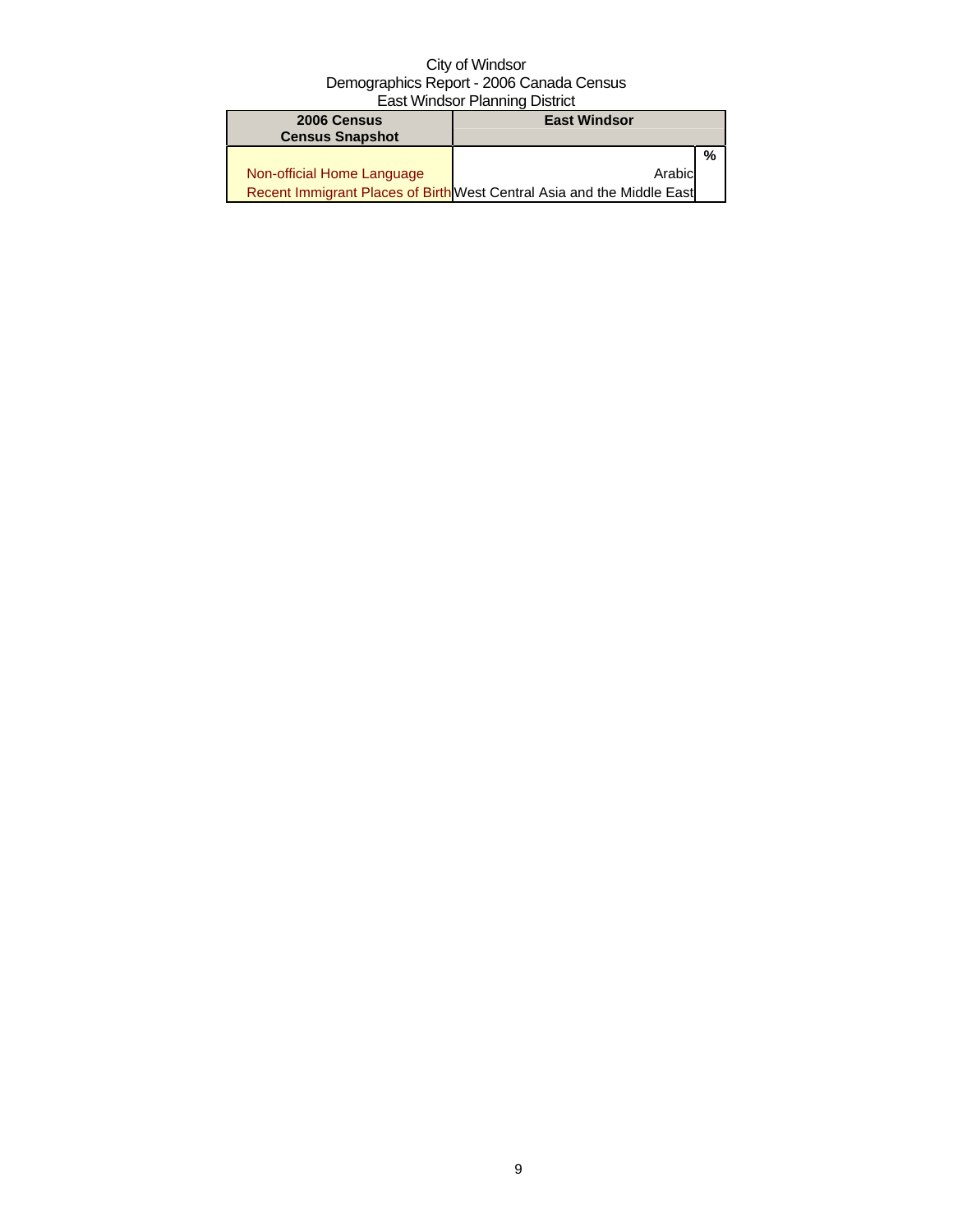## 2006 Census Population Overview

| 2006 Census<br><b>Population Overview</b>                   | <b>East Windsor</b> |     |
|-------------------------------------------------------------|---------------------|-----|
| 2006 Population by Age                                      | 21,509              | %   |
|                                                             |                     |     |
| 0 to 4 years                                                | 1,366               | 6%  |
| 5 to 9 years                                                | 1,283               | 6%  |
| 10 to 14 years                                              | 1,268               | 6%  |
| 15 to 19 years                                              | 1,326               | 6%  |
| 20 to 24 years                                              | 1,321               | 6%  |
| 25 to 29 years                                              | 1,629               | 8%  |
| 30 to 34 years                                              | 1,646               | 8%  |
| 35 to 39 years                                              | 1,588               | 7%  |
| 40 to 44 years                                              | 1,761               | 8%  |
| 45 to 49 years                                              | 1,607               | 7%  |
| 50 to 54 years                                              | 1,446               | 7%  |
| 55 to 59 years                                              | 1,212               | 6%  |
| 60 to 64 years                                              | 934                 | 4%  |
| 65 to 69 years                                              | 758                 | 4%  |
| 70 to 74 years                                              | 688                 | 3%  |
| 75 to 79 years                                              | 628                 | 3%  |
| 80 to 84 years                                              | 593                 | 3%  |
| 85 years and over                                           | 456                 | 2%  |
| <b>Dominant age group</b>                                   | 40 to 44 years      |     |
| <b>Average age</b>                                          | 38.7                |     |
| <b>Median age</b>                                           | 37.9                |     |
| 2006 Population 15 years and over by Individual Income      | 16,638              |     |
| <b>Under \$10,000</b>                                       | 3,423               | 21% |
| \$10,000 - \$19,999                                         | 3,432               | 21% |
| \$20,000 - \$24,999                                         | 1,361               | 8%  |
| \$25,000 - \$29,999                                         | 1,226               | 7%  |
| \$30,000 - \$34,999                                         | 1,112               | 7%  |
| \$35,000 - \$39,999                                         | 978                 | 6%  |
| \$40,000 - \$44,999                                         | 1,056               | 6%  |
| \$45,000 - \$49,999                                         | 761                 | 5%  |
| \$50,000 - \$59,999                                         | 974                 | 6%  |
| \$60,000 and over                                           | 2,110               | 13% |
| <b>Median income</b>                                        | \$25,002            |     |
| <b>Average income</b>                                       | \$30,626            |     |
| 2006 Population 15 years and over by Educational Attainment | 17,445              |     |
| No certificate, diploma or degree                           | 4,691               | 27% |
| Certificate, diploma or degree                              | 12,709              | 73% |
| High school certificate                                     | 5,738               | 33% |
| Apprenticeship or trades certificate or diploma             | 1,545               | 9%  |
| College, CEGEP or other non-university certificate/diploma  | 3,042               | 17% |
| University certificate, diploma or degree                   | 2,226               | 13% |
| <b>Total Population by Home Language</b>                    | \$21,364            |     |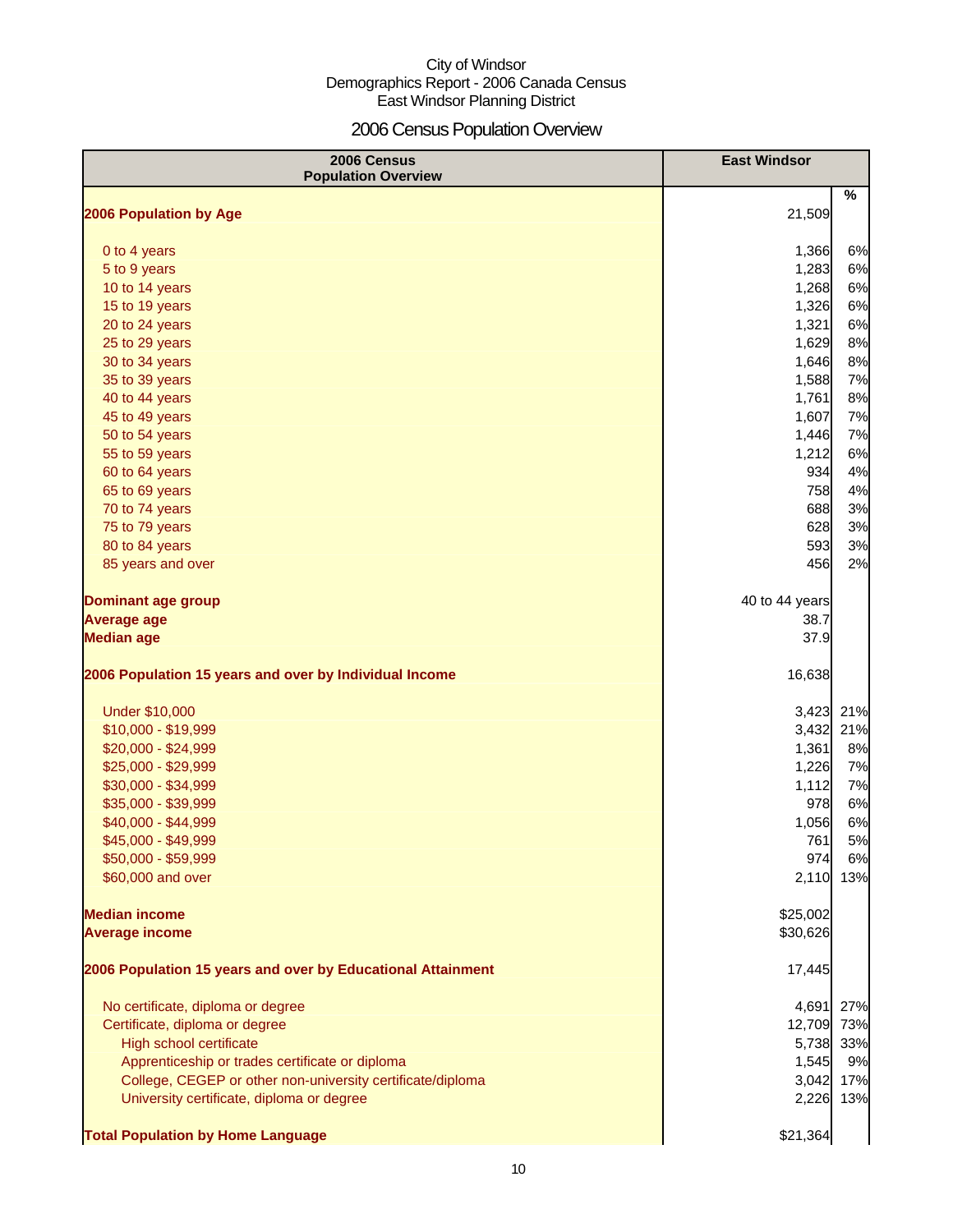| 2006 Census<br><b>Population Overview</b>                  | <b>East Windsor</b> |          |
|------------------------------------------------------------|---------------------|----------|
|                                                            |                     | $\%$     |
|                                                            |                     |          |
| <b>Dominant Official Language</b>                          | English             |          |
| <b>Top 5 Non-official Languages</b>                        | Arabic              | 34%      |
|                                                            | Urdu                | 7%       |
|                                                            | Romanian            | 7%       |
|                                                            | Italian<br>Croatian | 6%<br>6% |
|                                                            |                     |          |
| 2006 Population by Ethnic Origin                           | 21,351              |          |
| European                                                   | 23,579 110%         |          |
| Asian, Oceanic                                             | 995                 | 5%       |
| Arab                                                       | 1,001               | 5%       |
| African                                                    | 650                 | 3%       |
| Latin, Central and South American                          | 345                 | 2%       |
| Caribbean                                                  | 256                 | 1%       |
| <b>North American</b>                                      | 7,309               | 34%      |
| 2006 Population by Visible Minority                        | 21,356              |          |
|                                                            |                     |          |
| Visible minorities                                         | 2,619               | 12%      |
| <b>Chinese</b>                                             | 115                 | 1%       |
| South Asian                                                | 331                 | 2%       |
| <b>Black</b>                                               | 805                 | 4%       |
| Filipino                                                   | 165                 | 1%       |
| <b>Latin American</b>                                      | 235                 | 1%       |
| <b>Southeast Asian</b>                                     | 90                  | 0%       |
| Arab                                                       | 673<br>80           | 3%<br>0% |
| <b>West Asian</b><br><b>Korean</b>                         | 10                  | 0%       |
| Japanese                                                   | $\overline{0}$      | 0%       |
| Visible minority, n.i.e.                                   | 55                  | 0%       |
| Multiple visible minority                                  | 20                  | 0%       |
| Not a visible minority                                     | 18,727              | 88%      |
|                                                            |                     |          |
| <b>Total Population by Citizenship</b>                     | 21,354              |          |
| Canadian citizens                                          | 19,993              | 94%      |
| Under age 18                                               | 4,311               | 20%      |
| Age 18 and over                                            | 15,682              | 73%      |
| Not Canadian citizens                                      | 1,336               | 6%       |
| <b>Total Recent Immigrants by Selected Places of Birth</b> | 955                 |          |
| <b>United States of America</b>                            | 65                  | 7%       |
| <b>Central America</b>                                     | 55                  | 6%       |
| <b>Caribbean and Bermuda</b>                               | 10                  | 1%       |
| South America                                              | 35                  | 4%       |
| Europe                                                     | 250                 | 26%      |
| Africa                                                     | 65                  | 7%       |
| Asia and the Middle East                                   | 525                 | 55%      |
| Oceania and other                                          | $\mathbf 0$         | 0%       |
|                                                            |                     |          |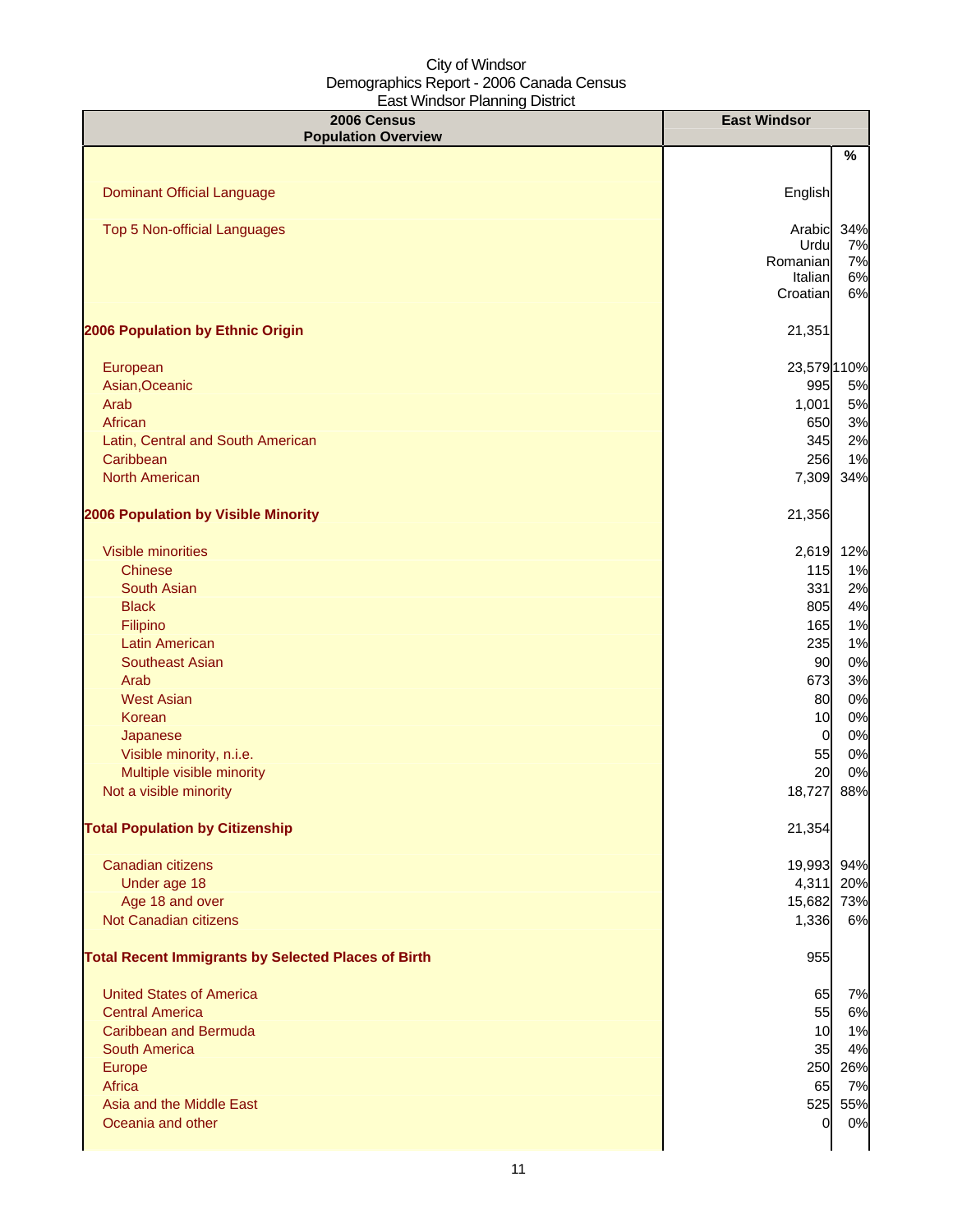| 2006 Census<br><b>Population Overview</b>                                                                          | <b>East Windsor</b>                                                                             |                   |
|--------------------------------------------------------------------------------------------------------------------|-------------------------------------------------------------------------------------------------|-------------------|
|                                                                                                                    |                                                                                                 | %                 |
| 2006 Population 15 years and over by Labour Force Activity                                                         | 17,470                                                                                          |                   |
| In the labour force                                                                                                | 10,747                                                                                          | 62%               |
| Employed                                                                                                           | 9,631                                                                                           | 55%               |
| Unemployed                                                                                                         | 1,071                                                                                           | 6%                |
| Not in the labour force                                                                                            | 6,720                                                                                           | 38%               |
| Participation rate                                                                                                 | 61.5%                                                                                           |                   |
| Unemployment rate                                                                                                  | 10.0%                                                                                           |                   |
| <b>Labour Force 15 years and over by Occupation</b>                                                                | 10,752                                                                                          |                   |
| Top 3 major group                                                                                                  | Sales and service<br>occupations<br>Trades, transport and<br>equipment<br>Business, finance and | 34%<br>25%<br>14% |
| All occupations                                                                                                    | 10,421                                                                                          | 97%               |
| Management                                                                                                         | 596                                                                                             | 6%                |
| Business, finance and administrative                                                                               | 1,169                                                                                           | 11%               |
| Natural and applied sciences                                                                                       | 341                                                                                             | 3%                |
| <b>Health occupations</b>                                                                                          | 540                                                                                             | 5%                |
| Social science, education, government and religion                                                                 | 590                                                                                             | 5%                |
| Art, culture, recreation and sport                                                                                 | 125                                                                                             | 1%                |
| Sales and service                                                                                                  | 2,900                                                                                           | 27%               |
| Trades, transport and equipment operators and related                                                              | 2,150                                                                                           | 20%               |
| Primary industry-specific                                                                                          | 75                                                                                              | 1%                |
| Processing, manufacturing and utilities                                                                            | 1,774                                                                                           | 16%               |
| Occupation - Not applicable                                                                                        | 316                                                                                             | 3%                |
| Labour Force 15 years and over with usual place of work or no fixed workplace<br>address by Mode of Transportation | 9,116                                                                                           |                   |
| Car, truck, van as driver                                                                                          |                                                                                                 | 7,057 77%         |
| Car, truck, van as passenger                                                                                       | 848                                                                                             | 9%                |
| <b>Public transit</b>                                                                                              | 395                                                                                             | 4%                |
| Walked to work                                                                                                     | 515                                                                                             | 6%                |
| <b>Bicycle</b>                                                                                                     | 205                                                                                             | 2%                |
| Motorcycle                                                                                                         | 20                                                                                              | 0%                |
| <b>Taxicab</b>                                                                                                     | 30                                                                                              | 0%                |
| Other method                                                                                                       | 30                                                                                              | 0%                |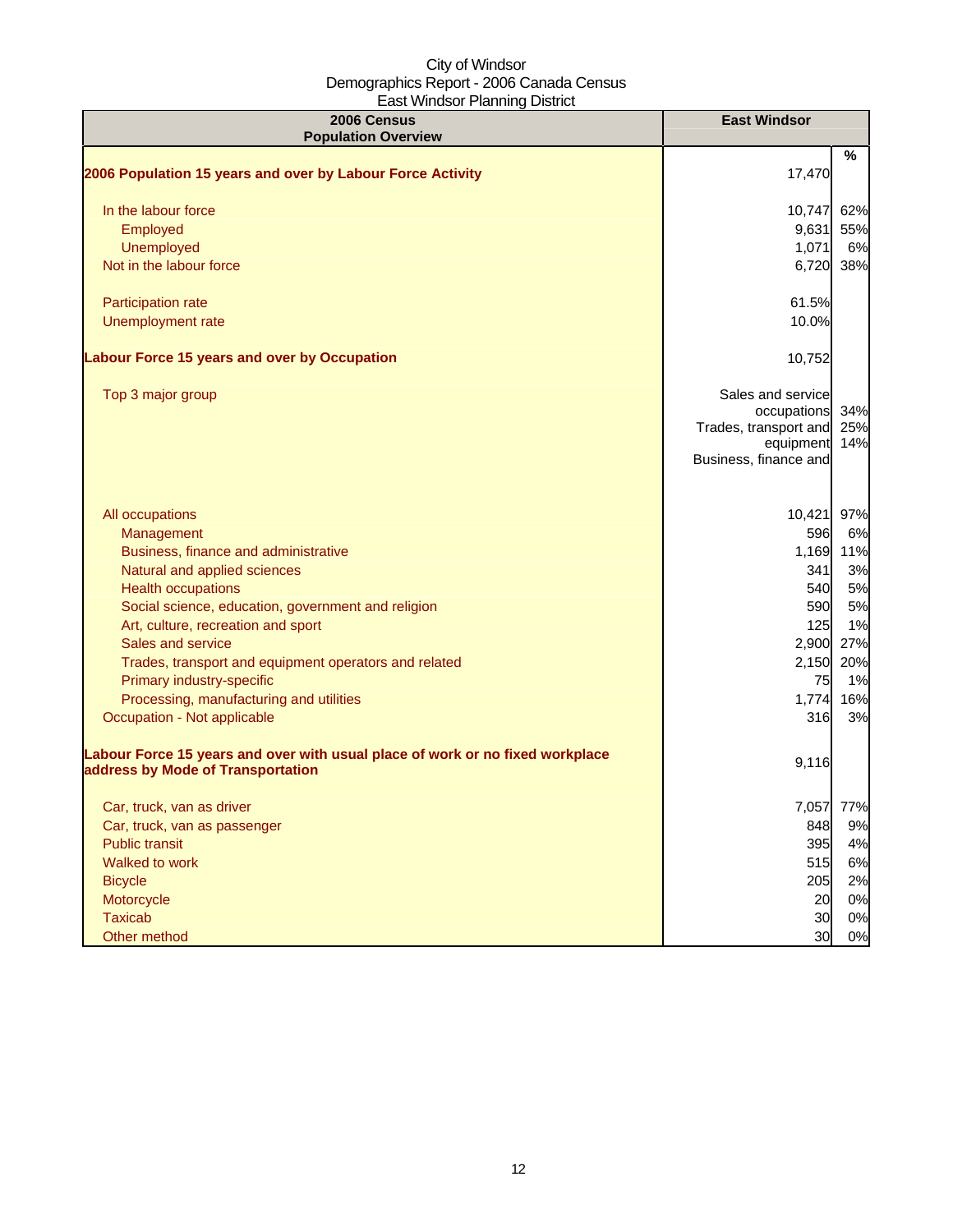## 2006 Census Household & Family Overview

| 2006 Census<br><b>Household &amp; Family Overview</b> | <b>East Windsor</b>    |    |  |
|-------------------------------------------------------|------------------------|----|--|
|                                                       |                        | %  |  |
| <b>Households</b>                                     | 9,456                  |    |  |
| Persons in private households                         | 21,341                 |    |  |
| Persons per household                                 | 2.3                    |    |  |
| <b>Private households by Income</b>                   | 9,438                  |    |  |
| <b>Under \$10,000</b>                                 | 535                    | 6% |  |
| \$10,000 - \$19,999                                   | 1,195 13%              |    |  |
| \$20,000 - \$29,999                                   | 1,055 11%              |    |  |
| \$30,000 - \$39,999                                   | 1,164 12%              |    |  |
| \$40,000 - \$49,999                                   | 1,281 14%              |    |  |
| \$50,000 - \$59,999                                   | 820                    | 9% |  |
| \$60,000 - \$69,999                                   | 808                    | 9% |  |
| \$70,000 - \$79,999                                   | 643                    | 7% |  |
| \$80,000 - \$89,999                                   | 455                    | 5% |  |
| \$90,000 - \$99,999                                   | 300                    | 3% |  |
| \$100,000 and over                                    | 1,058 11%              |    |  |
| <b>Median Household Income</b>                        | \$45,529               |    |  |
| <b>Average household income</b>                       | \$53,767               |    |  |
| Per capita income                                     | \$23,779               |    |  |
| Private households by size of household               | 9,456                  |    |  |
| 1 person                                              | 3,295 35%              |    |  |
| 2 persons                                             | 2,96731%               |    |  |
| 3 persons                                             | 1,491 16%              |    |  |
| 4 - 5 persons                                         | 1,573 17%              |    |  |
| 6 or more persons                                     | 153                    | 2% |  |
| <b>Occupied Dwellings</b>                             | 9,468                  |    |  |
| <b>Owned Dwellings</b>                                | 6.265 66%              |    |  |
| <b>Rented Dwellings</b>                               | 3,215 34%              |    |  |
| Single detached houses                                | 5,95763%               |    |  |
| Semi-detached/row/duplex                              | 1,392 15%              |    |  |
| Apartments                                            | 2,113 22%              |    |  |
| Movable dwelling                                      | 0                      | 0% |  |
| Dominant building type                                | Single detached houses |    |  |
| Dominant period of construction                       | 1946 - 1960            |    |  |
| Average value of dwelling                             | \$135,085              |    |  |
| Average gross monthly rent                            | \$740                  |    |  |
| <b>Families</b>                                       | 5,971                  |    |  |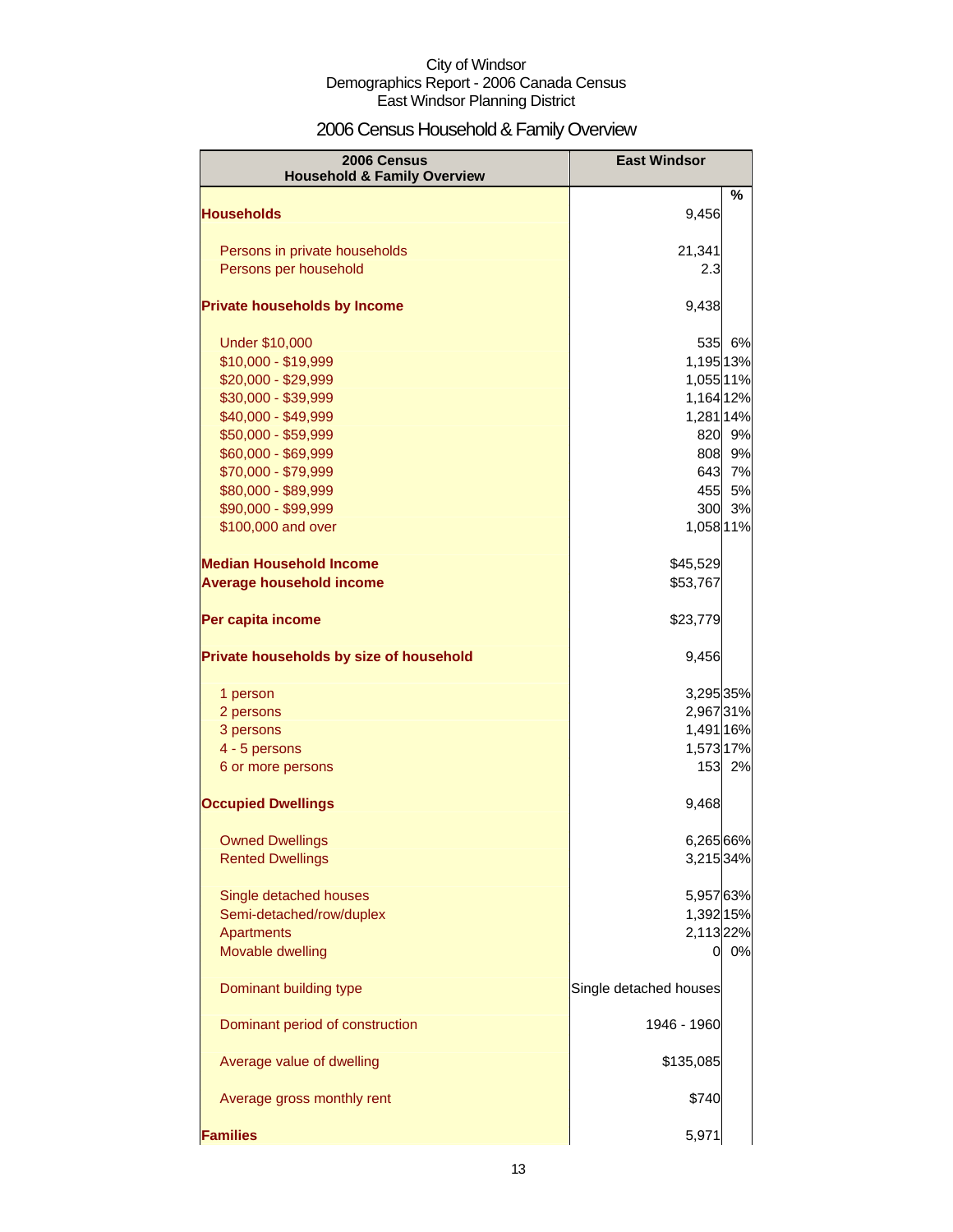| 2006 Census<br><b>Household &amp; Family Overview</b>   | <b>East Windsor</b> |         |
|---------------------------------------------------------|---------------------|---------|
|                                                         |                     | $\%$    |
|                                                         |                     |         |
| Persons per family                                      | 2.9                 |         |
|                                                         |                     |         |
| <b>Two-parent families</b>                              | 4,368 73%           |         |
| With no children at home                                | 1,992 33%           |         |
| With children at home                                   | 2,38840%            |         |
| Lone-parent families                                    | 1,581 26%           |         |
| <b>Total Census Families by Income</b>                  | 6,023               |         |
|                                                         |                     |         |
| <b>Under \$10,000</b>                                   | 231                 | 4%      |
| \$10,000 - \$19,999                                     |                     | 450 7%  |
| \$20,000 - \$29,999                                     | 526                 | 9%      |
| \$30,000 - \$39,999                                     |                     | 644 11% |
| \$40,000 - \$49,999                                     |                     | 746 12% |
| \$50,000 - \$59,999                                     |                     | 605 10% |
| \$60,000 - \$69,999                                     |                     | 57310%  |
| \$70,000 - \$79,999                                     |                     | 523 9%  |
| \$80,000 - \$89,999                                     | 381                 | 6%      |
| \$90,000 - \$99,999                                     | 235                 | 4%      |
| \$100,000 and over                                      |                     | 926 15% |
| <b>Median income</b>                                    | \$55,354            |         |
| <b>Average income</b>                                   | \$62,598            |         |
| Census families in private households by size of family | 5,971               |         |
| 2 persons                                               | 3,000 50%           |         |
| 3 persons                                               | 1,386 23%           |         |
| 4 persons                                               | 1,040 17%           |         |
| 5 or more persons                                       |                     | 470 8%  |
| Total children at home by age                           | 6,713               |         |
|                                                         |                     |         |
| Under 6 years of age                                    | 1,546 23%           |         |
| $6 - 14$ years                                          | 2,301 34%           |         |
| 15 - 17 years                                           |                     | 671 10% |
| 18 - 24 years                                           | 1,311 20%           |         |
| 25 years and over                                       |                     | 877 13% |
| Children/family                                         | 1.1                 |         |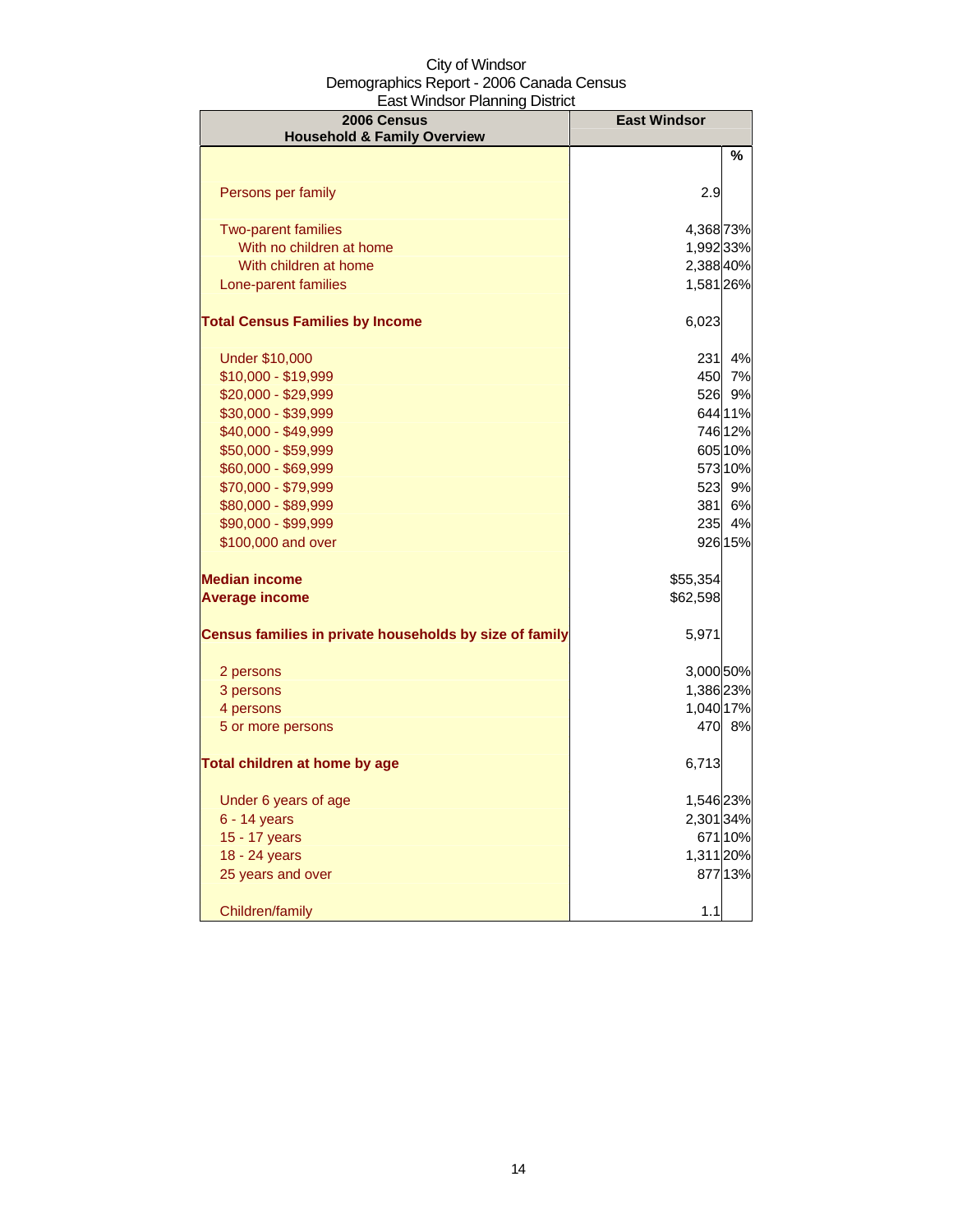## 2006 Census Population and Dwelling Counts

| 2006 Census<br><b>Population and Dwelling</b><br><b>Counts</b>                                                                                                                           | East<br>Windsor    |
|------------------------------------------------------------------------------------------------------------------------------------------------------------------------------------------|--------------------|
| 2006 Population                                                                                                                                                                          | 21,516             |
| 2001 Population*                                                                                                                                                                         |                    |
| 2001-2006 Population Change*<br>Persons<br>Percent                                                                                                                                       |                    |
| <b>2006 Private Dwellings</b><br>Occupied by Usual Residents*                                                                                                                            | 10,087             |
| Land Area, sq km                                                                                                                                                                         | 8.2                |
| Persons per sq km<br>Dwellings per sq km                                                                                                                                                 | 2,617.2<br>1,227.0 |
| <b>Land Area, sq mile</b>                                                                                                                                                                | 3.2                |
| Persons per sq mile<br><b>Dwellings per sq mile</b>                                                                                                                                      | 6,778.6<br>3,177.9 |
| 2006 Population and dwelling counts in this category represent actual (unsuppressed) data. In all other<br>categories, data are subject to rounding or suppression by Statistics Canada. |                    |
| * Data is not available for dissemination areas, blocks and user-defined areas (circles, polygons and drive-times)                                                                       |                    |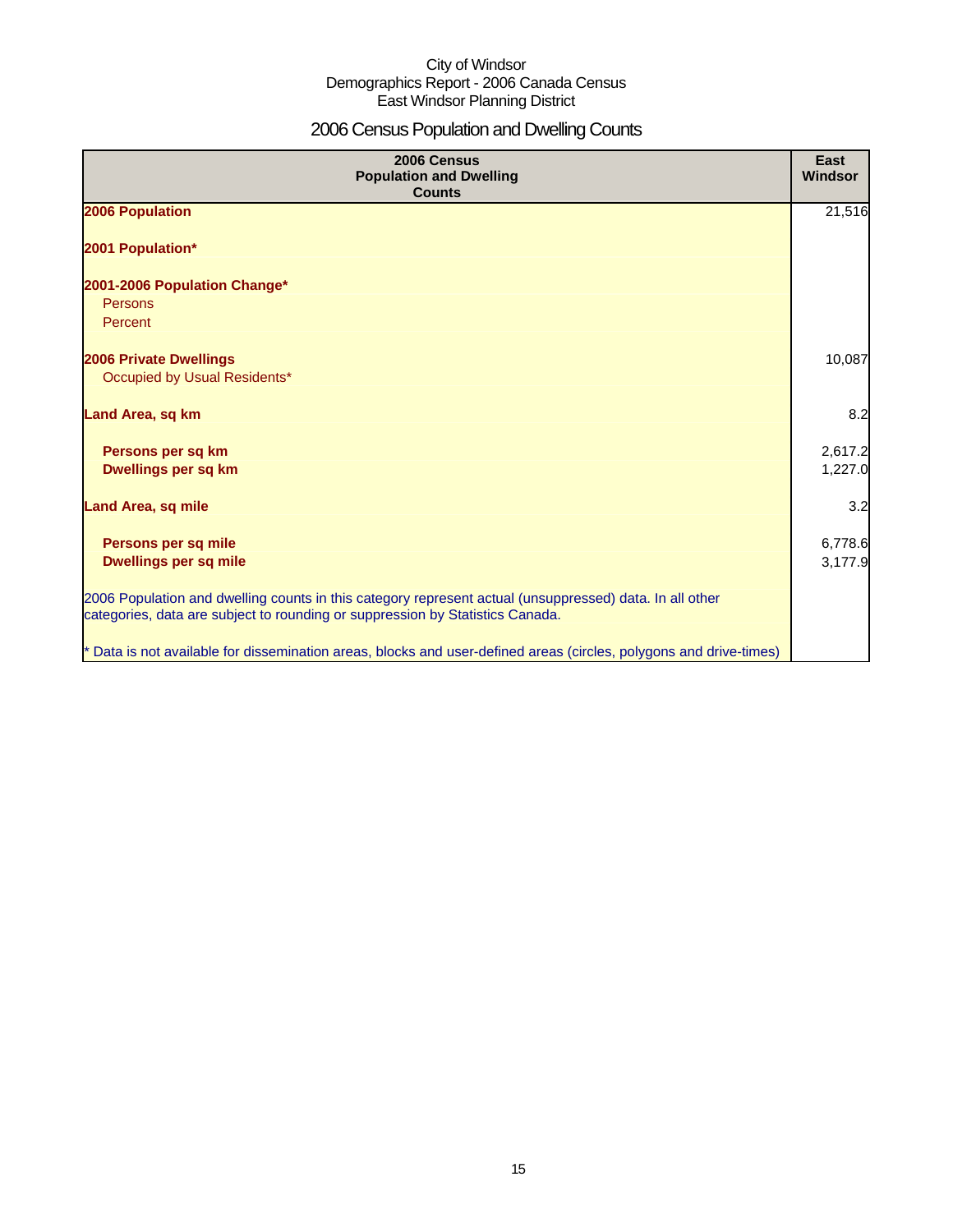| 2006 Census<br><b>Population by Age and Sex Comparison</b> |                   |    | <b>East Windsor</b> |    |                                                  |    |
|------------------------------------------------------------|-------------------|----|---------------------|----|--------------------------------------------------|----|
|                                                            | <b>Total</b>      |    | <b>Males</b>        |    | <b>Females</b>                                   |    |
|                                                            | <b>Population</b> |    |                     |    |                                                  |    |
| <b>Population by Age</b>                                   | 21,509            |    | 10,304              |    | 11,205                                           |    |
| 0 to 4 years                                               | 1,366             | 6% | 673                 | 7% | 693                                              | 6% |
| 5 to 9 years                                               | 1,283             | 6% | 681                 | 7% | 603                                              | 5% |
| 10 to 14 years                                             | 1,268             | 6% | 653                 | 6% | 616                                              | 5% |
| 15 to 19 years                                             | 1,326             | 6% | 668                 | 6% | 658                                              | 6% |
| 20 to 24 years                                             | 1,321             | 6% | 591                 | 6% | 731                                              | 7% |
| 25 to 29 years                                             | 1,629             | 8% | <b>791</b>          | 8% | 838                                              | 7% |
| 30 to 34 years                                             | 1,646             | 8% | 801                 | 8% | 846                                              | 8% |
| 35 to 39 years                                             | 1,588             | 7% | 786                 | 8% | 803                                              | 7% |
| 40 to 44 years                                             | 1,761             | 8% | 906                 | 9% | 856                                              | 8% |
| 45 to 49 years                                             | 1,607             | 7% | 813                 | 8% | 793                                              | 7% |
| 50 to 54 years                                             | 1,446             | 7% | 733                 | 7% | 713                                              | 6% |
| 55 to 59 years                                             | 1,212             | 6% | 583                 | 6% | 628                                              | 6% |
| 60 to 64 years                                             | 934               | 4% | 436                 | 4% | 498                                              | 4% |
| 65 to 69 years                                             | 758               | 4% | 328                 | 3% | 431                                              | 4% |
| 70 to 74 years                                             | 688               | 3% | 316                 | 3% | 373                                              | 3% |
| 75 to 79 years                                             | 628               | 3% | 233                 | 2% | 396                                              | 4% |
| 80 to 84 years                                             | 593               | 3% | 185                 | 2% | 408                                              | 4% |
| 85 years and over                                          | 456               | 2% | 128                 | 1% | 328                                              | 3% |
| 65 years and over                                          | 3,124 15%         |    | 1,189 12%           |    | 1,935 17%                                        |    |
| <b>Average age</b>                                         | 38.7              |    | 37.1                |    | 40.1                                             |    |
| <b>Median age</b>                                          | 37.9              |    | 36.9                |    | 38.9                                             |    |
| Dominant age group                                         |                   |    |                     |    | 40 to 44 years 8%40 to 44 years 9%40 to 44 years | 8% |

## 2006 Census Population by Age and Sex Comparison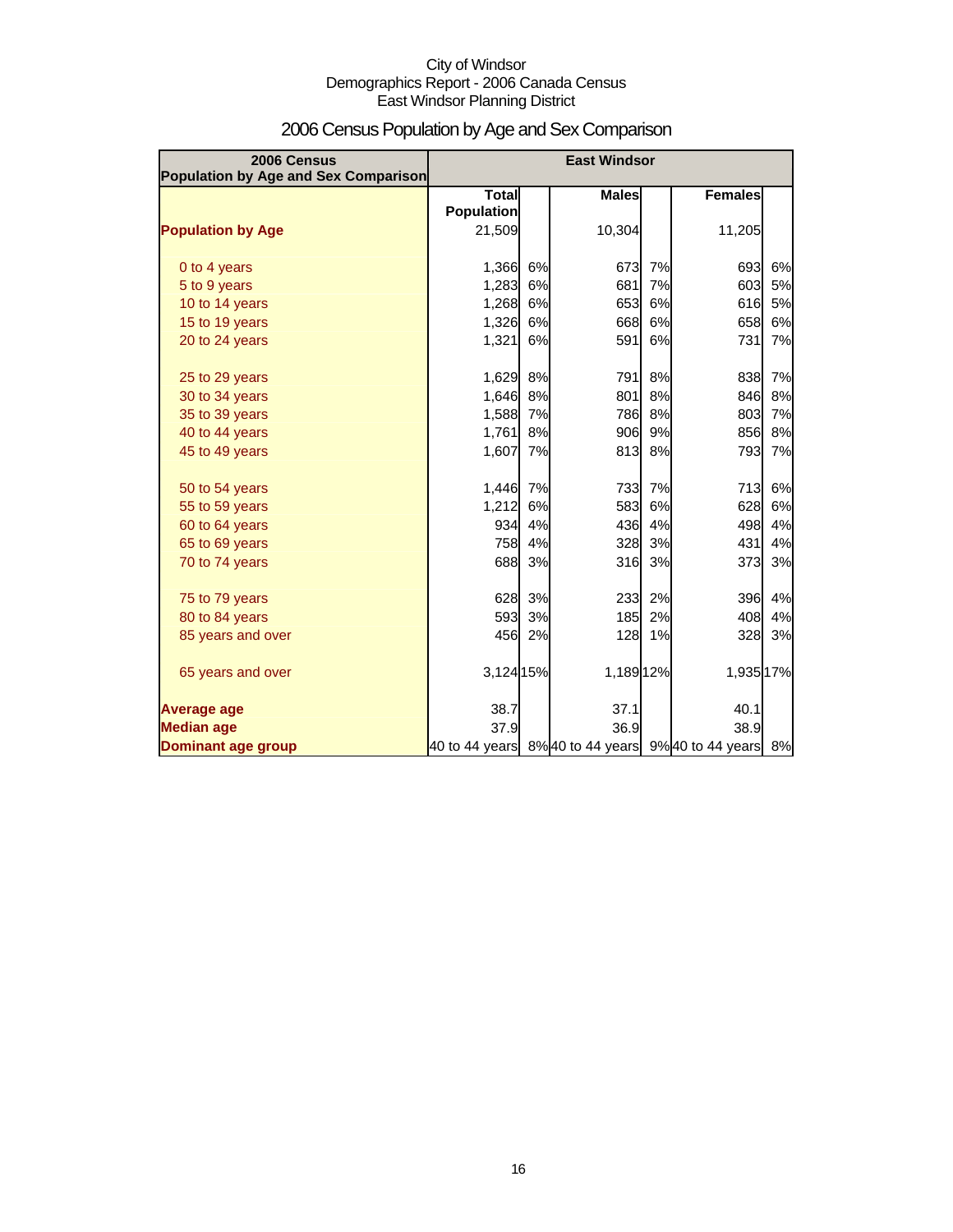## 2006 Census Population by Age and Sex

| 2006 Census<br><b>Population by Age and Sex</b> | <b>East Windsor</b> |    |
|-------------------------------------------------|---------------------|----|
| <b>2006 Population by Sex</b>                   | 21,509              | %  |
| <b>Males</b>                                    | 10,304 48%          |    |
| <b>Females</b>                                  | 11,20552%           |    |
|                                                 |                     |    |
| <b>2006 Population by Age</b>                   | 21,509              |    |
| 0 to 4 years                                    | 1,366               | 6% |
| 5 to 9 years                                    | 1,283               | 6% |
| 10 to 14 years                                  | 1,268               | 6% |
| 15 to 19 years                                  | 1,326               | 6% |
| 20 to 24 years                                  | 1,321               | 6% |
| 25 to 29 years                                  | 1,629 8%            |    |
| 30 to 34 years                                  | 1,646               | 8% |
| 35 to 39 years                                  | 1,588               | 7% |
| 40 to 44 years                                  | 1,761               | 8% |
| 45 to 49 years                                  | 1,607               | 7% |
| 50 to 54 years                                  | 1,446               | 7% |
| 55 to 59 years                                  | 1,212               | 6% |
| 60 to 64 years                                  | 934                 | 4% |
| 65 to 69 years                                  | 758                 | 4% |
| 70 to 74 years                                  | 688                 | 3% |
| 75 to 79 years                                  | 628                 | 3% |
| 80 to 84 years                                  | 593                 | 3% |
| 85 years and over                               | 456                 | 2% |
| 65 years and over                               | 3,124 15%           |    |
| Average age                                     | 38.7                |    |
| <b>Median age</b>                               | 37.9                |    |
| <b>Dominant age group</b>                       | 40 to 44 years      |    |
| <b>Males by Age</b>                             | 10,304              |    |
| 0 to 4 years                                    | 673                 | 7% |
| 5 to 9 years                                    | 681                 | 7% |
| 10 to 14 years                                  | 653                 | 6% |
| 15 to 19 years                                  | 668                 | 6% |
| 20 to 24 years                                  | 591l                | 6% |
|                                                 |                     |    |
| 25 to 29 years                                  | 791                 | 8% |
| 30 to 34 years                                  | 801                 | 8% |
| 35 to 39 years                                  | 786                 | 8% |
| 40 to 44 years                                  | 906                 | 9% |
| 45 to 49 years                                  | 813                 | 8% |
| 50 to 54 years                                  | 733                 | 7% |
| 55 to 59 years                                  | 583                 | 6% |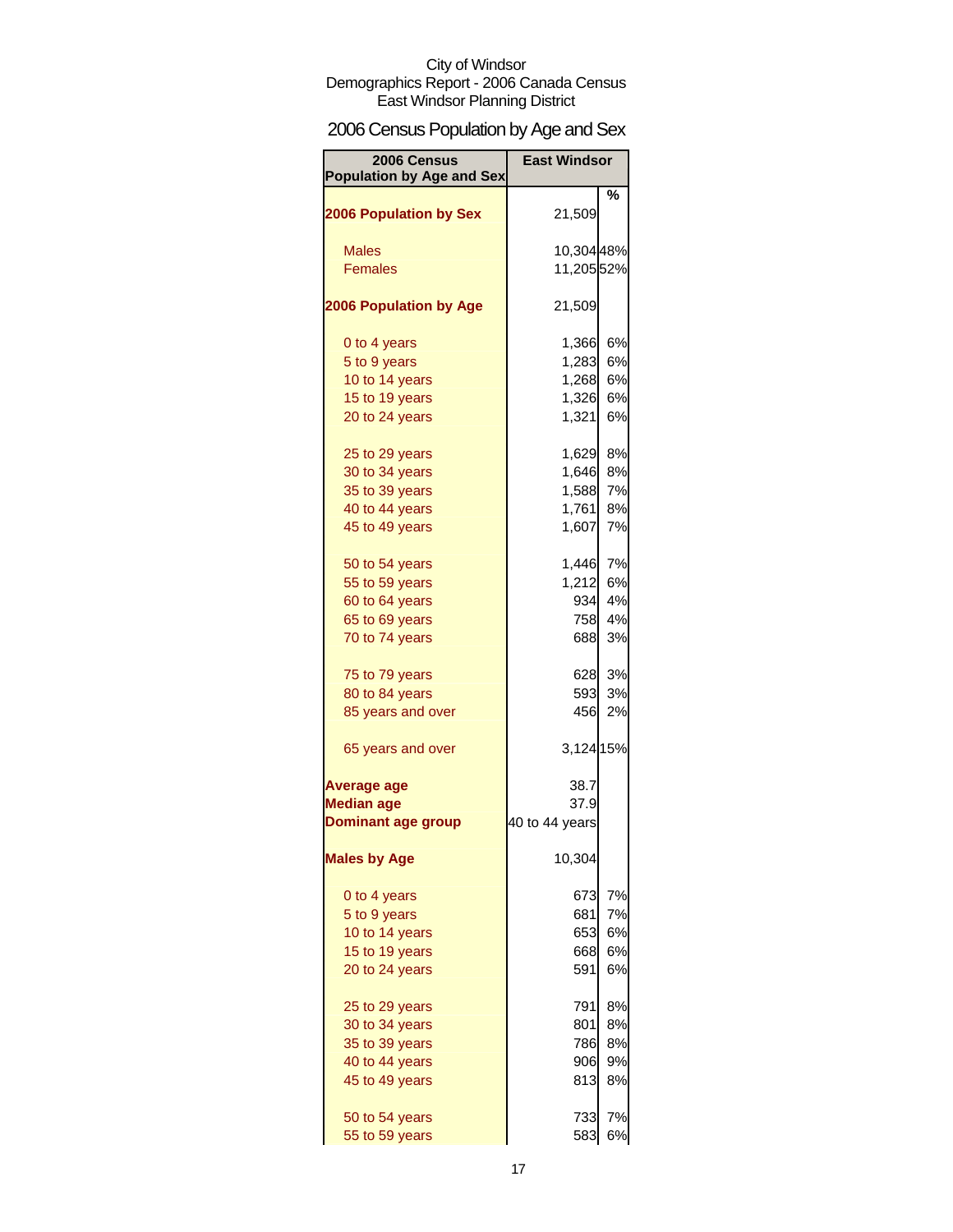| East Windsor Planning District   |                     |    |
|----------------------------------|---------------------|----|
| 2006 Census                      | <b>East Windsor</b> |    |
| <b>Population by Age and Sex</b> |                     |    |
|                                  |                     | ℅  |
| 60 to 64 years                   | 436                 | 4% |
| 65 to 69 years                   | 328                 | 3% |
| 70 to 74 years                   | 316                 | 3% |
| 75 to 79 years                   | 233                 | 2% |
| 80 to 84 years                   | 185                 | 2% |
| 85 years and over                | 128                 | 1% |
| 65 years and over                | 1,189 12%           |    |
| <b>Average age of males</b>      | 37.1                |    |
| <b>Median age of males</b>       | 36.9                |    |
| <b>Dominant age group</b>        | 40 to 44 years      |    |
| <b>Females by Age</b>            | 11,205              |    |
| 0 to 4 years                     | 693                 | 6% |
| 5 to 9 years                     | 603                 | 5% |
| 10 to 14 years                   | 616                 | 5% |
| 15 to 19 years                   | 658                 | 6% |
| 20 to 24 years                   | 731                 | 7% |
| 25 to 29 years                   | 838                 | 7% |
| 30 to 34 years                   | 846                 | 8% |
| 35 to 39 years                   | 803                 | 7% |
| 40 to 44 years                   | 856                 | 8% |
| 45 to 49 years                   | 793                 | 7% |
| 50 to 54 years                   | 713                 | 6% |
| 55 to 59 years                   | 628                 | 6% |
| 60 to 64 years                   | 498                 | 4% |
| 65 to 69 years                   | 431                 | 4% |
| 70 to 74 years                   | 373                 | 3% |
| 75 to 79 years                   | 396                 | 4% |
| 80 to 84 years                   | 408                 | 4% |
| 85 years and over                | 328                 | 3% |
| 65 years and over                | 1,935 17%           |    |
| <b>Average age of females</b>    | 40.1                |    |
| <b>Median age of females</b>     | 38.9                |    |
| <b>Dominant age group</b>        | 40 to 44 years      |    |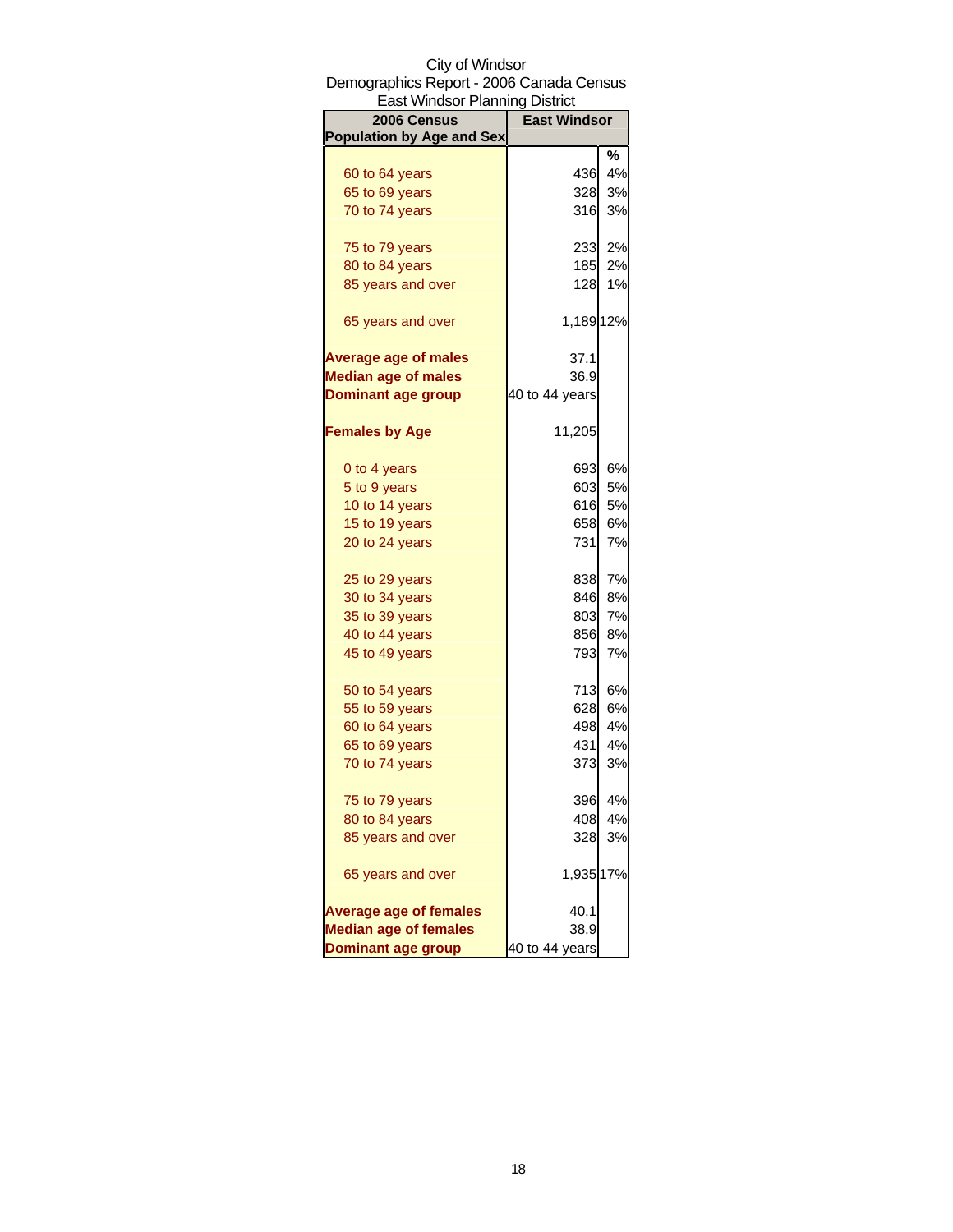## 2006 Census Marital Status

| 2006 Census<br><b>Marital Status</b>               | <b>East Windsor</b> |     |
|----------------------------------------------------|---------------------|-----|
| Persons 15 years of age and over by marital status | 17.644              | %   |
| Single (never married)                             | 6,314 36%           |     |
| Married (not separated)                            | 7,177               | 41% |
| Widowed                                            | 1,466               | 8%  |
| <b>Divorced</b>                                    | 1,889 11%           |     |
| Separated (legally married)                        | 781                 | 4%  |
| Dominant marital status                            | Married 41%         |     |
| Persons 15 years and over by common-law status     | 17,619              |     |
| Not in a common-law relationship                   | 15,943 90%          |     |
| In a common-law relationship                       | 1,656               | 9%  |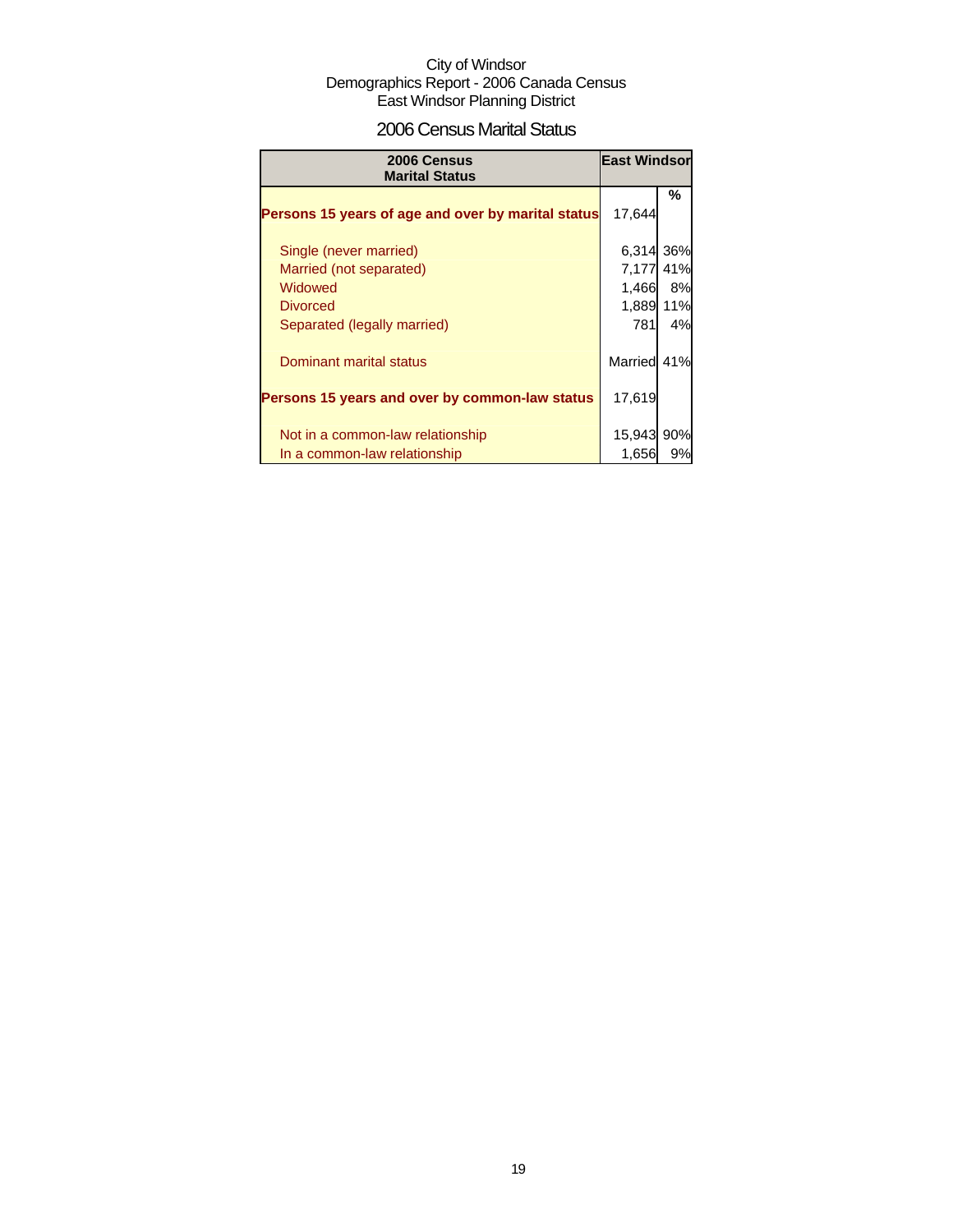## 2006 Census Family Structure and Children

| 2006 Census                                               | <b>East Windsor</b> |     |
|-----------------------------------------------------------|---------------------|-----|
| <b>Family Structure and Children</b>                      |                     |     |
| Census families in private households by family structure | 5,971               | %   |
| <b>Married couples</b>                                    | 3,527               | 59% |
| With no children at home                                  | 1,521               | 25% |
| With children at home                                     | 2,013               | 34% |
| 1 child                                                   | 760                 | 13% |
| 2 children                                                | 840I                | 14% |
| 3 or more children                                        | 410                 | 7%  |
| Common-law couples                                        | 840                 | 14% |
| With no children at home                                  | 470                 | 8%  |
| With children at home                                     | 375                 | 6%  |
| 1 child                                                   | 180                 | 3%  |
| 2 children                                                | 165                 | 3%  |
| 3 or more children                                        | 10                  | 0%  |
| Lone-parent families                                      | 1,581               | 26% |
| Male parent                                               | 280                 | 5%  |
| 1 child                                                   | 225                 | 4%  |
| 2 children                                                | 30                  | 1%  |
| 3 or more children                                        | 10                  | 0%  |
| Lone Female parent                                        | 1,243               | 21% |
| 1 child                                                   | 760                 | 13% |
| 2 children                                                | 410                 | 7%  |
| 3 or more children                                        | 80                  | 1%  |
| Total children at home by age                             | 6,713               |     |
| Under 6 years of age                                      | 1,546               | 23% |
| $6 - 14$ years                                            | 2,301               | 34% |
| 15 - 17 years                                             | 671                 | 10% |
| 18 - 24 years                                             | 1,311               | 20% |
| 25 years and over                                         | 877                 | 13% |
| Children/family                                           | 1.1                 |     |
| Census families in private households by size of family   | 5,971               |     |
| 2 persons                                                 | 3,000               | 50% |
| 3 persons                                                 | 1,386               | 23% |
| 4 persons                                                 | 1,040               | 17% |
| 5 or more persons                                         | 470                 | 8%  |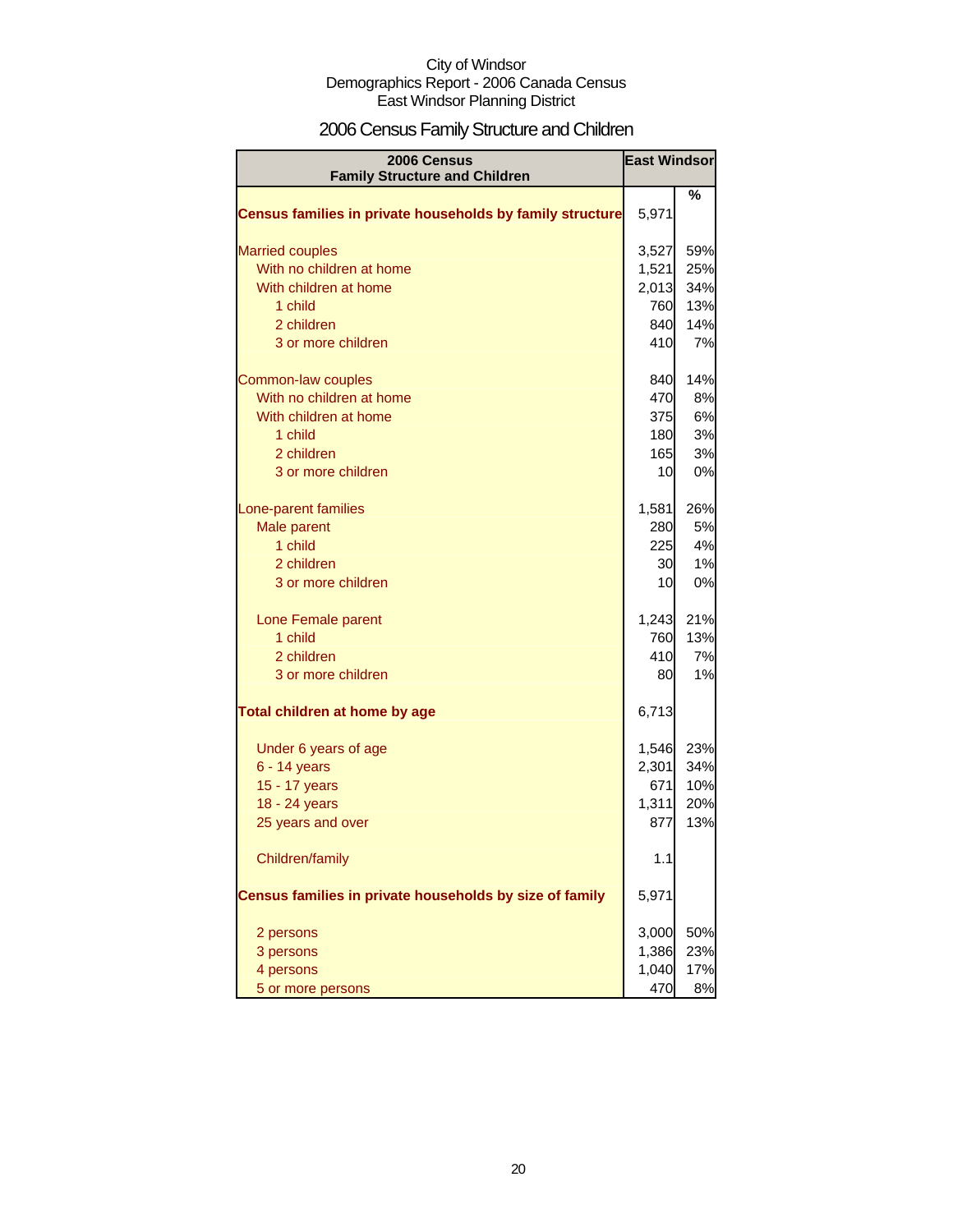## 2006 Census Families by Living Arrangements

| 2006 Census<br><b>Families by Living Arrangements</b> | <b>East Windsor</b> |     |
|-------------------------------------------------------|---------------------|-----|
|                                                       |                     | %   |
| Persons in private households by living arrangements  | 21,341              |     |
| Non-family persons                                    | 4,204               | 20% |
| Living with relatives                                 | 491                 | 2%  |
| Living with non-relatives only                        | 405                 | 2%  |
| Living alone                                          | 3,285               | 15% |
| <b>Family persons</b>                                 | 17,092              | 80% |
| Persons per family                                    | 2.9                 |     |
| Persons 65 years and over by living arrangements      | 3,080               |     |
|                                                       |                     |     |
| Non-family persons                                    | 1,316               | 43% |
| Living with relatives                                 | 140                 | 5%  |
| Living with non-relatives only                        | 35                  | 1%  |
| Living alone                                          | 1,181               | 38% |
| <b>Family persons</b>                                 | 1,709               | 55% |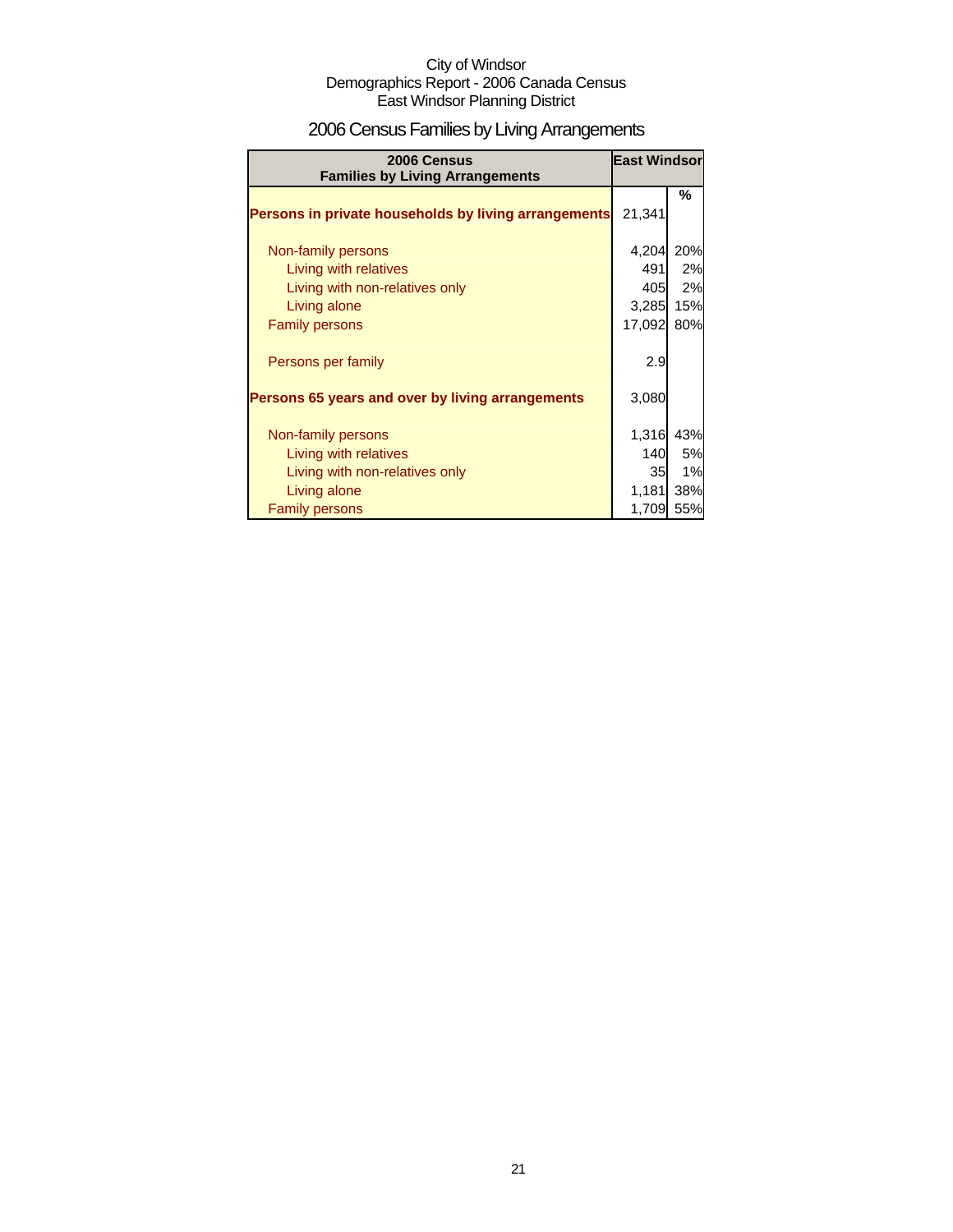## 2006 Census Dwellings

| 2006 Census<br><b>Dwellings</b>                      | <b>East Windsor</b>       |         |
|------------------------------------------------------|---------------------------|---------|
|                                                      |                           | %       |
| Occupied private dwellings by structure type         | 9,468                     |         |
| Single-detached house                                | 5,95763%                  |         |
| Semi-detached house                                  | 105                       | 1%      |
| Row house                                            | 859                       | 9%      |
| Apartment, duplex                                    | 405                       | 4%      |
| Apartment less than 5 storeys                        |                           | 903 10% |
| Apartment 5 or more storeys                          | 1,210 13%                 |         |
| Other single-attached house                          | 23                        | 0%      |
| Movable dwelling                                     | $\overline{O}$            | 0%      |
| Dominant dwelling type                               | Single-detached house 63% |         |
| Occupied private dwellings by tenure                 | 9,468                     |         |
| Owned                                                | 6,265 66%                 |         |
| <b>Rented</b>                                        | 3,215 34%                 |         |
| <b>Band housing</b>                                  | 0                         | 0%      |
| Occupied private dwellings by maintenance required   | 9,468                     |         |
| Regular maintenance only                             | 6,15765%                  |         |
| Minor repairs                                        | 2,598 27%                 |         |
| <b>Major repairs</b>                                 |                           | 695 7%  |
| Occupied private dwellings by period of construction | 9,468                     |         |
| Before 1946                                          | 2,620 28%                 |         |
| 1946 - 1960                                          | 3,283 35%                 |         |
| 1961 - 1970                                          | 1,266 13%                 |         |
| 1971 - 1980                                          | 1,408 15%                 |         |
| 1981 - 1985                                          | 355I                      | 4%      |
| 1986 - 1990                                          | 200                       | 2%      |
| 1991 - 1995                                          | 60                        | 1%      |
| 1996 - 2000                                          | 50                        | 1%      |
| 2001 - 2006                                          | 95                        | 1%      |
| Dominant period of construction                      | 1946 - 1960 35%           |         |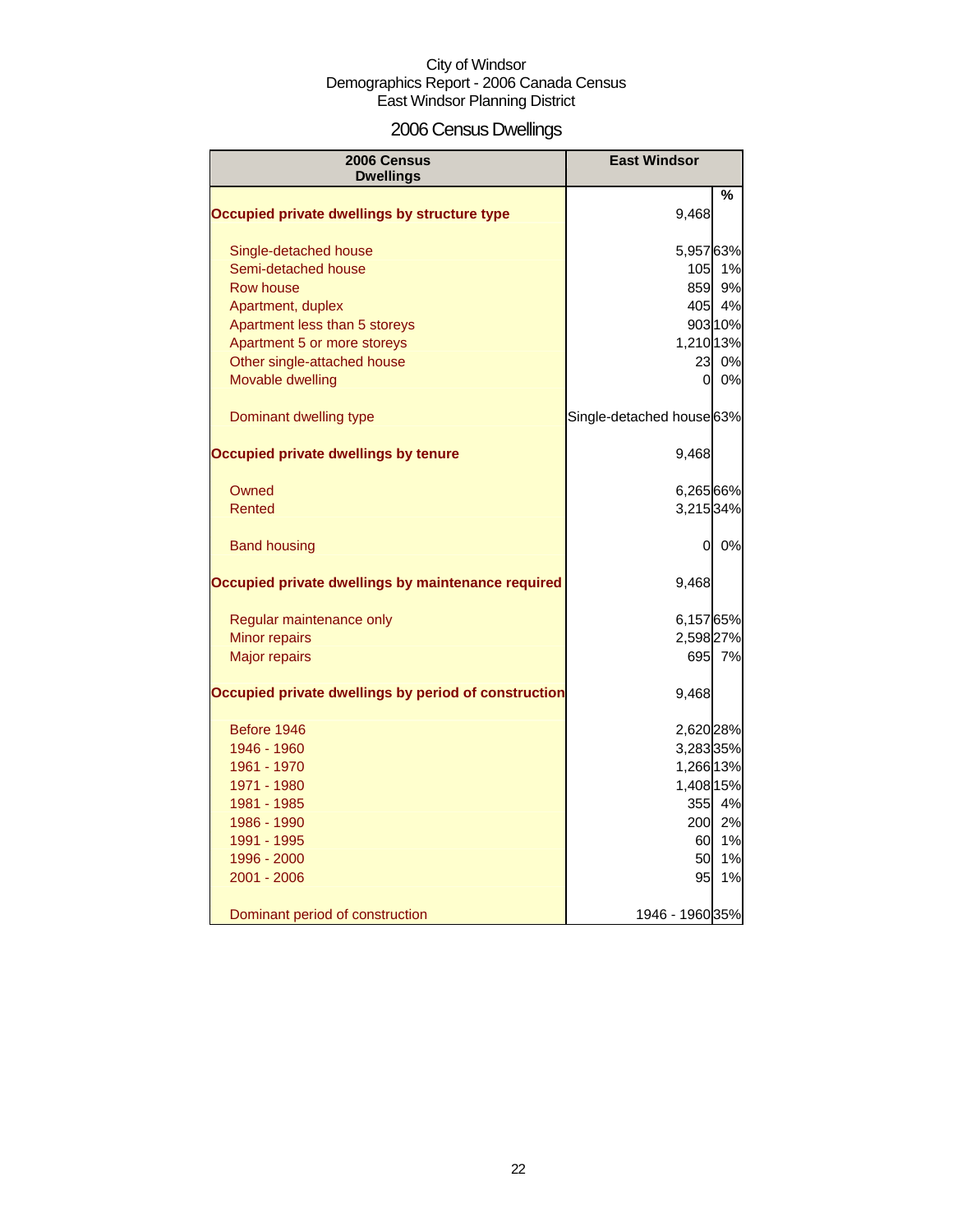## 2006 Census Households

| 2006 Census<br><b>Households</b>                                          | <b>East Windsor</b> |           |
|---------------------------------------------------------------------------|---------------------|-----------|
| Private households by size of household                                   | 9,456               | ℅         |
| 1 person                                                                  | 3,295 35%           |           |
| 2 persons                                                                 | 2,967               | 31%       |
| 3 persons                                                                 | 1,491               | 16%       |
| 4 - 5 persons                                                             | 1,573               | 17%       |
| 6 or more persons                                                         | 153                 | 2%        |
| Dominant household size                                                   | 1 person 35%        |           |
| <b>Persons in households</b>                                              | 21,359              |           |
| Persons per household                                                     | 2.3                 |           |
| Private households by household type                                      | 9,453               |           |
| One-family households                                                     | 5,824 62%           |           |
| Multiple-family households                                                | 50                  | 1%        |
| Non-family households                                                     | 3,565               | 38%       |
| <b>Rented Dwellings</b>                                                   | 3,215               |           |
| Tenant households in non-farm, non-reserve private dwellings              | 3,205 100%          |           |
| Average gross monthly rent                                                | \$740               |           |
| Households spending 30% or more of household income on gross rent         | 1,505               | 47%       |
| Households spending 30 to 99% of household income on gross rent           | 1,240               | 39%       |
| One-family tenant households without additional persons                   | 1,550               | 48%       |
| Average gross rent                                                        | \$742               |           |
| Households spending 30% or more of household income on gross rent         | 655                 | 20%       |
| <b>Owned Dwellings</b>                                                    | 6,265               |           |
| Owner-occupied private non-farm, non-reserve dwellings                    | 6,228               | 99%       |
| Average value of dwelling                                                 | \$135,085           |           |
| Average owner's major payments                                            | \$890               |           |
| Households spending 30% or more of household income on major payments     |                     | 1,303 21% |
| Households spending 30% to 99% more of household income on major payments | 1,158               | 18%       |
| One-family owner-occupied households without additional persons           | 3,911               | 62%       |
| Average major payments                                                    | \$942               |           |
| Spending 30%+ of hh income on shelter                                     | 713                 | 11%       |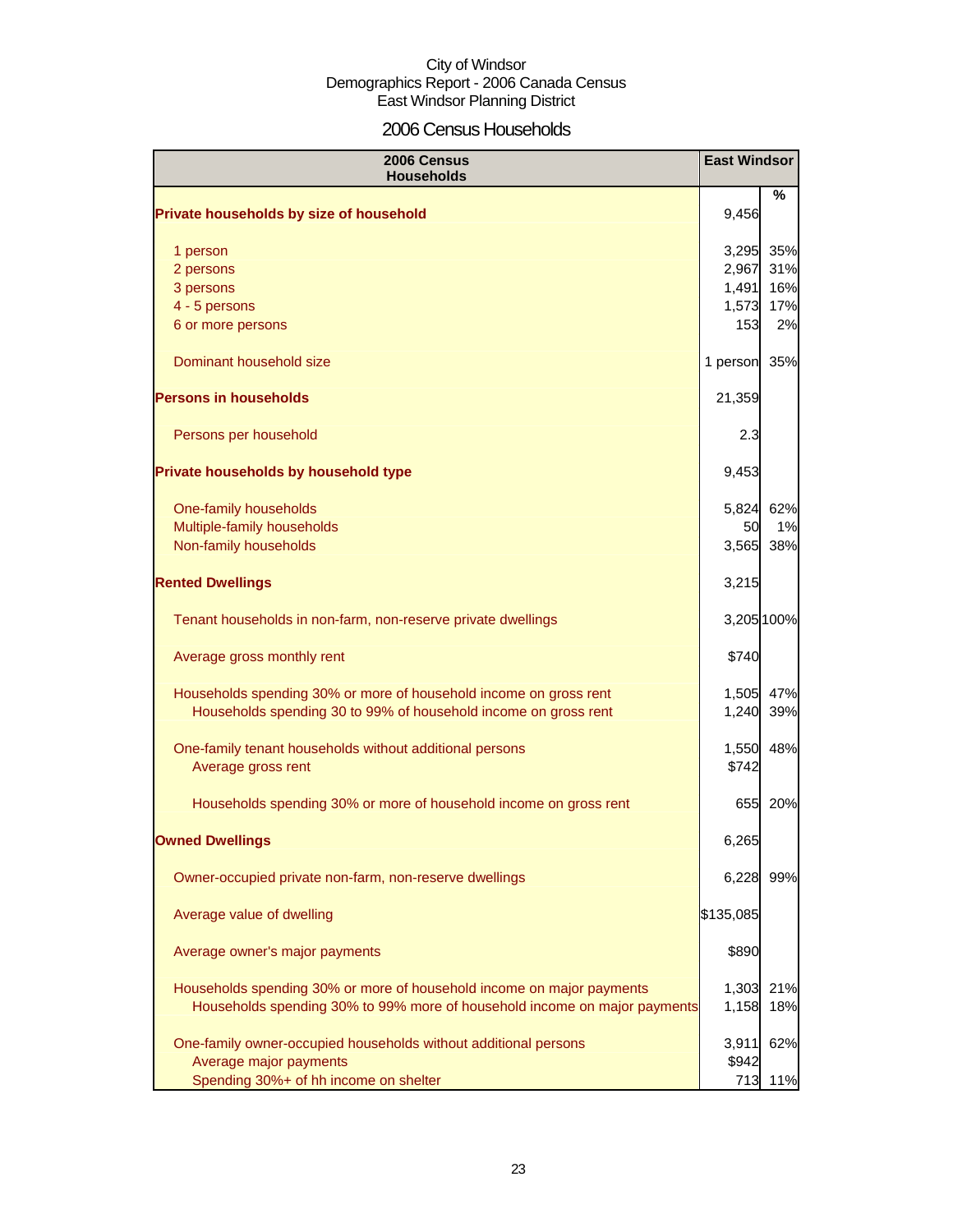## 2006 Census Mother Tongue

| 2006 Census<br><b>Mother Tongue</b>      | <b>East Windsor</b>                                               |                              |
|------------------------------------------|-------------------------------------------------------------------|------------------------------|
|                                          |                                                                   | %                            |
| <b>Total Population by Mother Tongue</b> | 21,359                                                            |                              |
| Dominant language                        | English                                                           | 80%                          |
| Dominant official language               | English                                                           | 94%                          |
| Top 5 non-official languages             | Arabic 22.5%<br>Spanish<br>Other languages<br>Italian<br>Croatian | 7.6%<br>7.5%<br>7.3%<br>5.0% |
| <b>Single responses</b>                  | 20,992                                                            | 98%                          |
| <b>Official languages</b>                | 17,686                                                            | 83%                          |
| <b>English</b>                           | 16,662                                                            | 78%                          |
|                                          |                                                                   |                              |
| French                                   | 1,023                                                             | 5%                           |
| Non-official languages                   | 3,284                                                             | 15%                          |
| Italian                                  | 228                                                               | 1%                           |
| Portuguese                               | 35                                                                | 0%                           |
|                                          |                                                                   | 1%                           |
| Romanian                                 | 145                                                               |                              |
| Spanish                                  | 235                                                               | 1%                           |
| <b>Danish</b>                            | 0                                                                 | 0%                           |
| <b>Dutch</b>                             | 45                                                                | 0%                           |
| Flemish                                  | 0                                                                 | 0%                           |
| Frisian                                  | 0                                                                 | 0%                           |
| German                                   | 135                                                               | 1%                           |
| Norwegian                                | 0                                                                 | 0%                           |
| <b>Swedish</b>                           | 0                                                                 | 0%                           |
| Yiddish                                  | 0                                                                 | 0%                           |
| <b>Bosnian</b>                           | 0                                                                 | 0%                           |
| <b>Bulgarian</b>                         | 0                                                                 | 0%                           |
| Croatian                                 | 155                                                               | 1%                           |
| Czech                                    | 20                                                                | U%                           |
| Macedonian                               | 35                                                                | 0%                           |
| Polish                                   | 145                                                               | 1%                           |
| <b>Russian</b>                           | 20                                                                | 0%                           |
| Serbian                                  | 115                                                               | 1%                           |
| Serbo-Croatian                           | 30                                                                | 0%                           |
| <b>Slovak</b>                            | 100                                                               | 0%                           |
| Slovenian                                | 0                                                                 | 0%                           |
| <b>Ukrainian</b>                         | 95                                                                | 0%                           |
| Latvian                                  | 0                                                                 | 0%                           |
| Lithuanian                               | 0                                                                 | 0%                           |
| Estonian                                 |                                                                   |                              |
|                                          | 0                                                                 | 0%                           |
| Finnish                                  | 30                                                                | 0%                           |
| Hungarian                                | 100                                                               | 0%                           |
| <b>Greek</b>                             | 0                                                                 | 0%                           |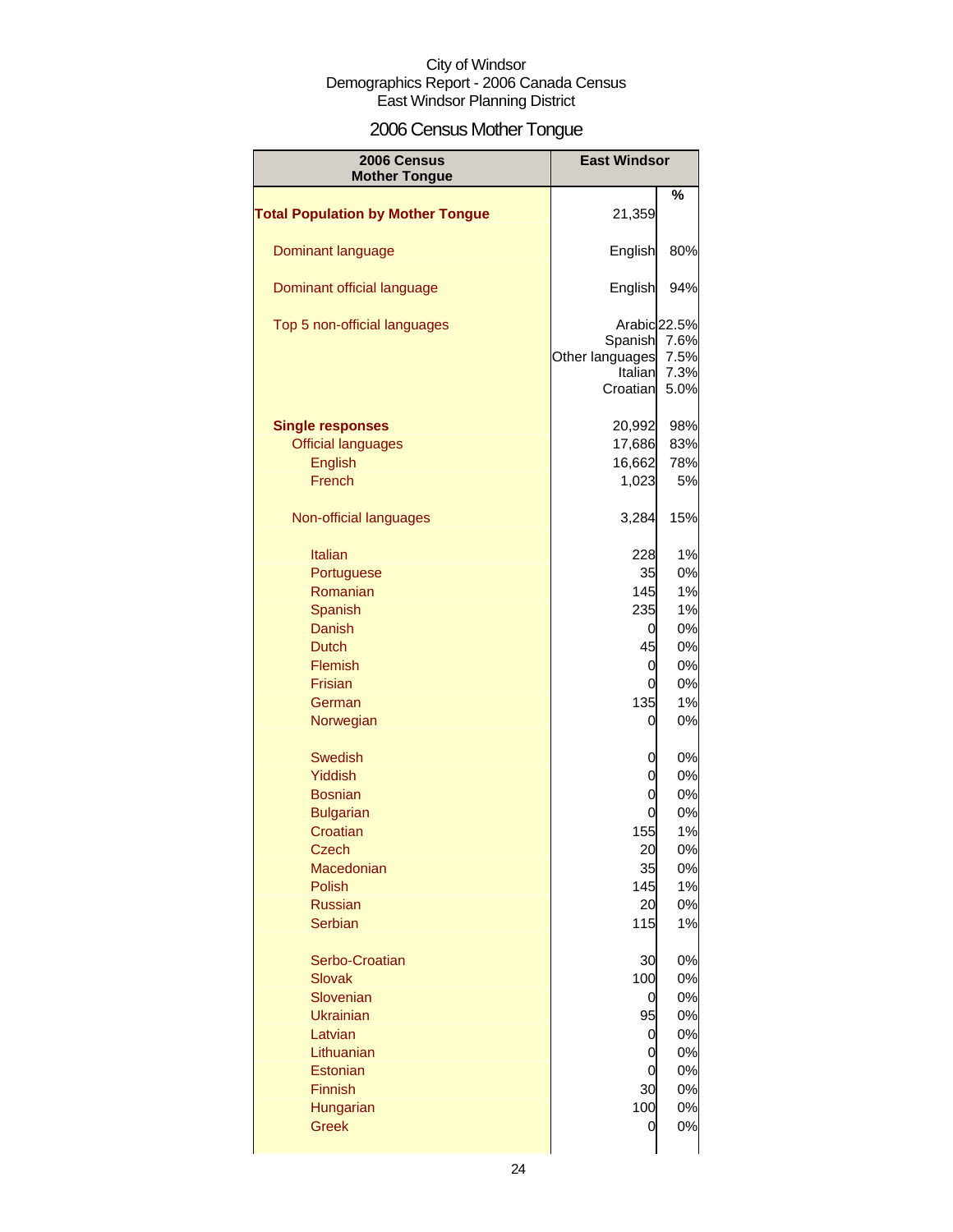| 2006 Census<br><b>Mother Tongue</b> | <b>East Windsor</b> |          |
|-------------------------------------|---------------------|----------|
|                                     |                     | $\%$     |
| Armenian                            | 0                   | 0%       |
| <b>Turkish</b>                      | 40                  | 0%       |
| Amharic                             | 0                   | 0%       |
| <b>Arabic</b>                       | 700                 | 3%       |
| <b>Hebrew</b>                       | 0                   | 0%       |
| <b>Maltese</b>                      | 0                   | 0%       |
| Somali                              | 10                  | 0%       |
| Tigrigna                            | 0                   | 0%<br>0% |
| <b>Bengali</b><br>Gujarati          | 30<br>0             | 0%       |
|                                     |                     |          |
| Hindi                               | 0                   | 0%       |
| <b>Kurdish</b>                      | 40                  | 0%       |
| Panjabi (Punjabi)                   | 15                  | 0%       |
| Pashto                              | 0                   | 0%       |
| Persian (Farsi)<br>Sindhi           | 35                  | 0%<br>0% |
| Sinhala (Sinhalese)                 | 10<br>0             | 0%       |
| Urdu                                | 125                 | 1%       |
| Malayalam                           | 0                   | 0%       |
| Tamil                               | 0                   | 0%       |
| <b>Telugu</b>                       | 15                  | 0%       |
| Japanese                            | 0                   | 0%       |
| Korean                              | 0                   | 0%       |
| Chinese                             | 55                  | 0%       |
| Cantonese                           | 0                   | 0%       |
| Mandarin                            | 10                  | 0%       |
| Taiwanese                           | 0                   | 0%       |
| Chinese, n.o.s.                     | 45                  | 0%       |
| Lao                                 | 0                   | 0%       |
| Khmer (Cambodian)                   | 25                  | 0%       |
| Vietnamese                          | 15                  | 0%       |
| <b>Bisayan languages</b>            | 0                   | 0%       |
| Ilocano                             | 0                   | 0%       |
| <b>Malay</b>                        | 0                   | 0%       |
| Tagalog (Pilipino, Filipino)        | 65<br>10            | 0%<br>0% |
| Akan (Twi)<br><b>Swahili</b>        | 15                  | 0%       |
| <b>Creoles</b>                      | 0                   | 0%       |
| <b>Aboriginal Languages</b>         |                     | 0%       |
| Algonquin                           | 0<br>0              | 0%       |
| Atikamekw                           | 0                   | 0%       |
| <b>Blackfoot</b>                    | 0                   | 0%       |
| Carrier                             | 0                   | 0%       |
| Chilcotin                           | 0                   | 0%       |
| Chipewyan                           | 0                   | 0%       |
| <b>Cree</b>                         | 0                   | 0%       |
| Siouan languages (Dakota/Sioux)     | 0                   | 0%       |
| Dene                                | 0                   | 0%       |
| <b>Dogrib</b>                       | 0                   | 0%       |
| Gitksan                             | $\overline{0}$      | 0%       |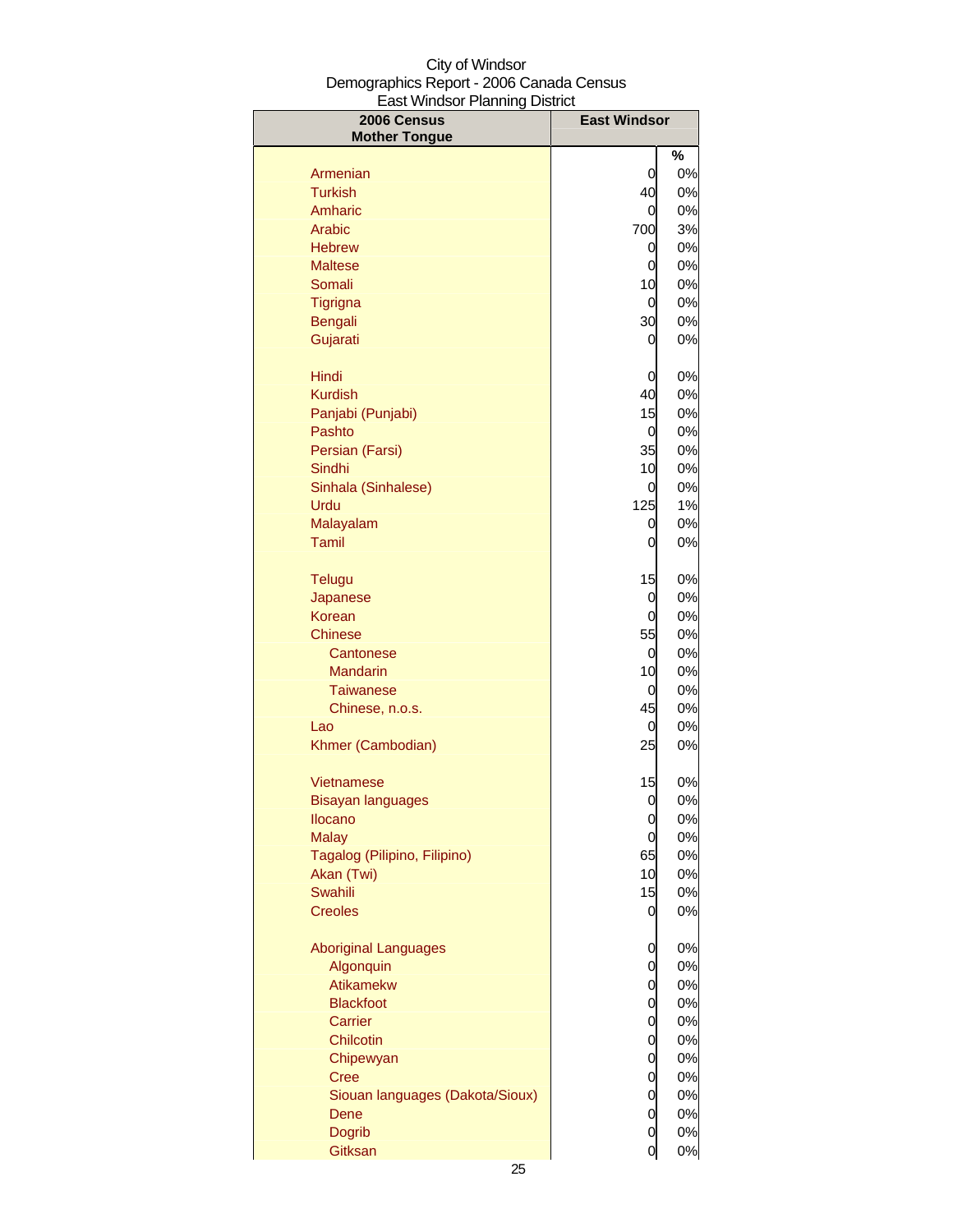| City of Windsor                          |
|------------------------------------------|
| Demographics Report - 2006 Canada Census |
| East Windsor Planning District           |

| Laot williasof Flammig District<br>2006 Census | <b>East Windsor</b> |    |
|------------------------------------------------|---------------------|----|
| <b>Mother Tongue</b>                           |                     |    |
|                                                |                     | %  |
| Inuinnagtun                                    | 0                   | 0% |
| Inuktitut, n.i.e.                              | 0                   | 0% |
| Kutchin-Gwich'in (Loucheux)                    | 0                   | 0% |
| <b>Malecite</b>                                | 0                   | 0% |
| Mi'kmag                                        | 0                   | 0% |
| <b>Mohawk</b>                                  | 0                   | 0% |
| Montagnais-Naskapi                             | 0                   | 0% |
| Nisga'a                                        | 0                   | 0% |
| North Slave (Hare)                             | 0                   | 0% |
| Ojibway                                        | 0                   | 0% |
| Oji-Cree                                       | 0                   | 0% |
| Shuswap                                        | 0                   | 0% |
| <b>South Slave</b>                             | 0                   | 0% |
| <b>Tlingit</b>                                 | 0                   | 0% |
| Other languages                                | 233                 | 1% |
| <b>Multiple responses</b>                      | 360                 | 2% |
| <b>English and French</b>                      | 80                  | 0% |
| English and non-official language              | 280                 | 1% |
| French and non-official language               | 10                  | 0% |
| English, French and non-official language      | 0                   | 0% |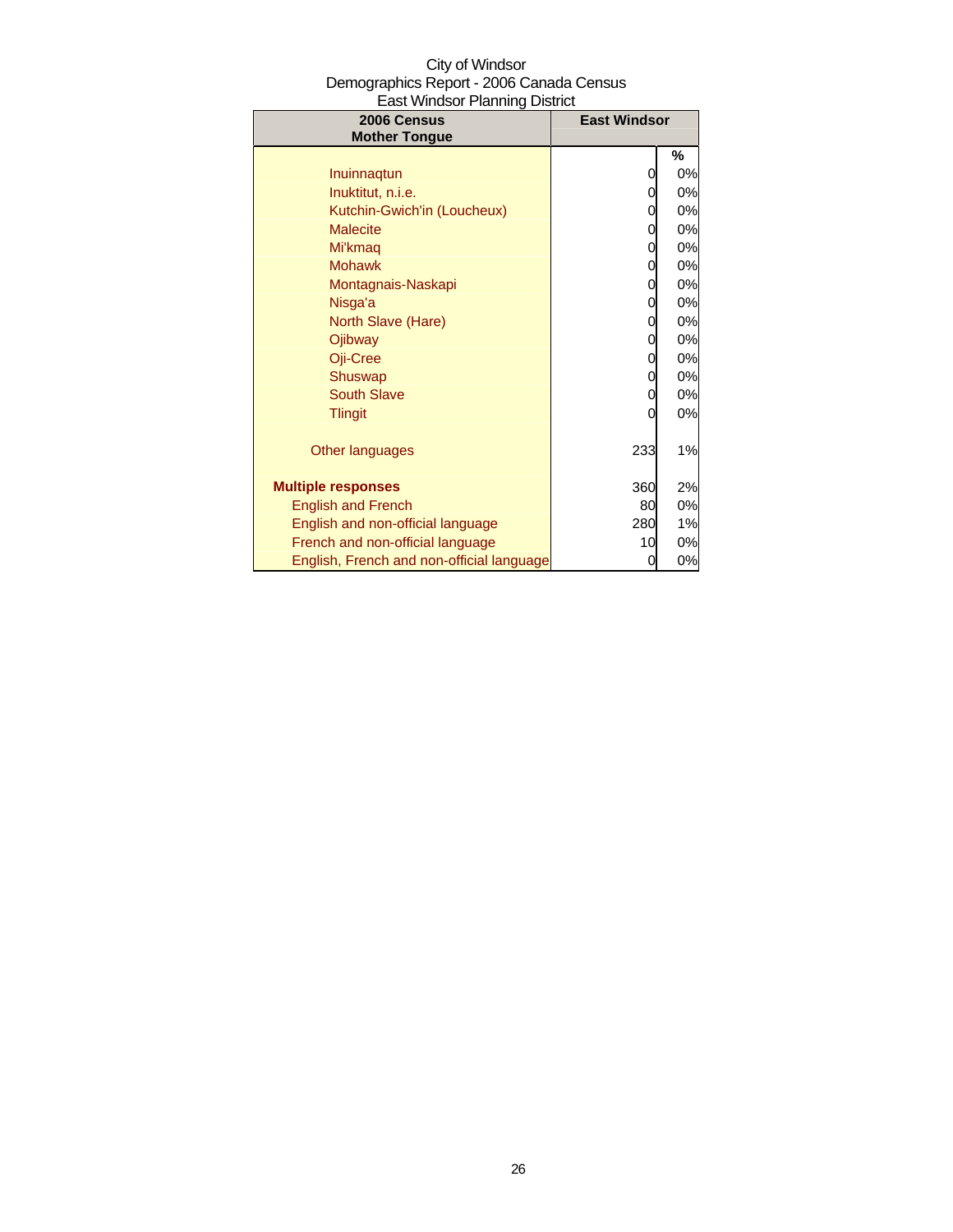## 2006 Census Knowledge of Official Language

| 2006 Census<br><b>Knowledge of Official Language</b>       | <b>East Windsor</b>    |    |
|------------------------------------------------------------|------------------------|----|
|                                                            |                        | %  |
| <b>Total Population by knowledge of official languages</b> | 21,364                 |    |
| English only                                               | 18,97989%              |    |
| French only                                                | 20                     | 0% |
| <b>English and French</b>                                  | 2,181 10%              |    |
| Neither English nor French                                 | 160                    | 1% |
| <b>Dominant Group</b>                                      | English only 89%       |    |
| Total population by first official language spoken         | 21,344                 |    |
| English                                                    | 20,05494%              |    |
| French                                                     | 998                    | 5% |
| <b>English and French</b>                                  | 135                    | 1% |
| Neither English nor French                                 | 180                    | 1% |
| <b>Dominant Group</b>                                      | English <sub>94%</sub> |    |
| <b>Official language minority</b>                          |                        |    |
| (English in Quebec, French elsewhere)                      |                        |    |
| <b>Number</b>                                              | 1,036                  |    |
| Percentage                                                 | 4.8%                   |    |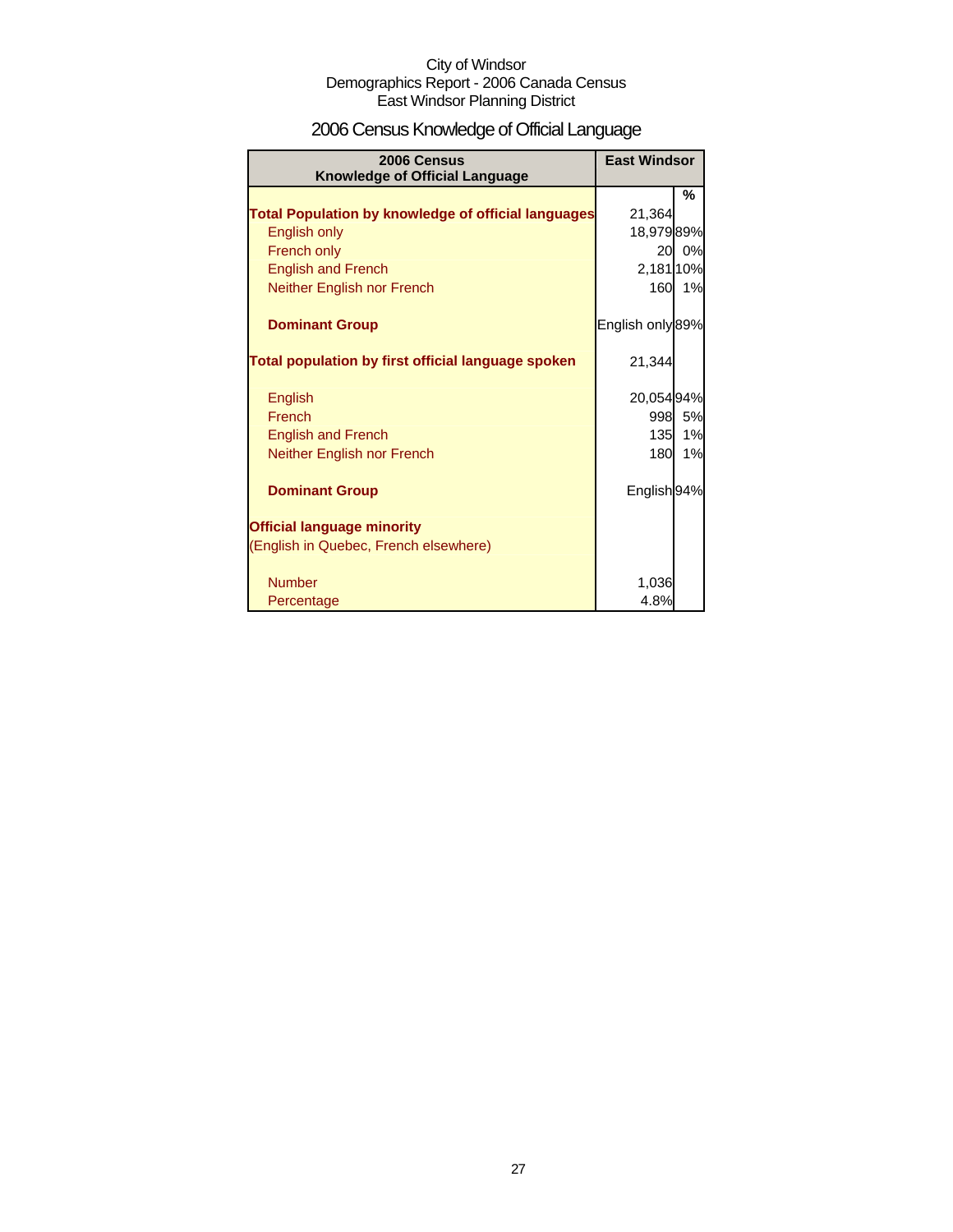## 2006 Census Knowledge of Non-official Language

| 2006 Census<br>Knowledge of Non-official Language              | <b>East Windsor</b>   |          |
|----------------------------------------------------------------|-----------------------|----------|
| <b>Total Population by Knowledge of Non-official Languages</b> | 21,364                | %        |
| <b>Population Speaking Non-official Languages</b>              | 4,652 22%             |          |
| Top 5 Non-official Languages                                   | Arabic 20%<br>Italian | 9%       |
|                                                                | Other languages       | 8%       |
|                                                                | Spanish<br>German     | 8%<br>6% |
| Italian                                                        | 418                   | 2%       |
| Portuguese                                                     | 80                    | 0%       |
| Romanian                                                       | 180                   | 1%       |
| Spanish                                                        | 355                   | 2%       |
| <b>Danish</b>                                                  | $\overline{O}$        | 0%       |
| <b>Dutch</b>                                                   | 60                    | 0%       |
| <b>Flemish</b>                                                 | $\overline{0}$        | 0%       |
| Frisian                                                        | $\overline{0}$        | 0%       |
| German                                                         | 260                   | 1%       |
| Norwegian                                                      | 0                     | 0%       |
| <b>Swedish</b>                                                 | 0                     | 0%       |
| <b>Yiddish</b>                                                 | $\overline{0}$        | 0%       |
| <b>Bosnian</b>                                                 | 10                    | 0%       |
| <b>Bulgarian</b>                                               | $\overline{0}$        | 0%       |
| Croatian                                                       | 210                   | 1%       |
| <b>Czech</b>                                                   | 45                    | 0%       |
| Macedonian                                                     | 40                    | 0%       |
| Polish                                                         | 240                   | 1%       |
| <b>Russian</b>                                                 | 65                    | 0%       |
| Serbian                                                        | 170                   | 1%       |
| Serbo-Croatian                                                 | 10                    | 0%       |
| <b>Slovak</b>                                                  | 125                   | 1%       |
| Slovenian<br><b>Ukrainian</b>                                  | 0                     | 0%       |
| Latvian                                                        | 120<br>0              | 1%<br>0% |
| Lithuanian                                                     | $\mathbf 0$           | 0%       |
| Estonian                                                       | $\overline{O}$        | 0%       |
| Finnish                                                        | 30                    | 0%       |
| Hungarian                                                      | 110                   | 1%       |
| <b>Greek</b>                                                   | 10                    | 0%       |
|                                                                |                       |          |
| Armenian                                                       | 0                     | 0%       |
| <b>Turkish</b>                                                 | 55                    | 0%       |
| Amharic                                                        | $\overline{0}$        | 0%       |
| Arabic                                                         | 920                   | 4%       |
| <b>Hebrew</b>                                                  | $\overline{0}$        | 0%       |
| <b>Maltese</b>                                                 | $\overline{0}$        | 0%       |
| Somali                                                         | 10                    | 0%       |
| Tigrigna                                                       | 0                     | 0%       |
| <b>Bengali</b>                                                 | 20                    | 0%       |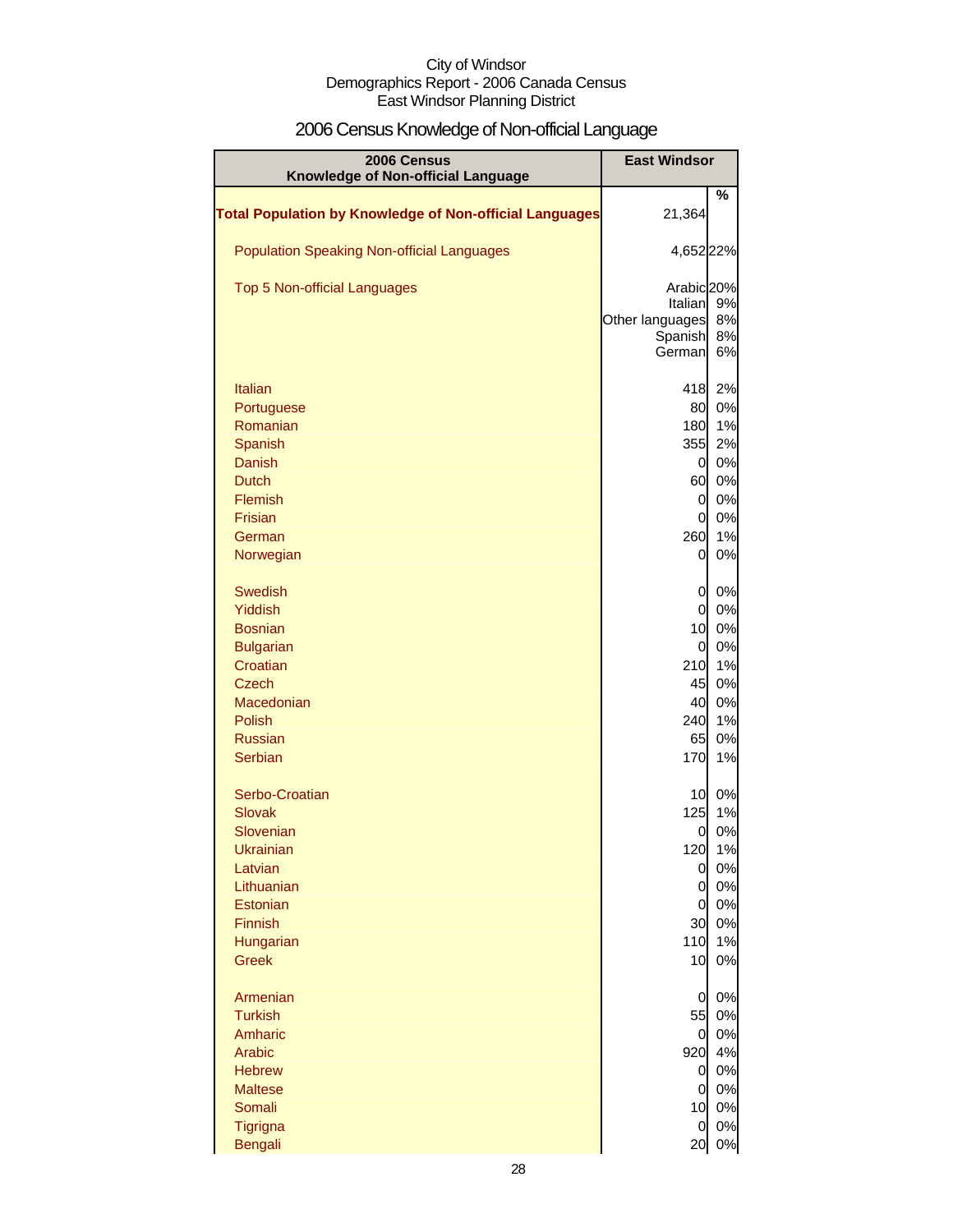| %<br>Gujarati<br>0<br>0%<br>Hindi<br>45<br>0%<br>45<br><b>Kurdish</b><br>0%<br>40<br>0%<br>Panjabi (Punjabi)<br>Pashto<br>$\overline{0}$<br>0%<br>35<br>0%<br>Persian (Farsi)<br>15<br>0%<br>Sindhi<br>0%<br>Sinhala (Sinhalese)<br>$\overline{0}$<br>215<br>1%<br>Urdu<br>0%<br>Malayalam<br>$\overline{0}$<br><b>Tamil</b><br>0<br>0%<br>15<br>0%<br>Telugu<br>0%<br>$\overline{0}$<br>Japanese<br><b>Korean</b><br>10<br>0%<br>80<br>0%<br><b>Chinese</b><br>0%<br>$\overline{0}$<br>Cantonese<br>0%<br>20<br>Mandarin<br>0%<br>$\overline{0}$<br><b>Taiwanese</b><br>60<br>0%<br>Chinese, n.o.s.<br>0%<br>10<br>Lao<br>25<br>Khmer (Cambodian)<br>0%<br>15<br>0%<br>Vietnamese<br>0%<br>0<br><b>Bisayan languages</b><br>0%<br>Ilocano<br>0<br>0<br>0%<br><b>Malay</b><br>105<br>0%<br>Tagalog (Pilipino, Filipino)<br>0%<br>Akan (Twi)<br>0<br>Swahili<br>15<br>0%<br><b>Creoles</b><br>10<br>0%<br><b>Aboriginal Languages</b><br>50<br>0%<br>Algonquin<br>0<br>0%<br><b>Atikamekw</b><br>$\overline{0}$<br>0%<br><b>Blackfoot</b><br>$\overline{0}$<br>0%<br>$\overline{0}$<br>0%<br>Carrier<br>0%<br>Chilcotin<br>$\overline{0}$<br>0%<br>Chipewyan<br>$\overline{0}$<br>0%<br><b>Cree</b><br><sub>0</sub><br>0%<br>Siouan languages (Dakota/Sioux)<br><sub>0</sub><br><sub>0</sub><br>0%<br>Dene<br>0%<br><b>Dogrib</b><br>$\overline{0}$<br>Gitksan<br>$\overline{0}$<br>0%<br>$\overline{0}$<br>0%<br>Inuinnaqtun<br>$\overline{0}$<br>0%<br>Inuktitut, n.i.e.<br>Kutchin-Gwich'in (Loucheux)<br>$\overline{0}$<br>0%<br>$\overline{0}$<br>0%<br><b>Malecite</b><br>$\overline{0}$<br>0%<br>Mi'kmaq | 2006 Census                        | <b>East Windsor</b> |    |
|----------------------------------------------------------------------------------------------------------------------------------------------------------------------------------------------------------------------------------------------------------------------------------------------------------------------------------------------------------------------------------------------------------------------------------------------------------------------------------------------------------------------------------------------------------------------------------------------------------------------------------------------------------------------------------------------------------------------------------------------------------------------------------------------------------------------------------------------------------------------------------------------------------------------------------------------------------------------------------------------------------------------------------------------------------------------------------------------------------------------------------------------------------------------------------------------------------------------------------------------------------------------------------------------------------------------------------------------------------------------------------------------------------------------------------------------------------------------------------------------------------------------------------------------------------------------------------------------------------------|------------------------------------|---------------------|----|
|                                                                                                                                                                                                                                                                                                                                                                                                                                                                                                                                                                                                                                                                                                                                                                                                                                                                                                                                                                                                                                                                                                                                                                                                                                                                                                                                                                                                                                                                                                                                                                                                                | Knowledge of Non-official Language |                     |    |
|                                                                                                                                                                                                                                                                                                                                                                                                                                                                                                                                                                                                                                                                                                                                                                                                                                                                                                                                                                                                                                                                                                                                                                                                                                                                                                                                                                                                                                                                                                                                                                                                                |                                    |                     |    |
|                                                                                                                                                                                                                                                                                                                                                                                                                                                                                                                                                                                                                                                                                                                                                                                                                                                                                                                                                                                                                                                                                                                                                                                                                                                                                                                                                                                                                                                                                                                                                                                                                |                                    |                     |    |
|                                                                                                                                                                                                                                                                                                                                                                                                                                                                                                                                                                                                                                                                                                                                                                                                                                                                                                                                                                                                                                                                                                                                                                                                                                                                                                                                                                                                                                                                                                                                                                                                                |                                    |                     |    |
|                                                                                                                                                                                                                                                                                                                                                                                                                                                                                                                                                                                                                                                                                                                                                                                                                                                                                                                                                                                                                                                                                                                                                                                                                                                                                                                                                                                                                                                                                                                                                                                                                |                                    |                     |    |
|                                                                                                                                                                                                                                                                                                                                                                                                                                                                                                                                                                                                                                                                                                                                                                                                                                                                                                                                                                                                                                                                                                                                                                                                                                                                                                                                                                                                                                                                                                                                                                                                                |                                    |                     |    |
|                                                                                                                                                                                                                                                                                                                                                                                                                                                                                                                                                                                                                                                                                                                                                                                                                                                                                                                                                                                                                                                                                                                                                                                                                                                                                                                                                                                                                                                                                                                                                                                                                |                                    |                     |    |
|                                                                                                                                                                                                                                                                                                                                                                                                                                                                                                                                                                                                                                                                                                                                                                                                                                                                                                                                                                                                                                                                                                                                                                                                                                                                                                                                                                                                                                                                                                                                                                                                                |                                    |                     |    |
|                                                                                                                                                                                                                                                                                                                                                                                                                                                                                                                                                                                                                                                                                                                                                                                                                                                                                                                                                                                                                                                                                                                                                                                                                                                                                                                                                                                                                                                                                                                                                                                                                |                                    |                     |    |
|                                                                                                                                                                                                                                                                                                                                                                                                                                                                                                                                                                                                                                                                                                                                                                                                                                                                                                                                                                                                                                                                                                                                                                                                                                                                                                                                                                                                                                                                                                                                                                                                                |                                    |                     |    |
|                                                                                                                                                                                                                                                                                                                                                                                                                                                                                                                                                                                                                                                                                                                                                                                                                                                                                                                                                                                                                                                                                                                                                                                                                                                                                                                                                                                                                                                                                                                                                                                                                |                                    |                     |    |
|                                                                                                                                                                                                                                                                                                                                                                                                                                                                                                                                                                                                                                                                                                                                                                                                                                                                                                                                                                                                                                                                                                                                                                                                                                                                                                                                                                                                                                                                                                                                                                                                                |                                    |                     |    |
|                                                                                                                                                                                                                                                                                                                                                                                                                                                                                                                                                                                                                                                                                                                                                                                                                                                                                                                                                                                                                                                                                                                                                                                                                                                                                                                                                                                                                                                                                                                                                                                                                |                                    |                     |    |
|                                                                                                                                                                                                                                                                                                                                                                                                                                                                                                                                                                                                                                                                                                                                                                                                                                                                                                                                                                                                                                                                                                                                                                                                                                                                                                                                                                                                                                                                                                                                                                                                                |                                    |                     |    |
|                                                                                                                                                                                                                                                                                                                                                                                                                                                                                                                                                                                                                                                                                                                                                                                                                                                                                                                                                                                                                                                                                                                                                                                                                                                                                                                                                                                                                                                                                                                                                                                                                |                                    |                     |    |
|                                                                                                                                                                                                                                                                                                                                                                                                                                                                                                                                                                                                                                                                                                                                                                                                                                                                                                                                                                                                                                                                                                                                                                                                                                                                                                                                                                                                                                                                                                                                                                                                                |                                    |                     |    |
|                                                                                                                                                                                                                                                                                                                                                                                                                                                                                                                                                                                                                                                                                                                                                                                                                                                                                                                                                                                                                                                                                                                                                                                                                                                                                                                                                                                                                                                                                                                                                                                                                |                                    |                     |    |
|                                                                                                                                                                                                                                                                                                                                                                                                                                                                                                                                                                                                                                                                                                                                                                                                                                                                                                                                                                                                                                                                                                                                                                                                                                                                                                                                                                                                                                                                                                                                                                                                                |                                    |                     |    |
|                                                                                                                                                                                                                                                                                                                                                                                                                                                                                                                                                                                                                                                                                                                                                                                                                                                                                                                                                                                                                                                                                                                                                                                                                                                                                                                                                                                                                                                                                                                                                                                                                |                                    |                     |    |
|                                                                                                                                                                                                                                                                                                                                                                                                                                                                                                                                                                                                                                                                                                                                                                                                                                                                                                                                                                                                                                                                                                                                                                                                                                                                                                                                                                                                                                                                                                                                                                                                                |                                    |                     |    |
|                                                                                                                                                                                                                                                                                                                                                                                                                                                                                                                                                                                                                                                                                                                                                                                                                                                                                                                                                                                                                                                                                                                                                                                                                                                                                                                                                                                                                                                                                                                                                                                                                |                                    |                     |    |
|                                                                                                                                                                                                                                                                                                                                                                                                                                                                                                                                                                                                                                                                                                                                                                                                                                                                                                                                                                                                                                                                                                                                                                                                                                                                                                                                                                                                                                                                                                                                                                                                                |                                    |                     |    |
|                                                                                                                                                                                                                                                                                                                                                                                                                                                                                                                                                                                                                                                                                                                                                                                                                                                                                                                                                                                                                                                                                                                                                                                                                                                                                                                                                                                                                                                                                                                                                                                                                |                                    |                     |    |
|                                                                                                                                                                                                                                                                                                                                                                                                                                                                                                                                                                                                                                                                                                                                                                                                                                                                                                                                                                                                                                                                                                                                                                                                                                                                                                                                                                                                                                                                                                                                                                                                                |                                    |                     |    |
|                                                                                                                                                                                                                                                                                                                                                                                                                                                                                                                                                                                                                                                                                                                                                                                                                                                                                                                                                                                                                                                                                                                                                                                                                                                                                                                                                                                                                                                                                                                                                                                                                |                                    |                     |    |
|                                                                                                                                                                                                                                                                                                                                                                                                                                                                                                                                                                                                                                                                                                                                                                                                                                                                                                                                                                                                                                                                                                                                                                                                                                                                                                                                                                                                                                                                                                                                                                                                                |                                    |                     |    |
|                                                                                                                                                                                                                                                                                                                                                                                                                                                                                                                                                                                                                                                                                                                                                                                                                                                                                                                                                                                                                                                                                                                                                                                                                                                                                                                                                                                                                                                                                                                                                                                                                |                                    |                     |    |
|                                                                                                                                                                                                                                                                                                                                                                                                                                                                                                                                                                                                                                                                                                                                                                                                                                                                                                                                                                                                                                                                                                                                                                                                                                                                                                                                                                                                                                                                                                                                                                                                                |                                    |                     |    |
|                                                                                                                                                                                                                                                                                                                                                                                                                                                                                                                                                                                                                                                                                                                                                                                                                                                                                                                                                                                                                                                                                                                                                                                                                                                                                                                                                                                                                                                                                                                                                                                                                |                                    |                     |    |
|                                                                                                                                                                                                                                                                                                                                                                                                                                                                                                                                                                                                                                                                                                                                                                                                                                                                                                                                                                                                                                                                                                                                                                                                                                                                                                                                                                                                                                                                                                                                                                                                                |                                    |                     |    |
|                                                                                                                                                                                                                                                                                                                                                                                                                                                                                                                                                                                                                                                                                                                                                                                                                                                                                                                                                                                                                                                                                                                                                                                                                                                                                                                                                                                                                                                                                                                                                                                                                |                                    |                     |    |
|                                                                                                                                                                                                                                                                                                                                                                                                                                                                                                                                                                                                                                                                                                                                                                                                                                                                                                                                                                                                                                                                                                                                                                                                                                                                                                                                                                                                                                                                                                                                                                                                                |                                    |                     |    |
|                                                                                                                                                                                                                                                                                                                                                                                                                                                                                                                                                                                                                                                                                                                                                                                                                                                                                                                                                                                                                                                                                                                                                                                                                                                                                                                                                                                                                                                                                                                                                                                                                |                                    |                     |    |
|                                                                                                                                                                                                                                                                                                                                                                                                                                                                                                                                                                                                                                                                                                                                                                                                                                                                                                                                                                                                                                                                                                                                                                                                                                                                                                                                                                                                                                                                                                                                                                                                                |                                    |                     |    |
|                                                                                                                                                                                                                                                                                                                                                                                                                                                                                                                                                                                                                                                                                                                                                                                                                                                                                                                                                                                                                                                                                                                                                                                                                                                                                                                                                                                                                                                                                                                                                                                                                |                                    |                     |    |
|                                                                                                                                                                                                                                                                                                                                                                                                                                                                                                                                                                                                                                                                                                                                                                                                                                                                                                                                                                                                                                                                                                                                                                                                                                                                                                                                                                                                                                                                                                                                                                                                                |                                    |                     |    |
|                                                                                                                                                                                                                                                                                                                                                                                                                                                                                                                                                                                                                                                                                                                                                                                                                                                                                                                                                                                                                                                                                                                                                                                                                                                                                                                                                                                                                                                                                                                                                                                                                |                                    |                     |    |
|                                                                                                                                                                                                                                                                                                                                                                                                                                                                                                                                                                                                                                                                                                                                                                                                                                                                                                                                                                                                                                                                                                                                                                                                                                                                                                                                                                                                                                                                                                                                                                                                                |                                    |                     |    |
|                                                                                                                                                                                                                                                                                                                                                                                                                                                                                                                                                                                                                                                                                                                                                                                                                                                                                                                                                                                                                                                                                                                                                                                                                                                                                                                                                                                                                                                                                                                                                                                                                |                                    |                     |    |
|                                                                                                                                                                                                                                                                                                                                                                                                                                                                                                                                                                                                                                                                                                                                                                                                                                                                                                                                                                                                                                                                                                                                                                                                                                                                                                                                                                                                                                                                                                                                                                                                                |                                    |                     |    |
|                                                                                                                                                                                                                                                                                                                                                                                                                                                                                                                                                                                                                                                                                                                                                                                                                                                                                                                                                                                                                                                                                                                                                                                                                                                                                                                                                                                                                                                                                                                                                                                                                |                                    |                     |    |
|                                                                                                                                                                                                                                                                                                                                                                                                                                                                                                                                                                                                                                                                                                                                                                                                                                                                                                                                                                                                                                                                                                                                                                                                                                                                                                                                                                                                                                                                                                                                                                                                                |                                    |                     |    |
|                                                                                                                                                                                                                                                                                                                                                                                                                                                                                                                                                                                                                                                                                                                                                                                                                                                                                                                                                                                                                                                                                                                                                                                                                                                                                                                                                                                                                                                                                                                                                                                                                |                                    |                     |    |
|                                                                                                                                                                                                                                                                                                                                                                                                                                                                                                                                                                                                                                                                                                                                                                                                                                                                                                                                                                                                                                                                                                                                                                                                                                                                                                                                                                                                                                                                                                                                                                                                                |                                    |                     |    |
|                                                                                                                                                                                                                                                                                                                                                                                                                                                                                                                                                                                                                                                                                                                                                                                                                                                                                                                                                                                                                                                                                                                                                                                                                                                                                                                                                                                                                                                                                                                                                                                                                |                                    |                     |    |
|                                                                                                                                                                                                                                                                                                                                                                                                                                                                                                                                                                                                                                                                                                                                                                                                                                                                                                                                                                                                                                                                                                                                                                                                                                                                                                                                                                                                                                                                                                                                                                                                                |                                    |                     |    |
|                                                                                                                                                                                                                                                                                                                                                                                                                                                                                                                                                                                                                                                                                                                                                                                                                                                                                                                                                                                                                                                                                                                                                                                                                                                                                                                                                                                                                                                                                                                                                                                                                |                                    |                     |    |
|                                                                                                                                                                                                                                                                                                                                                                                                                                                                                                                                                                                                                                                                                                                                                                                                                                                                                                                                                                                                                                                                                                                                                                                                                                                                                                                                                                                                                                                                                                                                                                                                                | <b>Mohawk</b>                      | 10                  | 0% |
| $\overline{0}$<br>0%<br>Montagnais-Naskapi<br>Nisga'a<br>0%<br>0                                                                                                                                                                                                                                                                                                                                                                                                                                                                                                                                                                                                                                                                                                                                                                                                                                                                                                                                                                                                                                                                                                                                                                                                                                                                                                                                                                                                                                                                                                                                               |                                    |                     |    |
| North Slave (Hare)<br>$0\%$<br>$\overline{0}$                                                                                                                                                                                                                                                                                                                                                                                                                                                                                                                                                                                                                                                                                                                                                                                                                                                                                                                                                                                                                                                                                                                                                                                                                                                                                                                                                                                                                                                                                                                                                                  |                                    |                     |    |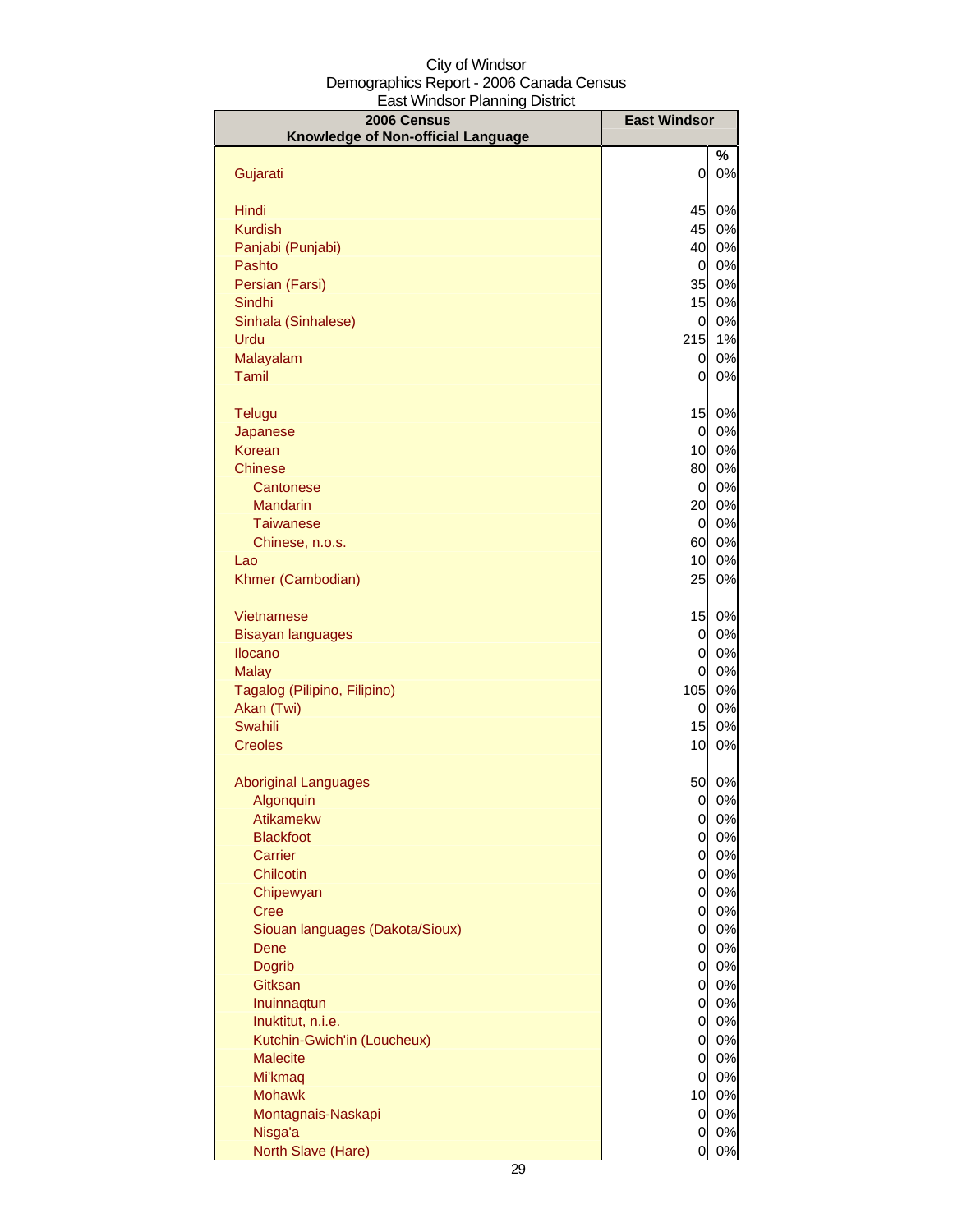| ີ<br>2006 Census<br>Knowledge of Non-official Language | <b>East Windsor</b> |    |
|--------------------------------------------------------|---------------------|----|
|                                                        |                     | %  |
| Ojibway                                                | 40                  | 0% |
| Oji-Cree                                               |                     | 0% |
| Shuswap                                                |                     | 0% |
| <b>South Slave</b>                                     |                     | 0% |
| <b>Tlingit</b>                                         | 0                   | 0% |
|                                                        |                     |    |
| Other languages                                        | 378                 | 2% |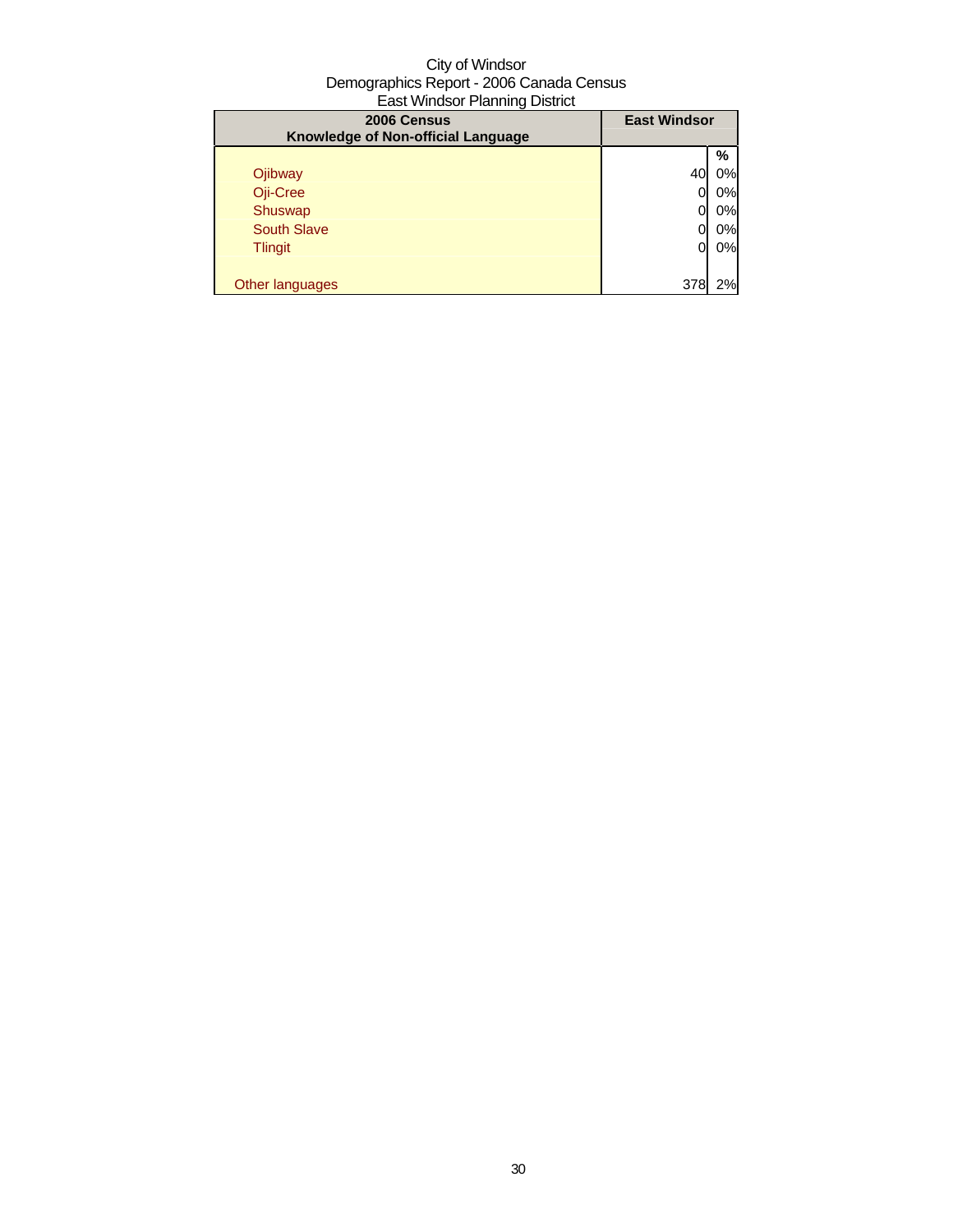## 2006 Census Home Language

| 2006 Census                              | <b>East Windsor</b> |          |
|------------------------------------------|---------------------|----------|
| <b>Home Language</b>                     |                     |          |
| <b>Total Population by Home Language</b> | \$21,364            | %        |
| <b>Dominant Official Language</b>        | English             |          |
| <b>Top 5 Non-official Languages</b>      | Arabic 34%          |          |
|                                          | Urdu<br>Romanian    | 7%       |
|                                          | Italian             | 7%<br>6% |
|                                          | Croatian            | 6%       |
| Single responses                         | 20,74297%           |          |
| <b>Official languages</b>                | 18,92889%           |          |
| English                                  | 18,65387%           |          |
| French                                   | 275                 | 1%       |
| Non-official languages                   | 1,799               | 8%       |
| <b>Italian</b>                           | 108                 | 1%       |
| Portuguese                               | 15                  | 0%       |
| Romanian                                 | 130                 | 1%       |
| Spanish                                  | 90                  | 0%       |
| <b>Danish</b>                            | 0                   | 0%       |
| <b>Dutch</b>                             | 0                   | 0%       |
| Flemish                                  | 0                   | 0%       |
| <b>Frisian</b>                           | 0                   | 0%       |
| German                                   | $\overline{0}$      | 0%       |
| Norwegian                                | $\overline{0}$      | 0%       |
| <b>Swedish</b>                           | $\overline{O}$      | 0%       |
| Yiddish                                  | 0                   | 0%       |
| <b>Bosnian</b>                           | $\mathsf{d}$        | 0%       |
| <b>Bulgarian</b>                         | $\overline{0}$      | 0%       |
| Croatian                                 | 105                 | 0%       |
| <b>Czech</b>                             | 0                   | 0%       |
| Macedonian                               | 30                  | 0%       |
| Polish                                   | 95                  | 0%       |
| <b>Russian</b><br><b>Serbian</b>         | 0<br>85             | 0%<br>0% |
| Serbo-Croatian                           | $\overline{O}$      | 0%       |
| <b>Slovak</b>                            | 30                  | 0%       |
| Slovenian                                | $\overline{0}$      | 0%       |
| <b>Ukrainian</b>                         | 20                  | 0%       |
| Latvian                                  | 0                   | 0%       |
| Lithuanian                               | 0                   | 0%       |
| Estonian                                 | 0                   | 0%       |
| Finnish                                  | $\overline{O}$      | 0%       |
| Hungarian                                | 35                  | 0%       |
| <b>Greek</b>                             | 0                   | 0%       |
| Armenian                                 | 0                   | 0%       |
| <b>Turkish</b>                           | 35                  | 0%       |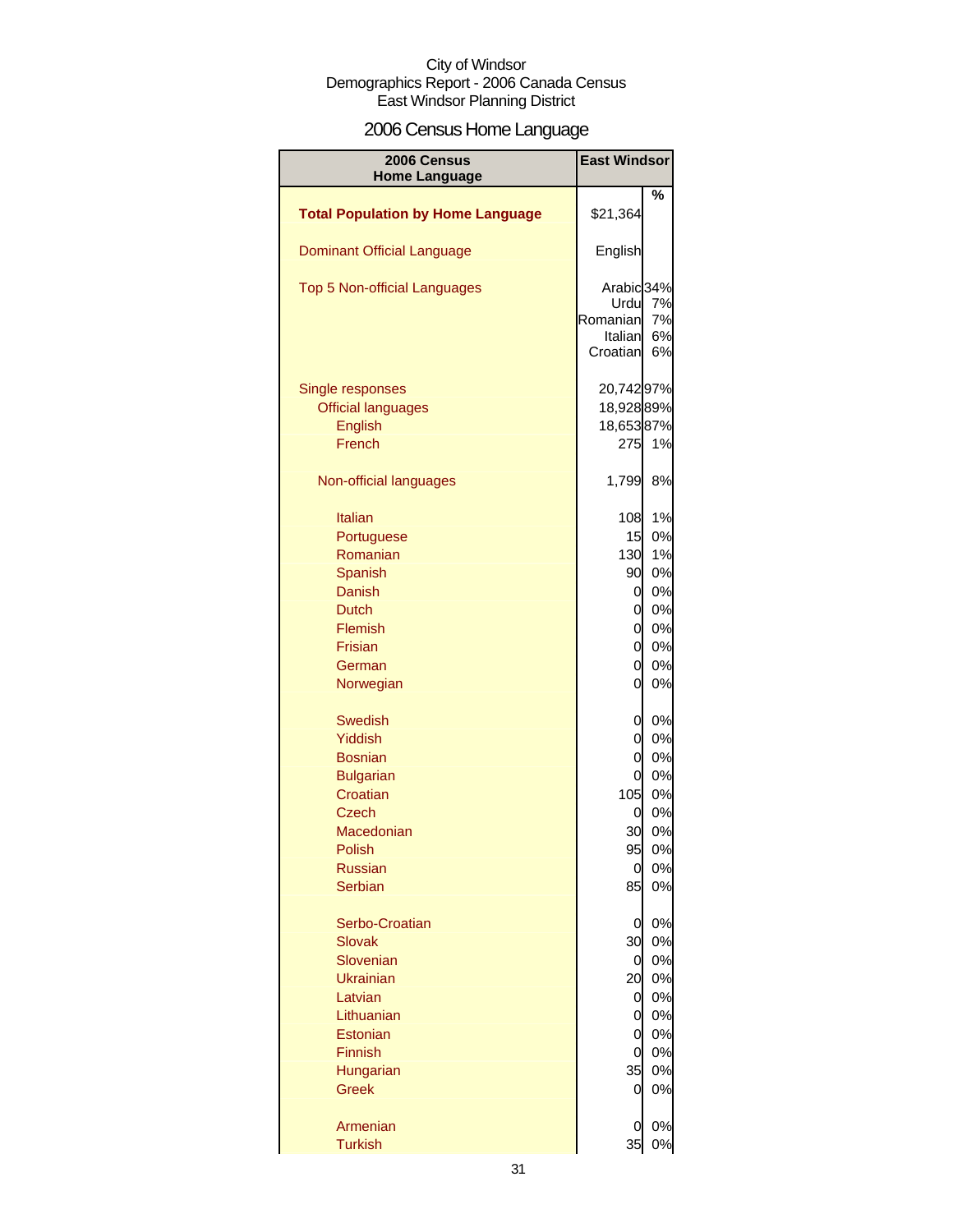| -aoi vviriaooi i laililing<br>יטו ויטו ש<br>2006 Census | <b>East Windsor</b>  |          |
|---------------------------------------------------------|----------------------|----------|
| <b>Home Language</b>                                    |                      | ℅        |
| Amharic                                                 | 0                    | 0%       |
| Arabic                                                  | 600                  | 3%       |
| <b>Hebrew</b>                                           | $\overline{0}$       | 0%       |
| <b>Maltese</b>                                          | 0                    | 0%       |
| Somali                                                  | 0                    | 0%       |
| Tigrigna                                                | 0                    | 0%       |
| <b>Bengali</b>                                          | 10                   | 0%       |
| Gujarati                                                | 0                    | 0%       |
| Hindi                                                   | 0                    | 0%       |
| <b>Kurdish</b>                                          | 0                    | 0%       |
| Panjabi (Punjabi)                                       | $\overline{0}$       | 0%       |
| Pashto                                                  | $\overline{0}$       | 0%       |
| Persian (Farsi)                                         | 30                   | 0%       |
| Sindhi                                                  | 0                    | 0%       |
| Sinhala (Sinhalese)                                     | 0                    | 0%       |
| Urdu                                                    | 130                  | 1%       |
| Malayalam                                               | 0                    | 0%       |
| <b>Tamil</b>                                            | 0                    | 0%       |
| <b>Telugu</b>                                           | 15                   | 0%       |
| Japanese                                                | $\overline{0}$       | 0%       |
| Korean                                                  | $\overline{0}$       | 0%       |
| <b>Chinese</b>                                          | 50                   | 0%       |
| Cantonese                                               | $\overline{0}$       | 0%       |
| <b>Mandarin</b>                                         | 20                   | 0%       |
| <b>Taiwanese</b>                                        | $\overline{0}$<br>30 | 0%<br>0% |
| Chinese, n.o.s.<br>Lao                                  | 0                    | 0%       |
| Khmer (Cambodian)                                       | 25                   | 0%       |
| Vietnamese                                              | 15                   | 0%       |
| <b>Bisayan languages</b>                                | 0                    | 0%       |
| Ilocano                                                 | 0                    | 0%       |
| <b>Malay</b>                                            | 0                    | 0%       |
| Tagalog (Pilipino, Filipino)                            | 20                   | 0%       |
| Akan (Twi)                                              | $\overline{0}$       | 0%       |
| Swahili                                                 | 0                    | 0%       |
| <b>Creoles</b>                                          | 0                    | 0%       |
| <b>Aboriginal Languages</b>                             | 0                    | 0%       |
| Algonquin                                               | 0                    | 0%       |
| Atikamekw                                               | 0                    | 0%       |
| <b>Blackfoot</b>                                        | 0                    | 0%       |
| Carrier                                                 | 0                    | 0%       |
| <b>Chilcotin</b><br>Chipewyan                           | 0<br>0               | 0%<br>0% |
| <b>Cree</b>                                             | 0                    | 0%       |
| Siouan languages (Dakota/Sioux)                         | $\overline{O}$       | 0%       |
| Dene                                                    | $\overline{O}$       | 0%       |
| <b>Dogrib</b>                                           | $\overline{O}$       | 0%       |
| <b>Gitksan</b>                                          | $\overline{0}$       | 0%       |
| Inuinnaqtun                                             | $\mathbf 0$          | 0%       |
| Inuktitut, n.i.e.                                       | $\overline{O}$       | 0%       |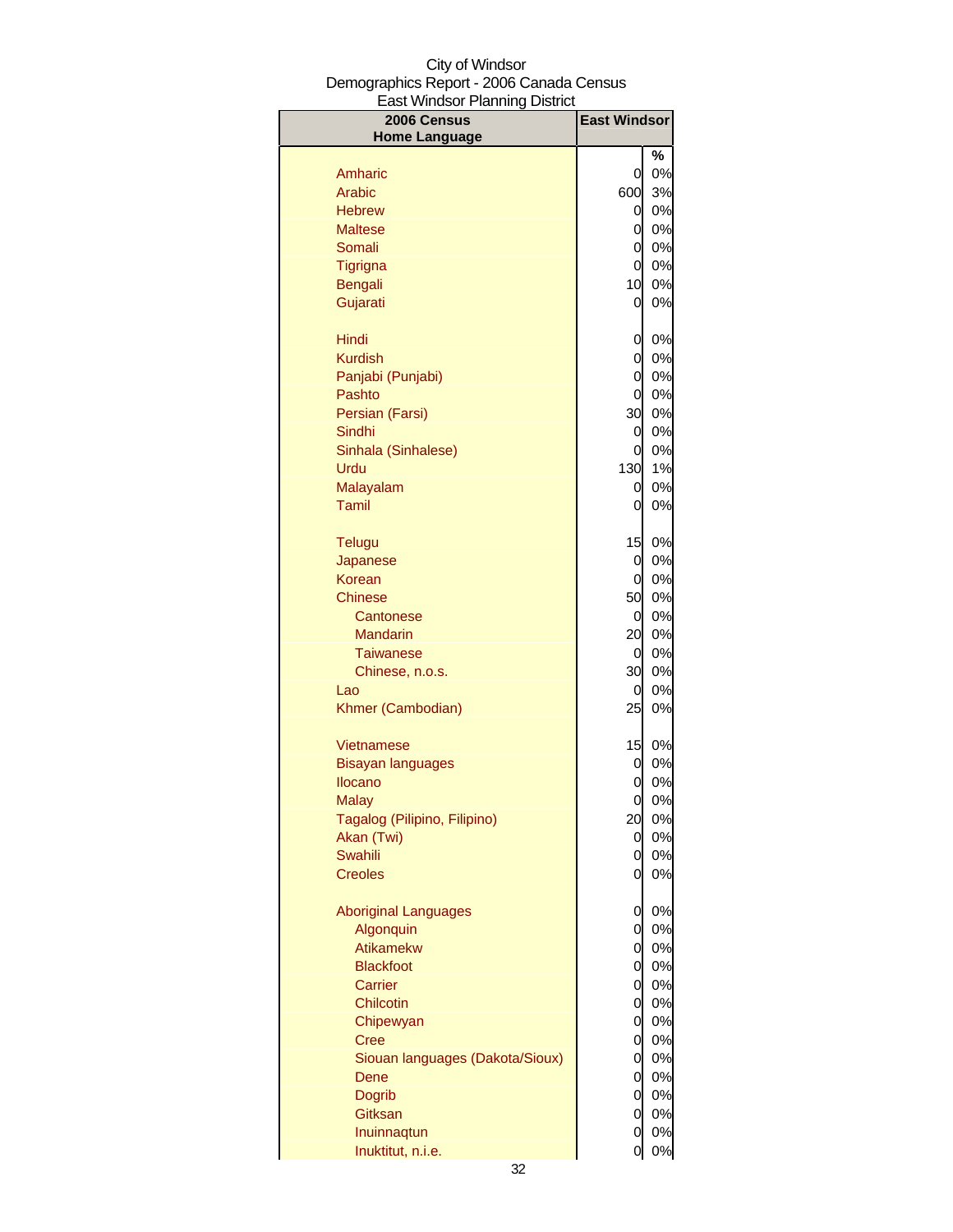| 2006 Census<br><b>Home Language</b>       | <b>East Windsor</b> |    |
|-------------------------------------------|---------------------|----|
|                                           |                     | %  |
| Kutchin-Gwich'in (Loucheux)               | 0                   | 0% |
| <b>Malecite</b>                           | 0                   | 0% |
| Mi'kmag                                   | 0                   | 0% |
| <b>Mohawk</b>                             | 0                   | 0% |
| Montagnais-Naskapi                        | 0                   | 0% |
| Nisga'a                                   | 0                   | 0% |
| North Slave (Hare)                        | 0                   | 0% |
| Ojibway                                   | 0                   | 0% |
| Oji-Cree                                  | 0                   | 0% |
| Shuswap                                   | 0                   | 0% |
| <b>South Slave</b>                        | 0                   | 0% |
| <b>Tlingit</b>                            | 0                   | 0% |
| Other languages                           | 85                  | 0% |
| <b>Multiple responses</b>                 | 615                 | 3% |
| <b>English and French</b>                 | 65                  | 0% |
| English and non-official language         | 520                 | 2% |
| French and non-official language          | 15                  | 0% |
| English, French and non-official language | 0                   | 0% |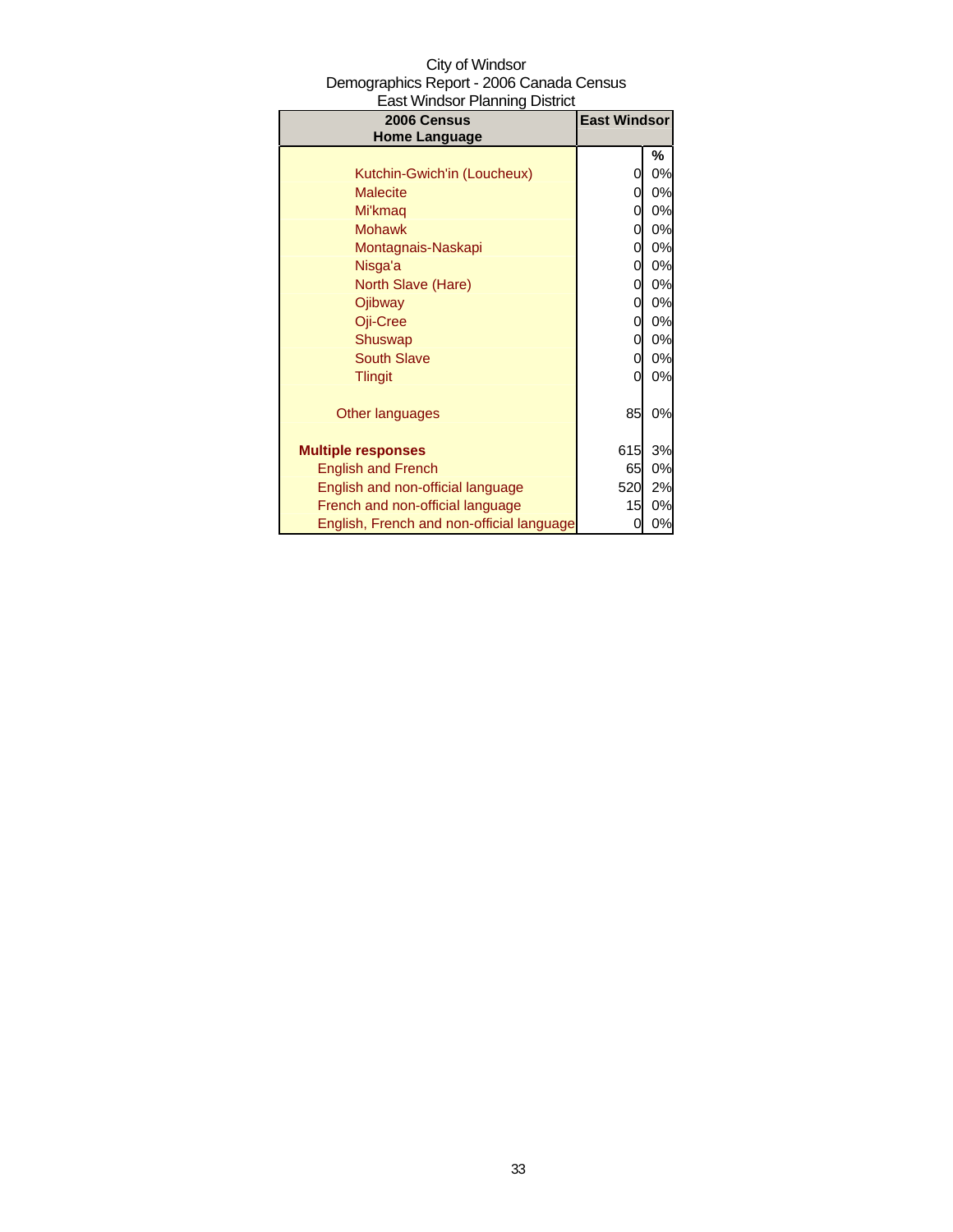## 2006 Census Citizenship and Generation Status

| 2006 Census<br><b>Citizenship and Generation Status</b>                                                                                                                       | East<br><b>Windsor</b> |    |
|-------------------------------------------------------------------------------------------------------------------------------------------------------------------------------|------------------------|----|
| <b>Total Population by Citizenship</b>                                                                                                                                        | 21,354                 | %  |
| Canadian citizens                                                                                                                                                             | 19,993 94%             |    |
| Under age 18                                                                                                                                                                  | 4,311 20%              |    |
| Age 18 and over                                                                                                                                                               | 15,682 73%             |    |
| Not Canadian citizens                                                                                                                                                         | 1,336                  | 6% |
| Population 15 years and over by Generation Status*                                                                                                                            | 17,489                 |    |
| 1st generation                                                                                                                                                                | 3,715 21%              |    |
| 2nd generation                                                                                                                                                                | 3,200 18%              |    |
| 3rd generation or more                                                                                                                                                        | 10,536 60%             |    |
| *Generation status of the respondent, i.e. "1st", "2nd" or "3rd+" generation, refers to whether the respondent or<br>the respondent's parents were born in or outside Canada. |                        |    |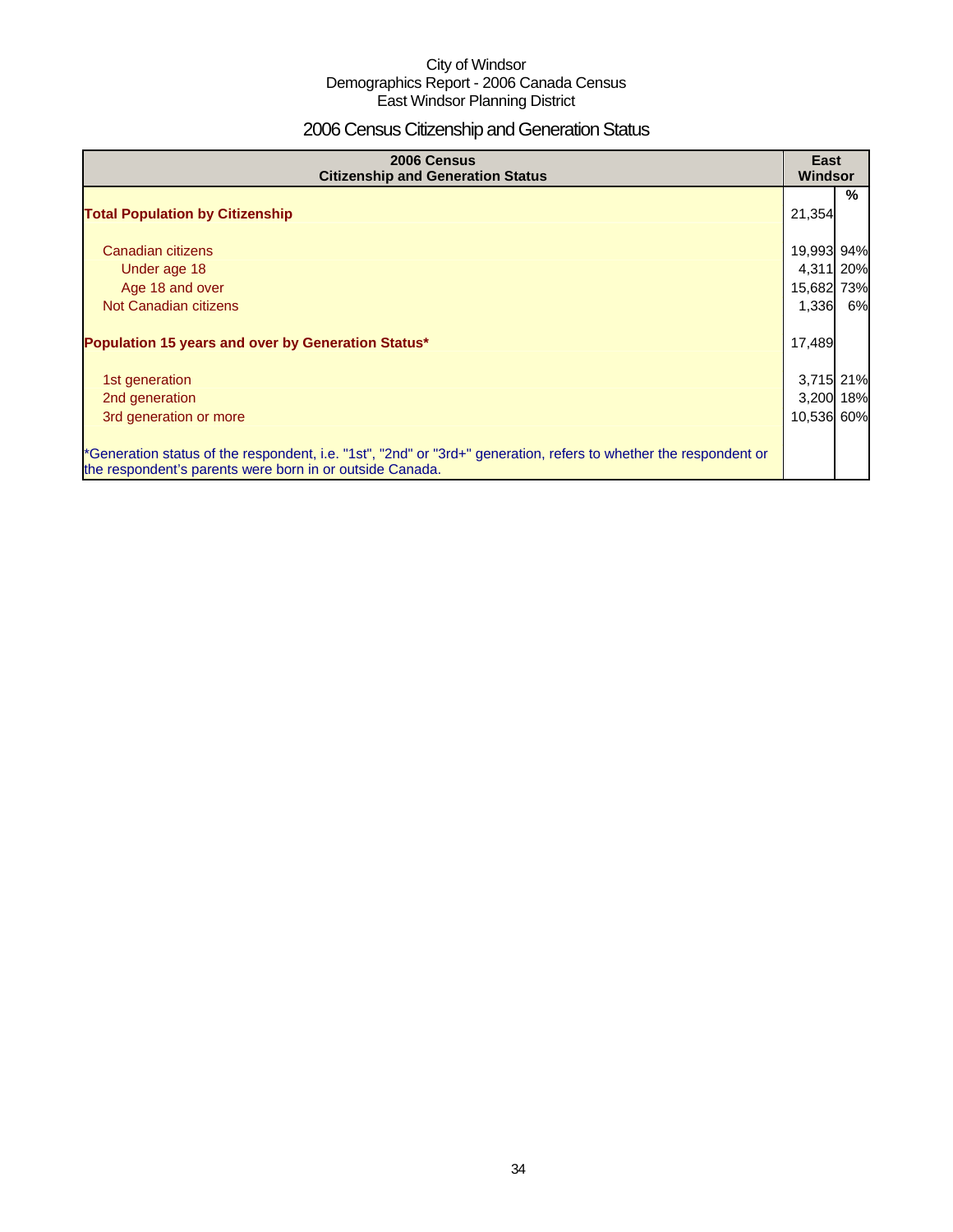## 2006 Census Immigration and Place of Birth

| 2006 Census                                                    | <b>East Windsor</b>                                           |    |
|----------------------------------------------------------------|---------------------------------------------------------------|----|
| <b>Immigration and Place of Birth</b>                          |                                                               |    |
| <b>Total Immigrant Population by Period of Immigration</b>     | 3,825                                                         | %  |
|                                                                |                                                               |    |
| Before 1961                                                    | 715 19%                                                       |    |
| 1961 to 1970                                                   | 37310%                                                        |    |
| 1971 to 1980                                                   | 415 11%                                                       |    |
| 1981 to 1990                                                   | 475 12%                                                       |    |
| 1991 to 2000                                                   | 81521%                                                        |    |
| 1991 to 1995                                                   | 350 9%                                                        |    |
| 1996 to 2000                                                   | 40511%                                                        |    |
| 2001 to 2006                                                   | 965 25%                                                       |    |
| <b>Total Immigrant Population by Age at Immigration</b>        | 3,835                                                         |    |
|                                                                |                                                               |    |
| Under 5 years                                                  | 480 13%                                                       |    |
| 5 to 14 years<br>15 to 24 years                                | 570 15%<br>975 25%                                            |    |
| 25 to 44 years                                                 | 1,472 38%                                                     |    |
| 45 years and over                                              | 290 8%                                                        |    |
|                                                                |                                                               |    |
| <b>Total Population by Immigrant Status and Place of Birth</b> | 21,364                                                        |    |
| Non-immigrants                                                 | 17,28281%                                                     |    |
| Born in province of residence                                  | 16,029 75%                                                    |    |
| Born outside province of residence                             | 1,278 6%                                                      |    |
| Immigrants                                                     | 3,855 18%                                                     |    |
| Non-permanent residents                                        | 195                                                           | 1% |
| <b>Total Immigrants by Place of Birth</b>                      | 3,855                                                         |    |
| Top 5 Immigrant Places of Birth                                | West Central Asia and the Middle East 21%                     |    |
|                                                                | Southern Europe <sup>18%</sup>                                |    |
|                                                                | Eastern Europe <sup>12%</sup><br>United States of America 12% |    |
|                                                                | Northern Europe 7%                                            |    |
|                                                                |                                                               |    |
| <b>United States of America</b>                                | 435 11%                                                       |    |
| <b>Central America</b>                                         | 170                                                           | 4% |
| Caribbean and Bermuda                                          | 108                                                           | 3% |
| South America                                                  | 35                                                            | 1% |
| <b>Europe</b>                                                  | 1,65643%                                                      |    |
| <b>Western Europe</b>                                          | 225                                                           | 6% |
| <b>Eastern Europe</b>                                          | 465 12%                                                       |    |
| <b>Southern Europe</b>                                         | 655 17%                                                       |    |
| <b>Italy</b>                                                   | 215                                                           | 6% |
| <b>Other Southern Europe</b>                                   | 450 12%                                                       |    |
| <b>Northern Europe</b>                                         | 263                                                           | 7% |
| <b>United Kingdom</b>                                          | 268                                                           | 7% |
| <b>Other Northern Europe</b>                                   | 25                                                            | 1% |
| Africa                                                         | 155                                                           | 4% |
| <b>Western Africa</b>                                          | 25                                                            | 1% |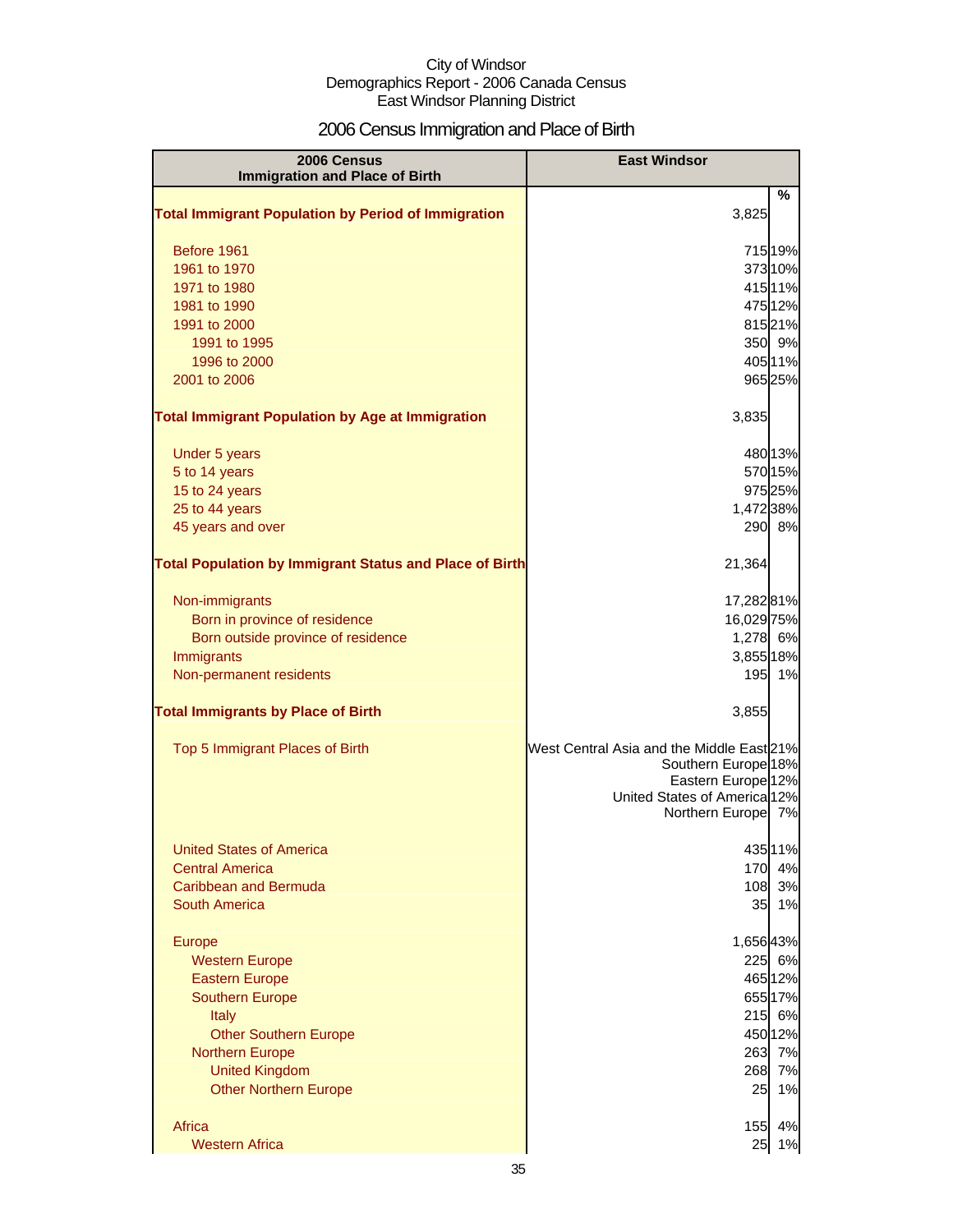| 2006 Census                           | <b>East Windsor</b> |         |
|---------------------------------------|---------------------|---------|
| <b>Immigration and Place of Birth</b> |                     |         |
|                                       |                     | %       |
| <b>Eastern Africa</b>                 | 45                  | 1%      |
| <b>Northern Africa</b>                | 45                  | 1%      |
| <b>Central Africa</b>                 | 25                  | 1%      |
| <b>Southern Africa</b>                | 0                   | 0%      |
|                                       |                     |         |
| Asia and the Middle East              | 1,170 30%           |         |
| West Central Asia and the Middle East |                     | 765 20% |
| Eastern Asia                          | 55                  | 1%      |
| China                                 | 35                  | 1%      |
| Hong Kong                             | 10                  | 0%      |
| <b>Other Eastern Asia</b>             | 0                   | 0%      |
| <b>Southeast Asia</b>                 | 195                 | 5%      |
| <b>Philippines</b>                    | 125                 | 3%      |
| <b>Other Southeast Asia</b>           | 60                  | 2%      |
| <b>Southern Asia</b>                  | 195                 | 5%      |
| India                                 | 25                  | 1%      |
| <b>Other Southern Asia</b>            | 170                 | 4%      |
|                                       |                     |         |
| Oceania and other                     | 15                  | 0%      |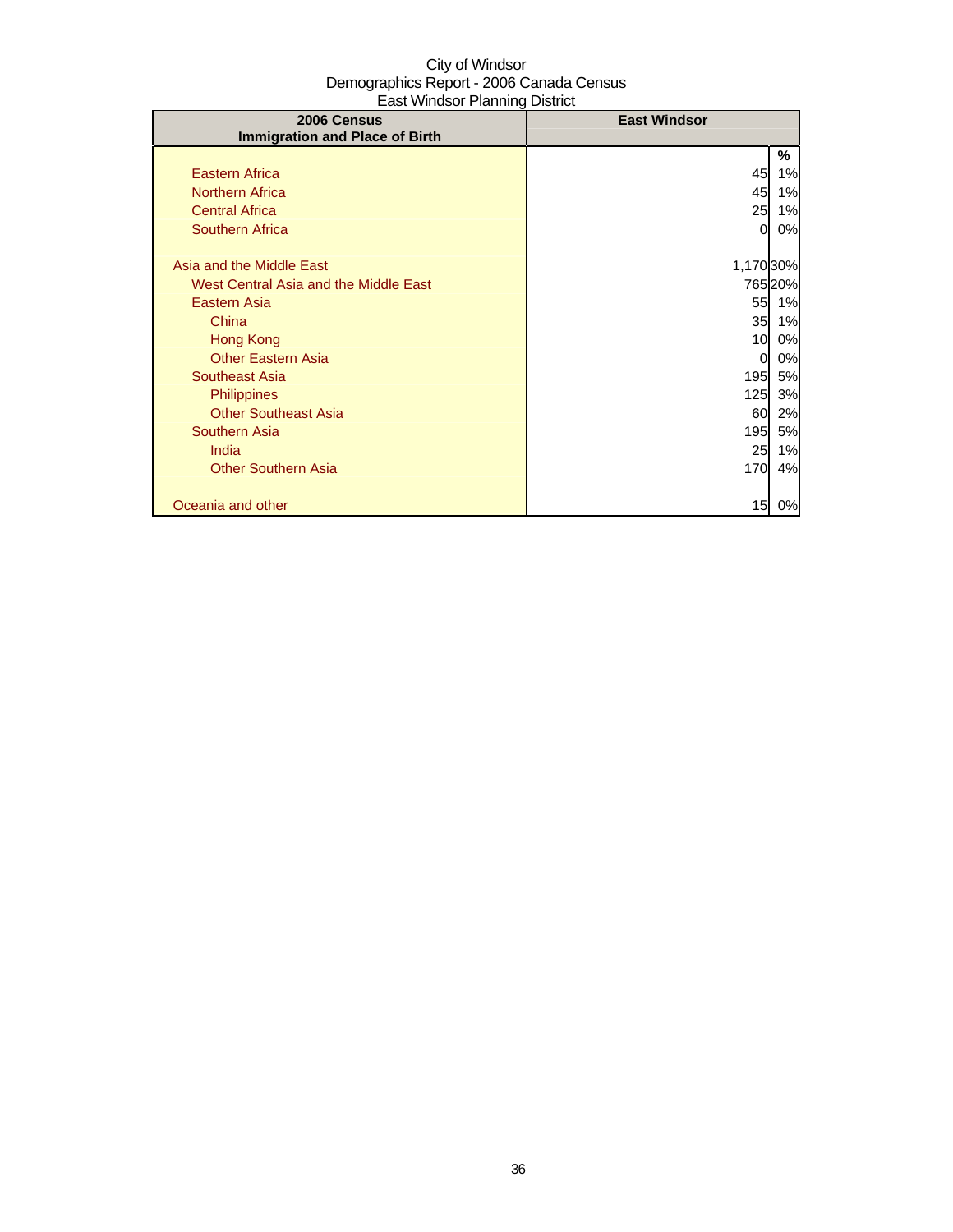| 2006 Census<br>Recent Immigration and Place of Birth (2001-2006)                                                                                                                                                                                                                                                                                        | <b>East Windsor</b>                                                                                                                                              |                                                                                                          |
|---------------------------------------------------------------------------------------------------------------------------------------------------------------------------------------------------------------------------------------------------------------------------------------------------------------------------------------------------------|------------------------------------------------------------------------------------------------------------------------------------------------------------------|----------------------------------------------------------------------------------------------------------|
|                                                                                                                                                                                                                                                                                                                                                         |                                                                                                                                                                  | %                                                                                                        |
| <b>Total Recent Immigrants by Selected Places of Birth</b>                                                                                                                                                                                                                                                                                              | 955                                                                                                                                                              |                                                                                                          |
| Top 5 Recent Immigrant Places of Birth                                                                                                                                                                                                                                                                                                                  | West Central Asia and the Middle East 37%<br>Eastern Europe <sup>13%</sup><br>Southern Europe <sup>12%</sup><br>Southern Asia 10%<br>United States of America 7% |                                                                                                          |
| <b>United States of America</b><br><b>Central America</b><br>Caribbean and Bermuda<br><b>South America</b>                                                                                                                                                                                                                                              | 65<br>55<br>10<br>35                                                                                                                                             | 7%<br>6%<br>1%<br>4%                                                                                     |
| Europe<br><b>Western Europe</b><br><b>Eastern Europe</b><br><b>Southern Europe</b><br>Italy<br><b>Other Southern Europe</b><br><b>Northern Europe</b><br><b>United Kingdom</b><br><b>Other Northern Europe</b><br>Africa<br><b>Western Africa</b><br><b>Eastern Africa</b><br><b>Northern Africa</b><br><b>Central Africa</b><br><b>Southern Africa</b> | 0<br>0<br>10<br>10<br>$\overline{0}$<br>65<br>30<br>$\mathbf 0$<br>10<br>10<br>10                                                                                | 250 26%<br>0%<br>13014%<br>115 12%<br>0%<br>11012%<br>1%<br>1%<br>0%<br>7%<br>3%<br>0%<br>1%<br>1%<br>1% |
| Asia and the Middle East<br>West Central Asia and the Middle East<br>Eastern Asia<br>China<br><b>Hong Kong</b><br><b>Other Eastern Asia</b><br><b>Southeast Asia</b><br>Philippines<br><b>Other Southeast Asia</b><br><b>Southern Asia</b><br>India<br><b>Other Southern Asia</b>                                                                       | 15<br>15<br>0<br>$\overline{0}$<br>30<br>20<br>$\overline{0}$<br>20<br>90                                                                                        | 52555%<br>360 38%<br>2%<br>2%<br>0%<br>0%<br>3%<br>2%<br>0%<br>100 10%<br>2%<br>9%                       |
| Oceania and other                                                                                                                                                                                                                                                                                                                                       | 0                                                                                                                                                                | 0%                                                                                                       |

## 2006 Census Recent Immigration and Place of Birth (2001-2006)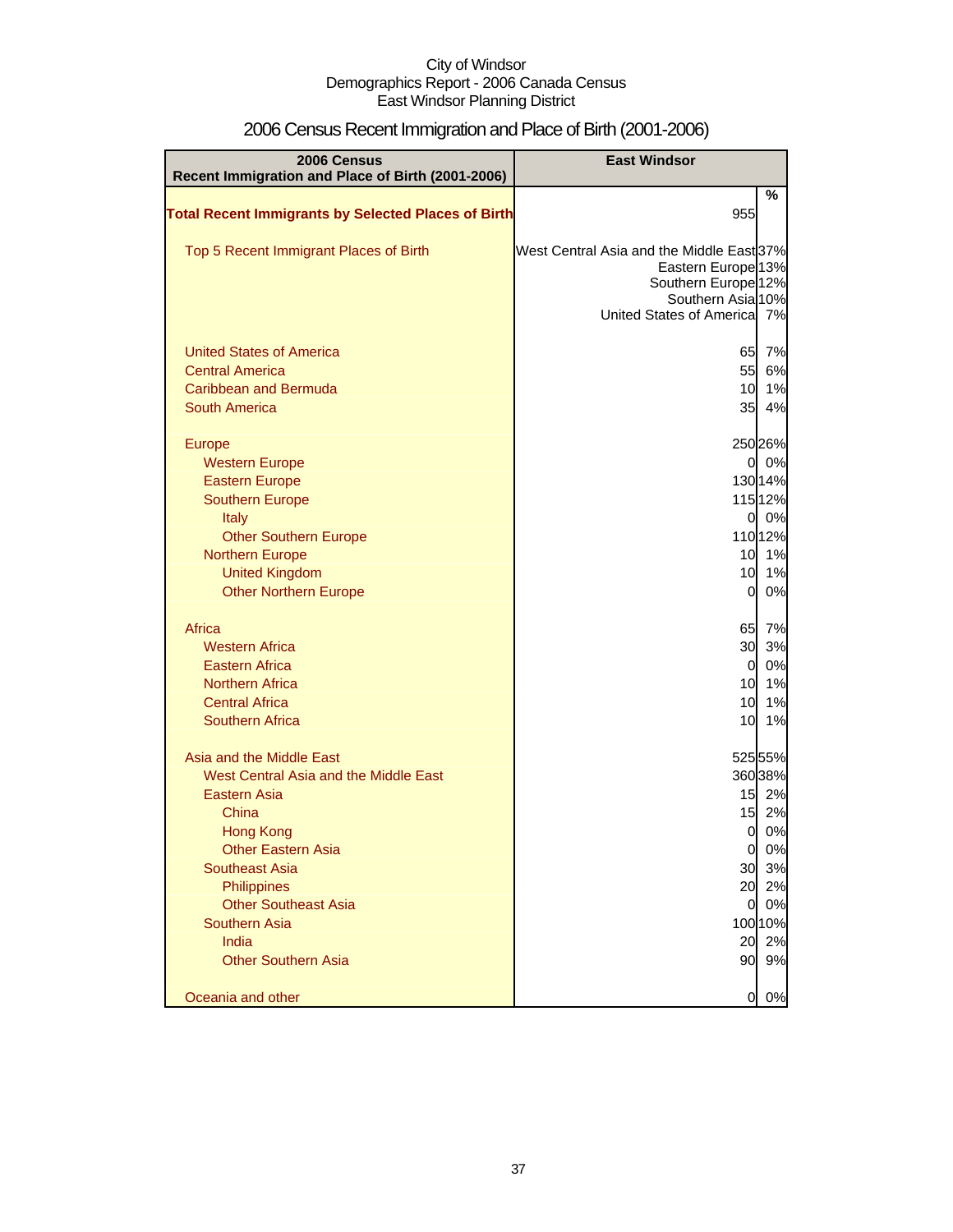## 2006 Census Mobility

| 2006 Census<br><b>Mobility</b>                    | <b>East Windsor</b> |     |
|---------------------------------------------------|---------------------|-----|
| <b>Total Population by 1 year mobility status</b> | 21,019              | %   |
|                                                   |                     |     |
| Non-movers (same address one year ago)            | 17,883              | 85% |
| <b>Movers</b>                                     | 3,133               | 15% |
| Non-migrants                                      | 2,496               | 12% |
| <b>Migrants</b>                                   | 645                 | 3%  |
| Internal migrants                                 | 495                 | 2%  |
| Intraprovincial migrants                          | 420                 | 2%  |
| Interprovincial migrants                          | 75                  | 0%  |
| <b>External migrants</b>                          | <b>130</b>          | 1%  |
| <b>Total Population by 5 year mobility status</b> | 20,044              |     |
| Non-movers (same address five years ago)          | 11,894              | 57% |
| <b>Movers</b>                                     | 8,130               | 39% |
| Non-migrants                                      | 5,777               | 27% |
| <b>Migrants</b>                                   | 2,321               | 11% |
| Internal migrants                                 | 1,543               | 7%  |
| Intraprovincial migrants                          | 1,258               | 6%  |
| Interprovincial migrants                          | 270                 | 1%  |
| <b>External migrants</b>                          | 775                 | 4%  |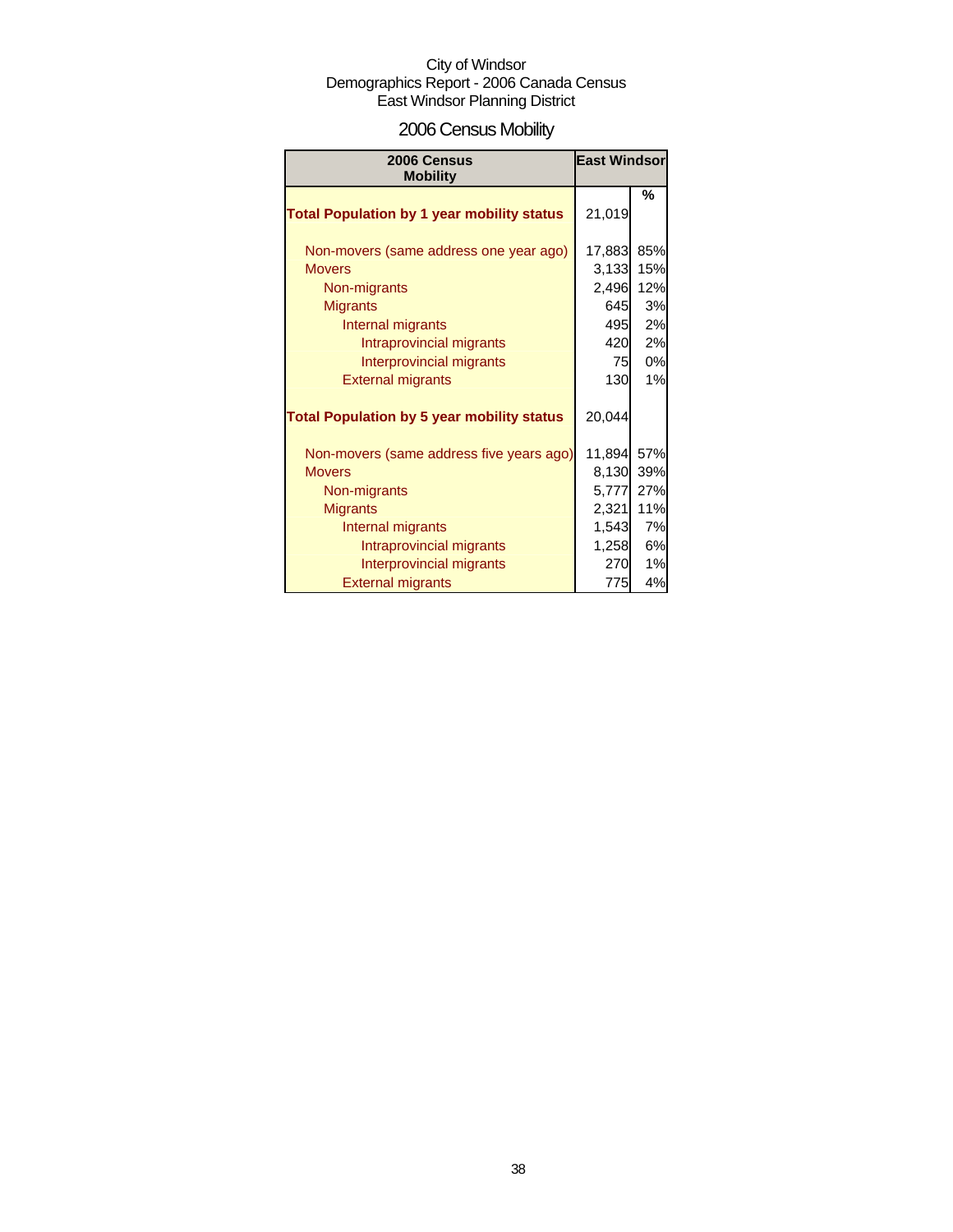# 2006 Census Aboriginal Population

| 2006 Census<br><b>Aboriginal Population</b>                                                                                                                                                                                                                                                 | East<br>Windsor                                                |                                              |
|---------------------------------------------------------------------------------------------------------------------------------------------------------------------------------------------------------------------------------------------------------------------------------------------|----------------------------------------------------------------|----------------------------------------------|
| Population by Aboriginal* and non-Aboriginal Identity                                                                                                                                                                                                                                       | 21,344                                                         |                                              |
| Aboriginal population<br><b>Single Response</b><br><b>Inuit</b><br><b>Metis</b><br>North American Indian<br>Multiple responses<br>Aboriginal responses not included elsewhere                                                                                                               | 550<br>515<br>$\overline{0}$<br>85<br>430<br>0<br>0            | 3%<br>2%<br>0%<br>0%<br>2%<br>0%<br>0%       |
| Non-Aboriginal population                                                                                                                                                                                                                                                                   | 20,792 97%                                                     |                                              |
| <b>Population by Registered Indian Status</b>                                                                                                                                                                                                                                               | 21,359                                                         |                                              |
| <b>Registered Indian</b><br>Not a Registered Indian                                                                                                                                                                                                                                         | 180<br>21,184 99%                                              | 1%                                           |
| <b>Population by Aboriginal and Non-Aboriginal Ancestry</b>                                                                                                                                                                                                                                 | 21,366                                                         |                                              |
| Aboriginal ancestry<br>North American Indian single ancestry<br>North American Indian and non-Aboriginal ancestries<br>Métis single ancestry<br>Métis and non-Aboriginal ancestries<br>Inuit single ancestry<br>Inuit and non-Aboriginal ancestries<br>Other Aboriginal multiple ancestries | 1,245<br>165<br>690<br>10<br>270<br>$\overline{0}$<br>25<br>10 | 6%<br>1%<br>3%<br>0%<br>1%<br>0%<br>0%<br>0% |
| Non-Aboriginal ancestry                                                                                                                                                                                                                                                                     | 20,139 94%                                                     |                                              |
| Indian Reservation DAs that refused enumeration                                                                                                                                                                                                                                             | 0                                                              |                                              |
| * Refers to those persons who reported identifying with at least one Aboriginal group, i.e. North American Indian,<br>Métis or Inuit (Eskimo).                                                                                                                                              |                                                                |                                              |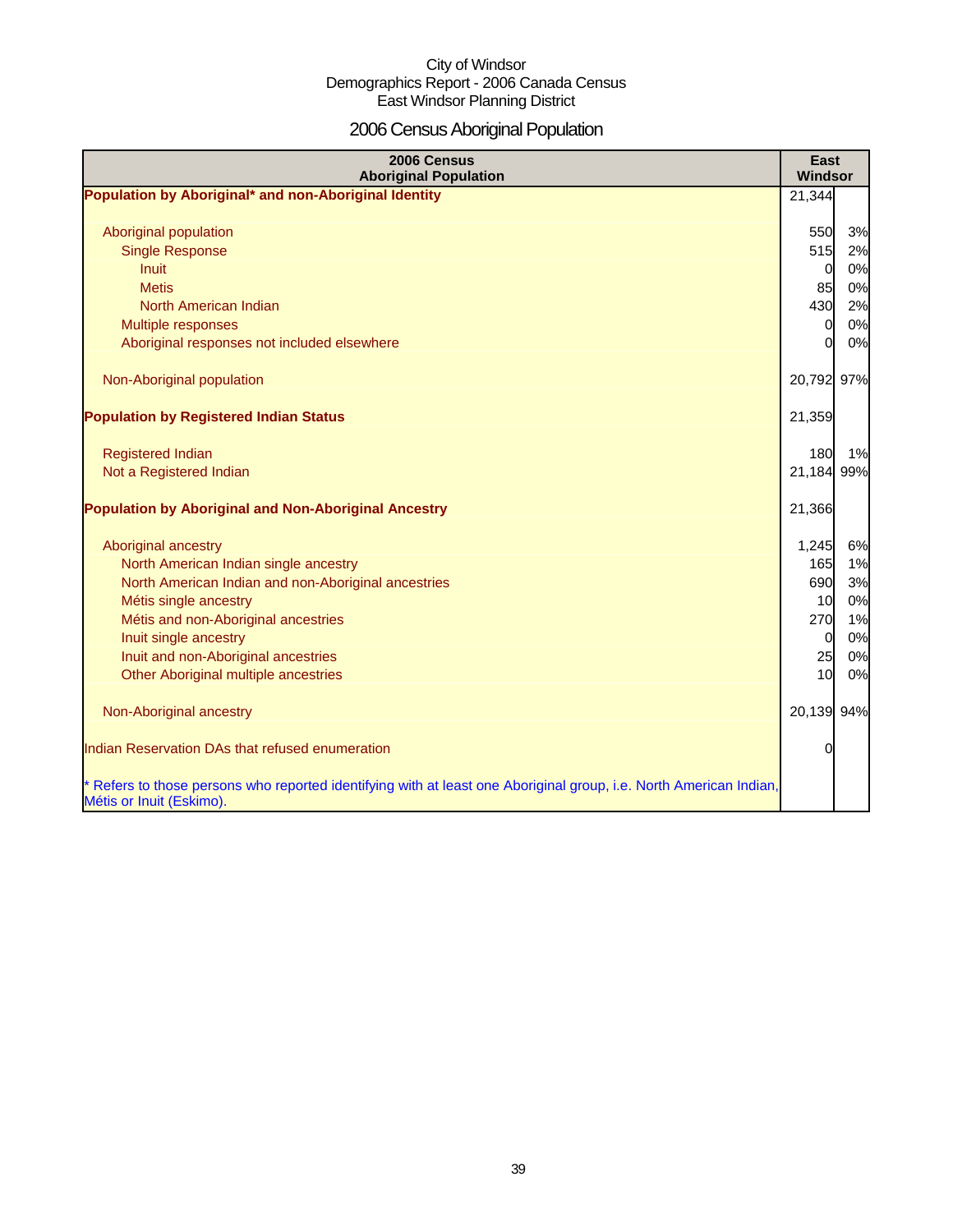## 2006 Census Labour Force by Sex Comparison

| 2006 Census<br><b>Labour Force by Sex</b>                          |                    |         | <b>East Windsor</b> |         |                |        |
|--------------------------------------------------------------------|--------------------|---------|---------------------|---------|----------------|--------|
| <b>Comparison</b>                                                  |                    |         |                     |         |                |        |
|                                                                    | <b>Total</b>       |         | <b>Males</b>        |         | <b>Females</b> |        |
|                                                                    | Population         |         |                     |         |                |        |
| <b>Total Population 15 years and over by Labour Force Activity</b> | 17,470             |         | 8,321               |         | 9,169          |        |
| In the labour force                                                | 10,74762% 5,74369% |         |                     |         | 4,969 54%      |        |
| Employed                                                           |                    |         | 9,63155% 5,16362%   |         | 4,464 49%      |        |
| <b>Unemployed</b>                                                  | 1,071              | 6%      |                     | 595 7%  | 506            | 6%     |
| Not in the labour force                                            |                    |         | 6,72038% 2,53330%   |         | 4,192 46%      |        |
| Participation rate                                                 | 61.5%              |         | 69.0%               |         | 54.2%          |        |
| Employment-population ratio                                        | 55.1%              |         | 62.0%               |         | 48.7%          |        |
| Unemployment rate                                                  | 10.0%              |         | 10.4%               |         | 10.2%          |        |
| <b>Total Population 15-24 years by Labour Force Activity</b>       | 2,621              |         | 1,212               |         | 1,378          |        |
| In the labour force                                                | 1,69365%           |         |                     | 84770%  |                | 82160% |
| Employed                                                           | 1,390 53%          |         |                     | 70258%  |                | 70851% |
| <b>Unemployed</b>                                                  |                    | 285 11% |                     | 130 11% |                | 110 8% |
| Not in the labour force                                            |                    | 87533%  |                     | 37631%  |                | 50036% |
| Participation rate                                                 | 64.6%              |         | 69.8%               |         | 59.6%          |        |
| Employment-population ratio                                        | 53.0%              |         | 57.9%               |         | 51.4%          |        |
| Unemployment rate                                                  | 16.8%              |         | 15.4%               |         | 13.4%          |        |
| <b>Total Population 25 years and over by Labour Force Activity</b> | 14,852             |         | 7,091               |         | 7,753          |        |
| In the labour force                                                |                    |         | 9,04761% 4,91669%   |         | 4,13153%       |        |
| Employed                                                           |                    |         | 8,23855% 4,48163%   |         | 3,73748%       |        |
| <b>Unemployed</b>                                                  | 816                | 5%      |                     | 440 6%  | 346            | 4%     |
| Not in the labour force                                            |                    |         | 5,80739% 2,14530%   |         | 3,630 47%      |        |
| Participation rate                                                 | 60.9%              |         | 69.3%               |         | 53.3%          |        |
| <b>Employment-population ratio</b>                                 | 55.5%              |         | 63.2%               |         | 48.2%          |        |
| Unemployment rate                                                  | 9.0%               |         | 9.0%                |         | 8.4%           |        |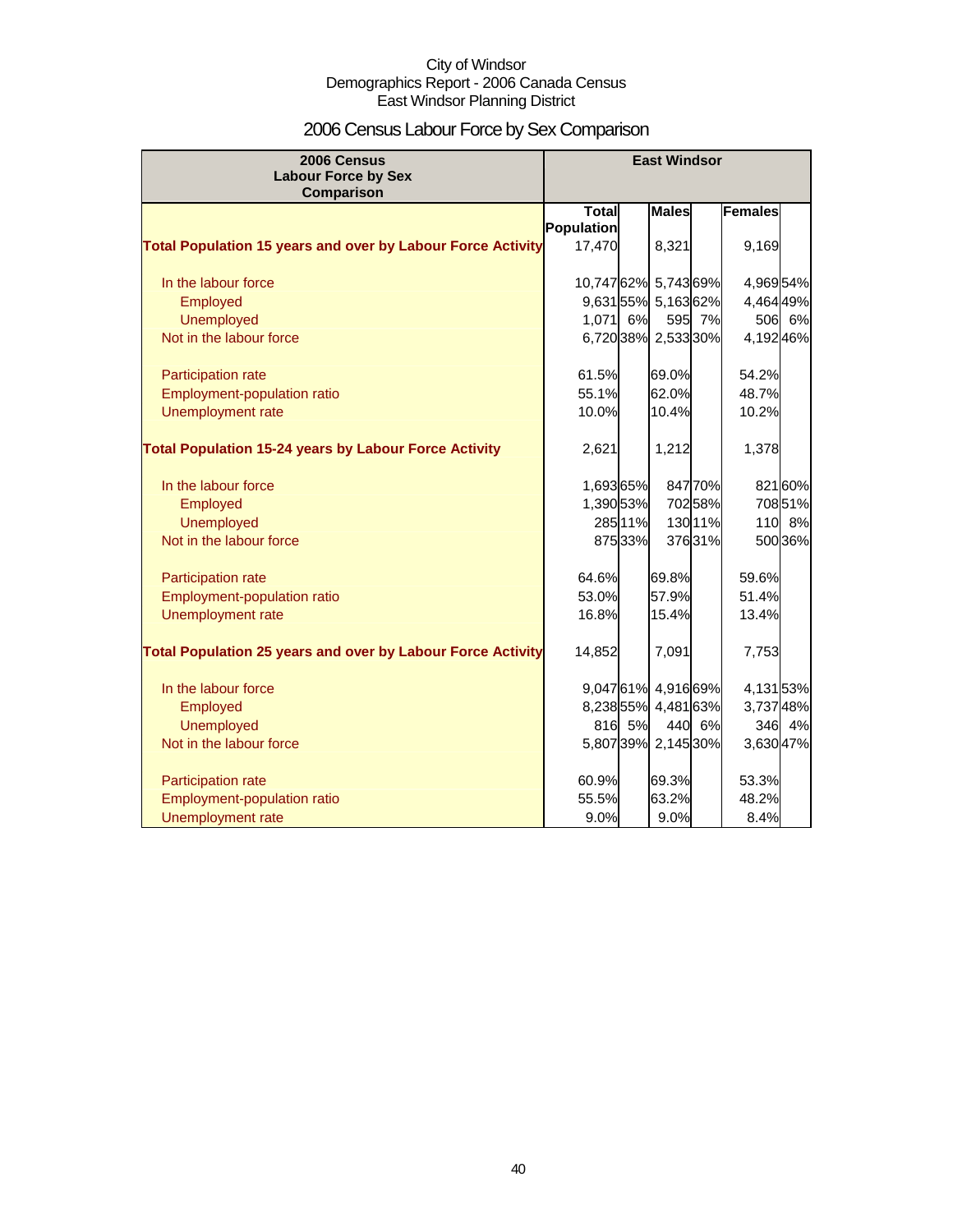## 2006 Census Labour Force by Sex

| 2006 Census<br><b>Labour Force by Sex</b>                          | <b>East Windsor</b> |           |
|--------------------------------------------------------------------|---------------------|-----------|
|                                                                    |                     | %         |
| <b>Total Population 15 years and over by Labour Force Activity</b> | 17,470              |           |
| In the labour force                                                | 10,747              | 62%       |
| Employed                                                           | 9,631               | 55%       |
| <b>Unemployed</b>                                                  | 1,071               | 6%        |
| Not in the labour force                                            | 6,720 38%           |           |
| <b>Participation rate</b>                                          | 61.5%               |           |
| Employment-population ratio                                        | 55.1%               |           |
| Unemployment rate                                                  | 10.0%               |           |
| <b>Total Population 15-24 years by Labour Force Activity</b>       | 2,621               |           |
| In the labour force                                                | 1,693 65%           |           |
| Employed                                                           | 1,390 53%           |           |
| <b>Unemployed</b>                                                  | 285                 | 11%       |
| Not in the labour force                                            | 875                 | 33%       |
| <b>Participation rate</b>                                          | 64.6%               |           |
| Employment-population ratio                                        | 53.0%               |           |
| <b>Unemployment rate</b>                                           | 16.8%               |           |
| <b>Total Population 25 years and over by Labour Force Activity</b> | 14,852              |           |
| In the labour force                                                | 9,047 61%           |           |
| Employed                                                           | 8,238 55%           |           |
| <b>Unemployed</b>                                                  | 816                 | <b>5%</b> |
| Not in the labour force                                            | 5,807               | 39%       |
| <b>Participation rate</b>                                          | 60.9%               |           |
| Employment-population ratio                                        | 55.5%               |           |
| <b>Unemployment rate</b>                                           | 9.0%                |           |
| <b>Males 15 years and over by Labour Force Activity</b>            | 8,321               |           |
| In the labour force                                                | 5,743               | 69%       |
| Employed                                                           | 5,163               | 62%       |
| <b>Unemployed</b>                                                  | 595                 | 7%        |
| Not in the labour force                                            | 2,533               | 30%       |
| <b>Participation rate</b>                                          | 69.0%               |           |
| Employment-population ratio                                        | 62.0%               |           |
| <b>Unemployment rate</b>                                           | 10.4%               |           |
| <b>Males 15-24 years by Labour Force Activity</b>                  | 1,212               |           |
| In the labour force                                                |                     | 847 70%   |
| Employed                                                           |                     | 702 58%   |
| <b>Unemployed</b>                                                  |                     | 130 11%   |
| Not in the labour force                                            |                     | 376 31%   |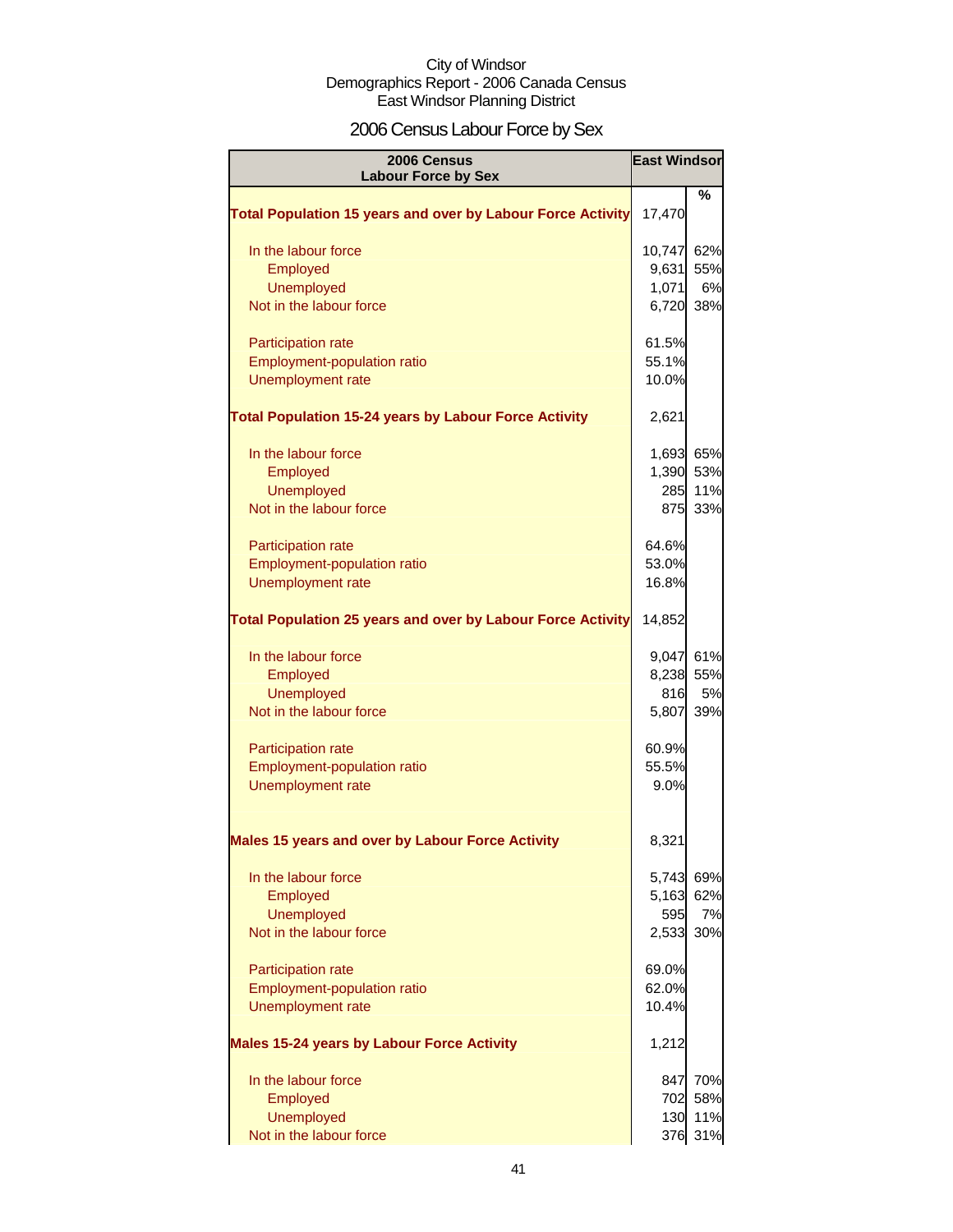| 2006 Census<br><b>Labour Force by Sex</b>                 | <b>East Windsor</b> |         |
|-----------------------------------------------------------|---------------------|---------|
|                                                           |                     | %       |
|                                                           | 69.8%               |         |
| <b>Participation rate</b><br>Employment-population ratio  | 57.9%               |         |
| Unemployment rate                                         | 15.4%               |         |
|                                                           |                     |         |
| <b>Males 25 years and over by Labour Force Activity</b>   | 7,091               |         |
| In the labour force                                       | 4,916 69%           |         |
| Employed                                                  | 4,481               | 63%     |
| <b>Unemployed</b>                                         | 440                 | 6%      |
| Not in the labour force                                   | 2,145 30%           |         |
| <b>Participation rate</b>                                 | 69.3%               |         |
| Employment-population ratio                               | 63.2%               |         |
| Unemployment rate                                         | 9.0%                |         |
|                                                           |                     |         |
| <b>Females 15 years and over by Labour Force Activity</b> | 9,169               |         |
| In the labour force                                       | 4,969 54%           |         |
| Employed                                                  | 4,464               | 49%     |
| <b>Unemployed</b>                                         | 506                 | 6%      |
| Not in the labour force                                   | 4,192               | 46%     |
|                                                           |                     |         |
| Participation rate                                        | 54.2%               |         |
| Employment-population ratio                               | 48.7%               |         |
| <b>Unemployment rate</b>                                  | 10.2%               |         |
| <b>Females 15-24 years by Labour Force Activity</b>       | 1,378               |         |
| In the labour force                                       |                     | 821 60% |
| Employed                                                  |                     | 708 51% |
| <b>Unemployed</b>                                         | 110                 | 8%      |
| Not in the labour force                                   | 500                 | 36%     |
| <b>Participation rate</b>                                 | 59.6%               |         |
| Employment-population ratio                               | 51.4%               |         |
| Unemployment rate                                         | 13.4%               |         |
| <b>Females 25 years and over by Labour Force Activity</b> | 7,753               |         |
| In the labour force                                       | 4,131               | 53%     |
| Employed                                                  | 3,737               | 48%     |
| <b>Unemployed</b>                                         | 346                 | 4%      |
| Not in the labour force                                   | 3,630               | 47%     |
| Participation rate                                        | 53.3%               |         |
| Employment-population ratio                               | 48.2%               |         |
| <b>Unemployment rate</b>                                  | 8.4%                |         |
|                                                           |                     |         |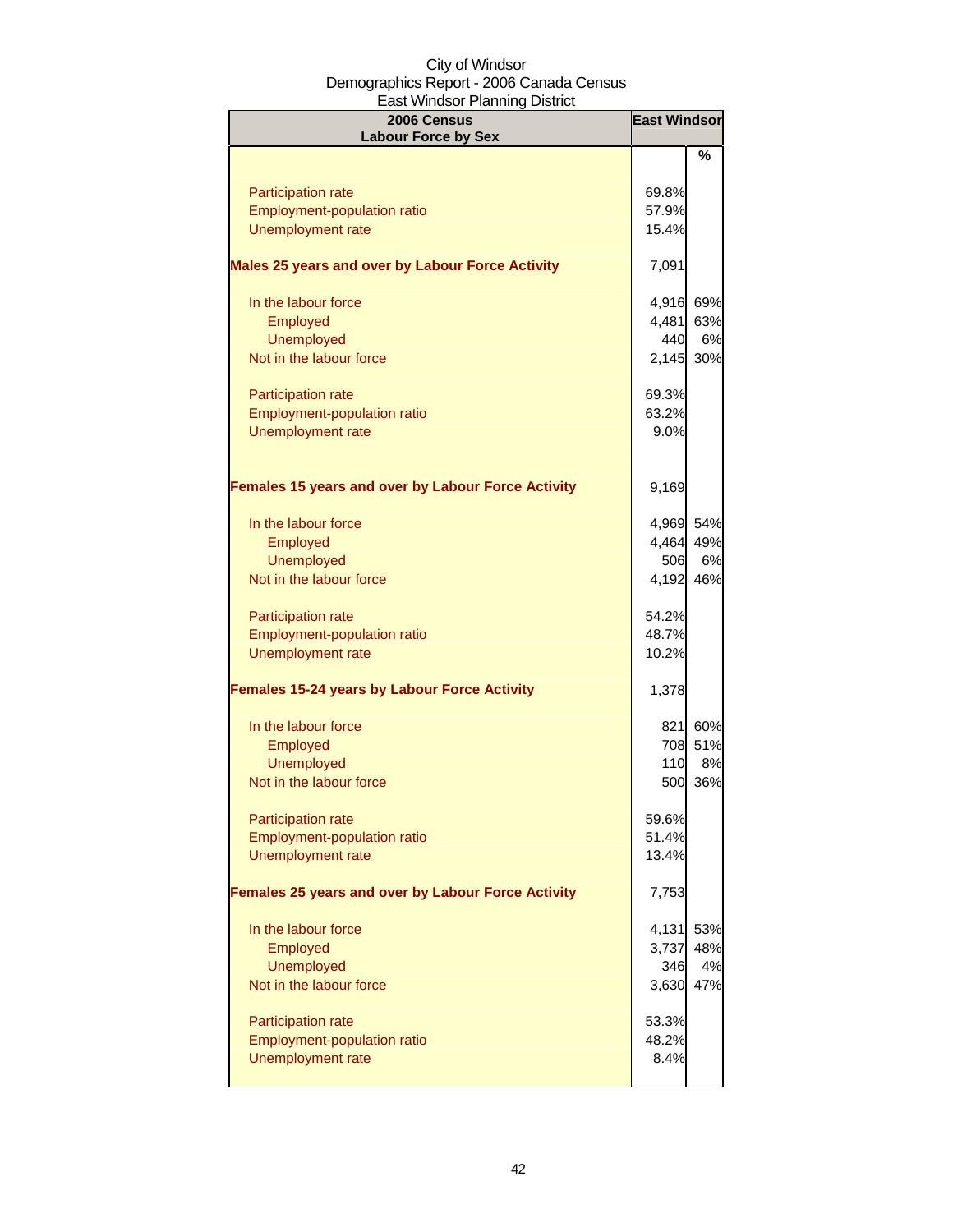## 2006 Census Presence of Children and Labour Force by Sex Comparison

| 2006 Census<br>Presence of Children and Labour Force by Sex Comparison                                          | <b>East Windsor</b> |         |              |         |           |
|-----------------------------------------------------------------------------------------------------------------|---------------------|---------|--------------|---------|-----------|
|                                                                                                                 | <b>Total</b>        |         | <b>Males</b> |         | Females   |
|                                                                                                                 | Population          |         |              |         |           |
| <b>Population 15 years and over in Private Households</b>                                                       | 17,460              |         | 8,266        |         | 9,159     |
| In the labour force                                                                                             | 10,72761% 5,74870%  |         |              |         | 4,95954%  |
| Employed                                                                                                        | 9,62955% 5,15862%   |         |              |         | 4,48949%  |
| Unemployed                                                                                                      | 1,061 6%            |         |              | 585 7%  | 486 5%    |
| Not in the labour force                                                                                         | 6,72839% 2,52831%   |         |              |         | 4,15245%  |
| Participation rate                                                                                              | 61.4%               |         | 69.5%        |         | 54.1%     |
| Employment-population ratio                                                                                     | 55.2%               |         | 62.4%        |         | 49.0%     |
| Unemployment rate                                                                                               | 9.9%                |         | 10.2%        |         | 9.8%      |
| Population 15 years and over in Private Households with No Children at<br><b>Home</b>                           | 11,038              |         | 5,551        |         | 5,464     |
| In the labour force                                                                                             | 6,08755% 3,47163%   |         |              |         | 2,595 47% |
| Employed                                                                                                        | 5,46450% 3,05655%   |         |              |         | 2,35743%  |
| <b>Unemployed</b>                                                                                               |                     | 630 6%  |              | 400 7%  | 210 4%    |
| Not in the labour force                                                                                         | 4,93645% 2,07237%   |         |              |         | 2,834 52% |
|                                                                                                                 |                     |         |              |         |           |
| Participation rate                                                                                              | 55.1%               |         | 62.5%        |         | 47.5%     |
| Employment-population ratio                                                                                     | 49.5%               |         | 55.1%        |         | 43.1%     |
| Unemployment rate                                                                                               | 10.4%               |         | 11.5%        |         | 8.1%      |
| Population 15 years and over in Private Households with Children at Home                                        | 6,387               |         | 2,715        |         | 3,657     |
| In the labour force                                                                                             | 4,638 73% 2,266 83% |         |              |         | 2,339 64% |
| Employed                                                                                                        | 4,17265% 2,11478%   |         |              |         | 2,051 56% |
| <b>Unemployed</b>                                                                                               |                     | 425 7%  |              | 140 5%  | 226 6%    |
| Not in the labour force                                                                                         | 1,779 28%           |         |              | 481 18% | 1,313 36% |
| Participation rate                                                                                              | 72.6%               |         | 83.5%        |         | 64.0%     |
| Employment-population ratio                                                                                     | 65.3%               |         | 77.9%        |         | 56.1%     |
| Unemployment rate                                                                                               | 9.2%                |         | 6.2%         |         | 9.6%      |
| Population 15 years and over in Private Households with Children under 6<br>years only                          | 1,095               |         | 465          |         | 610       |
| In the labour force                                                                                             |                     | 83076%  |              | 43594%  | 395 65%   |
| Employed                                                                                                        |                     | 685 63% |              | 39585%  | 31552%    |
| <b>Unemployed</b>                                                                                               |                     | 100 9%  |              | 45 10%  | 7512%     |
| Not in the labour force                                                                                         |                     | 275 25% |              | 30 6%   | 230 38%   |
| Participation rate                                                                                              | 75.8%               |         | 93.5%        |         | 64.8%     |
| Employment-population ratio                                                                                     | 62.6%               |         | 84.9%        |         | 51.6%     |
| Unemployment rate                                                                                               | 12.0%               |         | 10.3%        |         | 19.0%     |
| Population 15 years and over in Private Households with Children under 6<br>years and Children 6 years and over | 895                 |         | 395          |         | 506       |
| In the labour force                                                                                             |                     | 625 70% |              | 34086%  | 295 58%   |
| Employed                                                                                                        |                     | 57564%  |              | 32582%  | 23546%    |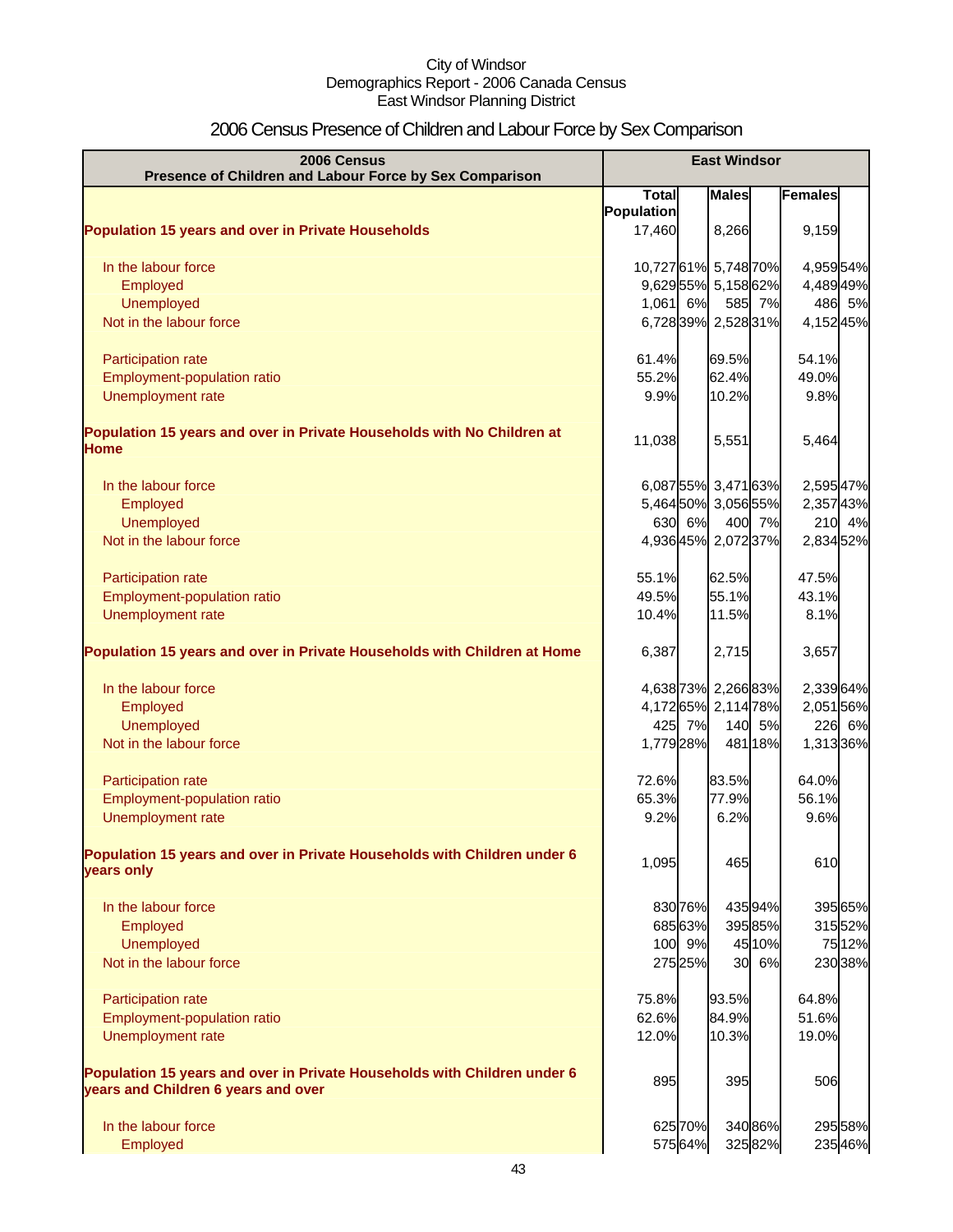| 2006 Census<br>Presence of Children and Labour Force by Sex Comparison                    |                                   | <b>East Windsor</b> |                     |           |           |        |
|-------------------------------------------------------------------------------------------|-----------------------------------|---------------------|---------------------|-----------|-----------|--------|
|                                                                                           | <b>Total</b><br><b>Population</b> |                     | <b>Males</b>        |           | Females   |        |
| <b>Unemployed</b>                                                                         | 70                                | 8%                  | 30                  | 8%        |           | 5010%  |
| Not in the labour force                                                                   |                                   | 19021%              | 20                  | <b>5%</b> |           | 20040% |
| Participation rate                                                                        | 69.8%                             |                     | 86.1%               |           | 58.3%     |        |
| Employment-population ratio                                                               | 64.2%                             |                     | 82.3%               |           | 46.5%     |        |
| Unemployment rate                                                                         | 11.2%                             |                     | 8.8%                |           | 16.9%     |        |
| Population 15 years and over in Private Households with Children 6 years<br>and over only | 4,394                             |                     | 1,830               |           | 2,537     |        |
| In the labour force                                                                       |                                   |                     | 3,080 70% 1,409 77% |           | 1,644 65% |        |
| <b>Employed</b>                                                                           |                                   |                     | 2,87265% 1,36475%   |           | 1,51360%  |        |
| <b>Unemployed</b>                                                                         |                                   | 246 6%              | 95                  | 5%        |           | 140 6% |
| Not in the labour force                                                                   | 1,309 30%                         |                     |                     | 37621%    |           | 86834% |
| <b>Participation rate</b>                                                                 | 70.1%                             |                     | 77.0%               |           | 64.8%     |        |
| Employment-population ratio                                                               | 65.4%                             |                     | 74.6%               |           | 59.6%     |        |
| Unemployment rate                                                                         | 8.0%                              |                     | 6.7%                |           | 8.5%      |        |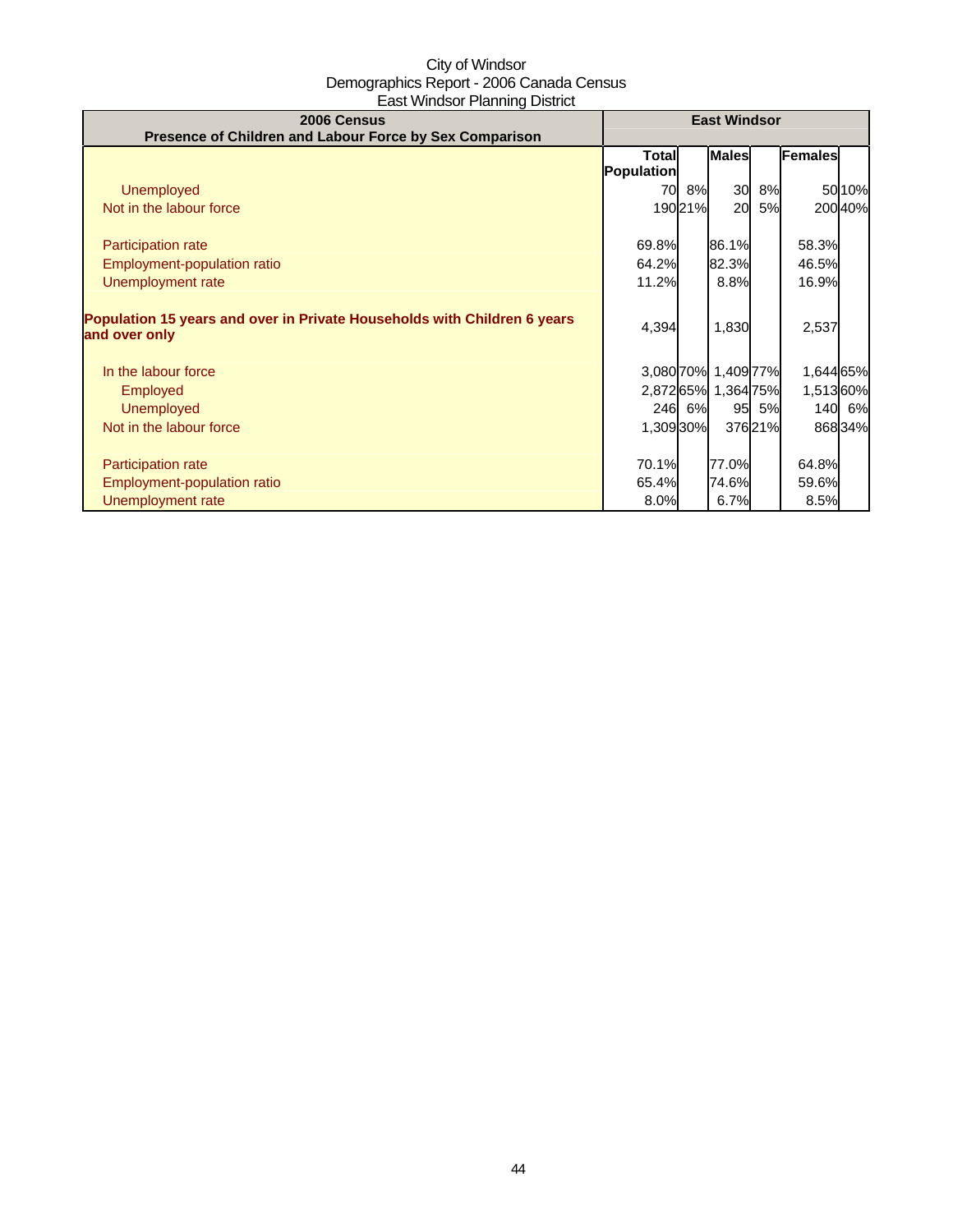## 2006 Census Presence of Children and Labour Force by Sex

| 2006 Census<br>Presence of Children and Labour Force by Sex                                                     | East<br>Windsor |         |
|-----------------------------------------------------------------------------------------------------------------|-----------------|---------|
|                                                                                                                 |                 | %       |
| <b>Population 15 years and over in Private Households</b>                                                       | 17,460          |         |
| In the labour force                                                                                             | 10,727 61%      |         |
| Employed                                                                                                        | 9,629 55%       |         |
| Unemployed                                                                                                      | 1,061           | 6%      |
| Not in the labour force                                                                                         | 6,728 39%       |         |
| Participation rate                                                                                              | 61.4%           |         |
| Employment-population ratio                                                                                     | 55.2%           |         |
| Unemployment rate                                                                                               | 9.9%            |         |
| Population 15 years and over in Private Households with No Children at Home                                     | 11,038          |         |
| In the labour force                                                                                             | 6,087 55%       |         |
| Employed                                                                                                        | 5,464           | 50%     |
| Unemployed                                                                                                      | 630             | 6%      |
| Not in the labour force                                                                                         | 4,936 45%       |         |
| Participation rate                                                                                              | 55.1%           |         |
| Employment-population ratio                                                                                     | 49.5%           |         |
| Unemployment rate                                                                                               | 10.4%           |         |
| Population 15 years and over in Private Households with Children at Home                                        | 6,387           |         |
| In the labour force                                                                                             | 4,638 73%       |         |
| Employed                                                                                                        | 4,172 65%       |         |
| Unemployed                                                                                                      | 425             | 7%      |
| Not in the labour force                                                                                         | 1,779 28%       |         |
| Participation rate                                                                                              | 72.6%           |         |
| Employment-population ratio                                                                                     | 65.3%           |         |
| Unemployment rate                                                                                               | 9.2%            |         |
| Population 15 years and over in Private Households with Children under 6 years only                             | 1,095           |         |
| In the labour force                                                                                             |                 | 830 76% |
| Employed                                                                                                        |                 | 685 63% |
| Unemployed                                                                                                      | 100             | 9%      |
| Not in the labour force                                                                                         |                 | 275 25% |
| Participation rate                                                                                              | 75.8%           |         |
| Employment-population ratio                                                                                     | 62.6%           |         |
| Unemployment rate                                                                                               | 12.0%           |         |
| Population 15 years and over in Private Households with Children under 6 years and Children 6 years<br>and over | 895             |         |
| In the labour force                                                                                             |                 | 625 70% |
| Employed                                                                                                        |                 | 575 64% |
| Unemployed                                                                                                      | 70              | 8%      |
| Not in the labour force                                                                                         |                 | 190 21% |
|                                                                                                                 |                 |         |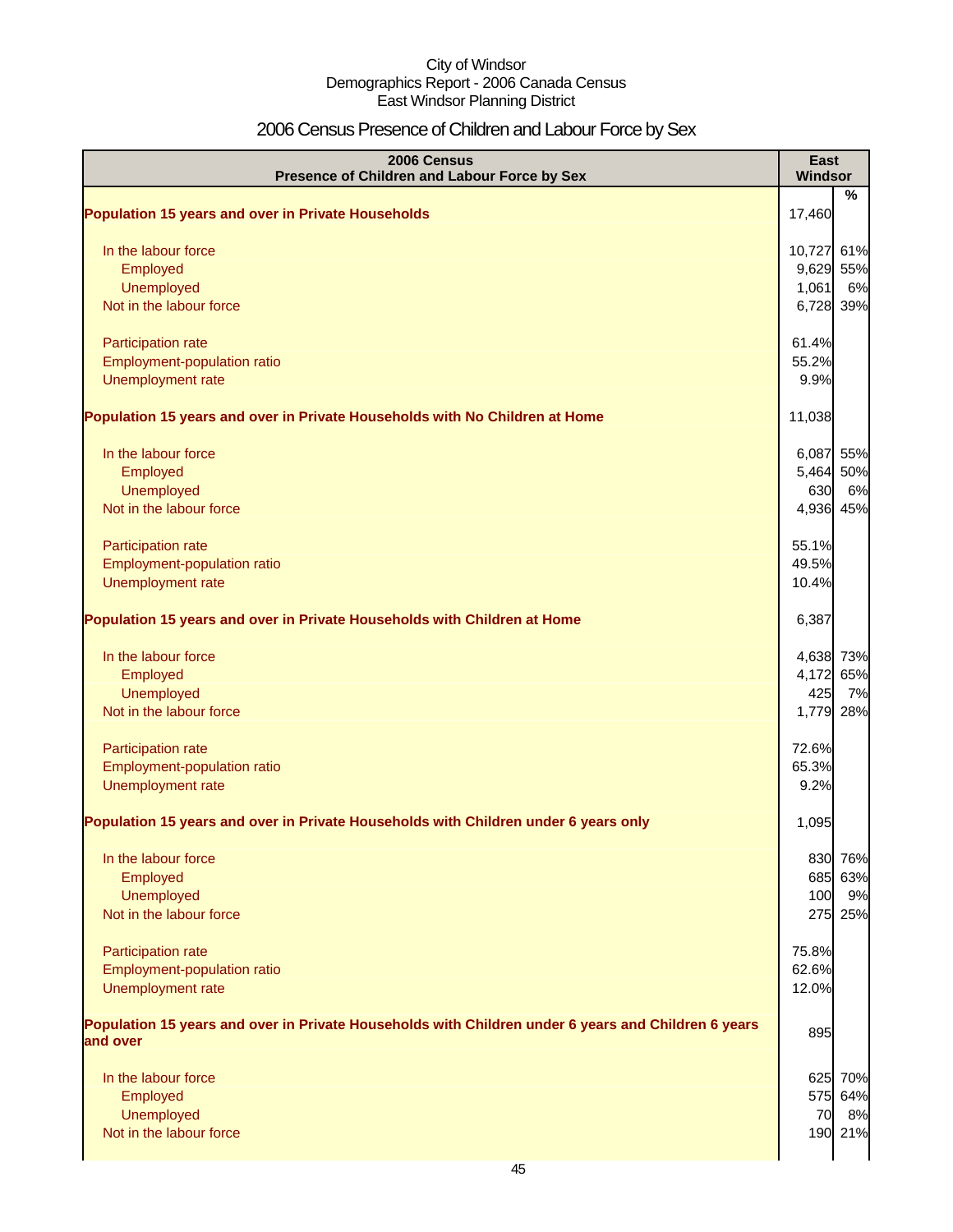| $-0.000$<br>2006 Census<br>Presence of Children and Labour Force by Sex                | East<br><b>Windsor</b> |
|----------------------------------------------------------------------------------------|------------------------|
|                                                                                        | %                      |
| Participation rate                                                                     | 69.8%                  |
| Employment-population ratio                                                            | 64.2%                  |
| Unemployment rate                                                                      | 11.2%                  |
| Population 15 years and over in Private Households with Children 6 years and over only | 4,394                  |
| In the labour force                                                                    | 3,080 70%              |
| Employed                                                                               | 2,872 65%              |
| Unemployed                                                                             | 246<br>6%              |
| Not in the labour force                                                                | 1,309 30%              |
| Participation rate                                                                     | 70.1%                  |
| Employment-population ratio                                                            | 65.4%                  |
| Unemployment rate                                                                      | 8.0%                   |
| <b>Males 15 years and over in Private Households</b>                                   | 8,266                  |
| In the labour force                                                                    | 5,748 70%              |
| Employed                                                                               | 5,158 62%              |
| Unemployed                                                                             | 585<br>7%              |
| Not in the labour force                                                                | 2,528 31%              |
| Participation rate                                                                     | 69.5%                  |
| Employment-population ratio                                                            | 62.4%                  |
| Unemployment rate                                                                      | 10.2%                  |
| Males 15 years and over in Private Households with no children at home                 | 5,551                  |
| In the labour force                                                                    | 3,471 63%              |
| Employed                                                                               | 3,056 55%              |
| Unemployed                                                                             | 400<br>7%              |
| Not in the labour force                                                                | 2,072 37%              |
| <b>Participation rate</b>                                                              | 62.5%                  |
| Employment-population ratio                                                            | 55.1%                  |
| Unemployment rate                                                                      | 11.5%                  |
| Males 15 years and over in Private Households with children at home                    | 2,715                  |
| In the labour force                                                                    | 2,266 83%              |
| Employed                                                                               | 2,114 78%              |
| Unemployed                                                                             | 140<br>5%              |
| Not in the labour force                                                                | 481 18%                |
| Participation rate                                                                     | 83.5%                  |
| Employment-population ratio                                                            | 77.9%                  |
| Unemployment rate                                                                      | 6.2%                   |
| Males 15 years and over in Private Households with children under 6 years only         | 465                    |
| In the labour force                                                                    | 435 94%                |
| Employed                                                                               | 395 85%                |
| Unemployed                                                                             | 45 10%                 |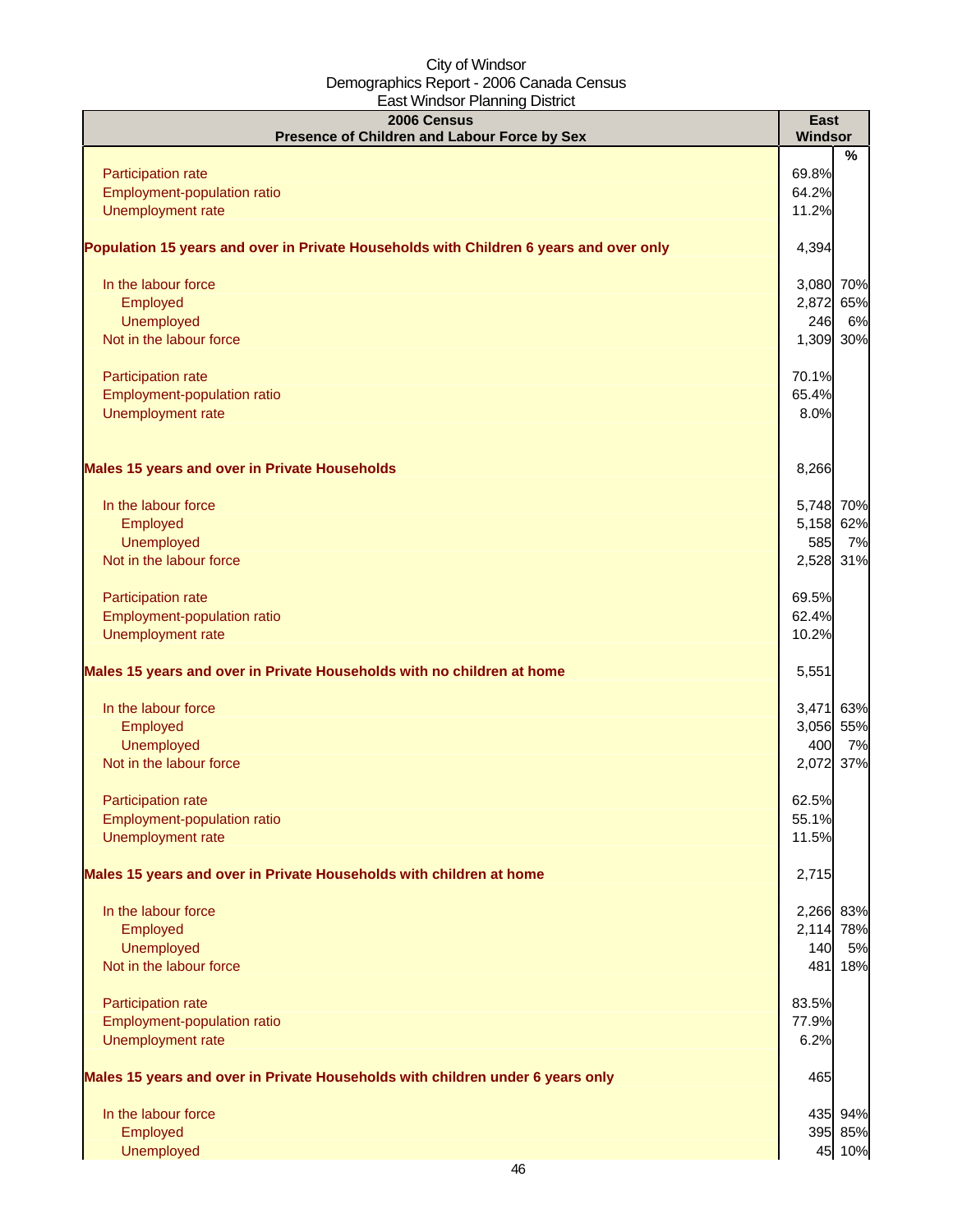| 2006 Census<br>Presence of Children and Labour Force by Sex                                                | <b>East</b><br>Windsor |         |
|------------------------------------------------------------------------------------------------------------|------------------------|---------|
| Not in the labour force                                                                                    | 30                     | %<br>6% |
|                                                                                                            |                        |         |
| Participation rate                                                                                         | 93.5%                  |         |
| Employment-population ratio                                                                                | 84.9%                  |         |
| Unemployment rate                                                                                          | 10.3%                  |         |
| Males 15 years and over in Private Households with children under 6 years and children 6 years and<br>over | 395                    |         |
| In the labour force                                                                                        |                        | 340 86% |
| Employed                                                                                                   |                        | 325 82% |
| Unemployed                                                                                                 | 30                     | 8%      |
| Not in the labour force                                                                                    | 20                     | 5%      |
| Participation rate                                                                                         | 86.1%                  |         |
| Employment-population ratio                                                                                | 82.3%                  |         |
| Unemployment rate                                                                                          | 8.8%                   |         |
| Males 15 years and over in Private Households with children 6 years and over only                          | 1,830                  |         |
| In the labour force                                                                                        | 1,409 77%              |         |
| Employed                                                                                                   | 1,364 75%              |         |
| <b>Unemployed</b>                                                                                          | 95                     | 5%      |
| Not in the labour force                                                                                    |                        | 376 21% |
| Participation rate                                                                                         | 77.0%                  |         |
| Employment-population ratio                                                                                | 74.6%                  |         |
| Unemployment rate                                                                                          | 6.7%                   |         |
| Females 15 years and over in Private Households                                                            | 9,159                  |         |
| In the labour force                                                                                        | 4,959 54%              |         |
| Employed                                                                                                   | 4,489 49%              |         |
| Unemployed                                                                                                 | 486                    | 5%      |
| Not in the labour force                                                                                    | 4,152 45%              |         |
| Participation rate                                                                                         | 54.1%                  |         |
| Employment-population ratio                                                                                | 49.0%                  |         |
| Unemployment rate                                                                                          | 9.8%                   |         |
| Females 15 years and over in Private Households with No Children at Home                                   | 5,464                  |         |
| In the labour force                                                                                        | 2,595 47%              |         |
| Employed                                                                                                   | 2,357 43%              |         |
| <b>Unemployed</b>                                                                                          | 210                    | 4%      |
| Not in the labour force                                                                                    | 2,834 52%              |         |
| Participation rate                                                                                         | 47.5%                  |         |
| Employment-population ratio                                                                                | 43.1%                  |         |
| Unemployment rate                                                                                          | 8.1%                   |         |
| Females 15 years and over in Private Households with Children at Home                                      | 3,657                  |         |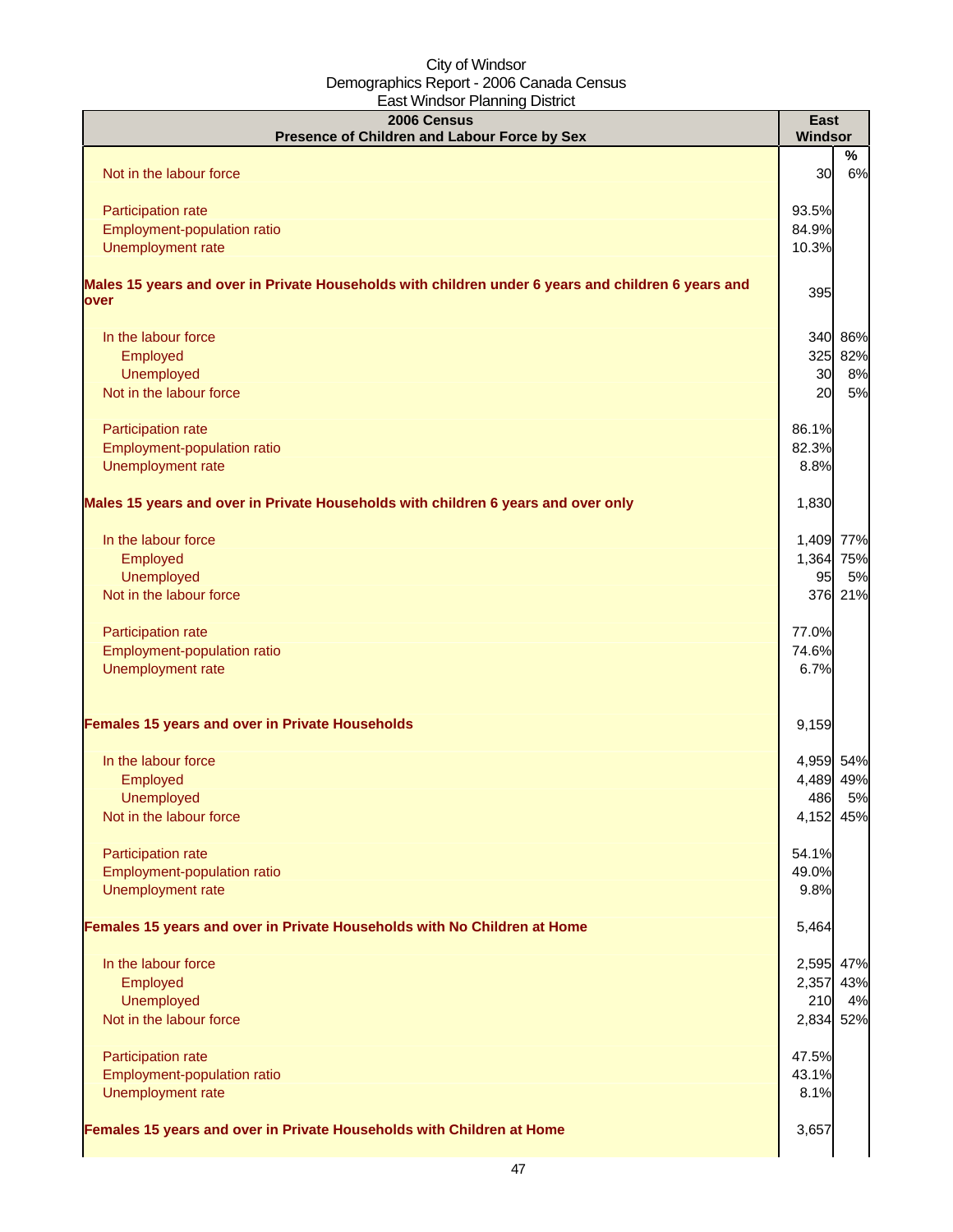| 2006 Census                                                                                                  | <b>East</b>    |         |
|--------------------------------------------------------------------------------------------------------------|----------------|---------|
| Presence of Children and Labour Force by Sex                                                                 | <b>Windsor</b> |         |
|                                                                                                              |                | %       |
| In the labour force                                                                                          | 2,339          | 64%     |
| Employed                                                                                                     | 2,051          | 56%     |
| Unemployed                                                                                                   | 226            | 6%      |
| Not in the labour force                                                                                      | 1,313          | 36%     |
| Participation rate                                                                                           | 64.0%          |         |
| <b>Employment-population ratio</b>                                                                           | 56.1%          |         |
| Unemployment rate                                                                                            | 9.6%           |         |
| Females 15 years and over in Private Households with Children under 6 years only                             | 610            |         |
| In the labour force                                                                                          |                | 395 65% |
| Employed                                                                                                     |                | 315 52% |
| Unemployed                                                                                                   |                | 75 12%  |
| Not in the labour force                                                                                      |                | 230 38% |
| Participation rate                                                                                           | 64.8%          |         |
| Employment-population ratio                                                                                  | 51.6%          |         |
| Unemployment rate                                                                                            | 19.0%          |         |
| Females 15 years and over in Private Households with Children under 6 years and Children 6 years and<br>over | 506            |         |
| In the labour force                                                                                          |                | 295 58% |
| Employed                                                                                                     |                | 235 46% |
| Unemployed                                                                                                   |                | 50 10%  |
| Not in the labour force                                                                                      |                | 200 40% |
| Participation rate                                                                                           | 58.3%          |         |
| Employment-population ratio                                                                                  | 46.5%          |         |
| Unemployment rate                                                                                            | 16.9%          |         |
| Females 15 years and over in Private Households with Children 6 years and over only                          | 2,537          |         |
| In the labour force                                                                                          | 1,644 65%      |         |
| Employed                                                                                                     | 1,513 60%      |         |
| Unemployed                                                                                                   | 140            | 6%      |
| Not in the labour force                                                                                      |                | 868 34% |
| Participation rate                                                                                           | 64.8%          |         |
| Employment-population ratio                                                                                  | 59.6%          |         |
| Unemployment rate                                                                                            | 8.5%           |         |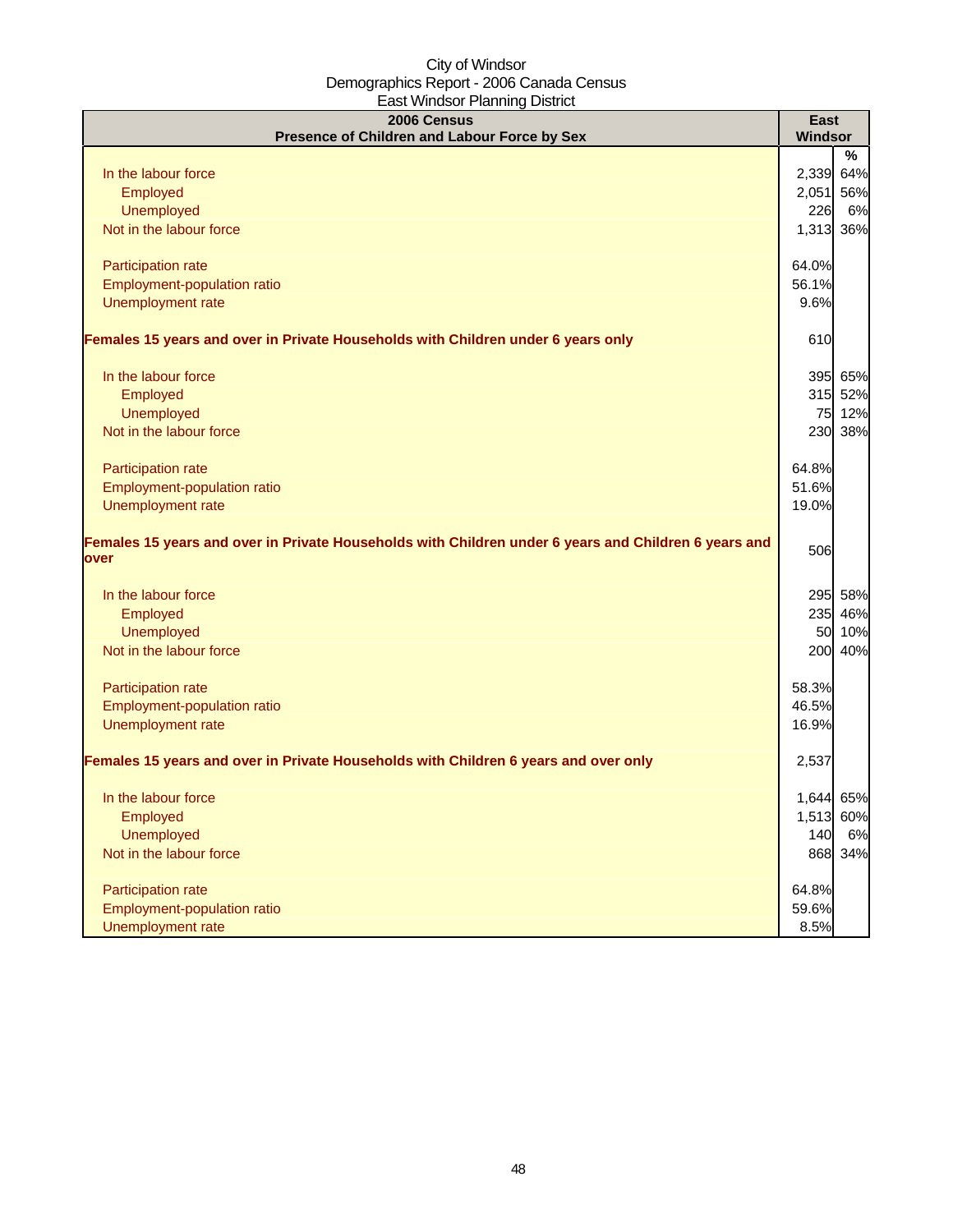## 2006 Census Labour Force by Industry and Sex Comparison

| 2006 Census<br><b>Labour Force by Industry and</b><br><b>Sex Comparison</b> | <b>East Windsor</b>                                                                                                                                                                                                     |                |                                                                                                                                                          |                |                                                                                                                                                                                              |               |
|-----------------------------------------------------------------------------|-------------------------------------------------------------------------------------------------------------------------------------------------------------------------------------------------------------------------|----------------|----------------------------------------------------------------------------------------------------------------------------------------------------------|----------------|----------------------------------------------------------------------------------------------------------------------------------------------------------------------------------------------|---------------|
|                                                                             | Total                                                                                                                                                                                                                   | %              | <b>Males</b>                                                                                                                                             | $\%$           | <b>Females</b>                                                                                                                                                                               | %             |
|                                                                             | Labourl<br><b>Force</b>                                                                                                                                                                                                 |                |                                                                                                                                                          |                |                                                                                                                                                                                              |               |
| <b>Total Labour Force 15 years</b>                                          |                                                                                                                                                                                                                         |                |                                                                                                                                                          |                |                                                                                                                                                                                              |               |
| and over by Industry*                                                       | 10,735                                                                                                                                                                                                                  |                | 5,768                                                                                                                                                    |                | 4,954                                                                                                                                                                                        |               |
| <b>Top 5 Industries</b>                                                     | 31-33 Manufacturing<br>44-45 Retail trade<br>62 Health care and social 28%<br>assistance 13%<br>72 Accommodation and food<br>services<br>56 Administrative and support,<br>waste management and<br>remediation services | 9%<br>9%<br>6% | 31-33 Manufacturing<br>44-45 Retail trade 40%<br>23 Construction 10%<br>72 Accommodation<br>and food services<br>48-49 Transportation<br>and warehousing | 9%<br>6%<br>5% | 62 Health care and<br>social assistance<br>44-45 Retail trade 17%<br>31-33 Manufacturing 16%<br>72 Accommodation 15%<br>and food services 13%<br>71 Arts.<br>entertainment and<br>recreation | 7%            |
| <b>All industries</b>                                                       | 10,38997%                                                                                                                                                                                                               |                | 5,63398%                                                                                                                                                 |                | 4,734 96%                                                                                                                                                                                    |               |
| 11 Agriculture, forestry,                                                   | 50                                                                                                                                                                                                                      | 0%             |                                                                                                                                                          | 30 1%          | 20                                                                                                                                                                                           | 0%            |
| fishing and hunting<br>21 Mining and oil and gas                            |                                                                                                                                                                                                                         |                |                                                                                                                                                          |                |                                                                                                                                                                                              |               |
| extraction                                                                  | 0                                                                                                                                                                                                                       | 0%             | 10                                                                                                                                                       | 0%             | 0                                                                                                                                                                                            | 0%            |
| 22 Utilities                                                                | 20                                                                                                                                                                                                                      | 0%             | 10                                                                                                                                                       | 0%             | 10                                                                                                                                                                                           | 0%            |
| 23 Construction<br>31-33 Manufacturing                                      | 476<br>2,852 27%                                                                                                                                                                                                        | 4%             | 491<br>2,160 37%                                                                                                                                         | 9%             | 30                                                                                                                                                                                           | 1%<br>681 14% |
|                                                                             |                                                                                                                                                                                                                         |                |                                                                                                                                                          |                |                                                                                                                                                                                              |               |
| 41 Wholesale trade                                                          |                                                                                                                                                                                                                         | 175 2%         | 140                                                                                                                                                      | 2%             |                                                                                                                                                                                              | 50 1%         |
| 44-45 Retail trade                                                          | 1,288 12%                                                                                                                                                                                                               |                | 540                                                                                                                                                      | 9%             |                                                                                                                                                                                              | 705 14%       |
| 48-49 Transportation and<br>warehousing                                     | 425                                                                                                                                                                                                                     | 4%             | 286                                                                                                                                                      | 5%             | 85                                                                                                                                                                                           | 2%            |
| 51 Information and cultural                                                 | 115                                                                                                                                                                                                                     | 1%             | 60                                                                                                                                                       | 1%             | 40                                                                                                                                                                                           | 1%            |
| industries<br>52 Finance and insurance                                      | 145                                                                                                                                                                                                                     | 1%             | 30                                                                                                                                                       | 1%             | 110                                                                                                                                                                                          | 2%            |
|                                                                             |                                                                                                                                                                                                                         |                |                                                                                                                                                          |                |                                                                                                                                                                                              |               |
| 53 Real estate and rental and                                               | 145                                                                                                                                                                                                                     | 1%             | 100                                                                                                                                                      | 2%             | 80                                                                                                                                                                                           | 2%            |
| leasing<br>54 Professional, scientific and                                  |                                                                                                                                                                                                                         |                |                                                                                                                                                          |                |                                                                                                                                                                                              |               |
| technical services                                                          | 351                                                                                                                                                                                                                     | 3%             | 125                                                                                                                                                      | 2%             |                                                                                                                                                                                              | 190 4%        |
| 55 Management of companies                                                  | $\overline{0}$                                                                                                                                                                                                          | 0%             | <sub>0</sub>                                                                                                                                             | 0%             | 0                                                                                                                                                                                            | 0%            |
| and enterprises<br>56 Administrative and                                    |                                                                                                                                                                                                                         |                |                                                                                                                                                          |                |                                                                                                                                                                                              |               |
| support, waste management                                                   | 576                                                                                                                                                                                                                     | 5%             | 280                                                                                                                                                      | 5%             | 186                                                                                                                                                                                          | 4%            |
| and remediation services<br>61 Educational services                         | 496                                                                                                                                                                                                                     | 5%             | 195                                                                                                                                                      | 3%             |                                                                                                                                                                                              | 6%            |
|                                                                             |                                                                                                                                                                                                                         |                |                                                                                                                                                          |                | 275                                                                                                                                                                                          |               |
| 62 Health care and social<br>assistance                                     | 930                                                                                                                                                                                                                     | 9%             | 160                                                                                                                                                      | 3%             |                                                                                                                                                                                              | 770 16%       |
| 71 Arts, entertainment and<br>recreation                                    | 480                                                                                                                                                                                                                     | 4%             | 170                                                                                                                                                      | 3%             | 320                                                                                                                                                                                          | 6%            |
| 72 Accommodation and food                                                   |                                                                                                                                                                                                                         |                |                                                                                                                                                          |                |                                                                                                                                                                                              |               |
| services                                                                    | 911                                                                                                                                                                                                                     | 8%             | 320                                                                                                                                                      | 6%             |                                                                                                                                                                                              | 606 12%       |
| 81 Other services (except<br>public administration)                         | 516                                                                                                                                                                                                                     | 5%             | 248                                                                                                                                                      | 4%             | 235                                                                                                                                                                                          | 5%            |
| 91 Public administration                                                    | 210                                                                                                                                                                                                                     | 2%             | 75                                                                                                                                                       | 1%             | 130                                                                                                                                                                                          | 3%            |
|                                                                             |                                                                                                                                                                                                                         |                |                                                                                                                                                          |                |                                                                                                                                                                                              |               |
| Industry - Not applicable                                                   |                                                                                                                                                                                                                         | 336 3%         |                                                                                                                                                          | 120 2%         |                                                                                                                                                                                              | 236 5%        |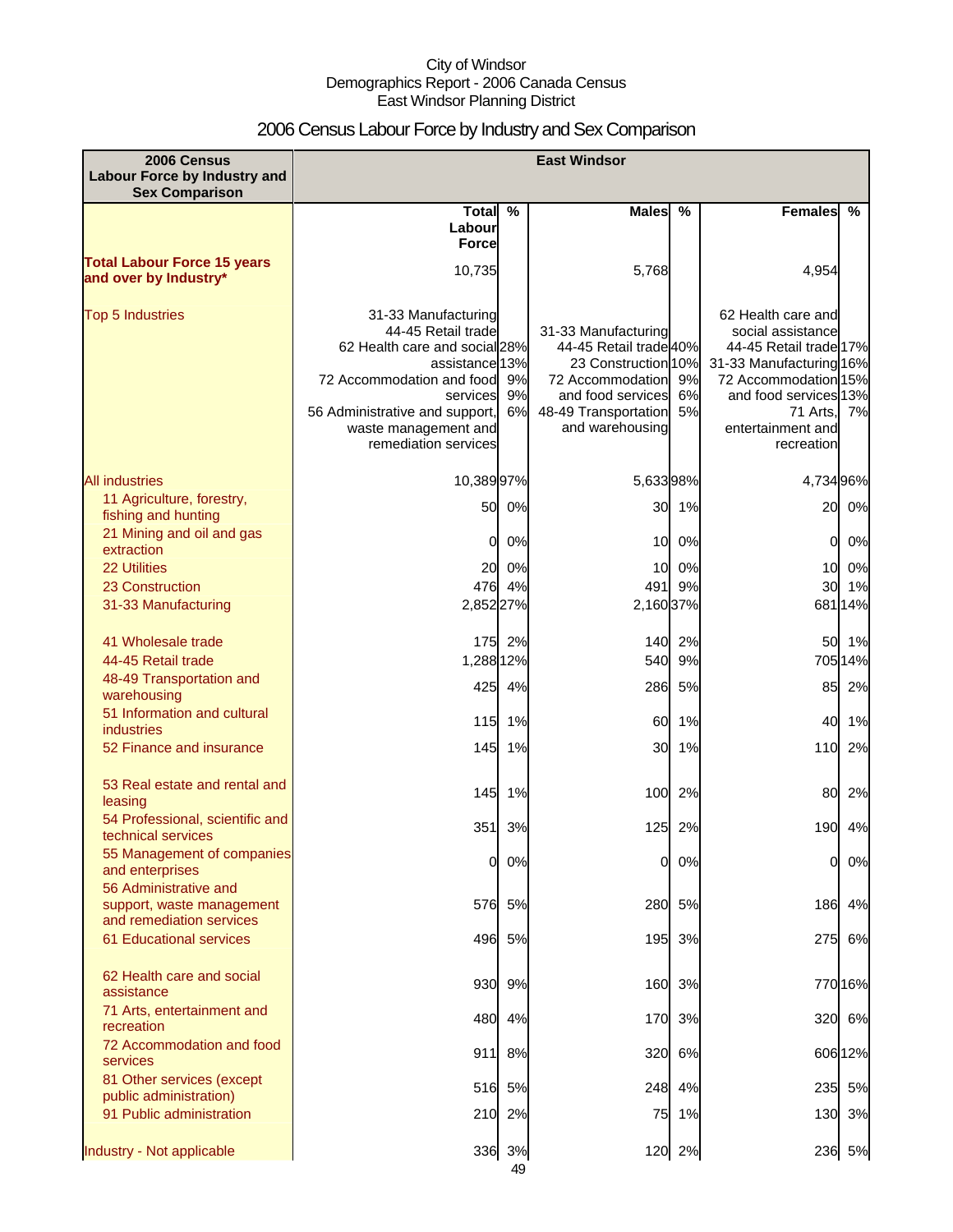| 2006 Census<br><b>Labour Force by Industry and</b><br><b>Sex Comparison</b> |                                   |   | <b>East Windsor</b> |   |           |  |
|-----------------------------------------------------------------------------|-----------------------------------|---|---------------------|---|-----------|--|
| * 2002 North American Industry<br><b>Classification System</b>              | Totall<br>Labourl<br><b>Force</b> | % | <b>Males</b>        | % | Females % |  |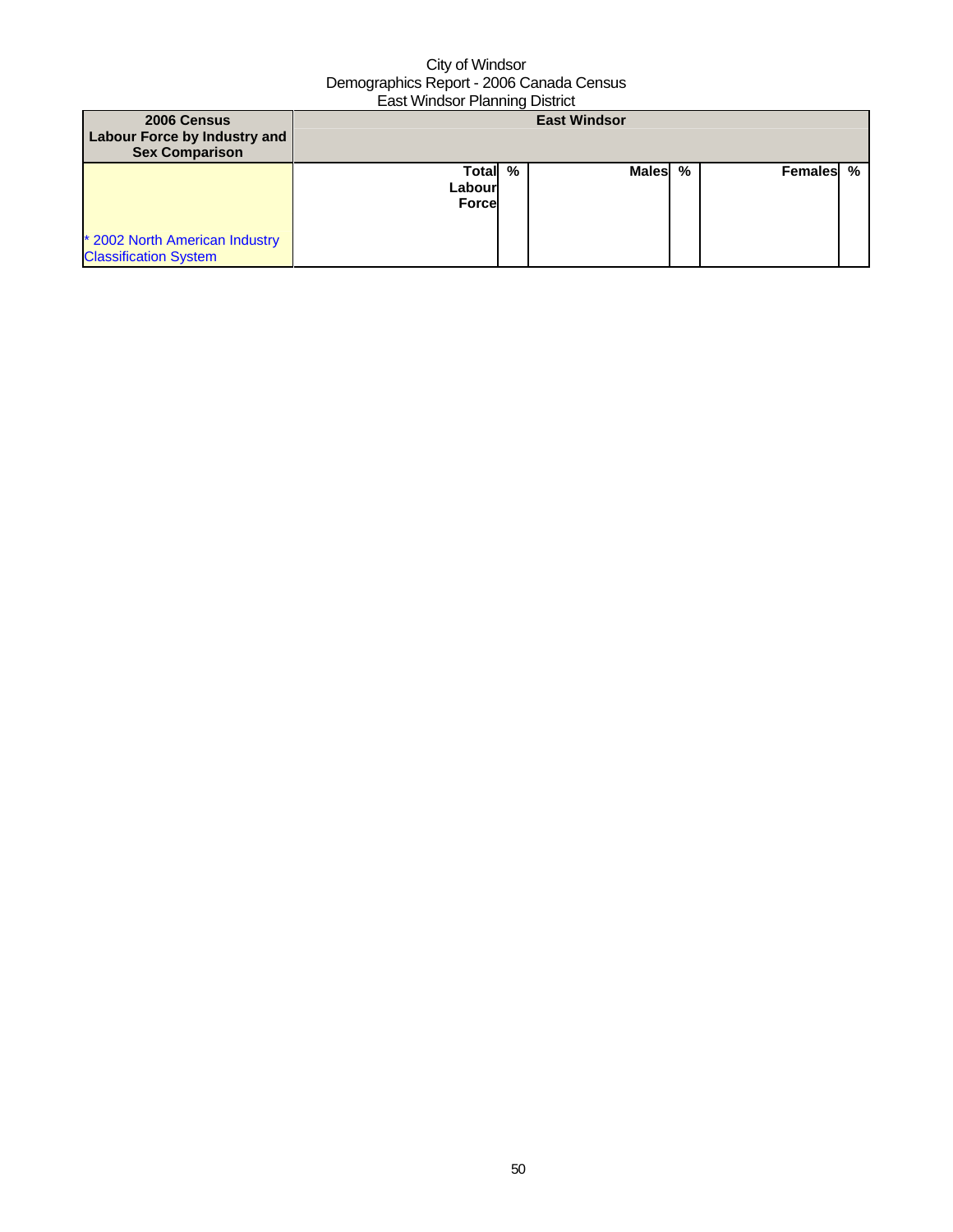## 2006 Census Labour Force by Industry and Sex

| 2006 Census<br><b>Labour Force by Industry and Sex</b>                                                                                                                                                                                              | <b>East Windsor</b>                                                                                                                                                                                                                    |
|-----------------------------------------------------------------------------------------------------------------------------------------------------------------------------------------------------------------------------------------------------|----------------------------------------------------------------------------------------------------------------------------------------------------------------------------------------------------------------------------------------|
| Total Labour Force 15 years and over by Industry*                                                                                                                                                                                                   | $\%$<br>10,735                                                                                                                                                                                                                         |
| <b>Top 5 Industries</b>                                                                                                                                                                                                                             | 31-33 Manufacturing<br>28%<br>44-45 Retail trade<br>13%<br>62 Health care and social assistance<br>9%<br>72 Accommodation and food services<br>9%<br>56 Administrative and support, waste management and<br>6%<br>remediation services |
| <b>All industries</b><br>11 Agriculture, forestry, fishing and hunting<br>21 Mining and oil and gas extraction<br>22 Utilities<br>23 Construction<br>31-33 Manufacturing                                                                            | 10,38997%<br>50 0%<br>0%<br>0<br>0%<br>20<br>476 4%<br>2,852 27%                                                                                                                                                                       |
| 41 Wholesale trade<br>44-45 Retail trade<br>48-49 Transportation and warehousing<br>51 Information and cultural industries<br>52 Finance and insurance                                                                                              | 175 2%<br>1,288 12%<br>425 4%<br>1%<br>115<br>145<br>1%                                                                                                                                                                                |
| 53 Real estate and rental and leasing<br>54 Professional, scientific and technical services<br>55 Management of companies and enterprises<br>56 Administrative and support, waste management and<br>remediation services<br>61 Educational services | 145<br>1%<br>351<br>3%<br>0%<br>0<br>576<br>5%<br>496<br>5%                                                                                                                                                                            |
| 62 Health care and social assistance<br>71 Arts, entertainment and recreation<br>72 Accommodation and food services<br>81 Other services (except public administration)<br>91 Public administration                                                 | 930 9%<br>480<br>4%<br>911<br>8%<br>5%<br>516<br>210<br>2%                                                                                                                                                                             |
| Industry - Not applicable<br>Male Labour Force 15 years and over by Industry*                                                                                                                                                                       | 336 3%                                                                                                                                                                                                                                 |
| <b>Top 5 Industries</b>                                                                                                                                                                                                                             | 5,768<br>31-33 Manufacturing 40%<br>44-45 Retail trade 10%<br>23 Construction 9%<br>72 Accommodation and food services<br>6%<br>48-49 Transportation and warehousing 5%                                                                |
| <b>All industries</b><br>11 Agriculture, forestry, fishing and hunting<br>21 Mining and oil and gas extraction<br><b>22 Utilities</b><br>23 Construction<br>31-33 Manufacturing                                                                     | 5,63398%<br>30 1%<br>10 0%<br>10 0%<br>491 9%<br>2,160 37%                                                                                                                                                                             |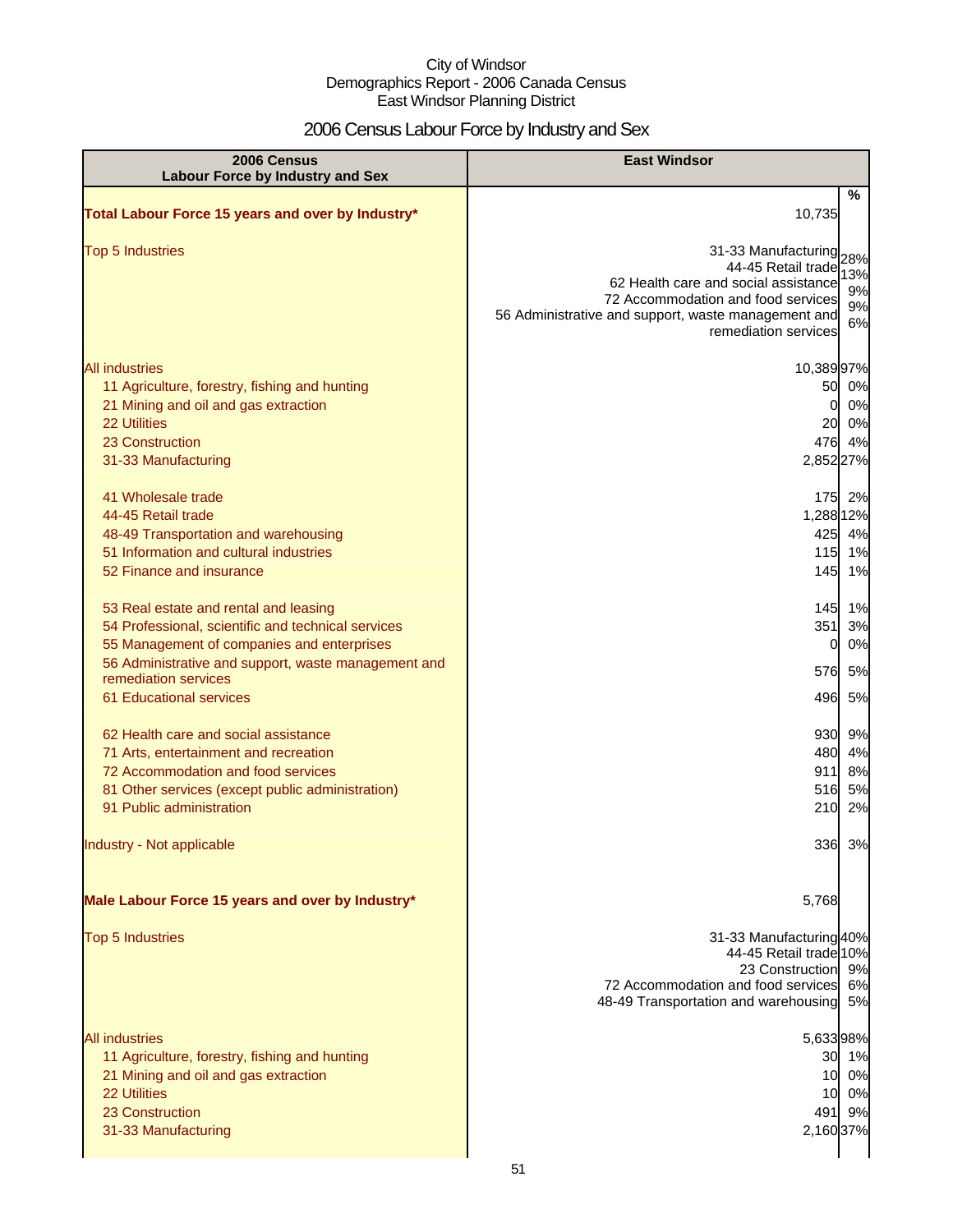| 2006 Census                                                                 | <b>East Windsor</b>                                                |
|-----------------------------------------------------------------------------|--------------------------------------------------------------------|
| <b>Labour Force by Industry and Sex</b>                                     | %                                                                  |
| 41 Wholesale trade                                                          | 140 2%                                                             |
| 44-45 Retail trade                                                          | 9%<br>540                                                          |
| 48-49 Transportation and warehousing                                        | 5%<br>286                                                          |
| 51 Information and cultural industries                                      | 60<br>1%                                                           |
| 52 Finance and insurance                                                    | 30 1%                                                              |
| 53 Real estate and rental and leasing                                       | 100 2%                                                             |
| 54 Professional, scientific and technical services                          | 125 2%                                                             |
| 55 Management of companies and enterprises                                  | 0%<br>0                                                            |
| 56 Administrative and support, waste management and<br>remediation services | 280<br>5%                                                          |
| 61 Educational services                                                     | 195<br>3%                                                          |
| 62 Health care and social assistance                                        |                                                                    |
| 71 Arts, entertainment and recreation                                       | 160 3%<br>170 3%                                                   |
| 72 Accommodation and food services                                          | 6%<br>320                                                          |
| 81 Other services (except public administration)                            | 248<br>4%                                                          |
| 91 Public administration                                                    | 75<br>1%                                                           |
| Industry - Not applicable                                                   | 120 2%                                                             |
|                                                                             |                                                                    |
| Female Labour Force 15 years and over by Industry*                          | 4,954                                                              |
| <b>Top 5 Industries</b>                                                     | 62 Health care and social assistance 17%<br>44-45 Retail trade 16% |
|                                                                             | 31-33 Manufacturing 15%                                            |
|                                                                             | 72 Accommodation and food services 13%                             |
|                                                                             | 71 Arts, entertainment and recreation 7%                           |
| <b>All industries</b>                                                       | 4,734 96%                                                          |
| 11 Agriculture, forestry, fishing and hunting                               | 20 0%                                                              |
| 21 Mining and oil and gas extraction                                        | 0%<br>0                                                            |
| <b>22 Utilities</b>                                                         | 10 0%                                                              |
| 23 Construction                                                             | 30 1%<br>681 14%                                                   |
| 31-33 Manufacturing                                                         |                                                                    |
| 41 Wholesale trade                                                          | 50 1%                                                              |
| 44-45 Retail trade                                                          | 705 14%                                                            |
| 48-49 Transportation and warehousing                                        | 85 2%                                                              |
| 51 Information and cultural industries<br>52 Finance and insurance          | 40 1%<br>110 2%                                                    |
|                                                                             |                                                                    |
| 53 Real estate and rental and leasing                                       | 80 2%                                                              |
| 54 Professional, scientific and technical services                          | 190 4%                                                             |
| 55 Management of companies and enterprises                                  | 0%<br>$\overline{0}$                                               |
| 56 Administrative and support, waste management and<br>remediation services | 4%<br>186                                                          |
| 61 Educational services                                                     | 275<br>6%                                                          |
| 62 Health care and social assistance                                        | 77016%                                                             |
| 71 Arts, entertainment and recreation                                       | 320 6%                                                             |
| 72 Accommodation and food services                                          | 606 12%                                                            |
| 81 Other services (except public administration)                            | 235 5%                                                             |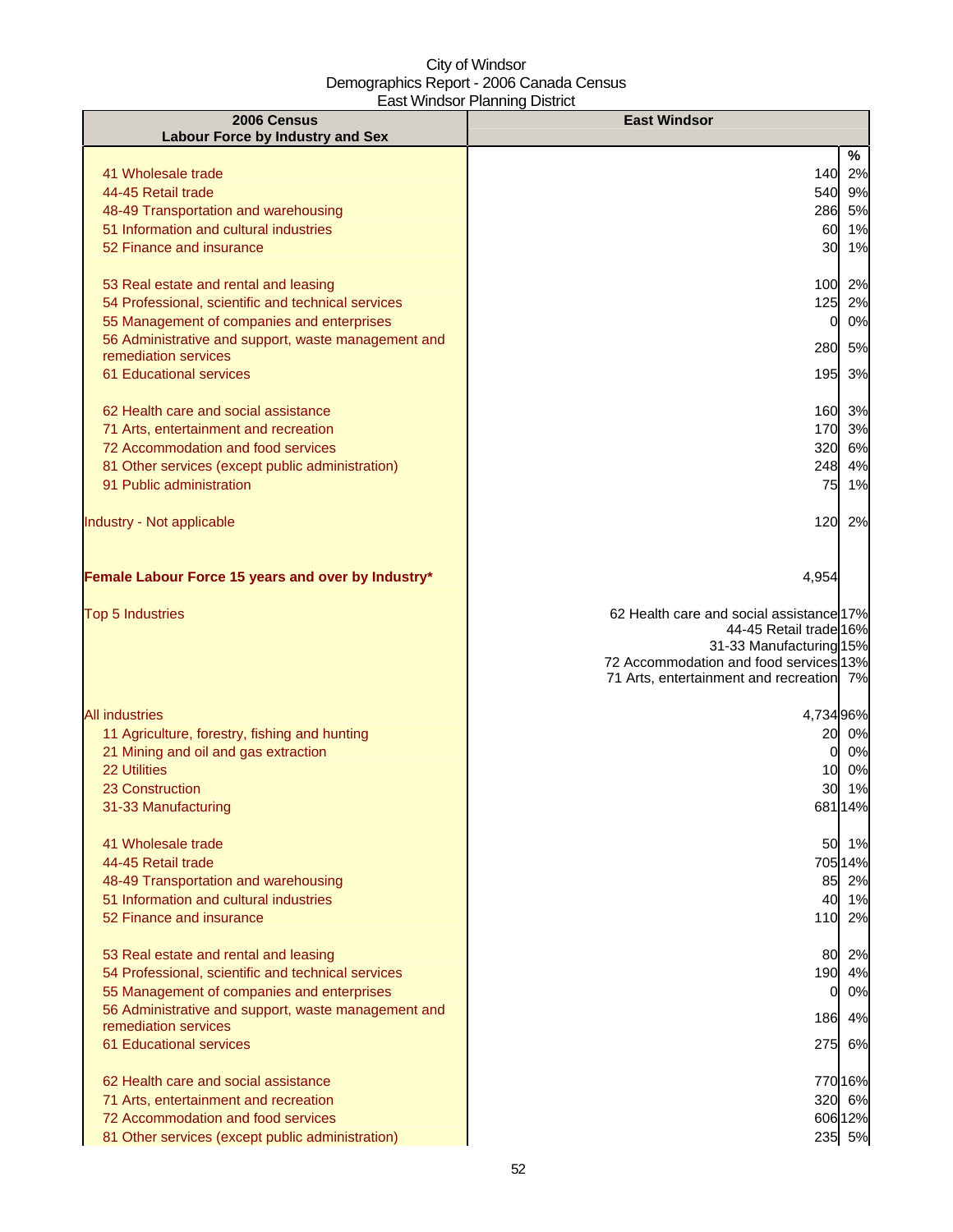| 2006 Census<br><b>Labour Force by Industry and Sex</b> | <b>East Windsor</b> |    |
|--------------------------------------------------------|---------------------|----|
|                                                        |                     |    |
|                                                        |                     | %  |
| 91 Public administration                               | 130                 | 3% |
|                                                        |                     |    |
| Industry - Not applicable                              | 236                 | 5% |
|                                                        |                     |    |
| * 2002 North American Industry Classification System   |                     |    |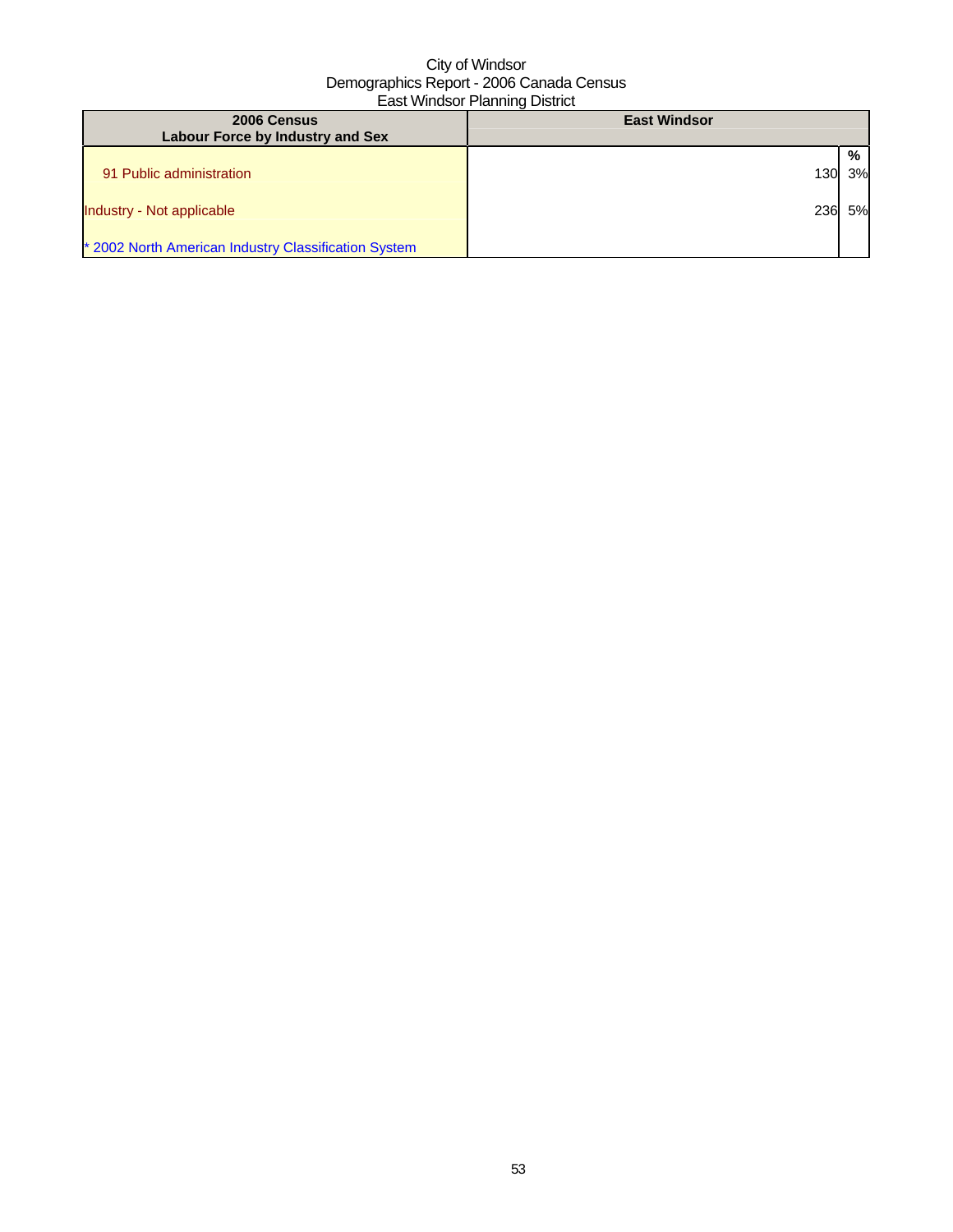## 2006 Census Labour Force by Occupation and Sex Comparison

| 2006 Census<br><b>Labour Force by Occupation and Sex</b><br><b>Comparison</b>                                                                                                                             | <b>East Windsor</b>                                                                                                                                   |                                  |                                                                                                                                                       |                                        |                                                                                                                                                                        |                                                  |
|-----------------------------------------------------------------------------------------------------------------------------------------------------------------------------------------------------------|-------------------------------------------------------------------------------------------------------------------------------------------------------|----------------------------------|-------------------------------------------------------------------------------------------------------------------------------------------------------|----------------------------------------|------------------------------------------------------------------------------------------------------------------------------------------------------------------------|--------------------------------------------------|
|                                                                                                                                                                                                           | <b>Total</b>                                                                                                                                          | $\frac{0}{0}$                    | <b>Males</b>                                                                                                                                          | %                                      | <b>Females</b>                                                                                                                                                         | %                                                |
|                                                                                                                                                                                                           | Labour<br><b>Force</b>                                                                                                                                |                                  |                                                                                                                                                       |                                        |                                                                                                                                                                        |                                                  |
| <b>Labour Force 15 years and over</b>                                                                                                                                                                     | 10,752                                                                                                                                                |                                  | 5,728                                                                                                                                                 |                                        | 4,969                                                                                                                                                                  |                                                  |
|                                                                                                                                                                                                           |                                                                                                                                                       |                                  |                                                                                                                                                       |                                        |                                                                                                                                                                        |                                                  |
| Dominant major group                                                                                                                                                                                      | Sales and service 34%<br>occupations                                                                                                                  |                                  | Trades, transport 46%<br>and equipment                                                                                                                |                                        | Sales and service 44%<br>occupations                                                                                                                                   |                                                  |
| <b>Top 5 Occupations</b>                                                                                                                                                                                  | Other sales and<br>service<br>Assemblers in<br>manufacturing<br>Clerical<br>occupations<br>Helpers and<br>labourers<br>Machine operators<br>in manuf. | 11%<br>9%<br>7%<br>4%<br>4%      | Assemblers in<br>manufacturing<br>Machinists, metal <sup>11%</sup><br>forming,<br>Other sales and<br>service<br>Helpers and<br>labourers<br>Mechanics | 8%<br>8%<br>7%<br>7%                   | Other sales and<br>service<br>Clerical <sub>16%</sub><br>occupations <sup>11%</sup><br>Cashiers<br>Assemblers in<br>manufacturing<br>Retail salespersons<br>and clerks | 7%<br>7%<br>5%                                   |
| All occupations                                                                                                                                                                                           | 10,42197%                                                                                                                                             |                                  | 5,60898%                                                                                                                                              |                                        | 4,744 95%                                                                                                                                                              |                                                  |
| Management                                                                                                                                                                                                | 596                                                                                                                                                   | 6%                               | 290                                                                                                                                                   | 5%                                     | 281                                                                                                                                                                    | 6%                                               |
| Senior management                                                                                                                                                                                         | 45                                                                                                                                                    | 0%                               | 20                                                                                                                                                    | 0%                                     | 25                                                                                                                                                                     | 1%                                               |
| <b>Specialist managers</b>                                                                                                                                                                                | 90                                                                                                                                                    | 1%                               | 30                                                                                                                                                    | 1%                                     | 40                                                                                                                                                                     | 1%                                               |
| Managers in retail trade, food and                                                                                                                                                                        | 311                                                                                                                                                   | 3%                               | 160                                                                                                                                                   | 3%                                     | 166                                                                                                                                                                    | 3%                                               |
| accommodation                                                                                                                                                                                             |                                                                                                                                                       |                                  |                                                                                                                                                       |                                        |                                                                                                                                                                        |                                                  |
| Other managers                                                                                                                                                                                            | 100                                                                                                                                                   | 1%                               | 90                                                                                                                                                    | 2%                                     | 50                                                                                                                                                                     | 1%                                               |
| Business, finance and administrative<br>Professional<br><b>Finance and insurance</b><br><b>Secretaries</b><br>Administrative and regulatory<br><b>Clerical supervisors</b><br><b>Clerical occupations</b> | 1,169 11%<br>95<br>75<br>115<br>145<br>40<br>701                                                                                                      | 1%<br>1%<br>1%<br>1%<br>0%<br>7% | 388<br>35<br>0<br>0<br>90<br>50<br>163                                                                                                                | 7%<br>1%<br>0%<br>0%<br>2%<br>1%<br>3% | 20<br>65<br>71<br>80<br>30                                                                                                                                             | 826 17%<br>0%<br>1%<br>1%<br>2%<br>1%<br>516 10% |
|                                                                                                                                                                                                           |                                                                                                                                                       |                                  |                                                                                                                                                       |                                        |                                                                                                                                                                        |                                                  |
| Natural and applied sciences                                                                                                                                                                              | 341                                                                                                                                                   | 3%                               |                                                                                                                                                       | 255 4%                                 |                                                                                                                                                                        | 135 3%                                           |
| Professional<br><b>Technical</b>                                                                                                                                                                          | 170<br>170                                                                                                                                            | 2%<br>2%                         | 1061<br>110                                                                                                                                           | 2%<br>2%                               | 65<br>40                                                                                                                                                               | 1%<br>1%                                         |
|                                                                                                                                                                                                           |                                                                                                                                                       |                                  |                                                                                                                                                       |                                        |                                                                                                                                                                        |                                                  |
| <b>Health occupations</b>                                                                                                                                                                                 | 540                                                                                                                                                   | 5%                               | 80                                                                                                                                                    | 1%                                     |                                                                                                                                                                        | 465 9%                                           |
| Professional                                                                                                                                                                                              | 55                                                                                                                                                    | 1%                               | 20                                                                                                                                                    | 0%                                     |                                                                                                                                                                        | 50 1%                                            |
| <b>Nurses and supervisors</b>                                                                                                                                                                             | 130                                                                                                                                                   | 1%                               | 15                                                                                                                                                    | 0%                                     | 171                                                                                                                                                                    | 3%                                               |
| <b>Technical occupations</b>                                                                                                                                                                              | 130                                                                                                                                                   | 1%                               | 20                                                                                                                                                    | 0%                                     | 120                                                                                                                                                                    | 2%                                               |
| Assisting/support occupations                                                                                                                                                                             | 150                                                                                                                                                   | 1%                               | 20                                                                                                                                                    | 0%                                     | 120                                                                                                                                                                    | 2%                                               |
| Social science, education, government and<br>religion                                                                                                                                                     | 590                                                                                                                                                   | 5%                               | 195                                                                                                                                                   | 3%                                     | 385                                                                                                                                                                    | 8%                                               |
| Judges, lawyers, psychologists, social<br>workers, ministers of religion, policy and<br>program officers                                                                                                  | 150                                                                                                                                                   | 1%                               | 50                                                                                                                                                    | 1%                                     | 80                                                                                                                                                                     | 2%                                               |
| <b>Teachers and professors</b>                                                                                                                                                                            | 295                                                                                                                                                   | 3%                               | 135                                                                                                                                                   | 2%                                     | 115                                                                                                                                                                    | 2%                                               |
| Paralegals, social service workers and<br>occupations in education and religion                                                                                                                           | 150                                                                                                                                                   | 1%                               | 35                                                                                                                                                    | 1%                                     |                                                                                                                                                                        | 140 3%                                           |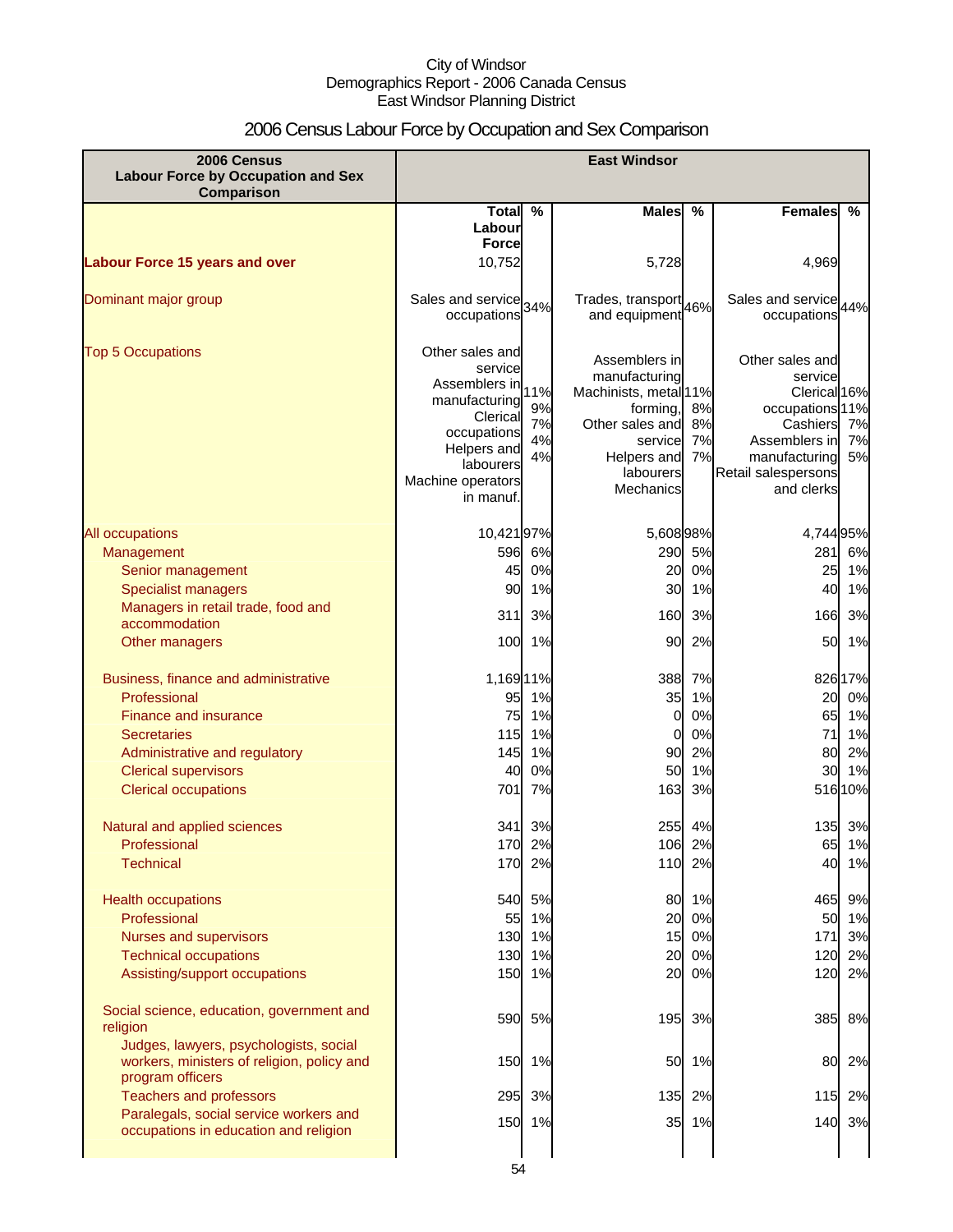| 2006 Census<br><b>Labour Force by Occupation and Sex</b>                                  |                 |        | <b>East Windsor</b> |               |                |               |
|-------------------------------------------------------------------------------------------|-----------------|--------|---------------------|---------------|----------------|---------------|
| <b>Comparison</b>                                                                         | Total %         |        | <b>Males</b>        | $\frac{0}{0}$ | <b>Females</b> | $\frac{9}{6}$ |
|                                                                                           | Labour          |        |                     |               |                |               |
|                                                                                           | <b>Force</b>    |        |                     |               |                |               |
| Art, culture, recreation and sport                                                        | 125             | 1%     | 20                  | 0%            | 95             | 2%            |
| Professional occupations                                                                  | 30              | 0%     | 10                  | 0%            | <sub>0</sub>   | 0%            |
| <b>Technical occupations</b>                                                              | 120             | 1%     | 40                  | 1%            | 55             | 1%            |
| Sales and service                                                                         | 2,900 27%       |        | 1,036 18%           |               | 1,826 37%      |               |
| <b>Supervisors</b>                                                                        | 90              | 1%     | 20                  | 0%            | 80             | 2%            |
| Wholesale, technical, insurance, real estate<br>sales, retail, wholesale and grain buyers | $110$           | 1%     | 50                  | 1%            | 40             | 1%            |
| Retail salespersons and clerks                                                            | 355             | 3%     | 100                 | 2%            | 225            | 5%            |
| <b>Cashiers</b>                                                                           | 410             | 4%     | 20                  | 0%            | 320            | 6%            |
| Chefs and cooks                                                                           | 170             | 2%     | 115                 | 2%            |                | 65 1%         |
| Food and beverage service                                                                 | $141$           | 1%     | 50                  | 1%            | 105            | 2%            |
| <b>Protective services</b>                                                                | 116             | 1%     | 90                  | 2%            | 41             | 1%            |
| Travel and accommodation, recreation and<br>sport attendants                              | 145             | 1%     | 105                 | 2%            | 70             | 1%            |
| Childcare and home support                                                                |                 | 130 1% | 10                  | 0%            |                | 110 2%        |
| Other sales and service                                                                   | 1,129 11%       |        | 406                 | 7%            |                | 733 15%       |
| Trades, transport and equipment operators<br>and related                                  | 2,150 20%       |        | 2,030 35%           |               | 140            | 3%            |
| <b>Contractors and supervisors</b>                                                        | 90              | 1%     | 80                  | 1%            | $\overline{O}$ | 0%            |
| <b>Construction trades</b>                                                                | 200             | 2%     | 235                 | 4%            | $\mathbf{0}$   | 0%            |
| Stationary engineers, power station<br>operators, electrical and<br>telecommunications    | 145             | 1%     | 126                 | 2%            | 0              | 0%            |
| Machinists, metal forming, shaping and<br>erecting                                        | 386             | 4%     | 411                 | 7%            | 10             | 0%            |
| <b>Mechanics</b>                                                                          | 371             | 3%     | 361                 | 6%            | 15             | 0%            |
| Other trades                                                                              | 85              | 1%     | 75                  | 1%            | 10             | $0\%$         |
| Heavy equipment, crane operators and                                                      |                 |        |                     |               |                |               |
| drillers                                                                                  | 10 <sup>1</sup> | 0%     | 15                  | 0%            | $\mathbf{0}$   | 0%            |
| Transportation equipment operators,<br>excluding labourers                                |                 | 340 3% |                     | 330 6%        |                | 10 0%         |
| <b>Helpers and labourers</b>                                                              | 426             | 4%     | 391                 | 7%            | 70             | 1%            |
| Primary industry-specific                                                                 | 75              | 1%     | 95                  | 2%            | 30             | 1%            |
| Agriculture excluding labourers                                                           | 50              | 0%     | 20                  | 0%            | 10             | 0%            |
| Forestry, mining, oil and gas extraction, and                                             | $\overline{0}$  | 0%     | 0                   | 0%            | $\mathbf{0}$   | $0\%$         |
| fishing, excluding labourers                                                              |                 |        |                     |               |                |               |
| <b>Primary production labourers</b>                                                       |                 | 60 1%  | 40                  | 1%            | 20             | 0%            |
| Processing, manufacturing and utilities                                                   | 1,774 16%       |        | 1,188 21%           |               |                | 561 11%       |
| Supervisors in manufacturing                                                              |                 | 110 1% |                     | 50 1%         |                | 30 1%         |
| Machine operators in manuf.                                                               | 411             | 4%     | 311                 | 5%            |                | 145 3%        |
| Assemblers in manufacturing                                                               | 880             | 8%     |                     | 62011%        | 310            | 6%            |
| Labourers in processing, manufacturing and<br>utilities                                   | 283             | 3%     | 166                 | 3%            | 111            | 2%            |
| Occupation - Not applicable                                                               | 316             | 3%     | 135                 | 2%            | 221            | 4%            |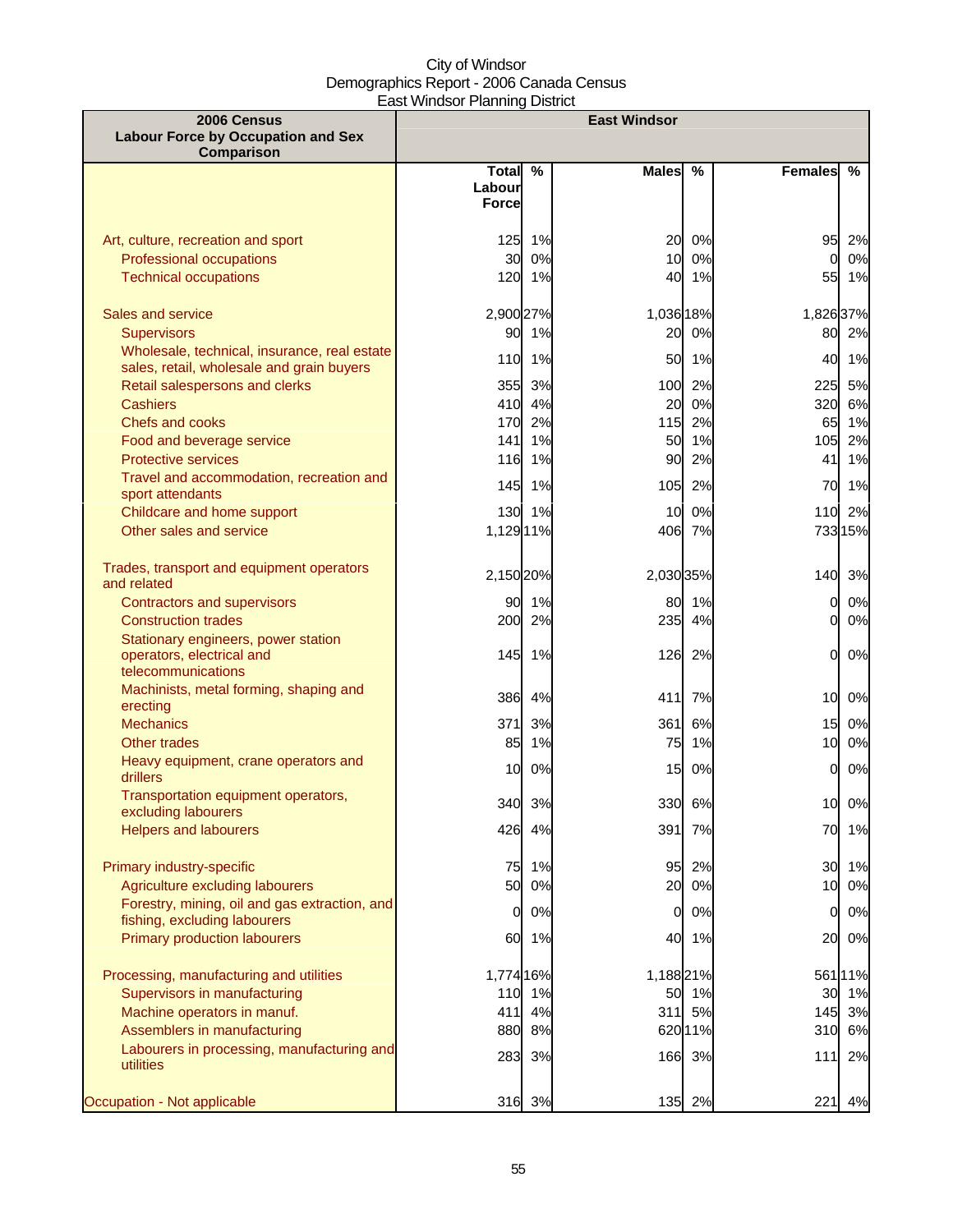## 2006 Census Labour Force by Occupation

| 2006 Census<br><b>Labour Force by Occupation</b>                                                               | <b>East Windsor</b>                                                                                                                                                   |
|----------------------------------------------------------------------------------------------------------------|-----------------------------------------------------------------------------------------------------------------------------------------------------------------------|
| <b>Labour Force 15 years and over</b>                                                                          | $\%$<br>10,752                                                                                                                                                        |
|                                                                                                                |                                                                                                                                                                       |
| Dominant major group                                                                                           | Sales and service<br>occupations                                                                                                                                      |
| <b>Top 5 Occupations</b>                                                                                       | Other sales and service<br>Assemblers in 11%<br>manufacturing 9%<br>Clerical occupations<br>7%<br>Helpers and labourers<br>4%<br>Machine operators in<br>4%<br>manuf. |
| All occupations                                                                                                | 10,421 97%                                                                                                                                                            |
| Management                                                                                                     | 596 6%                                                                                                                                                                |
| Senior management                                                                                              | 45<br>0%                                                                                                                                                              |
| <b>Specialist managers</b>                                                                                     | 90 1%                                                                                                                                                                 |
| Managers in retail trade, food and accommodation                                                               | 311<br>3%<br>100 1%                                                                                                                                                   |
| Other managers                                                                                                 |                                                                                                                                                                       |
| Business, finance and administrative                                                                           | 1,169 11%                                                                                                                                                             |
| Professional                                                                                                   | 95 1%                                                                                                                                                                 |
| <b>Finance and insurance</b>                                                                                   | 75<br>1%                                                                                                                                                              |
| <b>Secretaries</b>                                                                                             | 115 1%                                                                                                                                                                |
| Administrative and regulatory                                                                                  | 145 1%                                                                                                                                                                |
| <b>Clerical supervisors</b>                                                                                    | 40 0%                                                                                                                                                                 |
| <b>Clerical occupations</b>                                                                                    | 701<br>7%                                                                                                                                                             |
| Natural and applied sciences                                                                                   | 341<br>3%                                                                                                                                                             |
| Professional                                                                                                   | 170 2%                                                                                                                                                                |
| <b>Technical</b>                                                                                               | 170<br>2%                                                                                                                                                             |
| <b>Health occupations</b>                                                                                      | 540 5%                                                                                                                                                                |
| Professional                                                                                                   | 55 1%                                                                                                                                                                 |
| <b>Nurses and supervisors</b>                                                                                  | 130 1%                                                                                                                                                                |
| <b>Technical occupations</b>                                                                                   | 130 1%                                                                                                                                                                |
| Assisting/support occupations                                                                                  | 150 1%                                                                                                                                                                |
| Social science, education, government and religion                                                             | 590 5%                                                                                                                                                                |
| Judges, lawyers, psychologists, social workers, ministers of religion, policy and                              | 150 1%                                                                                                                                                                |
| program officers                                                                                               |                                                                                                                                                                       |
| <b>Teachers and professors</b><br>Paralegals, social service workers and occupations in education and religion | 3%<br>295<br>150 1%                                                                                                                                                   |
|                                                                                                                |                                                                                                                                                                       |
| Art, culture, recreation and sport                                                                             | 125 1%                                                                                                                                                                |
| Professional occupations                                                                                       | 0%<br>30                                                                                                                                                              |
| <b>Technical occupations</b>                                                                                   | 120 1%                                                                                                                                                                |
| Sales and service                                                                                              | 2,900 27%                                                                                                                                                             |
| <b>Supervisors</b>                                                                                             | 90 1%                                                                                                                                                                 |
| Wholesale, technical, insurance, real estate sales, retail, wholesale and grain                                | 110 1%                                                                                                                                                                |
| buyers                                                                                                         |                                                                                                                                                                       |
| Retail salespersons and clerks                                                                                 | 355 3%                                                                                                                                                                |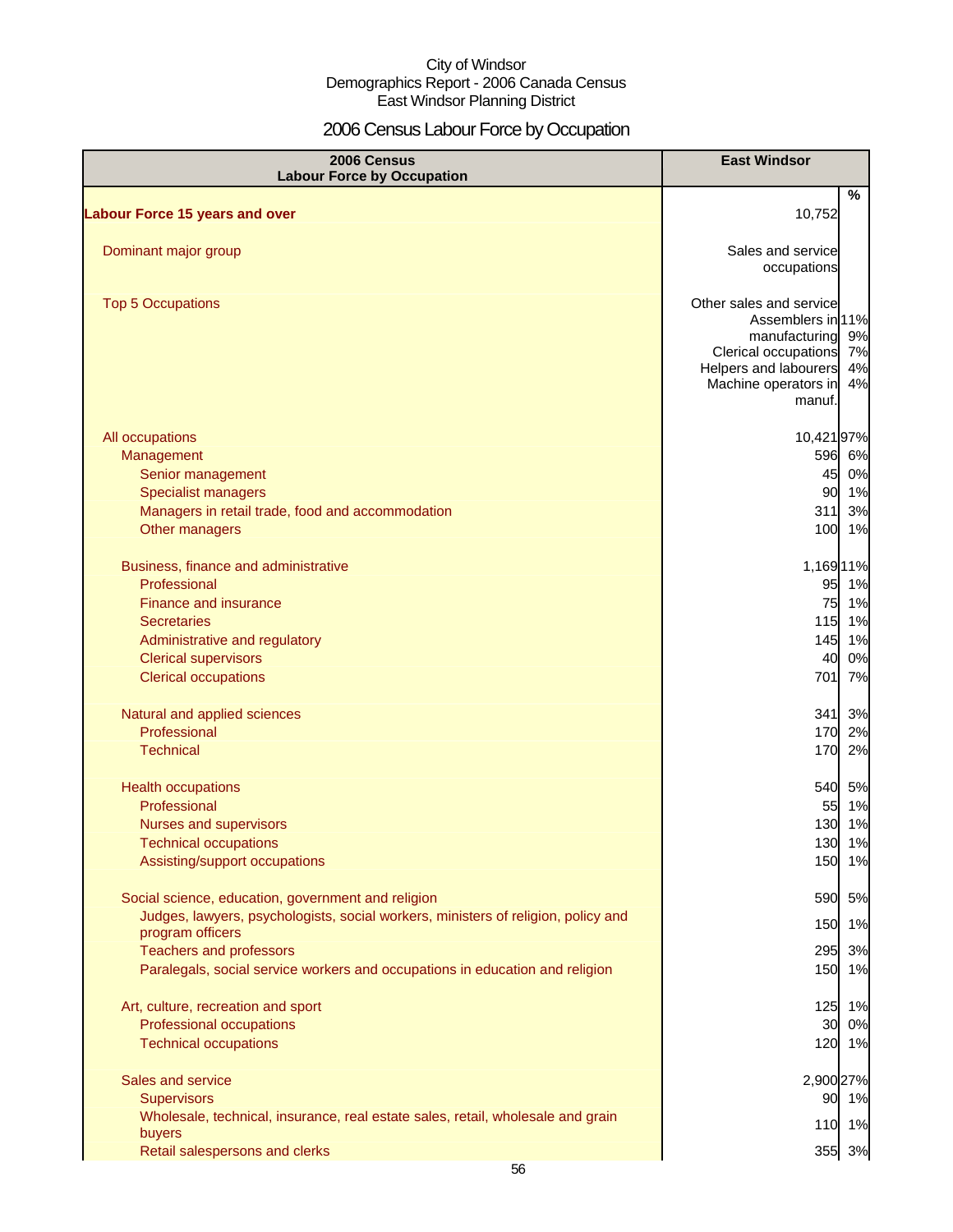| 2006 Census<br><b>Labour Force by Occupation</b>                                 | <b>East Windsor</b> |
|----------------------------------------------------------------------------------|---------------------|
|                                                                                  | %                   |
| <b>Cashiers</b>                                                                  | 410<br>4%           |
| Chefs and cooks                                                                  | 170 2%              |
| Food and beverage service                                                        | 1%<br>141           |
| <b>Protective services</b>                                                       | 1%<br>116           |
| Travel and accommodation, recreation and sport attendants                        | 145<br>1%           |
| Childcare and home support                                                       | 1%<br>130           |
| Other sales and service                                                          | 1,129 11%           |
| Trades, transport and equipment operators and related                            | 2,150 20%           |
| <b>Contractors and supervisors</b>                                               | 90<br>1%            |
| <b>Construction trades</b>                                                       | 200<br>2%           |
| Stationary engineers, power station operators, electrical and telecommunications | 145 1%              |
| Machinists, metal forming, shaping and erecting                                  | 386 4%              |
| <b>Mechanics</b>                                                                 | 371 3%              |
| Other trades                                                                     | 1%<br>85            |
| Heavy equipment, crane operators and drillers                                    | 0%<br>10            |
| Transportation equipment operators, excluding labourers                          | 3%<br>340           |
| <b>Helpers and labourers</b>                                                     | 426<br>4%           |
| Primary industry-specific                                                        | 75 1%               |
| Agriculture excluding labourers                                                  | 50<br>0%            |
| Forestry, mining, oil and gas extraction, and fishing, excluding labourers       | 0%<br>$\Omega$      |
| <b>Primary production labourers</b>                                              | 1%<br>60            |
| Processing, manufacturing and utilities                                          | 1,774 16%           |
| Supervisors in manufacturing                                                     | 110<br>1%           |
| Machine operators in manuf.                                                      | 411<br>4%           |
| Assemblers in manufacturing                                                      | 8%<br>880           |
| Labourers in processing, manufacturing and utilities                             | 283<br>3%           |
| Occupation - Not applicable                                                      | 316 3%              |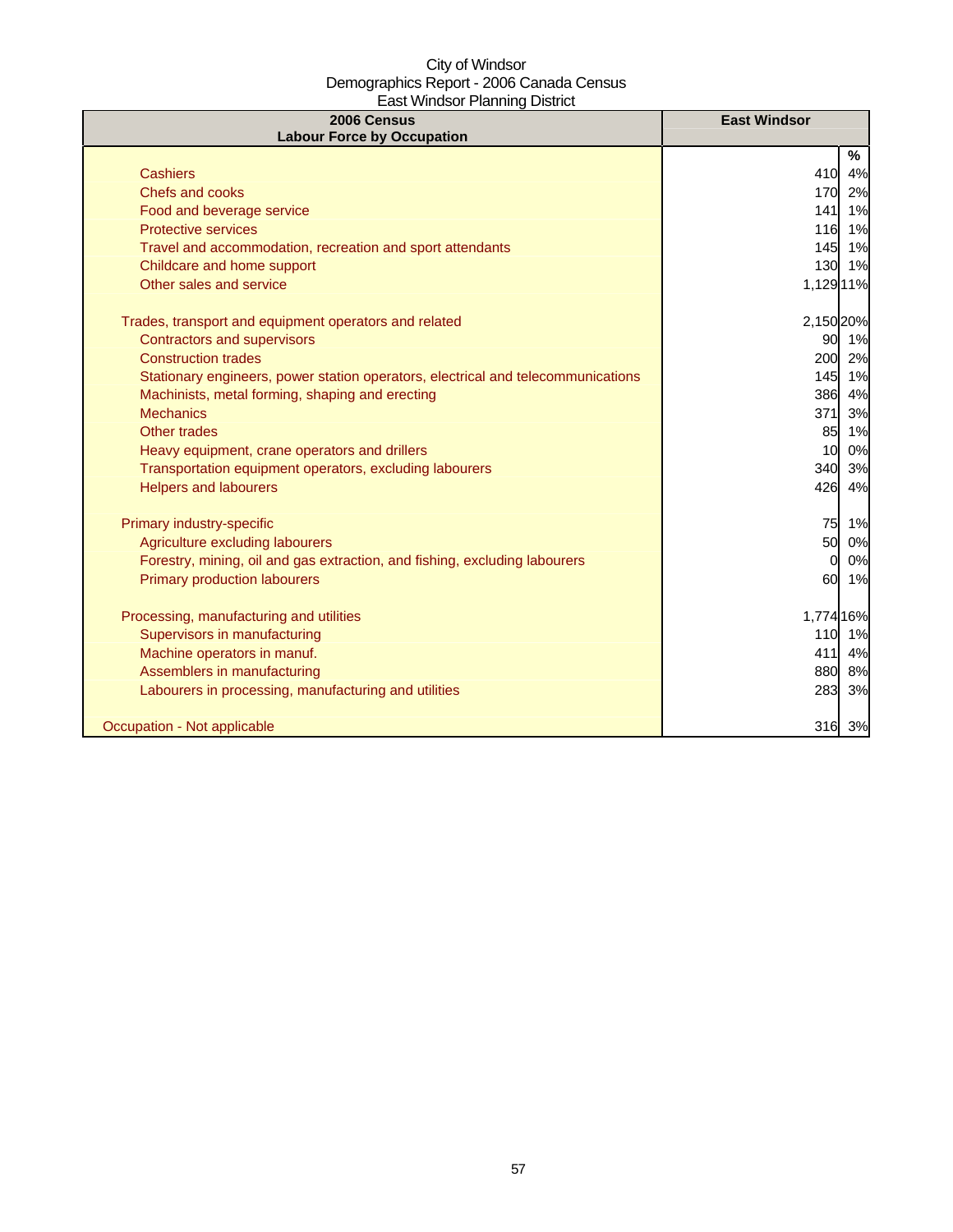## 2006 Census Labour Force by Occupation - Male

| 2006 Census<br><b>Labour Force by Occupation - Male</b>                                               | <b>East Windsor</b>                                                                                                        |    |
|-------------------------------------------------------------------------------------------------------|----------------------------------------------------------------------------------------------------------------------------|----|
| <b>Male Labour Force 15 years and over</b>                                                            | 5,728                                                                                                                      | %  |
|                                                                                                       |                                                                                                                            |    |
| Dominant major group                                                                                  | Trades, transport and<br>equipment                                                                                         |    |
| <b>Top 5 Occupations</b>                                                                              | Assemblers in manufacturing<br>Machinists, metal forming,<br>Other sales and service<br>Helpers and labourers<br>Mechanics |    |
| All occupations                                                                                       | 5,60898%                                                                                                                   |    |
| Management                                                                                            | 290 5%                                                                                                                     |    |
| Senior management                                                                                     | 20 0%                                                                                                                      |    |
| <b>Specialist managers</b>                                                                            | 30 1%                                                                                                                      |    |
| Managers in retail trade, food and accommodation                                                      | 160                                                                                                                        | 3% |
| Other managers                                                                                        | 90                                                                                                                         | 2% |
| Business, finance and administrative                                                                  | 388                                                                                                                        | 7% |
| Professional                                                                                          | 35                                                                                                                         | 1% |
| Finance and insurance                                                                                 | $\overline{0}$                                                                                                             | 0% |
| <b>Secretaries</b>                                                                                    | 0                                                                                                                          | 0% |
| Administrative and regulatory                                                                         | 90                                                                                                                         | 2% |
| <b>Clerical supervisors</b>                                                                           | 50                                                                                                                         | 1% |
| <b>Clerical occupations</b>                                                                           | 163                                                                                                                        | 3% |
| Natural and applied sciences                                                                          | 255 4%                                                                                                                     |    |
| Professional                                                                                          | 106 2%                                                                                                                     |    |
| <b>Technical</b>                                                                                      | 110                                                                                                                        | 2% |
| <b>Health occupations</b>                                                                             | 80 1%                                                                                                                      |    |
| Professional                                                                                          | 20                                                                                                                         | 0% |
| Nurses and supervisors                                                                                | 15                                                                                                                         | 0% |
| <b>Technical occupations</b>                                                                          | 20                                                                                                                         | 0% |
| Assisting/support occupations                                                                         | 20                                                                                                                         | 0% |
| Social science, education, government and religion                                                    | 195                                                                                                                        | 3% |
| Judges, lawyers, psychologists, social workers, ministers of religion, policy and<br>program officers | 50                                                                                                                         | 1% |
| <b>Teachers and professors</b>                                                                        | 135                                                                                                                        | 2% |
| Paralegals, social service workers and occupations in education and religion                          | 35 1%                                                                                                                      |    |
| Art, culture, recreation and sport                                                                    | 20                                                                                                                         | 0% |
| Professional occupations                                                                              | 10 0%                                                                                                                      |    |
| <b>Technical occupations</b>                                                                          | 40 1%                                                                                                                      |    |
| Sales and service                                                                                     | 1,036 18%                                                                                                                  |    |
| <b>Supervisors</b>                                                                                    | 20 0%                                                                                                                      |    |
| Wholesale, technical, insurance, real estate sales, retail, wholesale and grain                       | 50 1%                                                                                                                      |    |
| buyers<br>Retail salespersons and clerks                                                              | 100 2%                                                                                                                     |    |
| <b>Cashiers</b>                                                                                       | 20 0%                                                                                                                      |    |
|                                                                                                       |                                                                                                                            |    |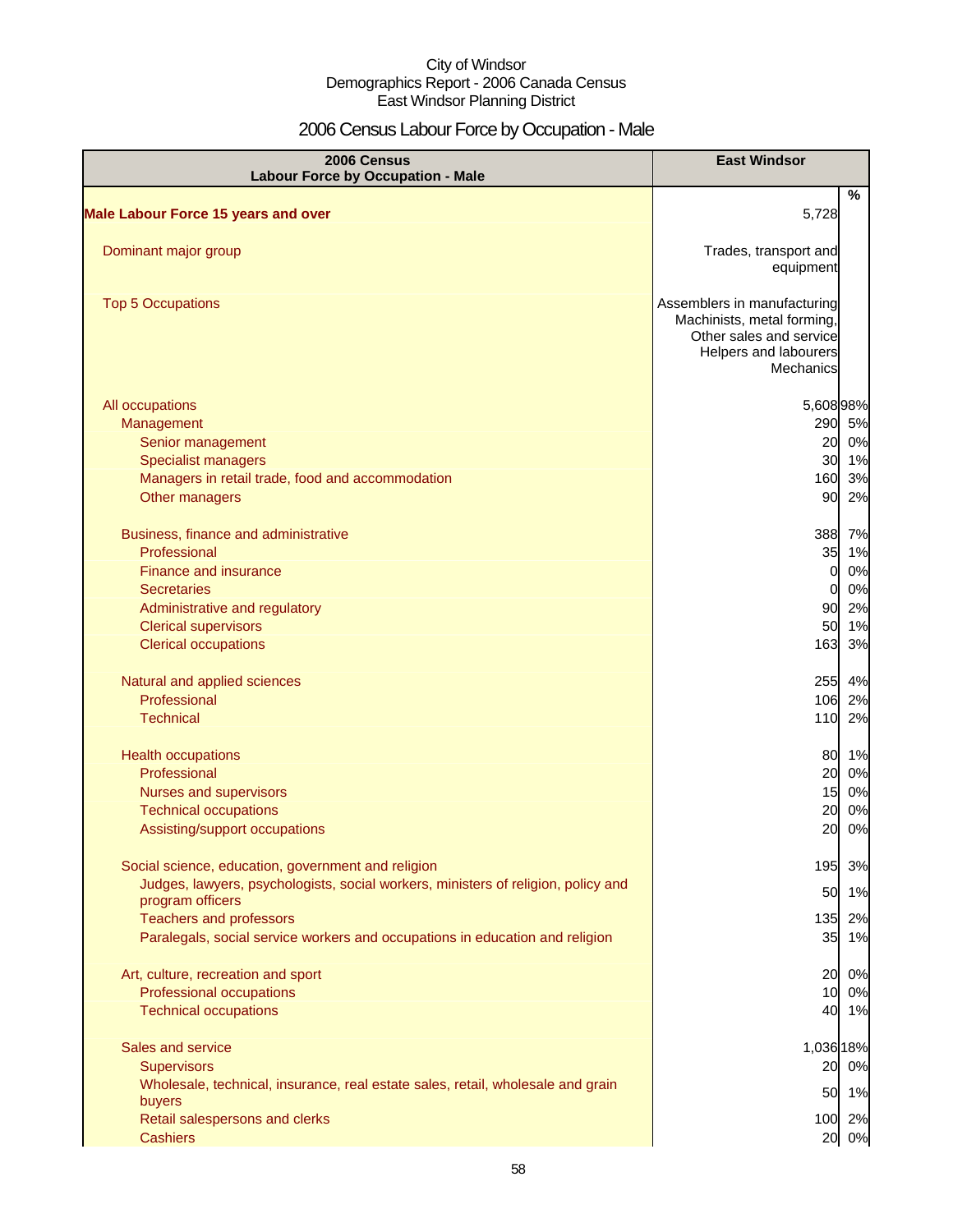| 2006 Census<br><b>Labour Force by Occupation - Male</b>                          | <b>East Windsor</b>  |
|----------------------------------------------------------------------------------|----------------------|
|                                                                                  | $\%$                 |
| <b>Chefs and cooks</b>                                                           | 115<br>2%            |
| Food and beverage service                                                        | 1%<br>50             |
| <b>Protective services</b>                                                       | 2%<br>90             |
| Travel and accommodation, recreation and sport attendants                        | 2%<br>105            |
| Childcare and home support                                                       | 0%<br>10             |
| Other sales and service                                                          | 7%<br>406            |
| Trades, transport and equipment operators and related                            | 2,030 35%            |
| <b>Contractors and supervisors</b>                                               | 80<br>1%             |
| <b>Construction trades</b>                                                       | 235<br>4%            |
| Stationary engineers, power station operators, electrical and telecommunications | 126<br>2%            |
| Machinists, metal forming, shaping and erecting                                  | 7%<br>411            |
| <b>Mechanics</b>                                                                 | 6%<br><b>361</b>     |
| Other trades                                                                     | 75<br>1%             |
| Heavy equipment, crane operators and drillers                                    | 15<br>0%             |
| Transportation equipment operators, excluding labourers                          | 6%<br>330            |
| <b>Helpers and labourers</b>                                                     | 391<br>7%            |
| Primary industry-specific                                                        | 95<br>2%             |
| Agriculture excluding labourers                                                  | 20<br>0%             |
| Forestry, mining, oil and gas extraction, and fishing, excluding labourers       | 0%<br>$\overline{0}$ |
| <b>Primary production labourers</b>                                              | 40<br>1%             |
| Processing, manufacturing and utilities                                          | 1,188 21%            |
| Supervisors in manufacturing                                                     | 50<br>1%             |
| Machine operators in manuf.                                                      | 311<br>5%            |
| Assemblers in manufacturing                                                      | 620 11%              |
| Labourers in processing, manufacturing and utilities                             | 166<br>3%            |
| Occupation - Not applicable                                                      | 135 2%               |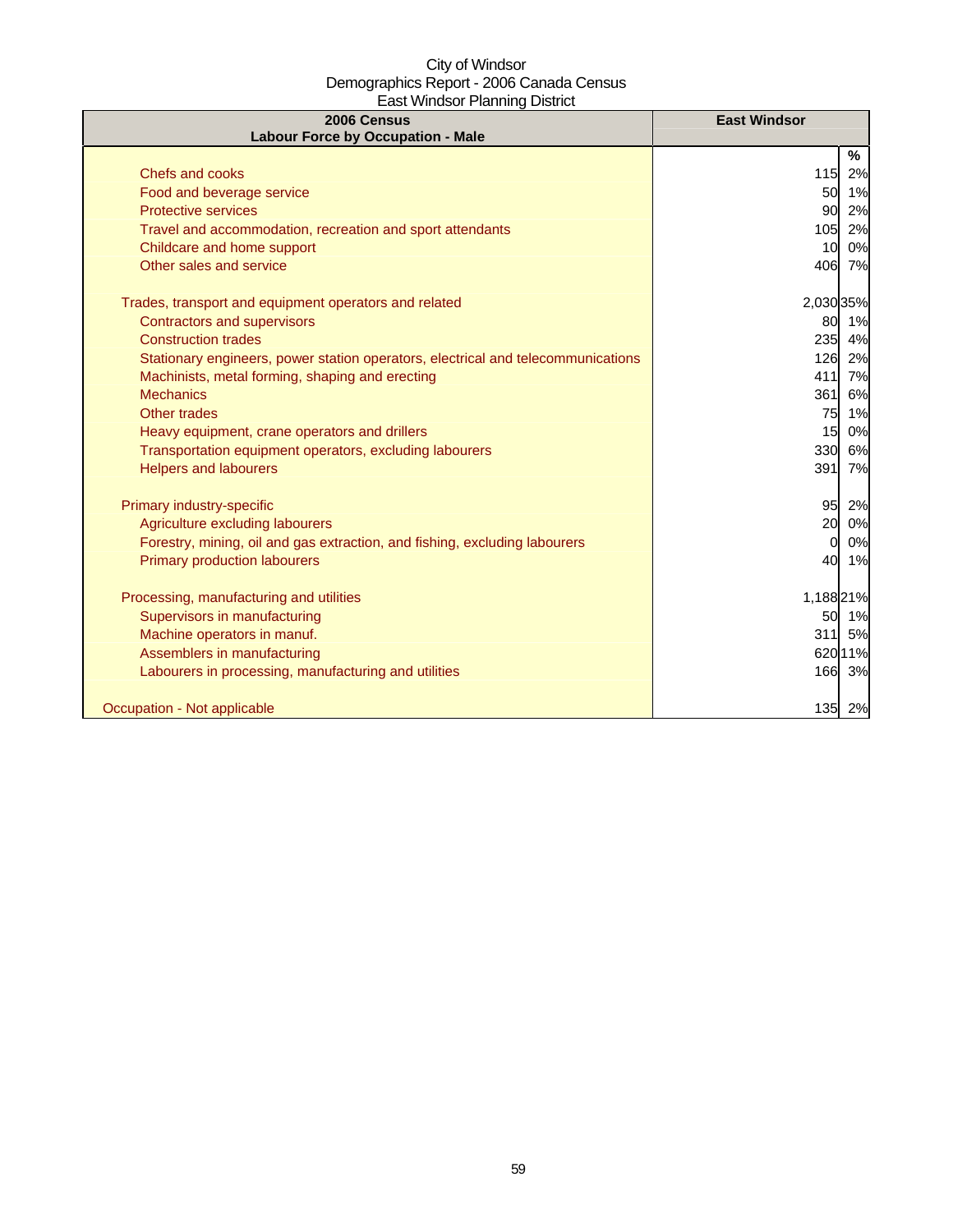## 2006 Census Labour Force by Occupation - Female

| 2006 Census<br><b>Labour Force by Occupation - Female</b>                                             | <b>East Windsor</b>                                                                           |      |
|-------------------------------------------------------------------------------------------------------|-----------------------------------------------------------------------------------------------|------|
| <b>Female Labour Force 15 years and over</b>                                                          | 4,969                                                                                         | $\%$ |
|                                                                                                       |                                                                                               |      |
| Dominant major group                                                                                  | Sales and service<br>occupations                                                              |      |
| <b>Top 5 Occupations</b>                                                                              | Other sales and service<br>Clerical occupations<br>Cashiers<br>Assemblers in<br>manufacturing |      |
|                                                                                                       | Retail salespersons and<br>clerks                                                             |      |
| All occupations                                                                                       | 4,744 95%                                                                                     |      |
| Management                                                                                            | 281                                                                                           | 6%   |
| Senior management                                                                                     | 25 1%                                                                                         |      |
| <b>Specialist managers</b>                                                                            | 40 1%                                                                                         |      |
| Managers in retail trade, food and accommodation                                                      | 166                                                                                           | 3%   |
| Other managers                                                                                        | 50 1%                                                                                         |      |
| Business, finance and administrative                                                                  | 826 17%                                                                                       |      |
| Professional                                                                                          | 20 0%                                                                                         |      |
| Finance and insurance                                                                                 | 65 1%                                                                                         |      |
| <b>Secretaries</b>                                                                                    | 71 1%                                                                                         |      |
| Administrative and regulatory                                                                         | 80                                                                                            | 2%   |
| <b>Clerical supervisors</b>                                                                           | 30 1%                                                                                         |      |
| <b>Clerical occupations</b>                                                                           | 516 10%                                                                                       |      |
| Natural and applied sciences                                                                          | 135 3%                                                                                        |      |
| Professional                                                                                          | 65 1%                                                                                         |      |
| <b>Technical</b>                                                                                      | 40 1%                                                                                         |      |
| <b>Health occupations</b>                                                                             | 465                                                                                           | 9%   |
| Professional                                                                                          | 50 1%                                                                                         |      |
| <b>Nurses and supervisors</b>                                                                         | 171                                                                                           | 3%   |
| <b>Technical occupations</b>                                                                          | 120 2%                                                                                        |      |
| Assisting/support occupations                                                                         | 120                                                                                           | 2%   |
| Social science, education, government and religion                                                    | 385                                                                                           | 8%   |
| Judges, lawyers, psychologists, social workers, ministers of religion, policy and<br>program officers | 80                                                                                            | 2%   |
| <b>Teachers and professors</b>                                                                        | 115                                                                                           | 2%   |
| Paralegals, social service workers and occupations in education and religion                          | 140 3%                                                                                        |      |
|                                                                                                       |                                                                                               |      |
| Art, culture, recreation and sport                                                                    | 95 2%                                                                                         |      |
| <b>Professional occupations</b>                                                                       | 0                                                                                             | 0%   |
| <b>Technical occupations</b>                                                                          | 55 1%                                                                                         |      |
| Sales and service                                                                                     | 1,826 37%                                                                                     |      |
| <b>Supervisors</b>                                                                                    | 80 2%                                                                                         |      |
| Wholesale, technical, insurance, real estate sales, retail, wholesale and grain                       | 40 1%                                                                                         |      |
| buyers                                                                                                |                                                                                               |      |
| Retail salespersons and clerks                                                                        | 225 5%                                                                                        |      |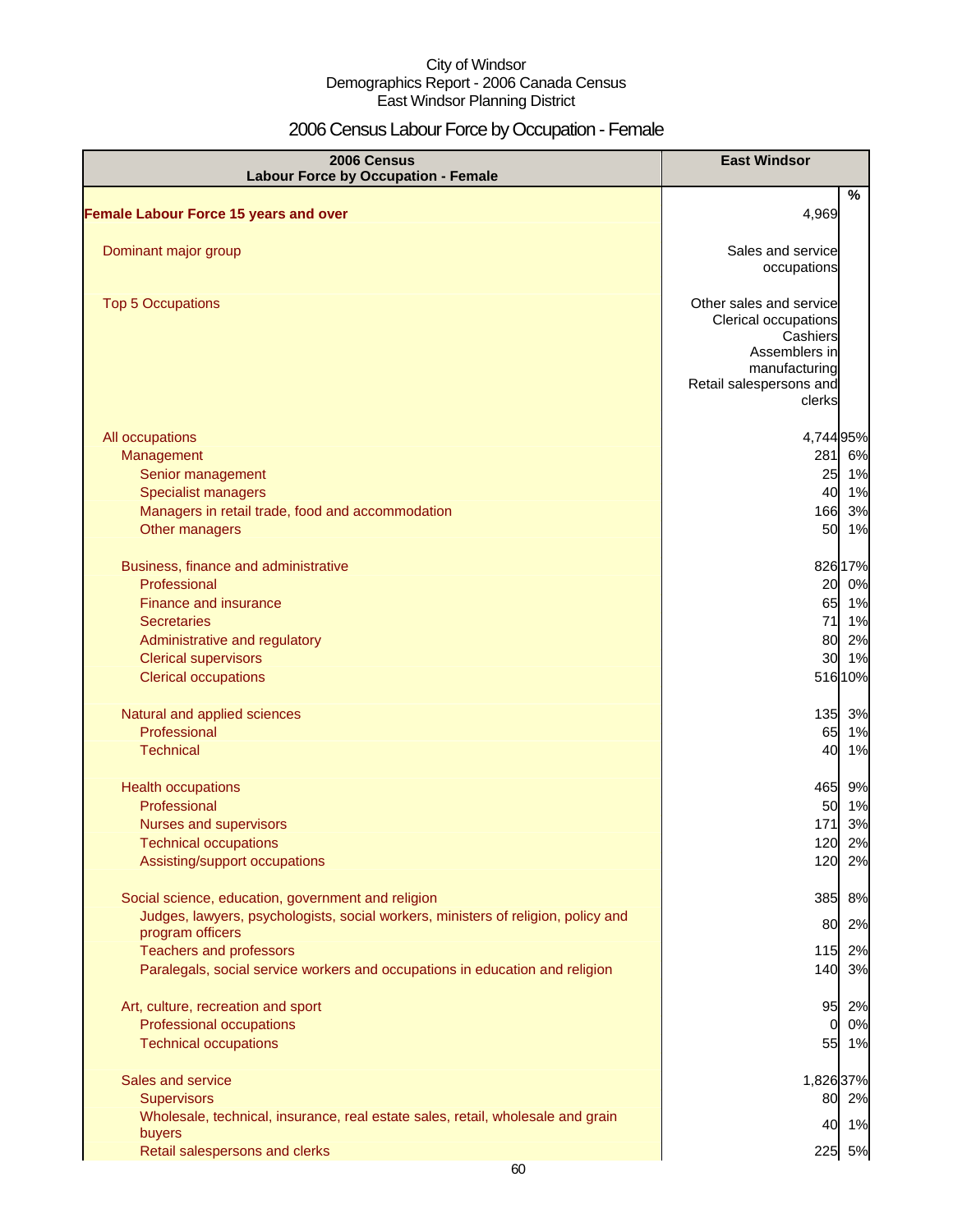| 2006 Census<br><b>Labour Force by Occupation - Female</b>                        | <b>East Windsor</b>   |
|----------------------------------------------------------------------------------|-----------------------|
|                                                                                  | %                     |
| <b>Cashiers</b>                                                                  | 320<br>6%             |
| <b>Chefs and cooks</b>                                                           | 65 1%                 |
| Food and beverage service                                                        | 105<br>2%             |
| <b>Protective services</b>                                                       | 1%<br>41              |
| Travel and accommodation, recreation and sport attendants                        | 70 1%                 |
| Childcare and home support                                                       | 2%<br>110             |
| Other sales and service                                                          | 733 15%               |
| Trades, transport and equipment operators and related                            | 140<br>3%             |
| <b>Contractors and supervisors</b>                                               | 0%<br>0               |
| <b>Construction trades</b>                                                       | 0%<br>$\mathbf{0}$    |
| Stationary engineers, power station operators, electrical and telecommunications | 0%<br>$\mathbf{0}$    |
| Machinists, metal forming, shaping and erecting                                  | 0%<br>10              |
| <b>Mechanics</b>                                                                 | 15<br>0%              |
| Other trades                                                                     | 10<br>0%              |
| Heavy equipment, crane operators and drillers                                    | 0%<br>0               |
| Transportation equipment operators, excluding labourers                          | 10 <sup>1</sup><br>0% |
| <b>Helpers and labourers</b>                                                     | 70 1%                 |
| Primary industry-specific                                                        | 30 1%                 |
| Agriculture excluding labourers                                                  | 0%<br>10              |
| Forestry, mining, oil and gas extraction, and fishing, excluding labourers       | 0%<br>$\Omega$        |
| <b>Primary production labourers</b>                                              | 20<br>0%              |
| Processing, manufacturing and utilities                                          | 561 11%               |
| Supervisors in manufacturing                                                     | 30 1%                 |
| Machine operators in manuf.                                                      | 145<br>3%             |
| Assemblers in manufacturing                                                      | 310<br>6%             |
| Labourers in processing, manufacturing and utilities                             | 2%<br>$111$           |
| Occupation - Not applicable                                                      | 221<br>4%             |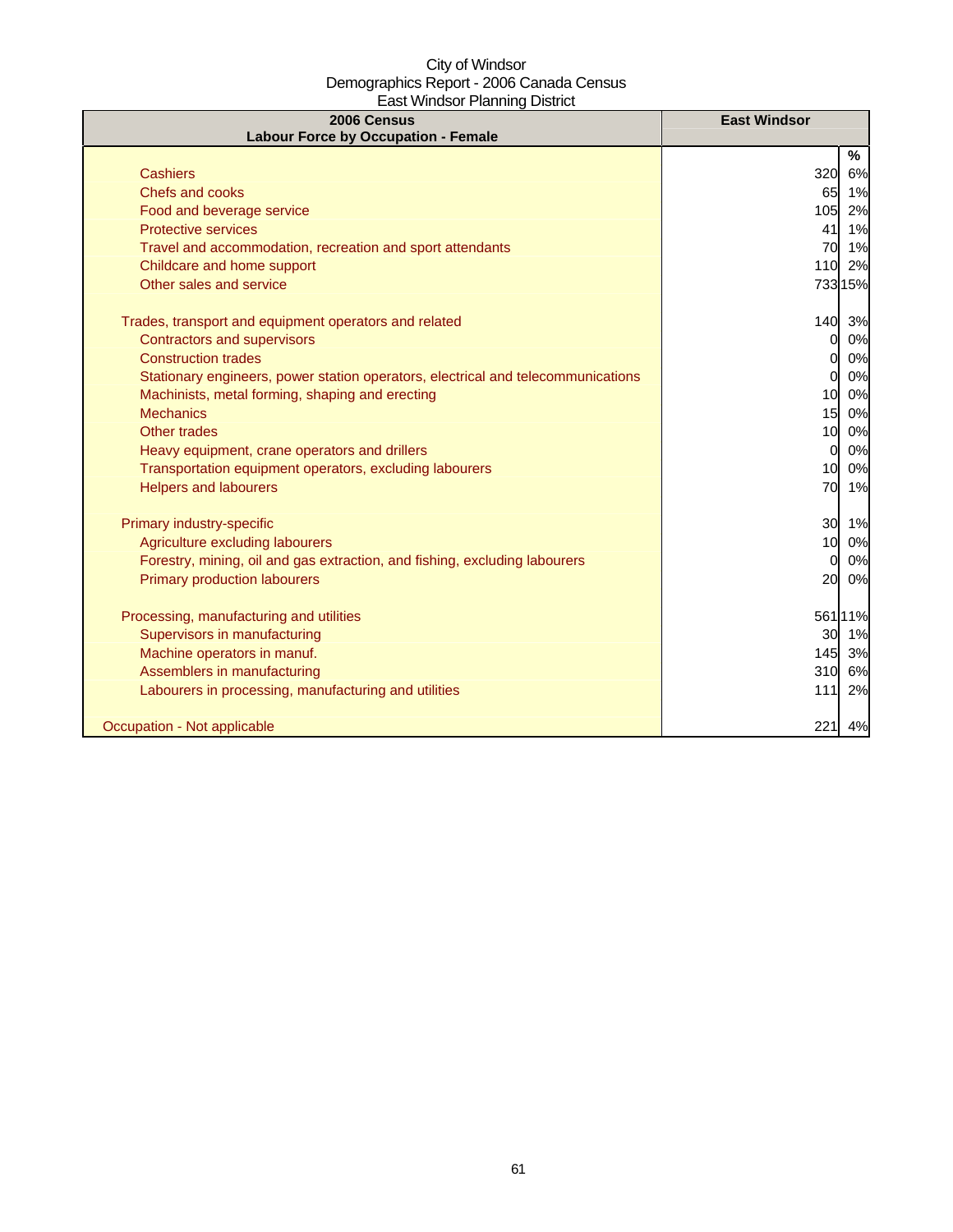| 2006 Census                                        | <b>East Windsor</b>                     |    |                   |           |          |    |  |
|----------------------------------------------------|-----------------------------------------|----|-------------------|-----------|----------|----|--|
| Labour Force by Class of Worker and Sex Comparison |                                         |    |                   |           |          |    |  |
|                                                    | <b>Males</b><br>Females<br><b>Total</b> |    |                   |           |          |    |  |
|                                                    | Labourl                                 |    |                   |           |          |    |  |
|                                                    | <b>Force</b>                            |    |                   |           |          |    |  |
| Labour Force 15 years and over by Class of Worker  | 10,735                                  |    | 5,753             |           | 4,969    |    |  |
|                                                    |                                         |    |                   |           |          |    |  |
| All classes of worker                              | 10,40197% 5,66899%                      |    |                   |           | 4,73995% |    |  |
| Paid workers                                       |                                         |    | 9,88692% 5,32393% |           | 4,53991% |    |  |
| <b>Employees</b>                                   |                                         |    | 9,74691% 5,18890% |           | 4,52491% |    |  |
| Self-employed (incorporated)                       | 140                                     | 1% | 135 <sup>1</sup>  | 2%        | 35       | 1% |  |
| Without paid help                                  | 75                                      | 1% | 55                | 1%        | 15       | 0% |  |
| With paid help                                     | 90                                      | 1% | 30                | 1%        | 20       | 0% |  |
| Self-employed (unincorp.)                          | 520                                     | 5% | 315               | <b>5%</b> | 175      | 4% |  |
| Without paid help                                  | 295                                     | 3% | 165               | 3%        | 170I     | 3% |  |
| With paid help                                     | 190                                     | 2% | 125               | 2%        | 20       | 0% |  |
| Unpaid family workers                              | 0                                       | 0% | ΩI                | 0%        | $\Omega$ | 0% |  |
|                                                    |                                         |    |                   |           |          |    |  |
| Class of worker - Not applicable                   | 366                                     | 3% | 140               | 2%        | 231      | 5% |  |

## 2006 Census Labour Force by Class of Worker and Sex Comparison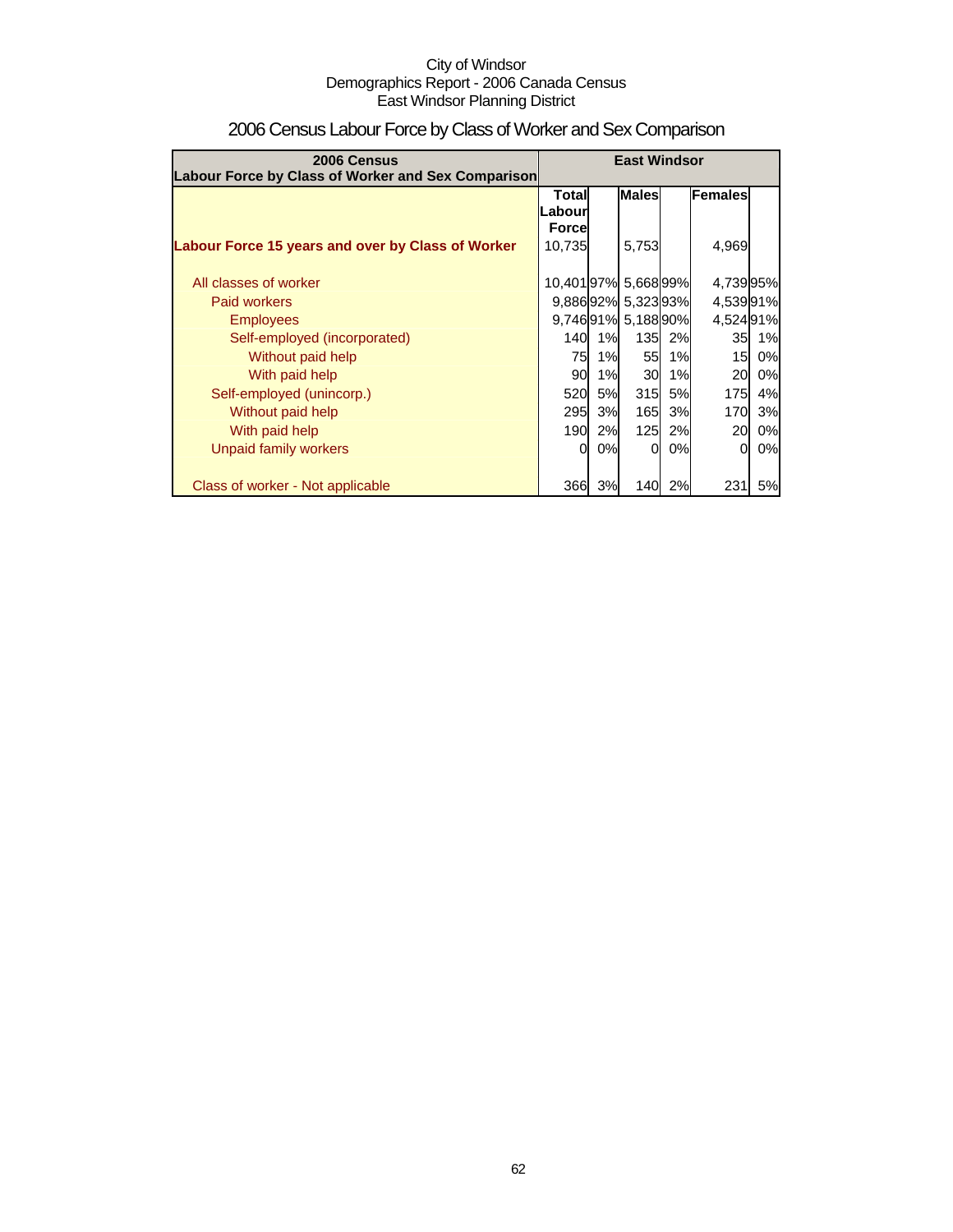## 2006 Census Labour Force by Class of Worker and Sex

| 2006 Census                                        | <b>East Windsor</b> |     |  |
|----------------------------------------------------|---------------------|-----|--|
| Labour Force by Class of Worker and Sex            |                     |     |  |
| Labour Force 15 years and over by Class of Worker  | 10,735              | %   |  |
| All classes of worker                              | 10,401              | 97% |  |
| <b>Paid workers</b>                                | 9,886               | 92% |  |
| <b>Employees</b>                                   | 9,746               | 91% |  |
| Self-employed (incorporated)                       | 140                 | 1%  |  |
| Without paid help                                  | 75                  | 1%  |  |
| With paid help                                     | 90                  | 1%  |  |
| Self-employed (unincorp.)                          | 520                 | 5%  |  |
| Without paid help                                  | 295                 | 3%  |  |
| With paid help                                     | 190                 | 2%  |  |
| <b>Unpaid family workers</b>                       | 0                   | 0%  |  |
| Class of worker - Not applicable                   | 366                 | 3%  |  |
| Male Labour Force 15 and over by Class of Worker   | 5,753               |     |  |
| All classes of worker                              | 5,668               | 99% |  |
| <b>Paid workers</b>                                | 5,323               | 93% |  |
| <b>Employees</b>                                   | 5,188               | 90% |  |
| Self-employed (incorporated)                       | 135                 | 2%  |  |
| Without paid help                                  | 55                  | 1%  |  |
| With paid help                                     | 30                  | 1%  |  |
| Self-employed (unincorp.)                          | 315                 | 5%  |  |
| Without paid help                                  | <b>165</b>          | 3%  |  |
| With paid help                                     | 125                 | 2%  |  |
| <b>Unpaid family workers</b>                       | 0                   | 0%  |  |
| Class of worker - Not applicable                   | 140                 | 2%  |  |
| Female Labour Force 15 and over by Class of Worker | 4,969               |     |  |
| All classes of worker                              | 4,739 95%           |     |  |
| <b>Paid workers</b>                                | 4,539               | 91% |  |
| <b>Employees</b>                                   | 4,524               | 91% |  |
| Self-employed (incorporated)                       | 35                  | 1%  |  |
| Without paid help                                  | 15                  | 0%  |  |
| With paid help                                     | 20                  | 0%  |  |
| Self-employed (unincorp)                           | 175                 | 4%  |  |
| Without paid help                                  | 170                 | 3%  |  |
| With paid help                                     | 20                  | 0%  |  |
| <b>Unpaid family workers</b>                       | 0                   | 0%  |  |
| Class of worker - Not applicable                   | 231                 | 5%  |  |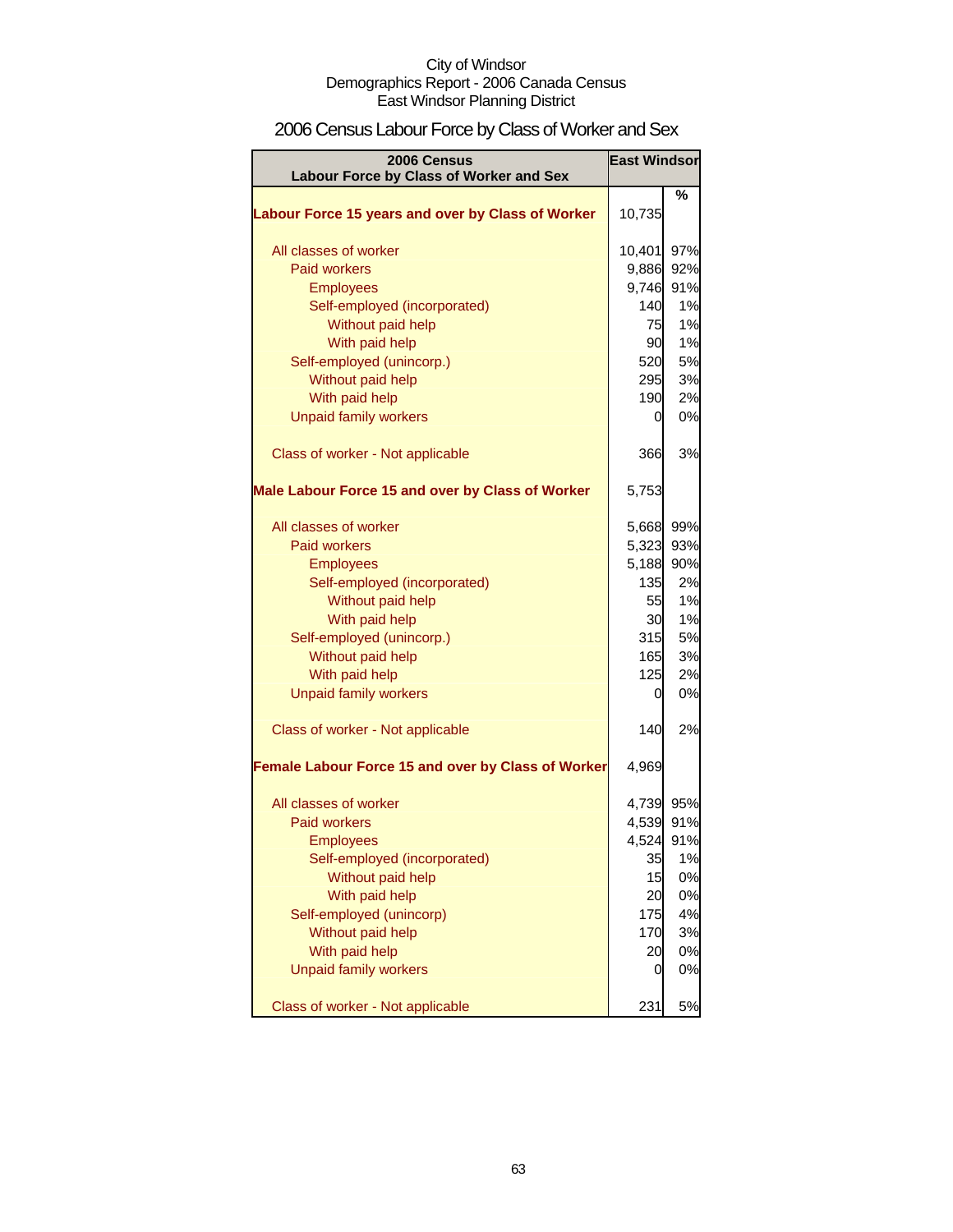## 2006 Census Language at Work

| 2006 Census<br><b>Language at Work</b>                                 | <b>East Windsor</b> |    |
|------------------------------------------------------------------------|---------------------|----|
| Total Population 15 years and over who worked by Language Used at Work | 11,239              |    |
|                                                                        |                     |    |
| Dominant official language used at work                                | English 99%         |    |
| Dominant non-official language used at work                            | Other languages 80% |    |
| <b>Single Responses</b>                                                | 11,11999%           |    |
| <b>English</b>                                                         | 11,00998%           |    |
| French                                                                 | 65                  | 1% |
| Non-official languages                                                 | 60                  | 1% |
| Chinese, n.o.s.                                                        | $\overline{0}$      | 0% |
| Cantonese                                                              | 0                   | 0% |
| Panjabi (Punjabi)                                                      | $\Omega$            | 0% |
| German                                                                 | $\Omega$            | 0% |
| Mandarin                                                               | 0                   | 0% |
| Portuguese                                                             | $\overline{0}$      | 0% |
| <b>Spanish</b>                                                         | 10                  | 0% |
| Vietnamese                                                             | 0                   | 0% |
| Korean                                                                 | 0                   | 0% |
| Italian                                                                | $\Omega$            | 0% |
| Other languages                                                        | 40                  | 0% |
| Multiple responses                                                     | 90                  | 1% |
| <b>English and French</b>                                              | 30                  | 0% |
| English and non-official                                               | 35                  | 0% |
| French and non-official                                                | $\Omega$            | 0% |
| English, French and non-official language                              | 0                   | 0% |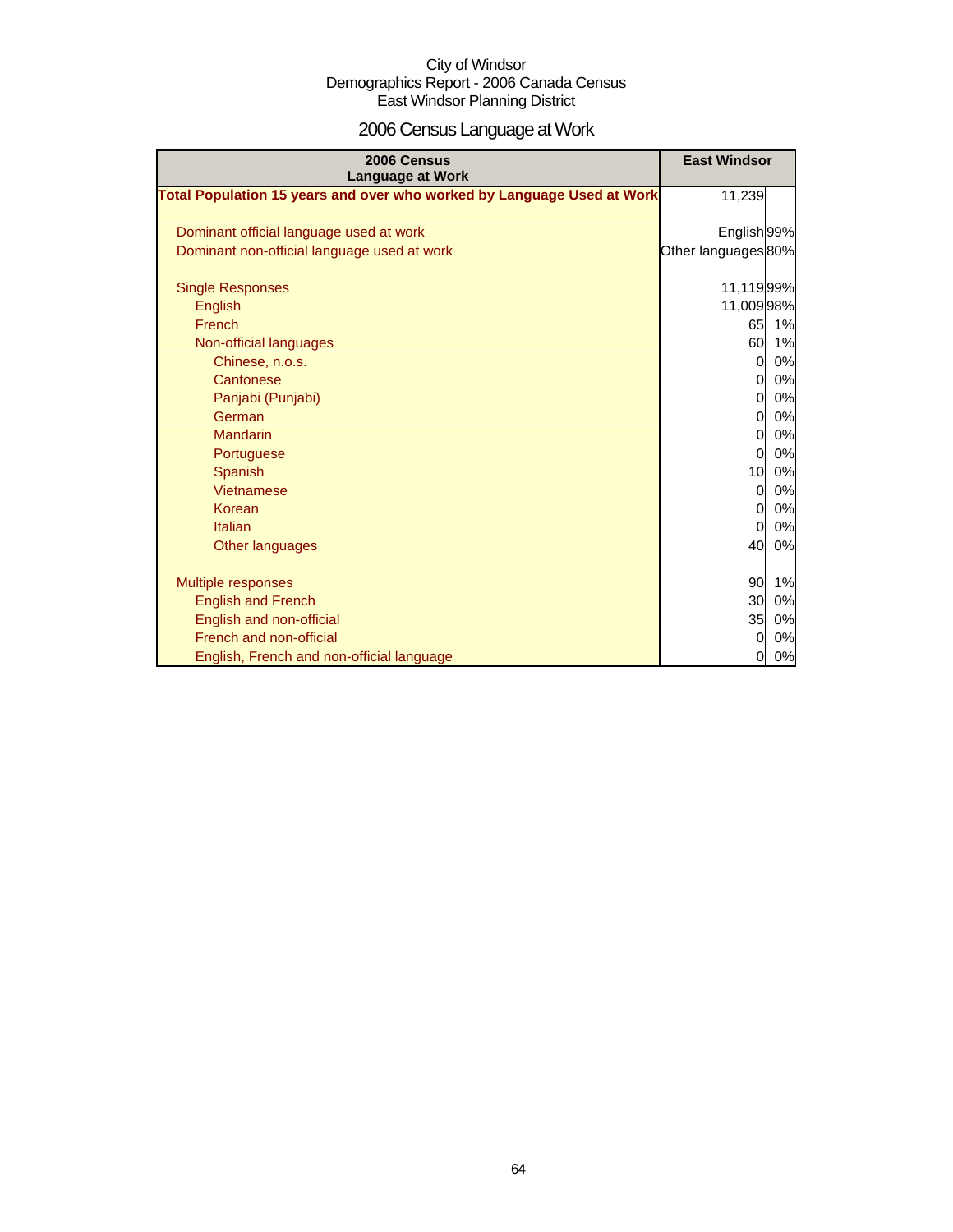## 2006 Census Unpaid Housework

| 2006 Census<br><b>Unpaid Housework</b>                                 | <b>East Windsor</b>    |  |  |  |
|------------------------------------------------------------------------|------------------------|--|--|--|
| <b>Total Population 15 years and over by Hours of Unpaid Housework</b> | 17,495                 |  |  |  |
| No hours                                                               | 1,951 11%              |  |  |  |
| Less than 5 hours                                                      | 3,509 20%              |  |  |  |
| 5 to 14 hours                                                          | 6,06935%               |  |  |  |
| 15 to 29 hours                                                         | 3,241 19%              |  |  |  |
| 30 to 59 hours                                                         | 1,793 10%              |  |  |  |
| 60 or more hours                                                       | 883 5%                 |  |  |  |
| Dominant group                                                         | 5 to 14 hours 35%      |  |  |  |
| Males 15 years and over by Hours of Unpaid Housework                   | 8,341                  |  |  |  |
| No hours                                                               | 1,070 13%              |  |  |  |
| Less than 5 hours                                                      | 2,235 27%              |  |  |  |
| 5 to 14 hours                                                          | 3,001 36%              |  |  |  |
| 15 to 29 hours                                                         | 1,252 15%              |  |  |  |
| 30 to 59 hours                                                         | 520 6%                 |  |  |  |
| 60 or more hours                                                       | 170<br>2%              |  |  |  |
| Dominant group                                                         | 5 to 14 hours 36%      |  |  |  |
| Females 15 years and over by Hours of Unpaid Housework                 | 9,149                  |  |  |  |
| By hours of unpaid housework                                           |                        |  |  |  |
| No hours                                                               | 881 10%                |  |  |  |
| Less than 5 hours                                                      | 1,264 14%              |  |  |  |
| 5 to 14 hours                                                          | 3,034 33%              |  |  |  |
| 15 to 29 hours                                                         | 1,927 21%              |  |  |  |
| 30 to 59 hours                                                         | 1,271 14%              |  |  |  |
| 60 or more hours                                                       | 693 8%                 |  |  |  |
| Dominant group                                                         | 5 to 14 hours 33%      |  |  |  |
| <b>Hours of Housework by Sex</b>                                       |                        |  |  |  |
| <b>No Hours</b>                                                        | Males 55%              |  |  |  |
| Less than 5 hours                                                      | Males <sup>64%</sup>   |  |  |  |
| 5 to 14 hours                                                          | Females <sup>50%</sup> |  |  |  |
| 15 to 29 hours                                                         | Females <sup>61%</sup> |  |  |  |
| 30 to 59 hours                                                         | Females <sup>71%</sup> |  |  |  |
| 60 or more hours                                                       | Females 80%            |  |  |  |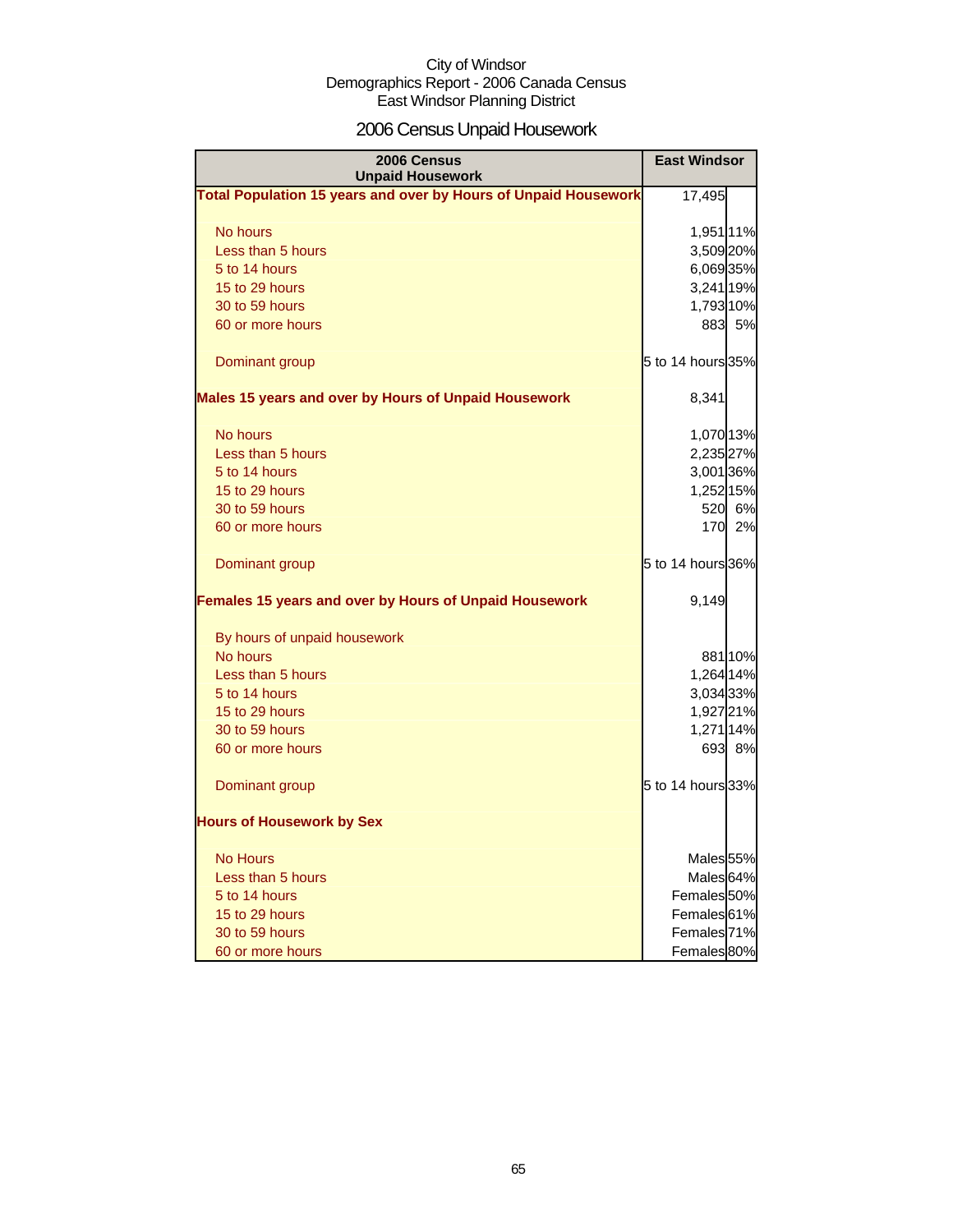## 2006 Census Unpaid Childcare

| 2006 Census<br><b>Unpaid Childcare</b>                    | <b>East Windsor</b>  |         |
|-----------------------------------------------------------|----------------------|---------|
| Population 15 years and over by hours of Unpaid Childcare | 17,465               |         |
| No hours                                                  | 11,008 63%           |         |
| Less than 5 hours                                         | 1,275 7%             |         |
| 5 to 14 hours                                             | 1,696 10%            |         |
| 15 to 29 hours                                            | 1,001 6%             |         |
| 30 to 59 hours                                            | 840                  | 5%      |
| 60 or more hours                                          | 1,565                | 9%      |
| Dominant group                                            | No hours 63%         |         |
| Males 15 years and over by hours of Unpaid Childcare      | 8,341                |         |
| No hours                                                  | 5,623 67%            |         |
| Less than 5 hours                                         |                      | 595 7%  |
| 5 to 14 hours                                             |                      | 890 11% |
| 15 to 29 hours                                            |                      | 475 6%  |
| 30 to 59 hours                                            | 260                  | 3%      |
| 60 or more hours                                          | 370                  | 4%      |
| Dominant group                                            | No hours 68%         |         |
| Females 15 years and over by hours of Unpaid Childcare    | 9,159                |         |
| No hours                                                  | 5,37759%             |         |
| Less than 5 hours                                         |                      | 680 7%  |
| 5 to 14 hours                                             |                      | 822 9%  |
| 15 to 29 hours                                            |                      | 495 5%  |
| 30 to 59 hours                                            | 545                  | 6%      |
| 60 or more hours                                          | 1,165 13%            |         |
| Dominant group                                            | No hours 59%         |         |
| <b>Hours of Child Care by Sex</b>                         |                      |         |
| <b>No Hours</b>                                           | Males 51%            |         |
| Less than 5 hours                                         | Females 53%          |         |
| 5 to 14 hours                                             | Males <sub>52%</sub> |         |
| 15 to 29 hours                                            | Females 51%          |         |
| 30 to 59 hours                                            | Females 68%          |         |
| 60 or more hours                                          | Females 76%          |         |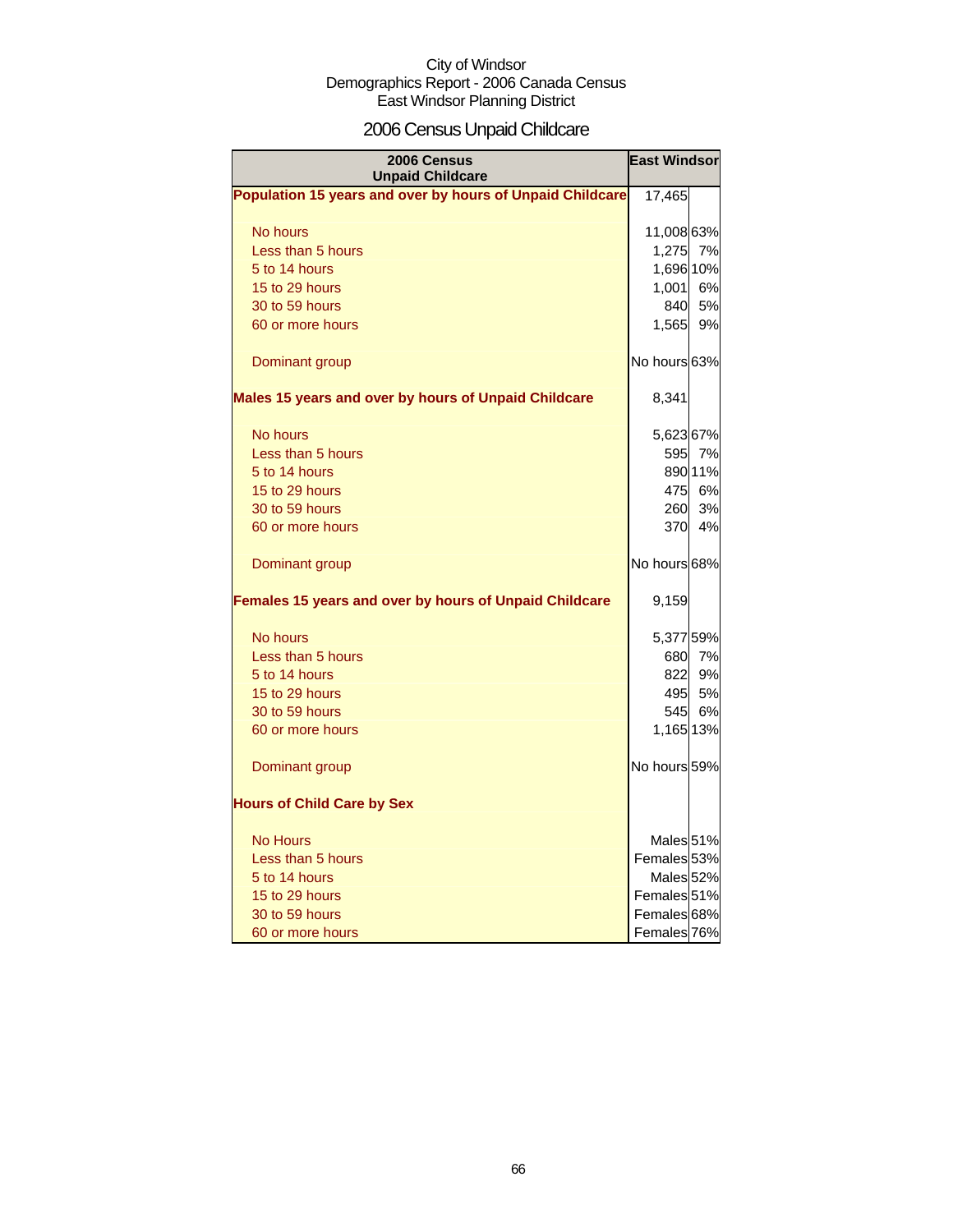## 2006 Census Unpaid Senior Care

| 2006 Census<br><b>Unpaid Senior Care</b>                       | <b>East Windsor</b> |         |
|----------------------------------------------------------------|---------------------|---------|
| Total Population 15 years and over by Hours of Care to Seniors | 17,505              |         |
| No hours                                                       | 14,36882%           |         |
| Less than 5 hours                                              | 1,633               | 9%      |
| 5 to 9 hours                                                   | 791                 | 5%      |
| 10 to 19 hours                                                 | 240                 | 1%      |
| 20 or more hours                                               | 375                 | 2%      |
| Dominant group                                                 |                     |         |
| Males 15 years and over by Hours of Care to Seniors            | 8,326               |         |
| No hours                                                       | 7,042 85%           |         |
| Less than 5 hours                                              | 723                 | 9%      |
| 5 to 9 hours                                                   | 310                 | 4%      |
| 10 to 19 hours                                                 | 80                  | 1%      |
| 20 or more hours                                               | 160                 | 2%      |
| Dominant group                                                 | No hours 86%        |         |
| Females 15 years and over by Hours of Care to Seniors          | 9,139               |         |
| No hours                                                       | 7,326 80%           |         |
| Less than 5 hours                                              |                     | 950 10% |
| 5 to 9 hours                                                   | 486                 | 5%      |
| 10 to 19 hours                                                 | 150                 | 2%      |
| 20 or more hours                                               | 215                 | 2%      |
| Dominant group                                                 | No hours 82%        |         |
| <b>Senior Care by Sex</b>                                      |                     |         |
| No hours                                                       | Females 51%         |         |
| Less than 5 hours                                              | Females 57%         |         |
| 5 to 9 hours                                                   | Females 61%         |         |
| 10 to 19 hours                                                 | Females 65%         |         |
| 20 or more hours                                               | Females 57%         |         |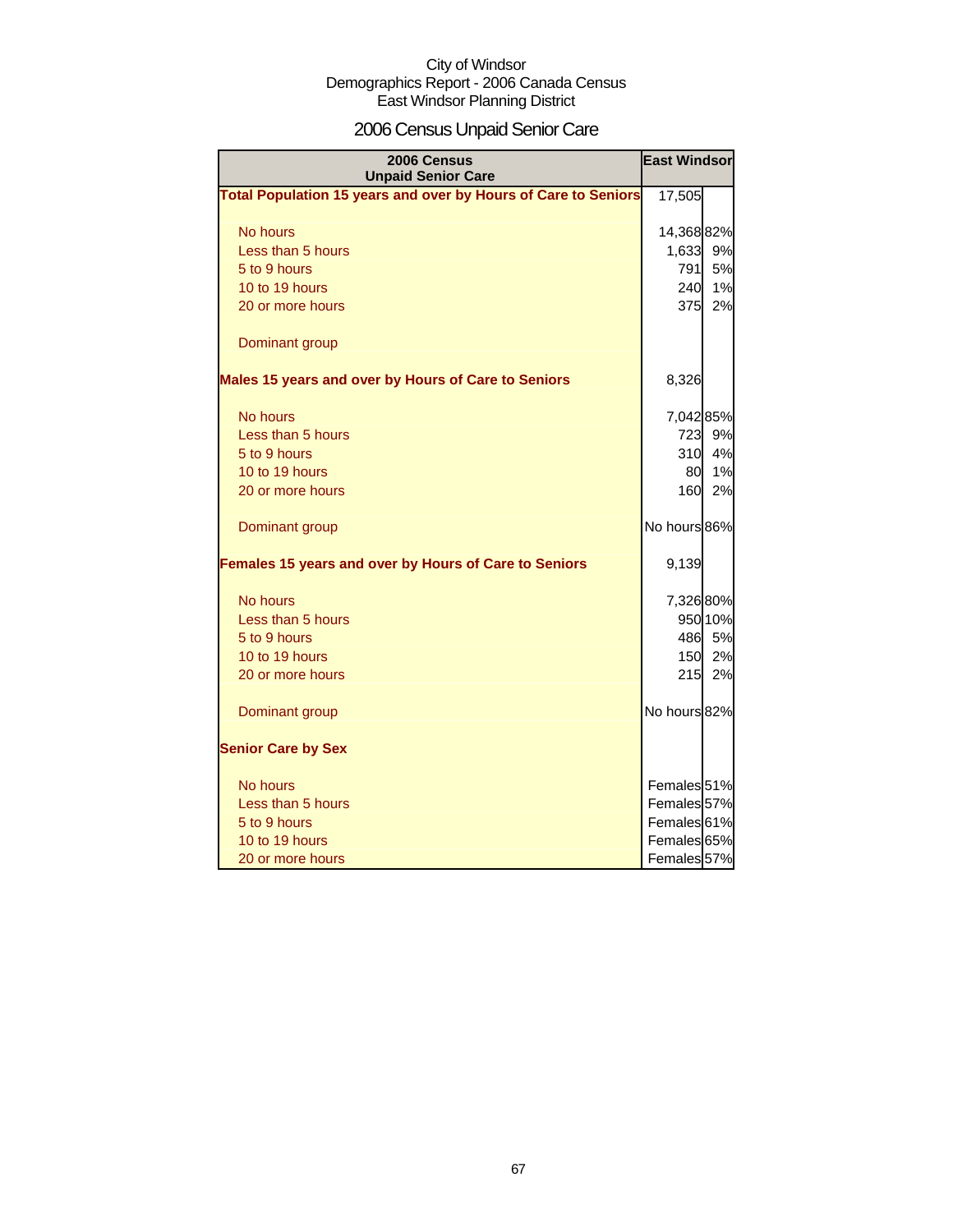## 2006 Census Place of Work by Sex Comparison

| 2006 Census<br><b>Place of Work by Sex Comparison</b>                                                 |                                         | <b>East Windsor</b> |                     |         |           |           |
|-------------------------------------------------------------------------------------------------------|-----------------------------------------|---------------------|---------------------|---------|-----------|-----------|
|                                                                                                       | <b>Total</b><br>Labourl<br><b>Force</b> |                     | <b>Males</b>        |         | Females   |           |
| Total Employed Labour Force 15 years and over by Place of Work Status                                 | 9,669                                   |                     | 5,173               |         | 4,444     |           |
| Usual place of work                                                                                   |                                         |                     | 8,328 86% 4,368 84% |         | 3,940 89% |           |
| In CSD <sup>*</sup> of residence                                                                      |                                         |                     | 6,83971% 3,43766%   |         | 3,35275%  |           |
| In different CSD                                                                                      | 1,486 15%                               |                     |                     | 906 18% |           | 565 13%   |
| In same CD**                                                                                          | 1,386 14%                               |                     |                     | 84116%  |           | 521 12%   |
| At home                                                                                               | 230                                     | 2%                  | 120                 | 2%      | 120       | 3%        |
| <b>Outside Canada</b>                                                                                 | 271                                     | 3%                  | 110                 | 2%      | 148       | 3%        |
| No fixed workplace                                                                                    | 810                                     | 8%                  |                     | 540 10% | 210       | <b>5%</b> |
| * CSD: Area that is a municipality or an area that is deemed to be equivalent to a<br>municipality.   |                                         |                     |                     |         |           |           |
| ** CD: Group of neighbouring municipalities joined together for the purposes of regional<br>planning. |                                         |                     |                     |         |           |           |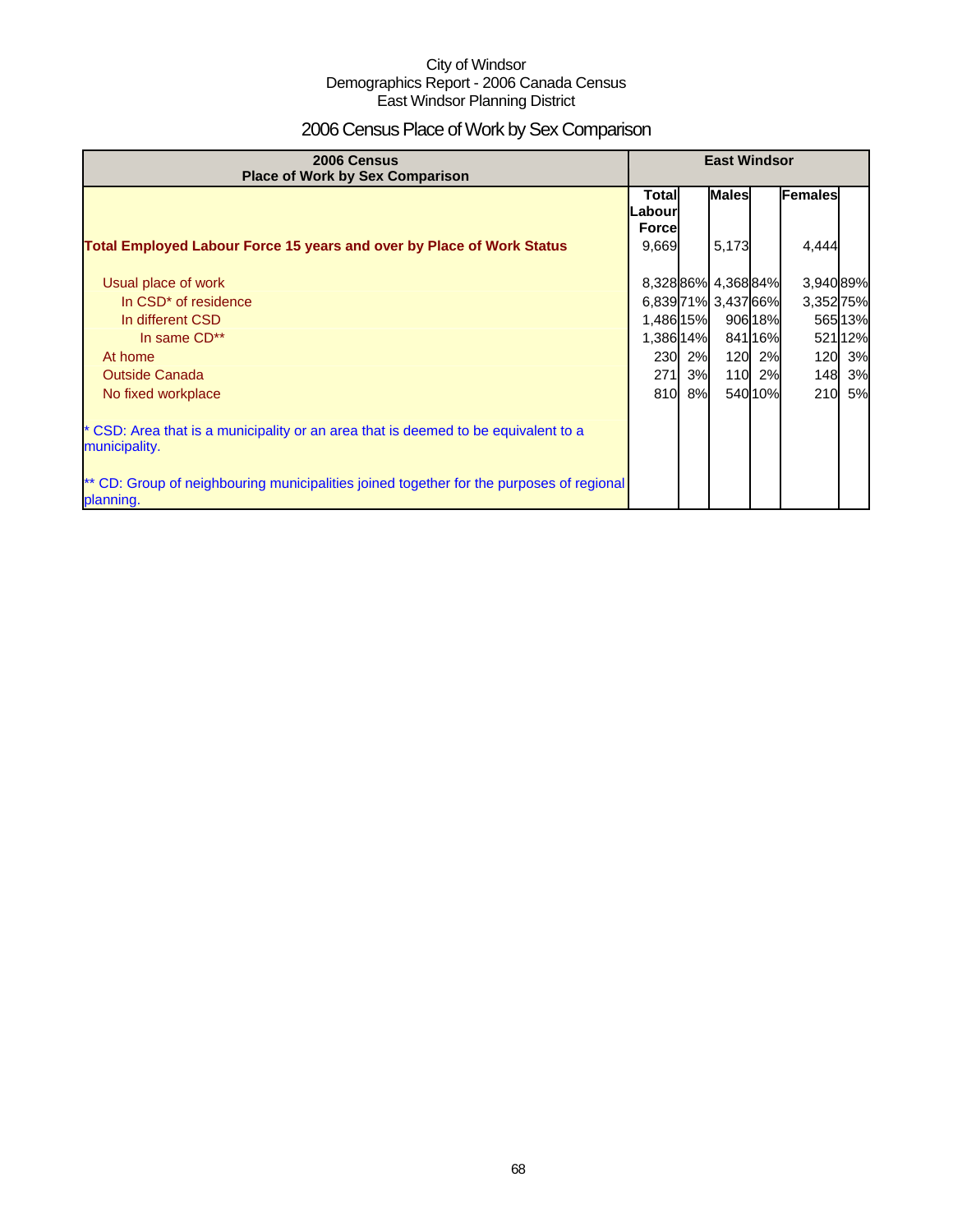## 2006 Census Place of Work by Sex

| 2006 Census<br><b>Place of Work by Sex</b>                                                         | <b>East Windsor</b> |               |
|----------------------------------------------------------------------------------------------------|---------------------|---------------|
| Total Employed Labour Force 15 years and over by Place of Work Status                              | 9,669               | $\frac{9}{6}$ |
| Usual place of work                                                                                | 8,328               | 86%           |
| In CSD <sup>*</sup> of residence                                                                   | 6,839               | 71%           |
| In different CSD                                                                                   | 1,486               | 15%           |
| In same CD**                                                                                       | 1,386               | 14%           |
| At home                                                                                            | 230                 | 2%            |
| <b>Outside Canada</b>                                                                              | 271                 | 3%            |
| No fixed workplace                                                                                 | 810                 | 8%            |
| Males Employed Labour Force 15 yrs and over by Place of Work Status                                | 5,173               |               |
| Usual place of work                                                                                | 4,368               | 84%           |
| In CSD of residence                                                                                | 3,437               | 66%           |
| In different CSD                                                                                   | 906                 | 18%           |
| In same CD                                                                                         | 841                 | 16%           |
| At home                                                                                            | 120                 | 2%            |
| <b>Outside Canada</b>                                                                              | 110                 | 2%            |
| No fixed workplace                                                                                 | 540                 | 10%           |
| Females Employed Labour Force 15 yrs and over by Place of Work Status                              | 4,444               |               |
| Usual place of work                                                                                | 3,940               | 89%           |
| In CSD of residence                                                                                | 3,352               | 75%           |
| In different CSD                                                                                   | 565                 | 13%           |
| In same CD                                                                                         | 521                 | 12%           |
| At home                                                                                            | 120                 | 3%            |
| <b>Outside Canada</b>                                                                              | 148                 | 3%            |
| No fixed workplace                                                                                 | 210                 | 5%            |
| * CSD: Area that is a municipality or an area that is deemed to be equivalent to a municipality.   |                     |               |
| ** CD: Group of neighbouring municipalities joined together for the purposes of regional planning. |                     |               |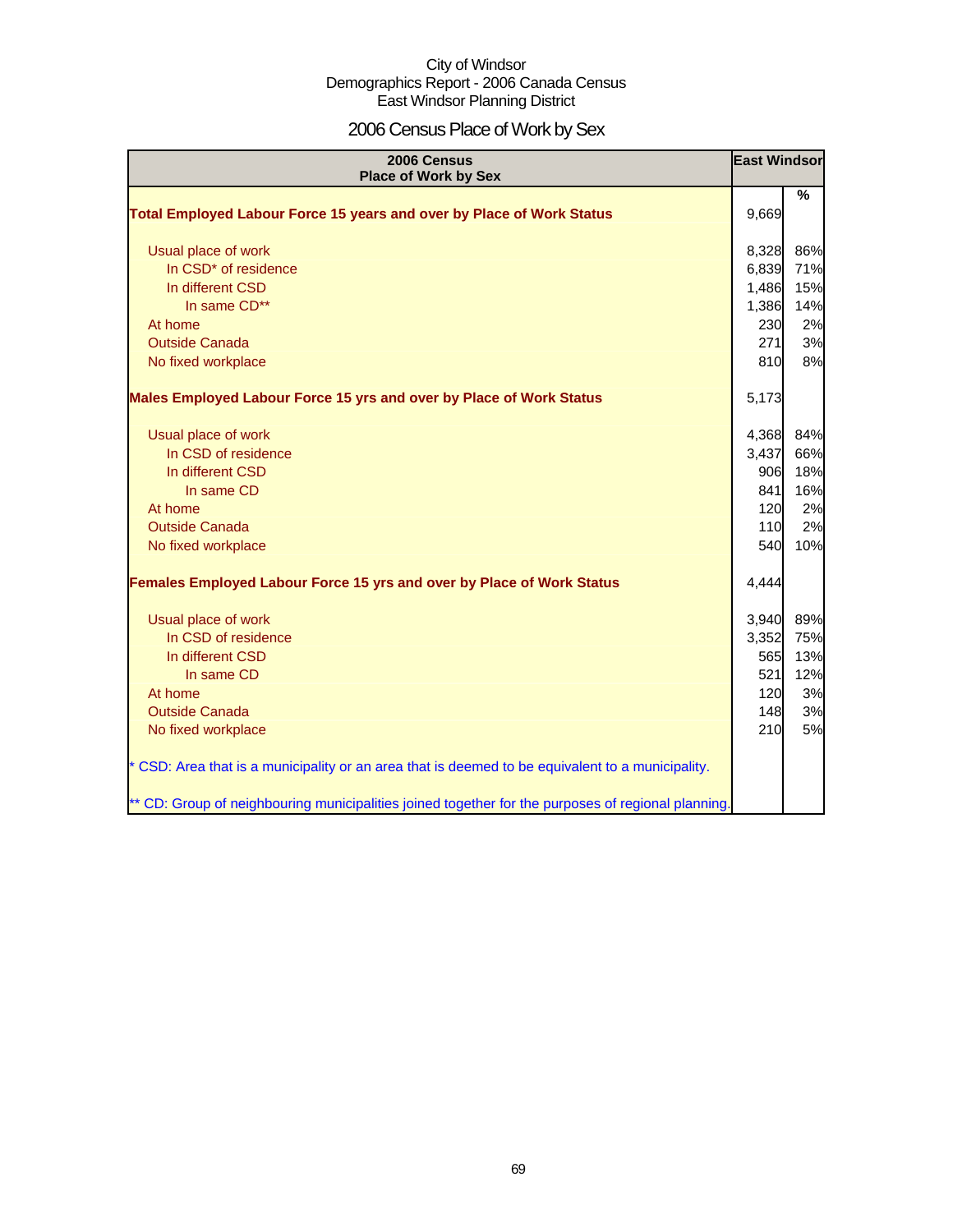## 2006 Census Mode of Transportation

| 2006 Census<br><b>Mode of Transportation</b>                                                                                      | <b>East Windsor</b>             |
|-----------------------------------------------------------------------------------------------------------------------------------|---------------------------------|
| Total Employed Labour Force 15 years and over with usual place of work or no fixed workplace<br>address by Mode of Transportation | 9,116                           |
| Dominant mode of transportation                                                                                                   | Car/truck/van-<br>78%<br>driver |
| Car, truck, van as driver                                                                                                         | 7,057 77%                       |
| Car, truck, van as passenger                                                                                                      | 848 9%                          |
| <b>Public transit</b>                                                                                                             | 395 4%                          |
| Walked to work                                                                                                                    | 515<br>6%                       |
| <b>Bicycle</b>                                                                                                                    | 205<br>2%                       |
| Motorcycle                                                                                                                        | 20<br>0%                        |
| <b>Taxicab</b>                                                                                                                    | 0%<br>30                        |
| Other method                                                                                                                      | 30<br>0%                        |
| <b>Males with Usual Place of Work or No Fixed Workplace</b>                                                                       | 4,923                           |
| Car, truck, van as driver                                                                                                         | 3,95580%                        |
| Car, truck, van as passenger                                                                                                      | 385 8%                          |
| <b>Public transit</b>                                                                                                             | 125 3%                          |
| Walked to work                                                                                                                    | 250 5%                          |
| <b>Bicycle</b>                                                                                                                    | 140<br>3%                       |
| Motorcycle                                                                                                                        | 0%<br>$\overline{0}$            |
| <b>Taxicab</b>                                                                                                                    | 0%<br>$\overline{0}$            |
| Other method                                                                                                                      | 20<br>0%                        |
| <b>Females with Usual Place of Work or No Fixed Workplace</b>                                                                     | 4,188                           |
| Car, truck, van as driver                                                                                                         | 3,117 74%                       |
| Car, truck, van as passenger                                                                                                      | 463 11%                         |
| <b>Public transit</b>                                                                                                             | 265 6%                          |
| Walked to work                                                                                                                    | 235 6%                          |
| <b>Bicycle</b>                                                                                                                    | 45 1%                           |
| Motorcycle                                                                                                                        | $\overline{0}$<br>0%            |
| <b>Taxicab</b>                                                                                                                    | 0%<br>20                        |
| Other method                                                                                                                      | 0%<br>$\overline{O}$            |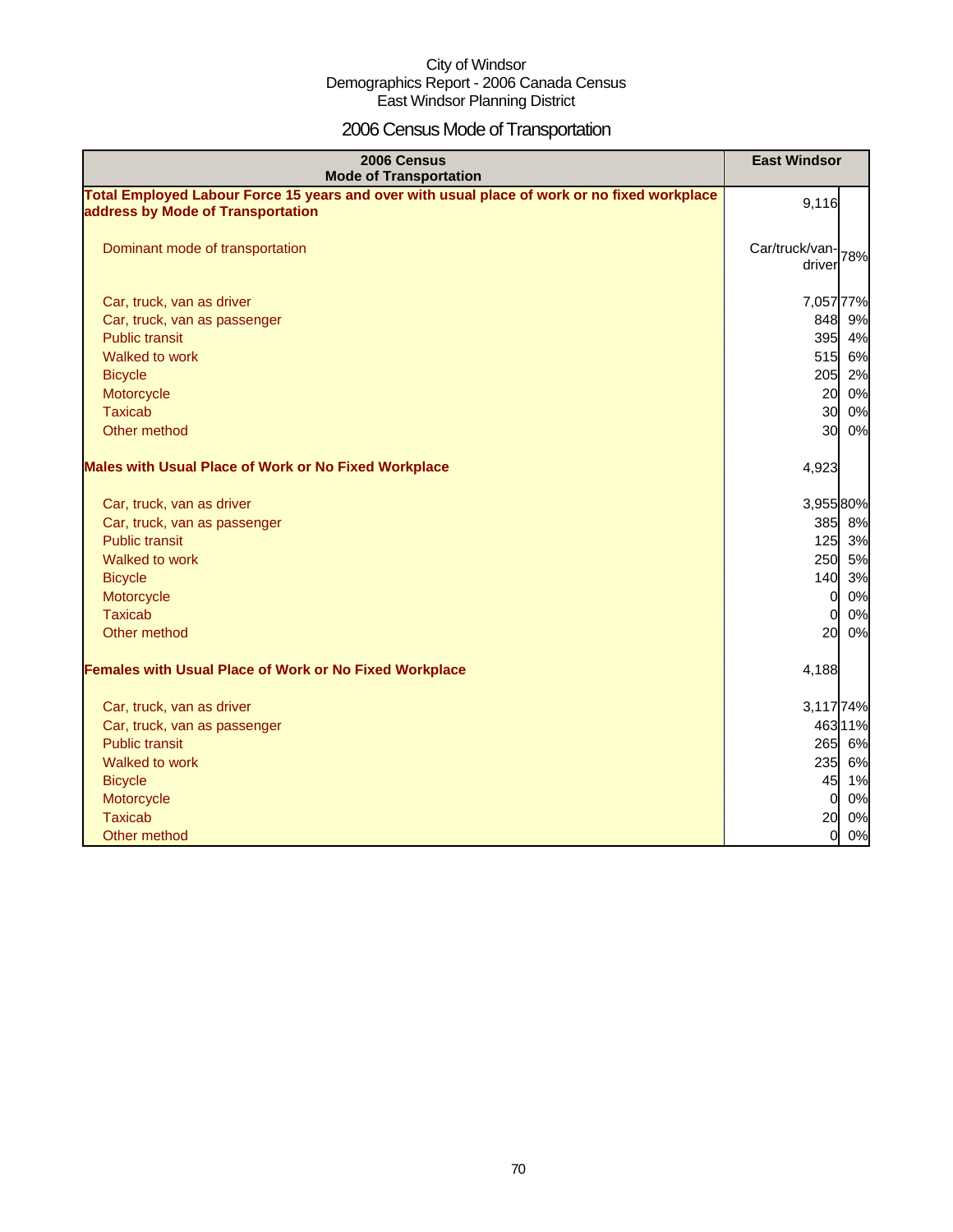## 2006 Census Educational Attainment Comparison

| 2006 Census<br><b>Educational Attainment</b><br>Comparison                 | <b>East Windsor</b>               |        |                        |    |                        |        |                    |               |
|----------------------------------------------------------------------------|-----------------------------------|--------|------------------------|----|------------------------|--------|--------------------|---------------|
|                                                                            | <b>Total</b><br><b>Population</b> | %      | $15$ to<br>24<br>vears | %  | $25$ to<br>64<br>years | $\%$   | 65<br>years<br>and | $\frac{9}{6}$ |
| <b>Population by Educational Attainment</b>                                | 17,445                            |        | 2,616                  |    | 11,744                 |        | over<br>3,085      |               |
| No certificate, diploma or degree                                          | 4,691 27%                         |        | 1,12643%               |    | 2,081 18%              |        | 1,48548%           |               |
| Certificate, diploma or degree                                             | 12,709 73%                        |        | 1,47857%               |    | 9,66882%               |        | 1,56251%           |               |
| High school certificate<br>Apprenticeship or trades certificate or diploma | 5,738 33%<br>1,545 9%             |        | 1,024 39%<br>66        | 3% | 4,019 34%<br>1,226 10% |        | 253                | 69623%<br>8%  |
| College, CEGEP or other non-university<br>certificate/diploma              | 3,042 17%                         |        | 198                    | 8% | 2,560 22%              |        | 283                | 9%            |
| University certificate, diploma or degree                                  | 2,226 13%                         |        | 135                    | 5% | 1,781 15%              |        |                    | 31010%        |
| University certificate or diploma below bachelor level                     |                                   | 385 2% | 40                     | 2% | 275                    | 2%     | 70                 | 2%            |
| University certificate or degree                                           | 1,808 10%                         |        | 120                    | 5% | 1,493 13%              |        | 195                | 6%            |
| Bachelor's degree                                                          | 1,053                             | 6%     | 80                     | 3% |                        | 888 8% | 85                 | 3%            |
| University certificate or diploma above bachelor<br>level                  | 305                               | 2%     | 10                     | 0% | 275                    | 2%     | <b>20</b>          | 1%            |
| Degree in medicine, dentistry, veterinary medicine<br>or optometry         | 65                                | 0%     | 0l                     | 0% | 55                     | 0%     | 10                 | 0%            |
| Master's degree                                                            |                                   | 310 2% | 10                     | 0% | 230                    | 2%     | 70                 | 2%            |
| <b>Earned doctorate</b>                                                    | 95                                | 1%     | $\overline{0}$         | 0% | 65                     | 1%     | 30                 | 1%            |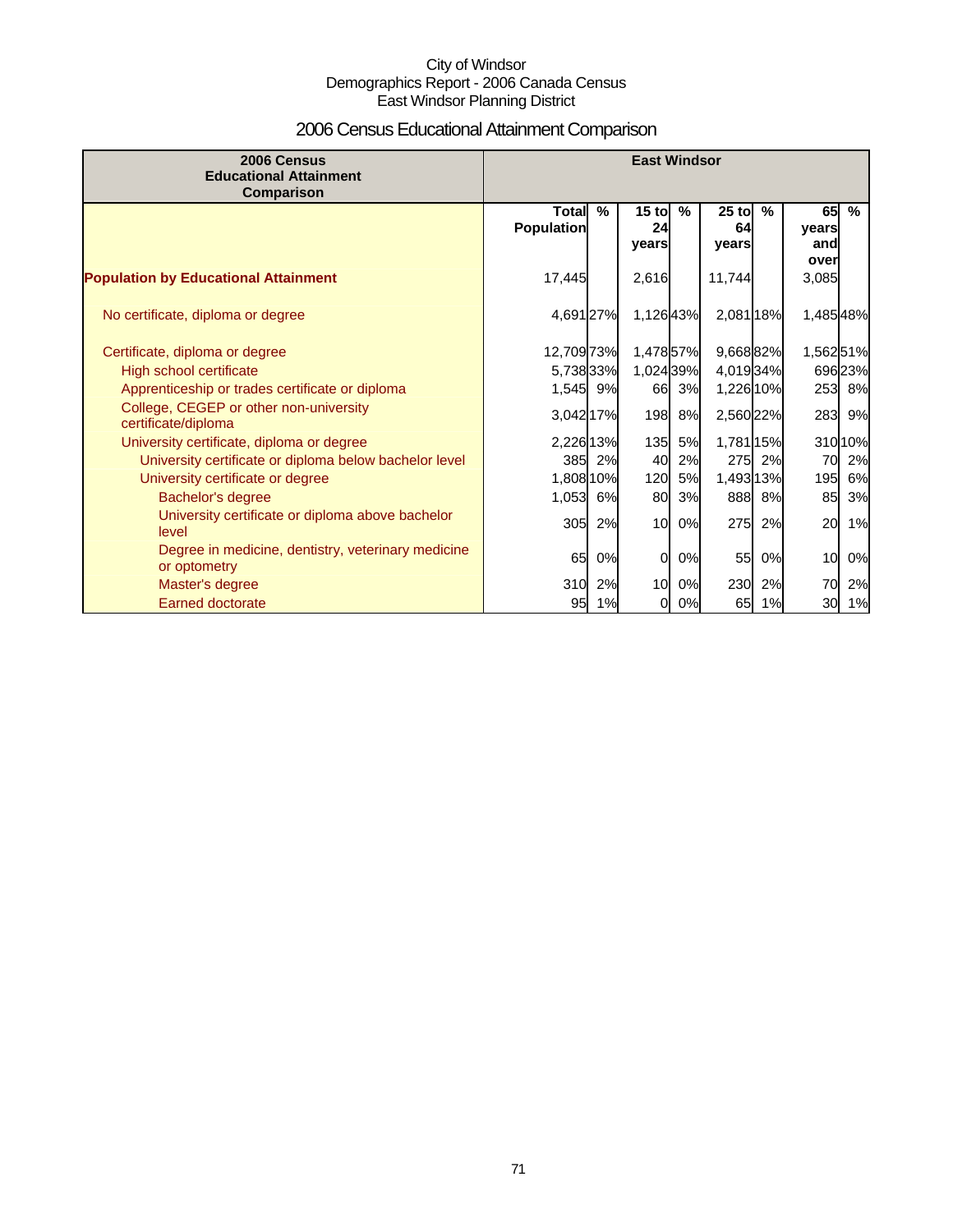### 2006 Census Educational Attainment

| 2006 Census<br><b>Educational Attainment</b>                        | <b>East Windsor</b> |     |
|---------------------------------------------------------------------|---------------------|-----|
| <b>Total Population 15 years and over by Educational Attainment</b> | 17,445              |     |
| No certificate, diploma or degree                                   | 4,691 27%           |     |
| Certificate, diploma or degree                                      | 12,709 73%          |     |
| <b>High school certificate</b>                                      | 5,738 33%           |     |
| Apprenticeship or trades certificate or diploma                     | 1,545               | 9%  |
| College, CEGEP or other non-university certificate/diploma          | 3,042               | 17% |
| University certificate, diploma or degree                           | 2,226 13%           |     |
| University certificate or diploma below bachelor level              | 385                 | 2%  |
| University certificate or degree                                    | 1,808               | 10% |
| Bachelor's degree                                                   | 1,053               | 6%  |
| University certificate or diploma above bachelor level              | 305                 | 2%  |
| Degree in medicine, dentistry, veterinary medicine or optometry     | 65                  | 0%  |
| Master's degree                                                     | 310                 | 2%  |
| <b>Earned doctorate</b>                                             | 95                  | 1%  |
| <b>Population 15 to 24 years by Educational Attainment</b>          | 2,616               |     |
| No certificate, diploma or degree                                   | 1,126 43%           |     |
| Certificate, diploma or degree                                      | 1,478 57%           |     |
| High school certificate                                             | 1,024 39%           |     |
| Apprenticeship or trades certificate or diploma                     | 66                  | 3%  |
| College, CEGEP or other non-university certificate/diploma          | 198                 | 8%  |
| University certificate, diploma or degree                           | 135                 | 5%  |
| University certificate or diploma below bachelor level              | 40                  | 2%  |
| University certificate or degree                                    | 120                 | 5%  |
| Bachelor's degree                                                   | 80                  | 3%  |
| University certificate or diploma above bachelor level              | 10                  | 0%  |
| Degree in medicine, dentistry, veterinary medicine or optometry     | 0                   | 0%  |
| Master's degree                                                     | 10                  | 0%  |
| <b>Earned doctorate</b>                                             | $\Omega$            | 0%  |
| <b>Population 25 to 64 years by Educational Attainment</b>          | 11,744              |     |
| No certificate, diploma or degree                                   | 2,081               | 18% |
| Certificate, diploma or degree                                      | 9,668 82%           |     |
| High school certificate or equivalent                               | 4,019 34%           |     |
| Apprenticeship or trades certificate or diploma                     | 1,226 10%           |     |
| College, CEGEP or other non-university certificate/diploma          | 2,560 22%           |     |
| University certificate, diploma or degree                           | 1,781               | 15% |
| University certificate or diploma below bachelor level              | 275                 | 2%  |
| University certificate or degree                                    | 1,493               | 13% |
| Bachelor's degree                                                   | 888                 | 8%  |
| University certificate or diploma above bachelor level              | 275                 | 2%  |
| Degree in medicine, dentistry, veterinary medicine or optometry     | 55                  | 0%  |
| Master's degree                                                     | 230                 | 2%  |
| <b>Earned doctorate</b>                                             | 65                  | 1%  |
| Population 65 years and over by Educational Attainment              | 3,085               |     |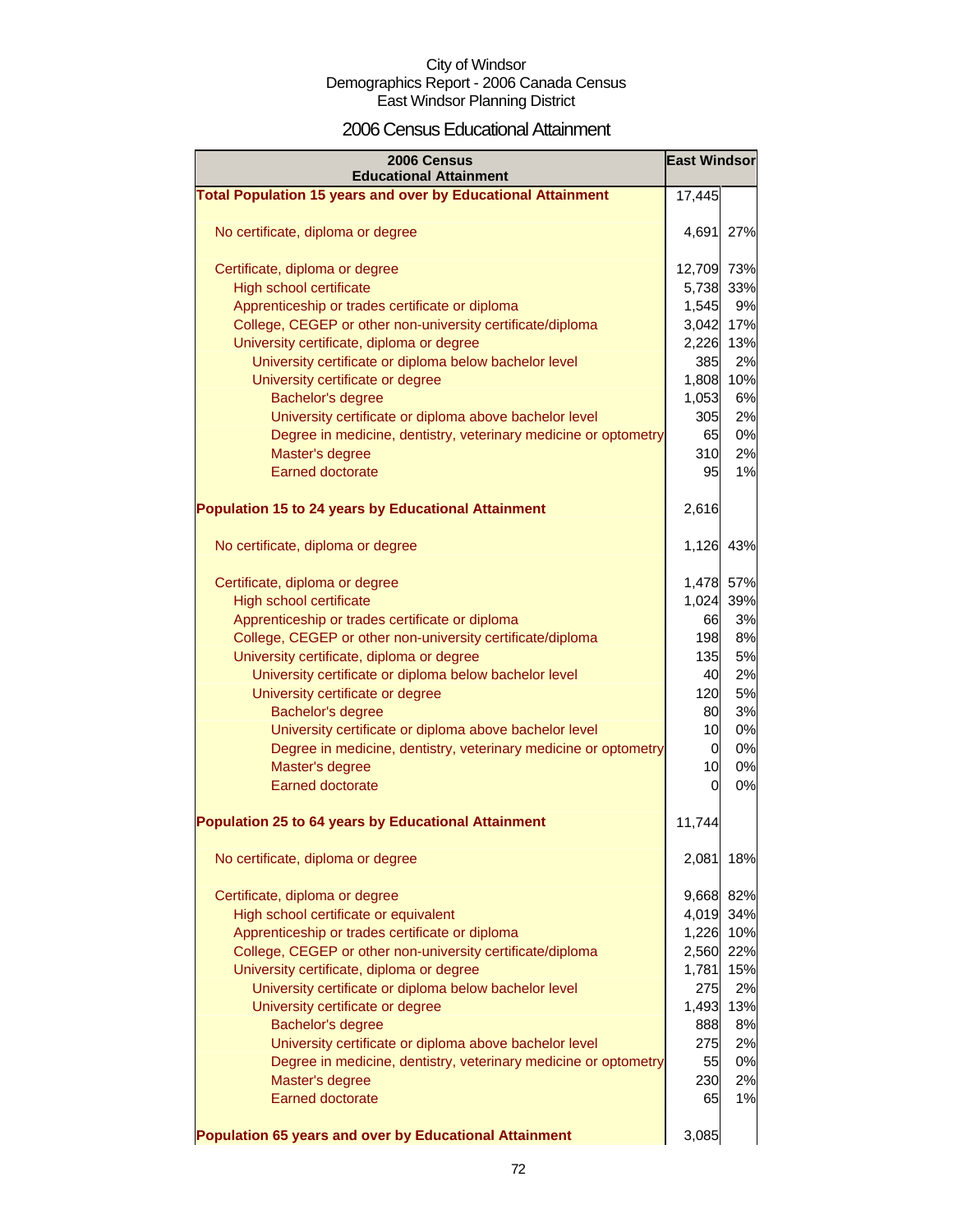| 2006 Census                                                         | <b>East Windsor</b> |     |
|---------------------------------------------------------------------|---------------------|-----|
| <b>Educational Attainment</b>                                       |                     |     |
| <b>Total Population 15 years and over by Educational Attainment</b> | 17,445              |     |
| No certificate, diploma or degree                                   | 1,485               | 48% |
| Certificate, diploma or degree                                      | 1,562               | 51% |
| High school certificate                                             | 696                 | 23% |
| Apprenticeship or trades certificate or diploma                     | 253                 | 8%  |
| College, CEGEP or other non-university certificate/diploma          | 283                 | 9%  |
| University certificate, diploma or degree                           | 310                 | 10% |
| University certificate or diploma below bachelor level              | 70                  | 2%  |
| University certificate or degree                                    | 195                 | 6%  |
| Bachelor's degree                                                   | 85                  | 3%  |
| University certificate or diploma above bachelor level              | 20                  | 1%  |
| Degree in medicine, dentistry, veterinary medicine or optometry     | 10                  | 0%  |
| Master's degree                                                     | 70                  | 2%  |
| <b>Earned doctorate</b>                                             | 30                  | 1%  |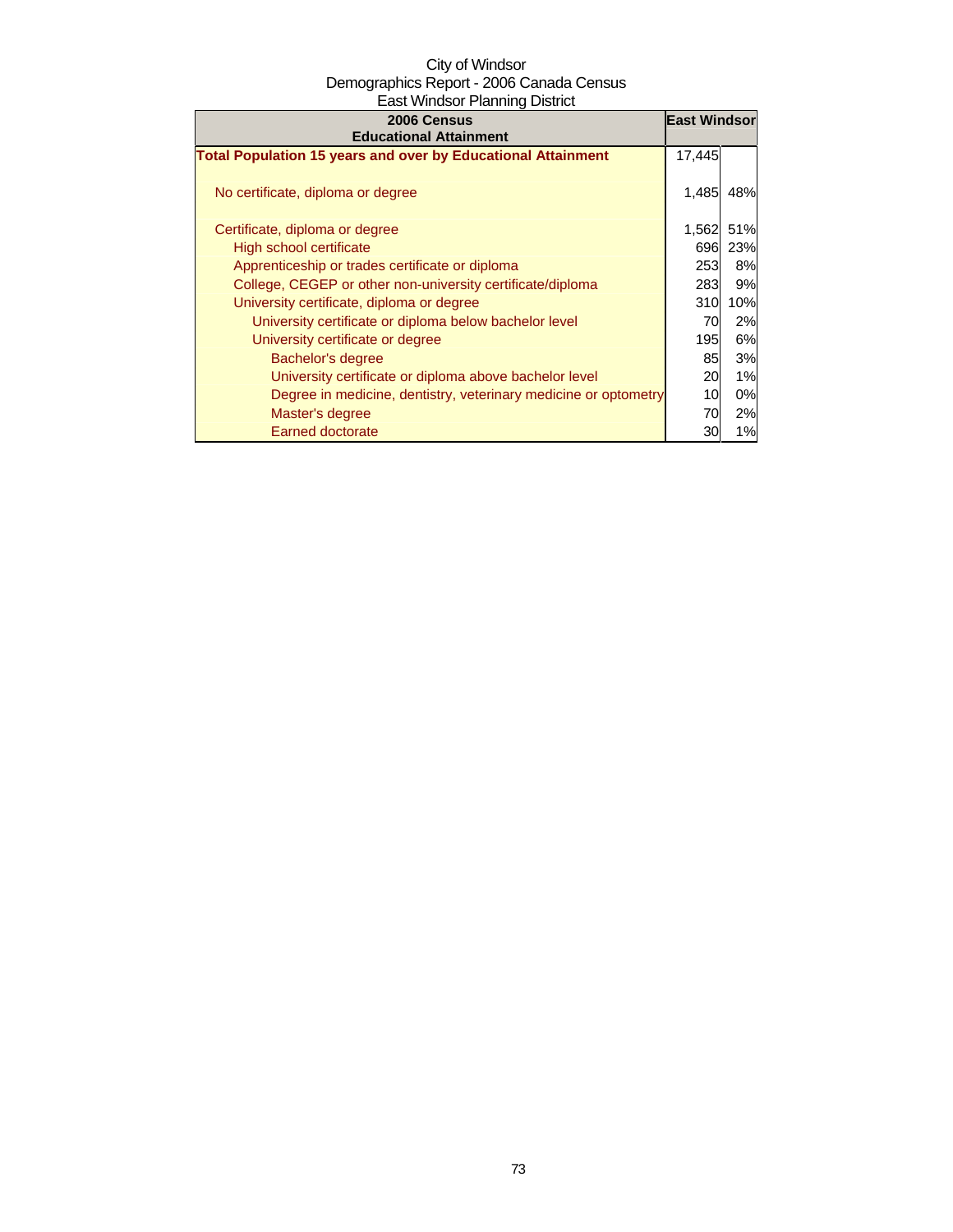# 2006 Census Location of Study

| 2006 Census<br><b>Location of Study</b>                                         | <b>East Windsor</b> |     |
|---------------------------------------------------------------------------------|---------------------|-----|
| Population 25 to 64 years with Postsecondary Qualification by Location of Study | 5,633               | %   |
| Inside Canada                                                                   | 4,709               | 84% |
| Newfoundland and Labrador                                                       | 0                   | 0%  |
| <b>Prince Edward Island</b>                                                     | 0                   | 0%  |
| Nova Scotia                                                                     | 0                   | 0%  |
| <b>New Brunswick</b>                                                            | 40                  | 1%  |
| Quebec                                                                          | 25                  | 0%  |
|                                                                                 |                     |     |
| Ontario                                                                         | 4,571               | 81% |
| Manitoba                                                                        | 20                  | 0%  |
| Saskatchewan                                                                    | 10                  | 0%  |
| Alberta                                                                         | 30                  | 1%  |
| <b>British Columbia</b>                                                         | 10                  | 0%  |
|                                                                                 |                     |     |
| <b>Yukon Territory</b>                                                          | 0                   | 0%  |
| <b>Northwest Territories</b>                                                    | 0                   | 0%  |
| <b>Nunavut</b>                                                                  | $\Omega$            | 0%  |
|                                                                                 |                     |     |
| <b>Outside of Canada</b>                                                        | 909                 | 16% |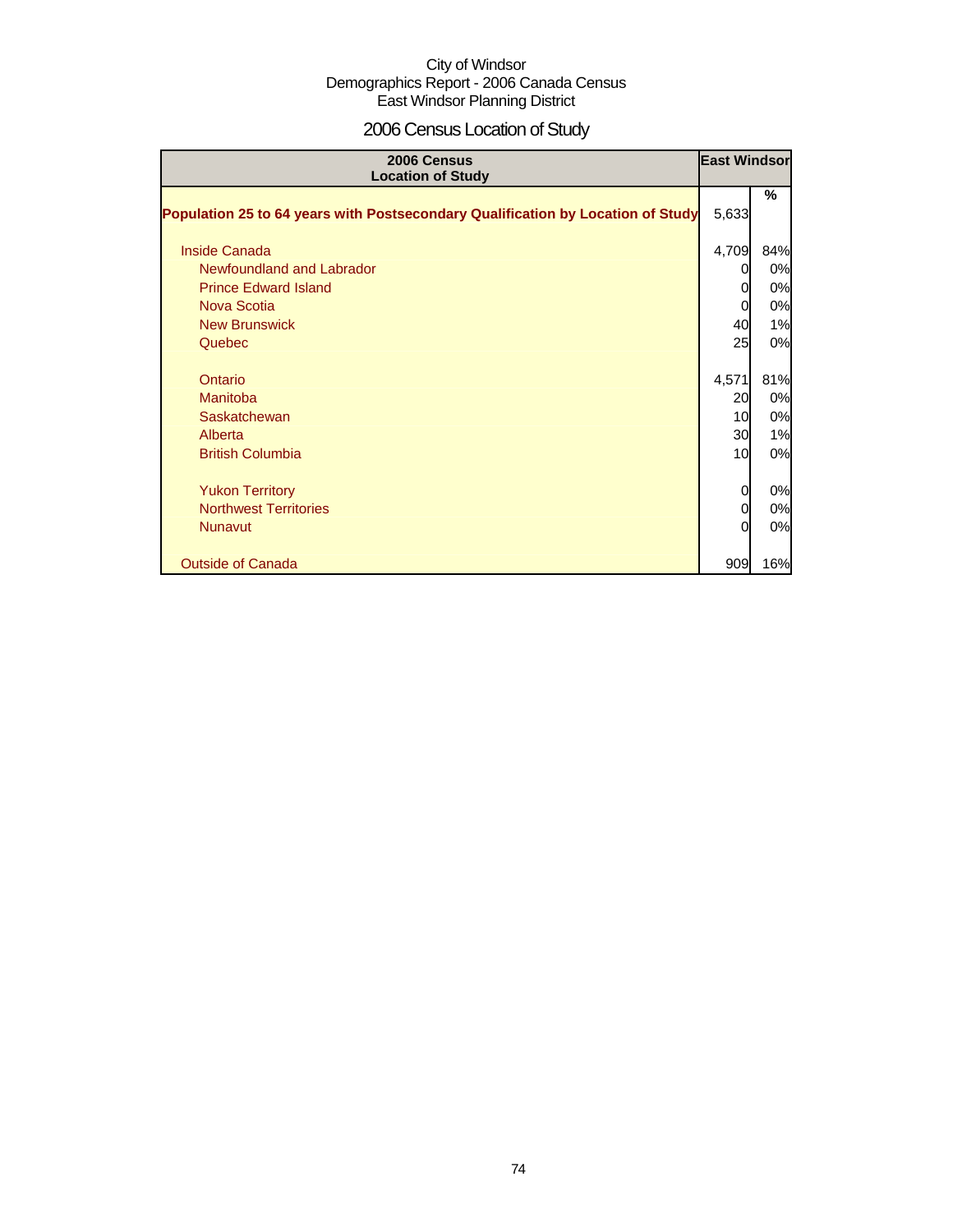# 2006 Census Post Secondary Education by Sex Comparison

| 2006 Census<br>Post Secondary Education by Sex                                                          |                                                                                                                                                               |         | <b>East Windsor</b>                                                                                                                                             |         |                                                                                                                                                |         |
|---------------------------------------------------------------------------------------------------------|---------------------------------------------------------------------------------------------------------------------------------------------------------------|---------|-----------------------------------------------------------------------------------------------------------------------------------------------------------------|---------|------------------------------------------------------------------------------------------------------------------------------------------------|---------|
| Comparison                                                                                              |                                                                                                                                                               |         |                                                                                                                                                                 |         |                                                                                                                                                |         |
|                                                                                                         | <b>Total</b><br><b>Population</b>                                                                                                                             |         | <b>Males</b>                                                                                                                                                    |         | <b>Females</b>                                                                                                                                 |         |
| Population 25 to 64 years with<br><b>Postsecondary Qualifications by</b><br><b>Major Field of Study</b> | 5,595                                                                                                                                                         |         | 2,810                                                                                                                                                           |         | 2,785                                                                                                                                          |         |
| <b>Top 3 Fields</b>                                                                                     | Architecture.<br>engineering, and related<br>technologies<br>Business, management<br>and public<br>administration<br>Health, parks,<br>recreation and fitness |         | Architecture.<br>engineering, and related<br>technologies<br>Business, management<br>and public<br>administration<br>Social and behavioural<br>sciences and law |         | Business, management<br>and public<br>administration<br>Health, parks,<br>recreation and fitness<br>Social and behavioural<br>sciences and law |         |
| Education                                                                                               | 211                                                                                                                                                           | 4%      | 65                                                                                                                                                              | 2%      |                                                                                                                                                | 146 5%  |
| Visual and performing arts, and<br>communications technologies                                          | 95                                                                                                                                                            | 2%      | 30                                                                                                                                                              | 1%      | 65                                                                                                                                             | 2%      |
| <b>Humanities</b>                                                                                       |                                                                                                                                                               | 195 3%  | 90                                                                                                                                                              | 3%      | 105                                                                                                                                            | 4%      |
| Social and behavioural sciences<br>and law                                                              |                                                                                                                                                               | 545 10% | 170                                                                                                                                                             | 6%      |                                                                                                                                                | 375 13% |
| Business, management and<br>public administration                                                       | 1,124 20%                                                                                                                                                     |         |                                                                                                                                                                 | 300 11% |                                                                                                                                                | 824 30% |
| Physical and life sciences and<br>technologies                                                          | 150                                                                                                                                                           | 3%      | 55                                                                                                                                                              | 2%      | 95                                                                                                                                             | 3%      |
| Mathematics, computer and<br>information sciences                                                       | 210                                                                                                                                                           | 4%      | 120                                                                                                                                                             | 4%      | 90                                                                                                                                             | 3%      |
| Architecture, engineering, and<br>related technologies                                                  | 1,654 30%                                                                                                                                                     |         | 1,559 55%                                                                                                                                                       |         | 95                                                                                                                                             | 3%      |
| Agriculture, natural resources and<br>conservation                                                      | 40                                                                                                                                                            | 1%      | 20                                                                                                                                                              | 1%      | 20                                                                                                                                             | 1%      |
| Health, parks, recreation and<br>fitness                                                                |                                                                                                                                                               | 851 15% |                                                                                                                                                                 | 155 6%  |                                                                                                                                                | 696 25% |
| Personal, protective and<br>transportation services                                                     |                                                                                                                                                               | 380 7%  |                                                                                                                                                                 | 170 6%  | 210                                                                                                                                            | 8%      |
| Other fields of study                                                                                   | $\overline{a}$                                                                                                                                                | 0%      | $\overline{0}$                                                                                                                                                  | 0%      | 0                                                                                                                                              | 0%      |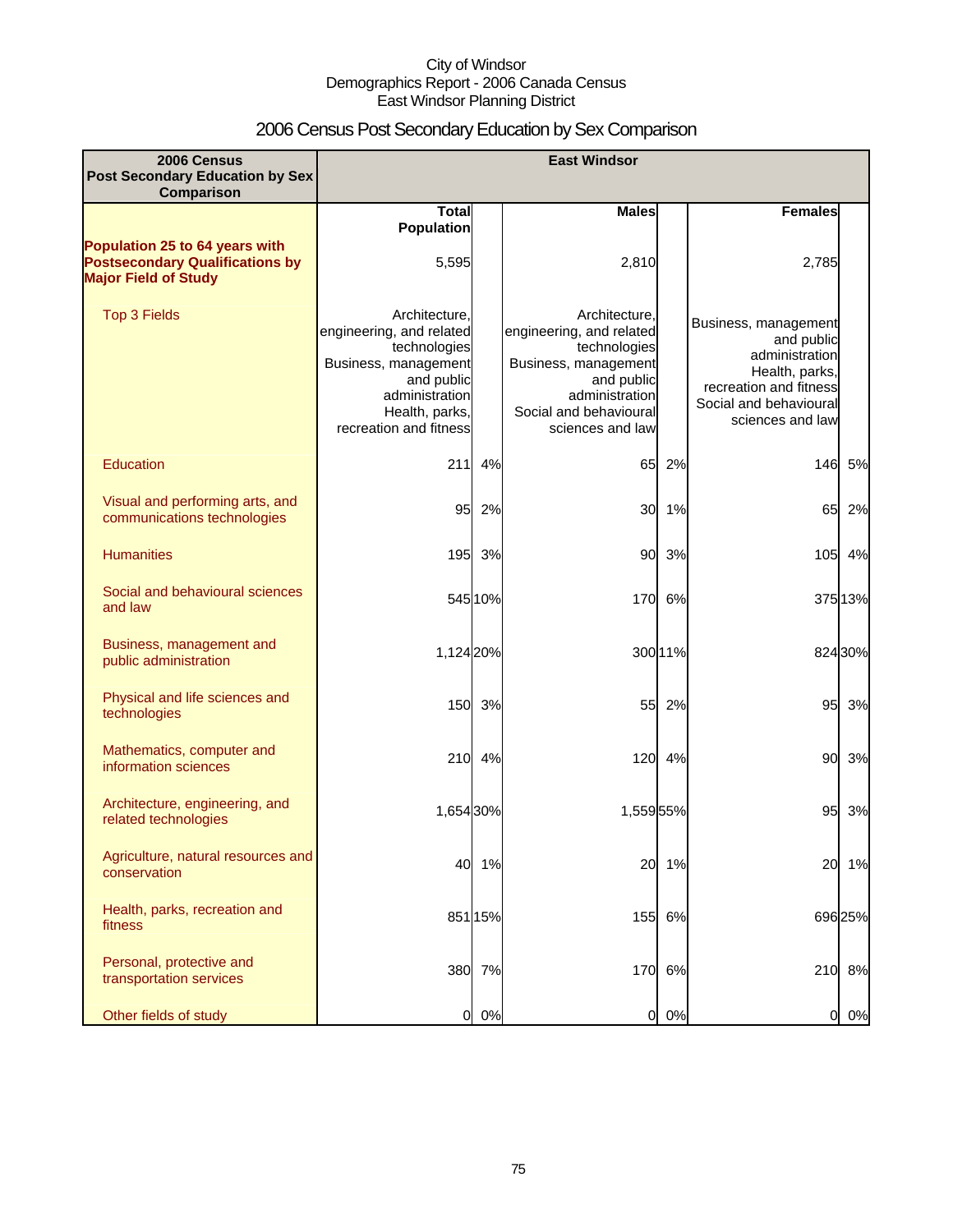# 2006 Census Post Secondary Education by Sex

| 2006 Census<br><b>Post Secondary Education by Sex</b>                                         | <b>East Windsor</b>                                                                                                                                    |
|-----------------------------------------------------------------------------------------------|--------------------------------------------------------------------------------------------------------------------------------------------------------|
| Population 25 to 64 years with Postsecondary Qualifications by Major<br><b>Field of Study</b> | %<br>5,595                                                                                                                                             |
| <b>Top 3 Fields</b>                                                                           | Architecture, engineering, and related<br>technologies<br>Business, management and public<br>administration<br>Health, parks, recreation and fitness   |
| Education                                                                                     | 211<br>4%                                                                                                                                              |
| Visual and performing arts, and communications technologies                                   | 95<br>2%                                                                                                                                               |
| <b>Humanities</b>                                                                             | 195<br>3%                                                                                                                                              |
| Social and behavioural sciences and law                                                       | 545 10%                                                                                                                                                |
| Business, management and public administration                                                | 1,124 20%                                                                                                                                              |
| Physical and life sciences and technologies                                                   | 150 3%                                                                                                                                                 |
| Mathematics, computer and information sciences                                                | 210<br>4%                                                                                                                                              |
| Architecture, engineering, and related technologies                                           | 1,654 30%                                                                                                                                              |
| Agriculture, natural resources and conservation                                               | 40<br>1%                                                                                                                                               |
| Health, parks, recreation and fitness                                                         | 851 15%                                                                                                                                                |
| Personal, protective and transportation services                                              | 380 7%                                                                                                                                                 |
| Other fields of study                                                                         | 0%<br>0                                                                                                                                                |
| Males 25 to 64 Years with Postsecondary Qualifications by Major Field<br>of Study             | 2,810                                                                                                                                                  |
| <b>Top 3 Fields</b>                                                                           | Architecture, engineering, and related<br>technologies<br>Business, management and public<br>administration<br>Social and behavioural sciences and law |
| Education                                                                                     | 2%<br>65                                                                                                                                               |
| Visual and performing arts, and communications technologies                                   | 1%<br>30                                                                                                                                               |
| <b>Humanities</b>                                                                             | 3%<br>90                                                                                                                                               |
| Social and behavioural sciences and law                                                       | 6%<br>170                                                                                                                                              |
| Business, management and public administration                                                | 300 11%                                                                                                                                                |
| Physical and life sciences and technologies                                                   | 55 2%                                                                                                                                                  |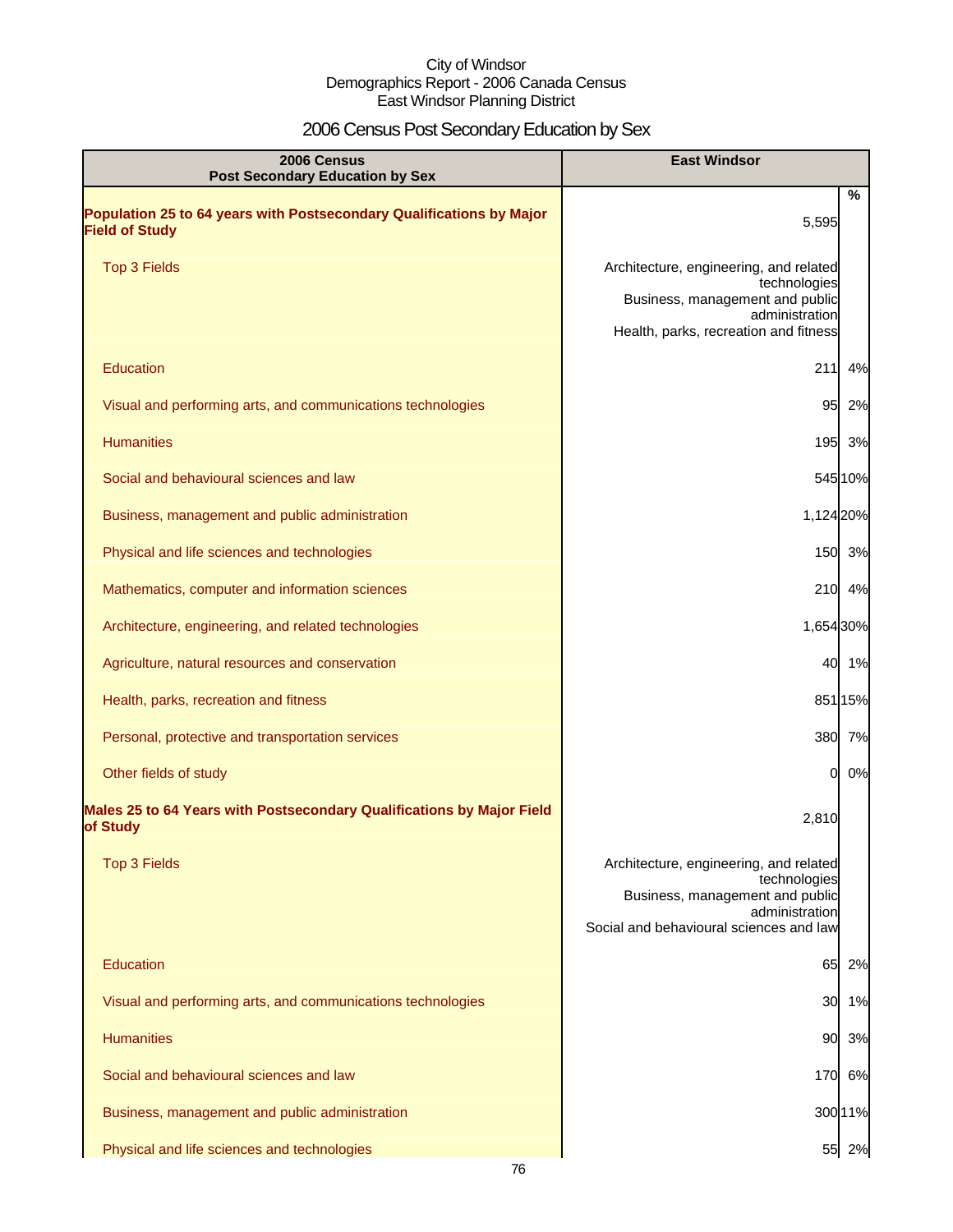| 2006 Census<br><b>Post Secondary Education by Sex</b>                                      | <b>East Windsor</b>                                                                                                                   |
|--------------------------------------------------------------------------------------------|---------------------------------------------------------------------------------------------------------------------------------------|
|                                                                                            | %                                                                                                                                     |
| Mathematics, computer and information sciences                                             | 120<br>4%                                                                                                                             |
| Architecture, engineering, and related technologies                                        | 1,559 55%                                                                                                                             |
| Agriculture, natural resources and conservation                                            | 1%<br>20                                                                                                                              |
| Health, parks, recreation and fitness                                                      | 155<br>6%                                                                                                                             |
| Personal, protective and transportation services                                           | 170<br>6%                                                                                                                             |
| Other fields of study                                                                      | 0%<br>0                                                                                                                               |
| Females 25 to 64 years with Postsecondary Qualifications by Major<br><b>Field of Study</b> | 2,785                                                                                                                                 |
| <b>Top 3 Fields</b>                                                                        | Business, management and public<br>administration<br>Health, parks, recreation and fitness<br>Social and behavioural sciences and law |
| Education                                                                                  | 146<br>5%                                                                                                                             |
| Visual and performing arts, and communications technologies                                | 65<br>2%                                                                                                                              |
| <b>Humanities</b>                                                                          | 105<br>4%                                                                                                                             |
| Social and behavioural sciences and law                                                    | 37513%                                                                                                                                |
| Business, management and public administration                                             | 824 30%                                                                                                                               |
| Physical and life sciences and technologies                                                | 95 3%                                                                                                                                 |
| Mathematics, computer and information sciences                                             | 90 3%                                                                                                                                 |
| Architecture, engineering, and related technologies                                        | 95<br>3%                                                                                                                              |
| Agriculture, natural resources and conservation                                            | 20<br>1%                                                                                                                              |
| Health, parks, recreation and fitness                                                      | 696 25%                                                                                                                               |
| Personal, protective and transportation services                                           | 8%<br>210                                                                                                                             |
| Other fields of study                                                                      | 0%<br>O                                                                                                                               |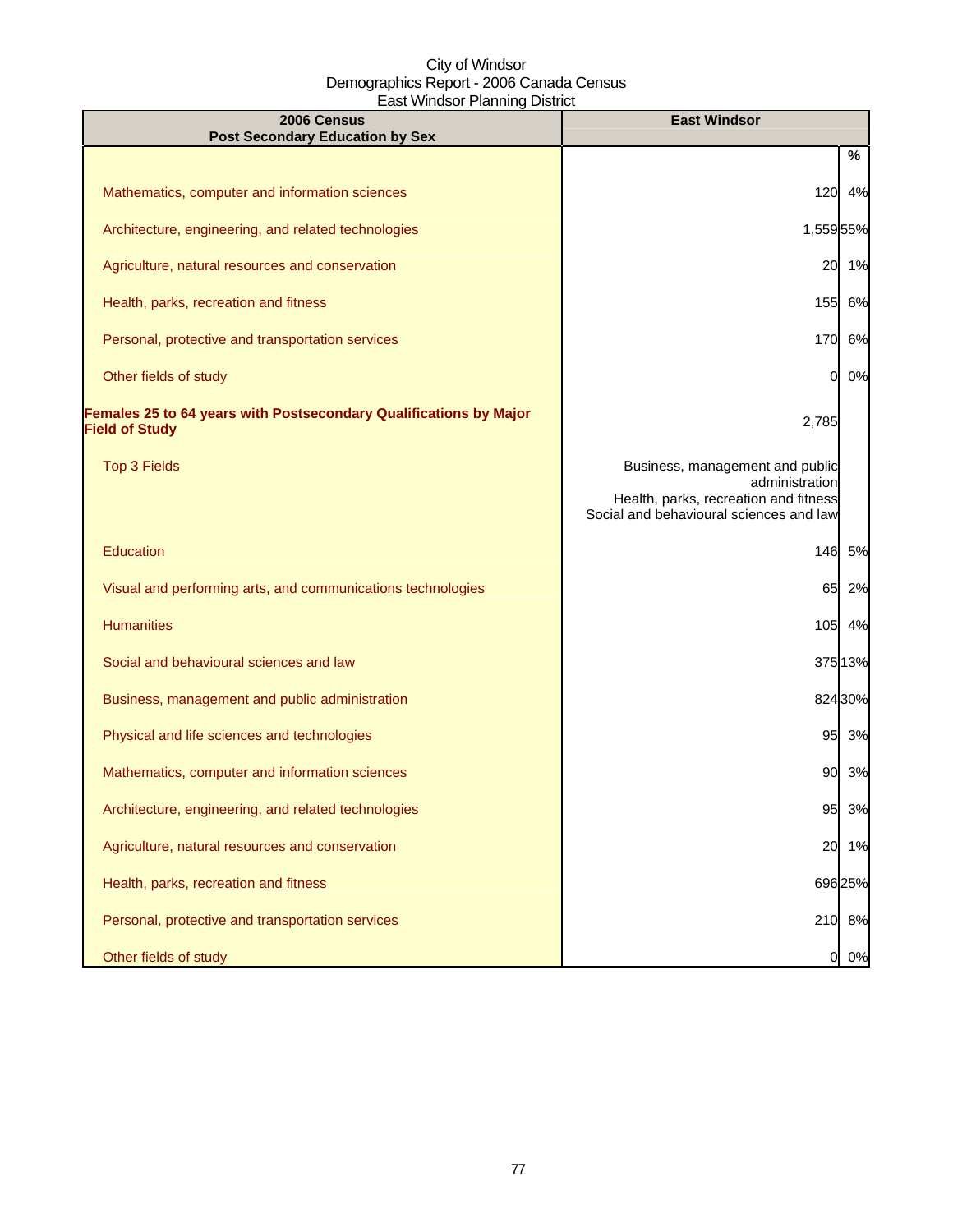# 2006 Census Ethnic Origin - Summary

| %<br><b>Total Population by Ethnic Origin*</b><br>21,351<br><b>Top 5 Ethnic Origins</b><br>French<br>Canadian<br>English<br>Irish<br>Scottish<br>23,579 110%<br>European<br>43%<br><b>British Isles</b><br>9,157<br>English<br>5,051<br>24%<br>17%<br><b>Irish</b><br>3,712<br>17%<br><b>Scottish</b><br>3,527<br>1%<br>Welsh<br>215 |
|--------------------------------------------------------------------------------------------------------------------------------------------------------------------------------------------------------------------------------------------------------------------------------------------------------------------------------------|
|                                                                                                                                                                                                                                                                                                                                      |
|                                                                                                                                                                                                                                                                                                                                      |
|                                                                                                                                                                                                                                                                                                                                      |
|                                                                                                                                                                                                                                                                                                                                      |
|                                                                                                                                                                                                                                                                                                                                      |
|                                                                                                                                                                                                                                                                                                                                      |
|                                                                                                                                                                                                                                                                                                                                      |
|                                                                                                                                                                                                                                                                                                                                      |
|                                                                                                                                                                                                                                                                                                                                      |
|                                                                                                                                                                                                                                                                                                                                      |
|                                                                                                                                                                                                                                                                                                                                      |
|                                                                                                                                                                                                                                                                                                                                      |
|                                                                                                                                                                                                                                                                                                                                      |
| 208<br>1%<br><b>Other British Isles</b>                                                                                                                                                                                                                                                                                              |
| 32%<br>French<br>6,840                                                                                                                                                                                                                                                                                                               |
| 0%<br>Acadian<br>35                                                                                                                                                                                                                                                                                                                  |
| French<br>32%<br>6,863                                                                                                                                                                                                                                                                                                               |
| <b>Western European</b><br>2,995<br>14%<br>Austrian<br>0%<br>70                                                                                                                                                                                                                                                                      |
| 1%<br><b>Belgian</b><br>180                                                                                                                                                                                                                                                                                                          |
| 3%<br>Dutch (Netherlands)<br>565                                                                                                                                                                                                                                                                                                     |
| German<br>2,345<br>11%                                                                                                                                                                                                                                                                                                               |
| <b>Swiss</b><br>0%<br>20                                                                                                                                                                                                                                                                                                             |
| 0%<br>10<br><b>Other Western European</b>                                                                                                                                                                                                                                                                                            |
| 2%<br>Northern European<br>356                                                                                                                                                                                                                                                                                                       |
| <b>Finnish</b><br>1%<br>165                                                                                                                                                                                                                                                                                                          |
| Scandinavian<br>1%<br>230                                                                                                                                                                                                                                                                                                            |
| Eastern European<br>2,827<br>13%                                                                                                                                                                                                                                                                                                     |
| <b>Baltic</b><br>0%<br>0                                                                                                                                                                                                                                                                                                             |
| 1%<br><b>Czech and Slovak</b><br>250                                                                                                                                                                                                                                                                                                 |
| <b>Other Eastern European</b><br>2,998<br>14%                                                                                                                                                                                                                                                                                        |
| 2,199<br>Southern European<br>10%                                                                                                                                                                                                                                                                                                    |
| Croatian<br>351<br>2%                                                                                                                                                                                                                                                                                                                |
| 45<br>0%<br>Greek<br>$5%$<br>1,133<br>Italian                                                                                                                                                                                                                                                                                        |
| 85<br>0%<br>Portuguese                                                                                                                                                                                                                                                                                                               |
| 105<br>0%<br>Spanish                                                                                                                                                                                                                                                                                                                 |
| <b>Other Southern European</b><br>512<br>2%                                                                                                                                                                                                                                                                                          |
| 0%<br><b>Other European</b><br>75                                                                                                                                                                                                                                                                                                    |
| 35<br>0%<br><b>Jewish</b>                                                                                                                                                                                                                                                                                                            |
| <b>Other European</b><br>0%<br>10                                                                                                                                                                                                                                                                                                    |
| 2%<br>Latin, Central and South American<br>345                                                                                                                                                                                                                                                                                       |
| Aboriginal from Central/South American<br>0%<br>10                                                                                                                                                                                                                                                                                   |
| 0%<br>Argentinian<br>$\overline{0}$                                                                                                                                                                                                                                                                                                  |
| <b>Brazilian</b><br>55<br>0%                                                                                                                                                                                                                                                                                                         |
| 0%<br>Chilean<br>$\overline{0}$                                                                                                                                                                                                                                                                                                      |
| $\overline{0}$<br>0%<br>Colombian                                                                                                                                                                                                                                                                                                    |
| 0%<br>Ecuadorian<br>10                                                                                                                                                                                                                                                                                                               |
| 0%<br>60<br>Guatemalan<br>30<br>0%<br>Mexican                                                                                                                                                                                                                                                                                        |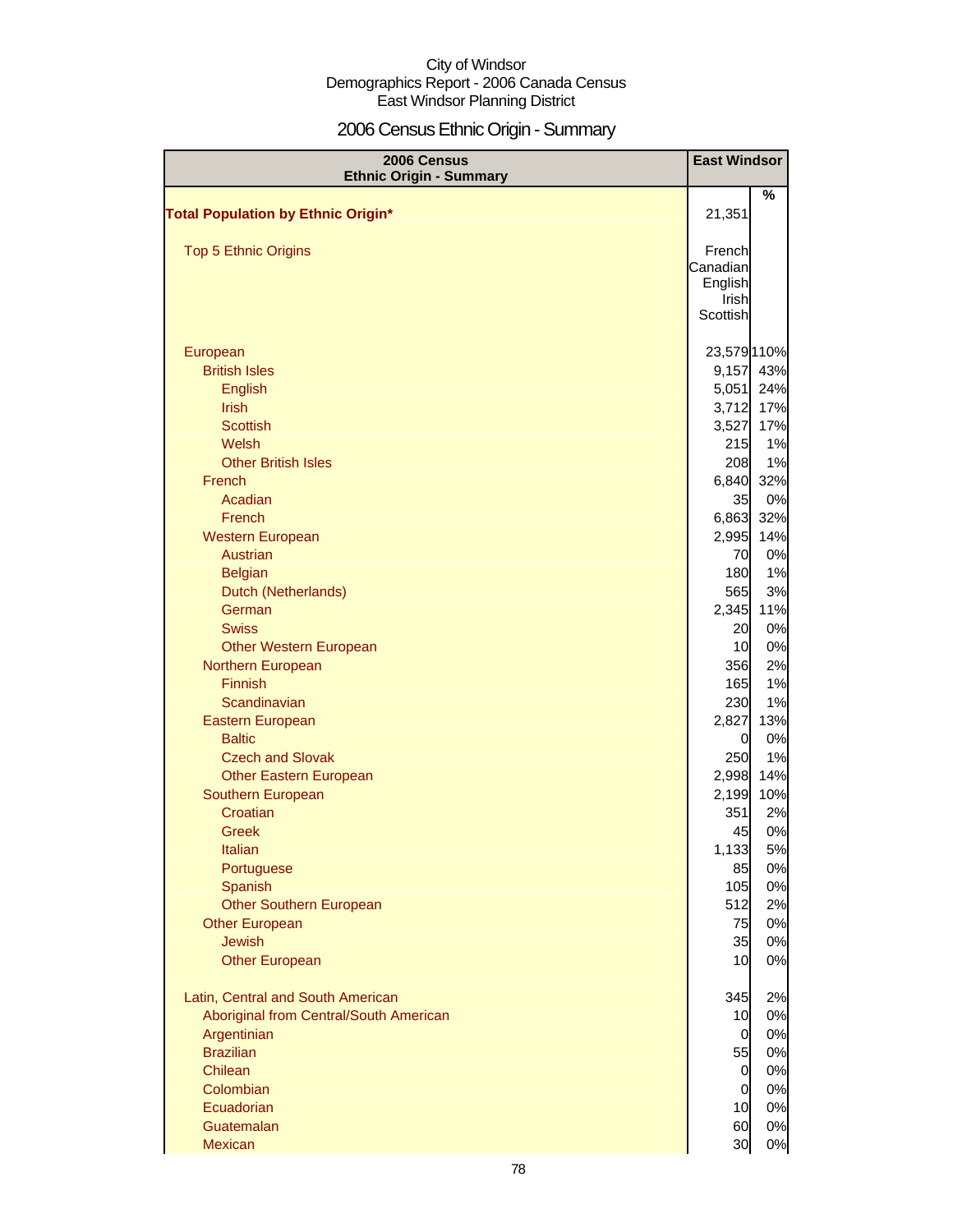| 2006 Census<br><b>Ethnic Origin - Summary</b> | <b>East Windsor</b>  |          |
|-----------------------------------------------|----------------------|----------|
|                                               |                      | %        |
| Peruvian                                      | 15                   | 0%       |
| Salvadorean                                   | 105                  | 0%       |
| Other Latin, Central or South American        | 40                   | 0%       |
| Caribbean                                     | 256                  | 1%       |
| <b>Barbadian</b>                              | 25                   | 0%       |
| Guyanese                                      | $\overline{0}$       | 0%       |
| <b>Haitian</b>                                | $\overline{O}$       | 0%       |
| Jamaican                                      | 86                   | 0%       |
| Trinidadian/Tobagonian                        | 30                   | 0%       |
| <b>West Indian</b>                            | 60                   | 0%       |
| <b>Other Caribbean</b>                        | 45                   | 0%       |
| African                                       | 650                  | 3%       |
| <b>Black</b>                                  | 195                  | 1%       |
| Ethiopian                                     | 40                   | 0%       |
| Ghanaian                                      | $\overline{0}$       | 0%       |
| Nigerian<br>Somali                            | 30<br>20             | 0%<br>0% |
| South African                                 | 40                   | 0%       |
| <b>Other African</b>                          | 345                  | 2%       |
|                                               |                      |          |
| Arab                                          | 1,001                | 5%       |
| Egyptian                                      | 20                   | 0%       |
| Iraqi                                         | 343                  | 2%       |
| Lebanese                                      | 430                  | 2%       |
| Maghrebi                                      | 15                   | 0%       |
| Algerian                                      | $\overline{0}$       | 0%       |
| Moroccan                                      | 15<br>$\overline{0}$ | 0%<br>0% |
| <b>Other Maghrebi</b><br>Palestinian          | 30                   | 0%       |
| Syrian                                        | 90                   | 0%       |
| <b>Other Arab</b>                             | 200                  | 1%       |
|                                               |                      |          |
| <b>West Asian</b>                             | 185                  | 1%       |
| Afghan                                        | $\overline{0}$       | 0%       |
| Armenian                                      | $\overline{0}$       | 0%       |
| <b>Iranian</b>                                | 70                   | 0%       |
| <b>Turk</b><br><b>Other West Asian</b>        | 55<br>80             | 0%       |
|                                               |                      | 0%       |
| <b>South Asian</b>                            | 430                  | 2%       |
| East Indian                                   | 155                  | 1%       |
| Pakistani                                     | 220                  | 1%       |
| Punjabi                                       | $\overline{0}$       | 0%       |
| Sri Lankan                                    | $\overline{0}$       | 0%       |
| <b>Other South Asian</b>                      | 30                   | 0%       |
| <b>East and Southeast Asian</b>               | 370                  | 2%       |
| <b>Chinese</b>                                | 120                  | 1%       |
| Filipino                                      | 120                  | 1%       |
| Japanese                                      | $\overline{0}$       | 0%       |
| Korean                                        | 10                   | 0%       |
| Vietnamese                                    | 30                   | 0%       |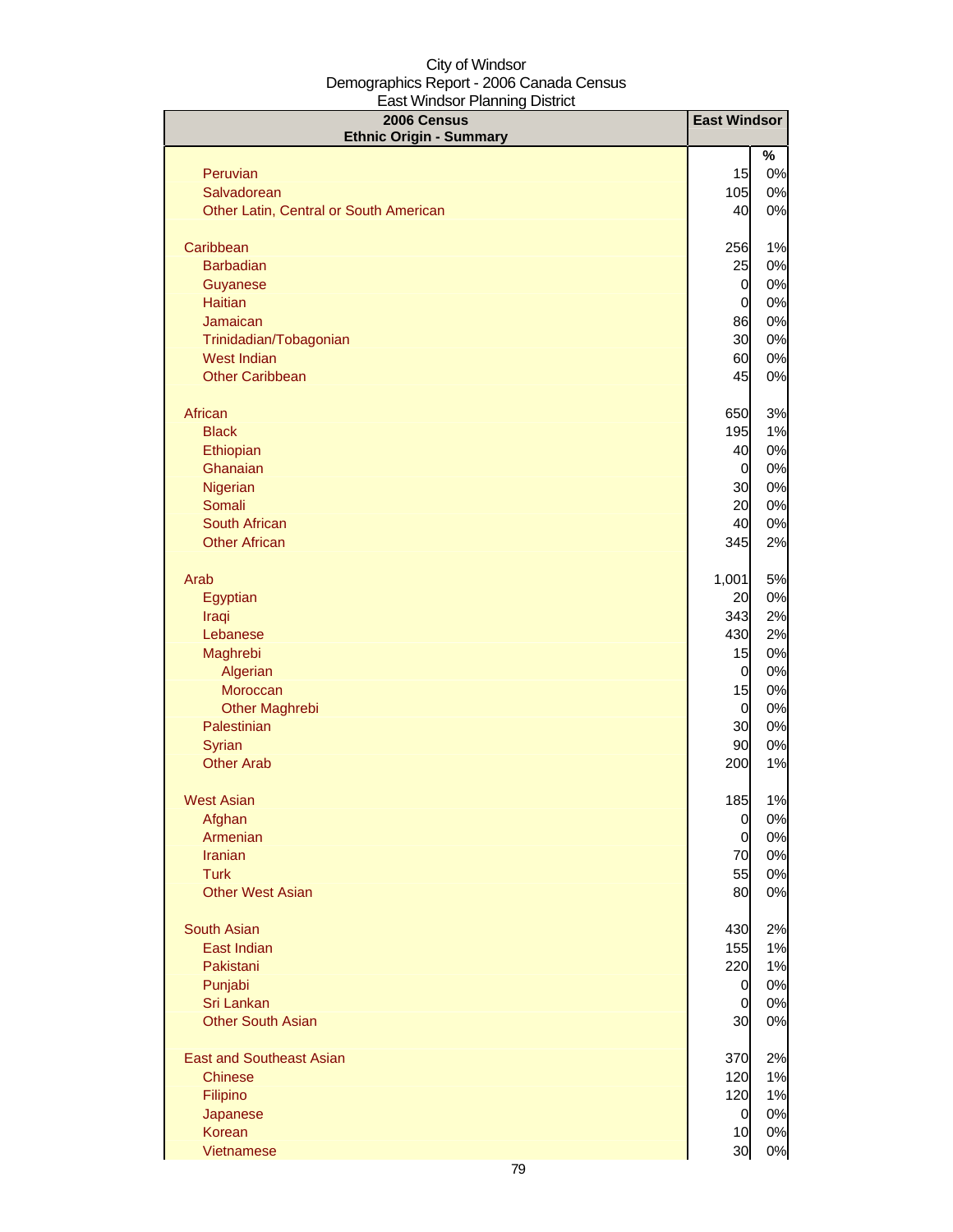| 2006 Census<br><b>Ethnic Origin - Summary</b>                                        | <b>East Windsor</b> |         |
|--------------------------------------------------------------------------------------|---------------------|---------|
| <b>Other East Asian</b>                                                              | 85                  | ℅<br>0% |
| Oceania                                                                              | 10                  | 0%      |
| Australian                                                                           | 10                  | 0%      |
| New Zealander                                                                        | 0                   | 0%      |
| <b>Pacific Islands</b>                                                               | 0                   | 0%      |
| Fijian                                                                               | 0                   | 0%      |
| <b>Hawaiian</b>                                                                      | 0                   | 0%      |
| <b>Other Pacific Islander</b>                                                        |                     | 0%      |
| North American Aboriginal                                                            | 1,225               | 6%      |
| <b>Inuit</b>                                                                         | 35                  | 0%      |
| <b>Métis</b>                                                                         | 290                 | 1%      |
| North American Indian                                                                | 900                 | 4%      |
| <b>North American</b>                                                                | 6,084               | 28%     |
| American                                                                             | 499                 | 2%      |
| Canadian                                                                             | 5,790               | 27%     |
| <b>Other North American</b>                                                          | 35                  | 0%      |
| *Total responses are the sum of single and multiple responses for each ethnic origin |                     |         |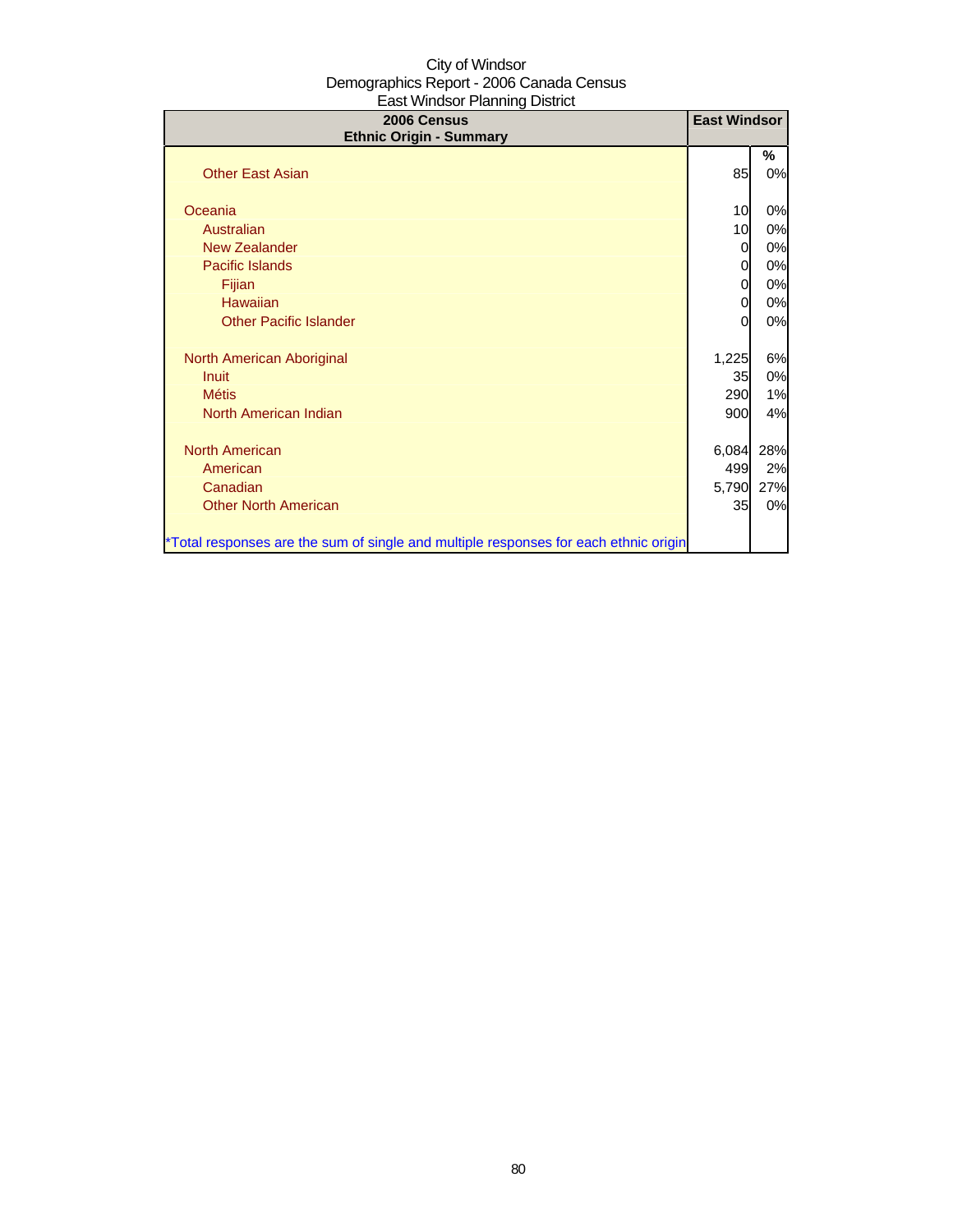# 2006 Census Ethnic Origin - European

| 2006 Census<br><b>Ethnic Origin - European</b> | <b>East Windsor</b> |            |
|------------------------------------------------|---------------------|------------|
|                                                |                     | $\%$       |
| <b>Total Population by Ethnic Origin*</b>      | 21,351              |            |
|                                                |                     |            |
| <b>British Isles</b><br>Cornish                | 9,157<br>0          | 0%         |
| English                                        | 5,051               | 55%        |
| Irish                                          | 3,712               | 41%        |
| <b>Manx</b>                                    | 10                  | 0%         |
| <b>Scottish</b>                                | 3,527               | 39%        |
| Welsh                                          | 215                 | 2%         |
| British Isles, n.i.e.                          | 198                 | 2%         |
|                                                |                     |            |
| <b>French</b>                                  | 6,840               |            |
| Acadian                                        | 35                  | 1%         |
| French                                         |                     | 6,863 100% |
|                                                |                     |            |
| <b>Western European</b>                        | 2,995               |            |
| Austrian                                       | 70                  | 2%         |
| <b>Belgian</b>                                 | 180                 | 6%         |
| Dutch (Netherlands)                            | 565                 | 19%        |
| Flemish                                        | 10                  | 0%         |
| Frisian                                        | $\overline{0}$      | 0%         |
| German                                         | 2,345               | 78%        |
| Luxembourger                                   | 0                   | 0%         |
| <b>Swiss</b>                                   | 20                  | 1%         |
| <b>Northern European</b>                       | 356                 |            |
| Finnish                                        | 165                 | 46%        |
| Scandinavian                                   | 230                 | 65%        |
| <b>Danish</b>                                  | 20                  | 6%         |
| Icelandic                                      | 10                  | 3%         |
| Norwegian                                      | 85                  | 24%        |
| <b>Swedish</b>                                 | 101                 | 28%        |
| Scandinavian, n.i.e.                           | 10                  | 3%         |
|                                                |                     |            |
| <b>Eastern European</b>                        | 2,827               |            |
| <b>Baltic</b>                                  | $\overline{0}$      | 0%         |
| Estonian                                       | $\mathbf 0$         | 0%         |
| Latvian                                        | $\mathbf 0$         | 0%         |
| Lithuanian                                     | $\mathbf 0$         | 0%         |
| <b>Byelorussian</b>                            | 20                  | 1%         |
| <b>Czech and Slovak</b>                        | 250                 | 9%         |
| <b>Czech</b>                                   | 75                  | 3%         |
| Czechoslovakian                                | 20                  | 1%         |
| <b>Slovak</b>                                  | 155                 | 5%         |
| Hungarian (Magyar)                             | 351                 | 12%        |
| Polish                                         | 1,024               | 36%        |
| Romanian<br><b>Russian</b>                     | 415<br>229          | 15%<br>8%  |
| <b>Ukrainian</b>                               | 959                 | 34%        |
|                                                |                     |            |
| <b>Southern European</b>                       | 2,199               |            |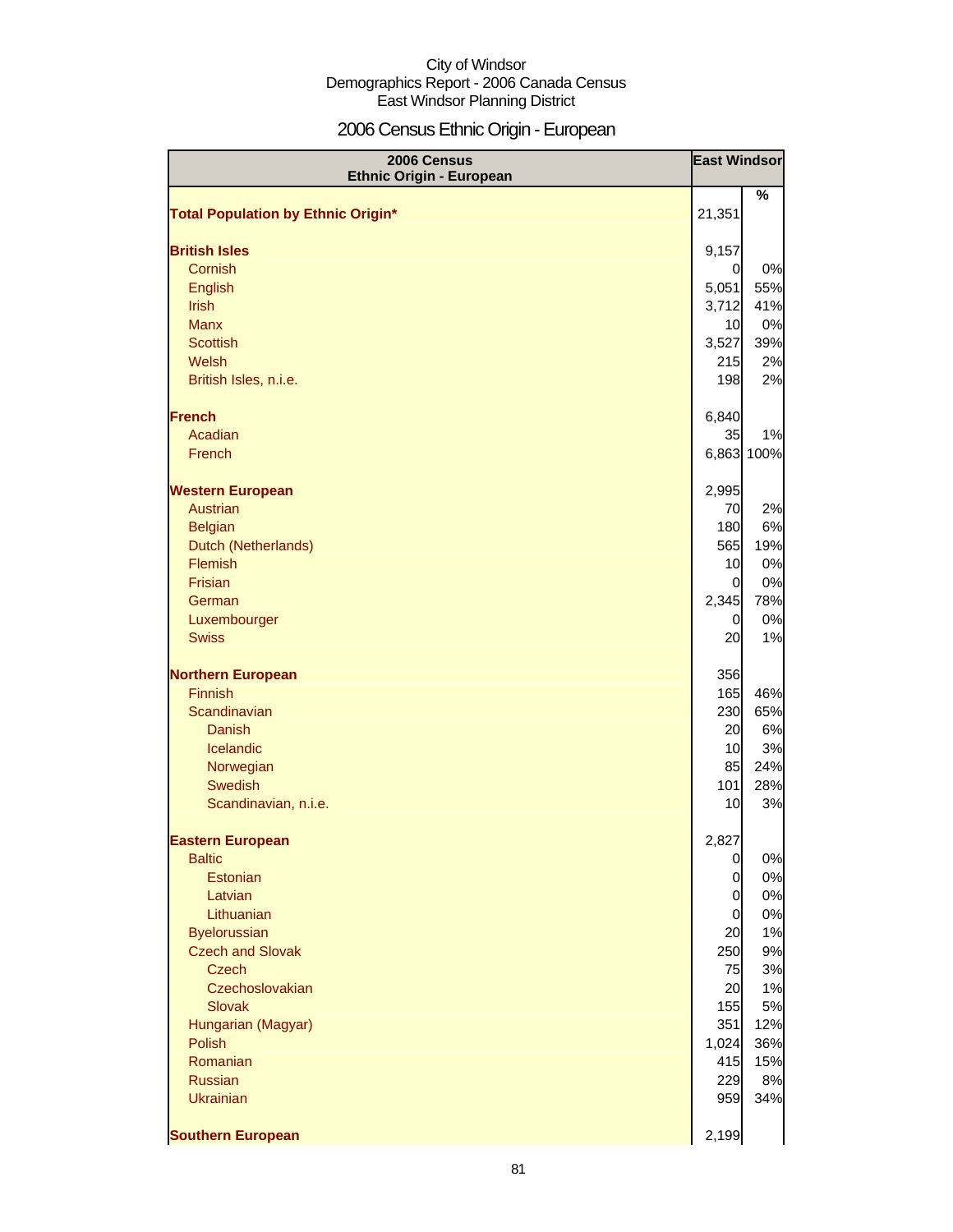| Laot williasof I farling District<br>2006 Census                                     | <b>East Windsor</b> |      |
|--------------------------------------------------------------------------------------|---------------------|------|
| <b>Ethnic Origin - European</b>                                                      |                     |      |
|                                                                                      |                     | $\%$ |
| Albanian                                                                             | 30                  | 1%   |
| <b>Bosnian</b>                                                                       | 0                   | 0%   |
| <b>Bulgarian</b>                                                                     | 15                  | 1%   |
| Croatian                                                                             | 351                 | 16%  |
| Cypriot                                                                              | 0                   | 0%   |
| <b>Greek</b>                                                                         | 45                  | 2%   |
| Italian                                                                              | 1,133               | 52%  |
| Kosovar                                                                              | 0                   | 0%   |
| Macedonian                                                                           | 55                  | 3%   |
| <b>Maltese</b>                                                                       | 21                  | 1%   |
| Montenegrin                                                                          | 0                   | 0%   |
| Portuguese                                                                           | 85                  | 4%   |
| <b>Serbian</b>                                                                       | 216                 | 10%  |
| <b>Sicilian</b>                                                                      | 0                   | 0%   |
| Slovenian                                                                            | 20                  | 1%   |
| Spanish                                                                              | 105                 | 5%   |
| Yugoslav, n.i.e.                                                                     | 155                 | 7%   |
|                                                                                      |                     |      |
| <b>Other European</b>                                                                | 75                  |      |
| <b>Basque</b>                                                                        | $\mathbf 0$         | 0%   |
| Gypsy (Roma)                                                                         | 10                  | 13%  |
| Jewish                                                                               | 35                  | 47%  |
| Slav (European)                                                                      | 0                   | 0%   |
| European, n.i.e.                                                                     | 0                   | 0%   |
|                                                                                      |                     |      |
| *Total responses are the sum of single and multiple responses for each ethnic origin |                     |      |
| n.i.e.: not included elsewhere                                                       |                     |      |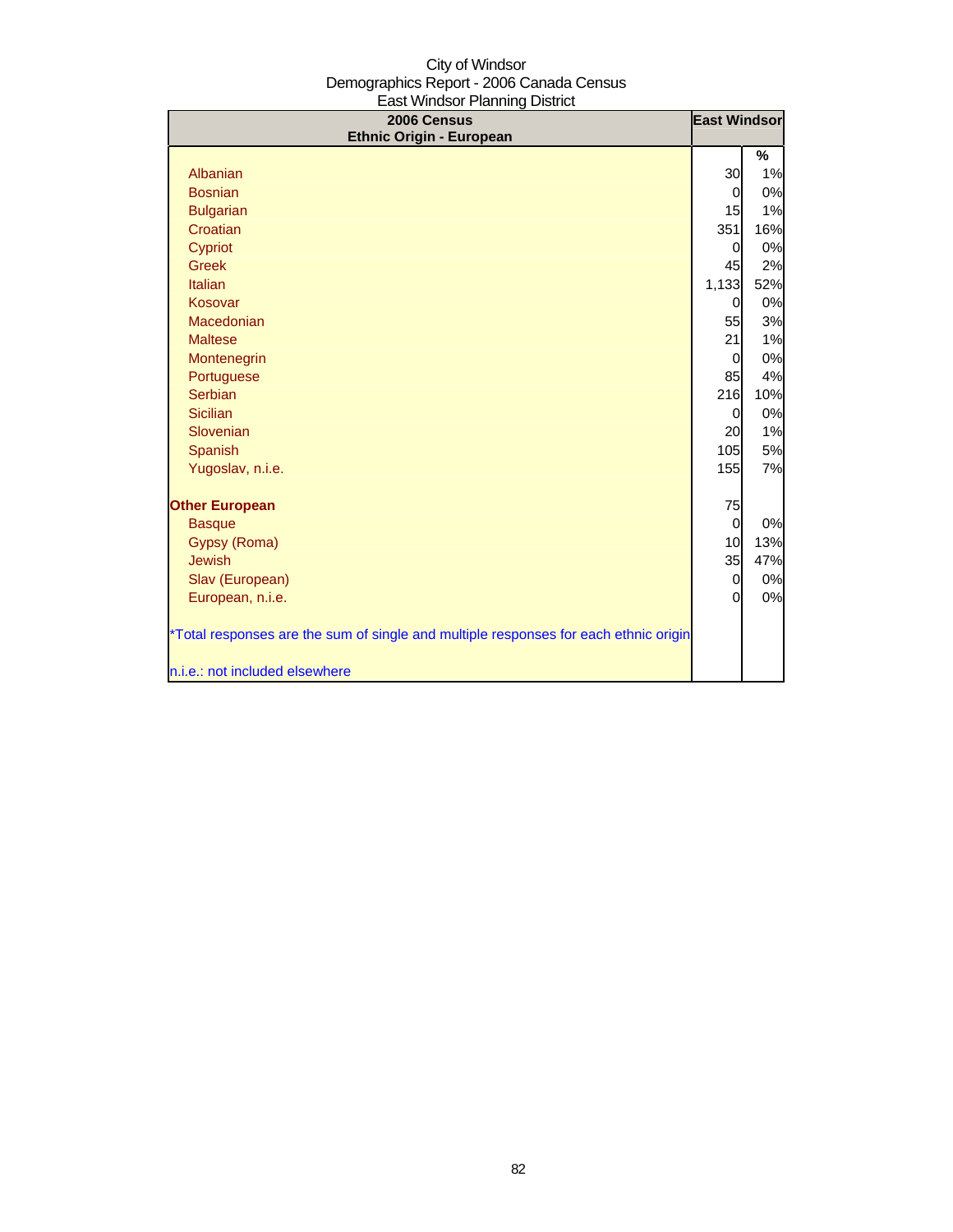# 2006 Census Ethnic Origin - Asian, Oceanic

| 2006 Census<br>Ethnic Origin - Asian, Oceanic |                | <b>East Windsor</b> |
|-----------------------------------------------|----------------|---------------------|
|                                               |                | %                   |
| <b>Total Population by Ethnic Origin*</b>     | 21,351         |                     |
| <b>West Asian</b>                             | 185            |                     |
| Afghan                                        | $\overline{0}$ | 0%                  |
| Armenian                                      | $\mathbf 0$    | 0%                  |
| Assyrian                                      | 15             | 8%                  |
| Azerbaijani                                   | $\mathbf 0$    | 0%                  |
| Georgian                                      | $\mathbf 0$    | 0%                  |
| Iranian                                       | 70             | 38%                 |
|                                               |                |                     |
| <b>Israeli</b>                                | $\overline{0}$ | 0%                  |
| <b>Kurd</b>                                   | 55             | 30%                 |
| Pashtun                                       | $\mathbf 0$    | 0%                  |
| <b>Tatar</b>                                  | $\overline{0}$ | 0%                  |
| <b>Turk</b>                                   | 55             | 30%                 |
| West Asian, n.i.e.                            | 10             | 5%                  |
|                                               |                |                     |
| <b>South Asian</b>                            | 430            |                     |
| Bangladeshi                                   | 30             | 7%                  |
| <b>Bengali</b>                                | $\overline{0}$ | 0%                  |
| East Indian                                   | 155            | 36%                 |
| Goan                                          | $\overline{0}$ | 0%                  |
| Gujarati                                      | $\overline{0}$ | 0%                  |
| Kashmiri                                      | 0              | 0%                  |
| Nepali                                        | $\overline{0}$ | 0%                  |
| Pakistani                                     | 220            | 51%                 |
| Punjabi                                       | $\mathbf 0$    | 0%                  |
| <b>Sinhalese</b>                              | 0              | 0%                  |
| Sri Lankan                                    | $\mathbf 0$    | 0%                  |
| Tamil                                         | $\mathbf 0$    | 0%                  |
| South Asian, n.i.e.                           | 0              | 0%                  |
| <b>East and Southeast Asian</b>               | 370            |                     |
| <b>Burmese</b>                                | 0              | 0%                  |
| Cambodian                                     | 75             | 20%                 |
| <b>Chinese</b>                                | 120            | 32%                 |
| Filipino                                      | 120            | 32%                 |
| Hmong                                         | $\overline{0}$ | 0%                  |
| Indonesian                                    | $\mathbf 0$    | 0%                  |
| Japanese                                      | $\overline{0}$ | 0%                  |
| <b>Khmer</b>                                  | $\mathbf 0$    | 0%                  |
| Korean                                        | 10             | 3%                  |
| Laotian                                       | $\mathbf 0$    | 0%                  |
| Malaysian                                     | $\overline{0}$ | 0%                  |
| Mongolian                                     | $\mathbf 0$    | 0%                  |
| Singaporean                                   | $\mathbf 0$    | 0%                  |
| <b>Taiwanese</b>                              | $\mathbf 0$    | 0%                  |
| Thai                                          | 10             | 3%                  |
| Tibetan                                       | $\mathbf 0$    | $0\%$               |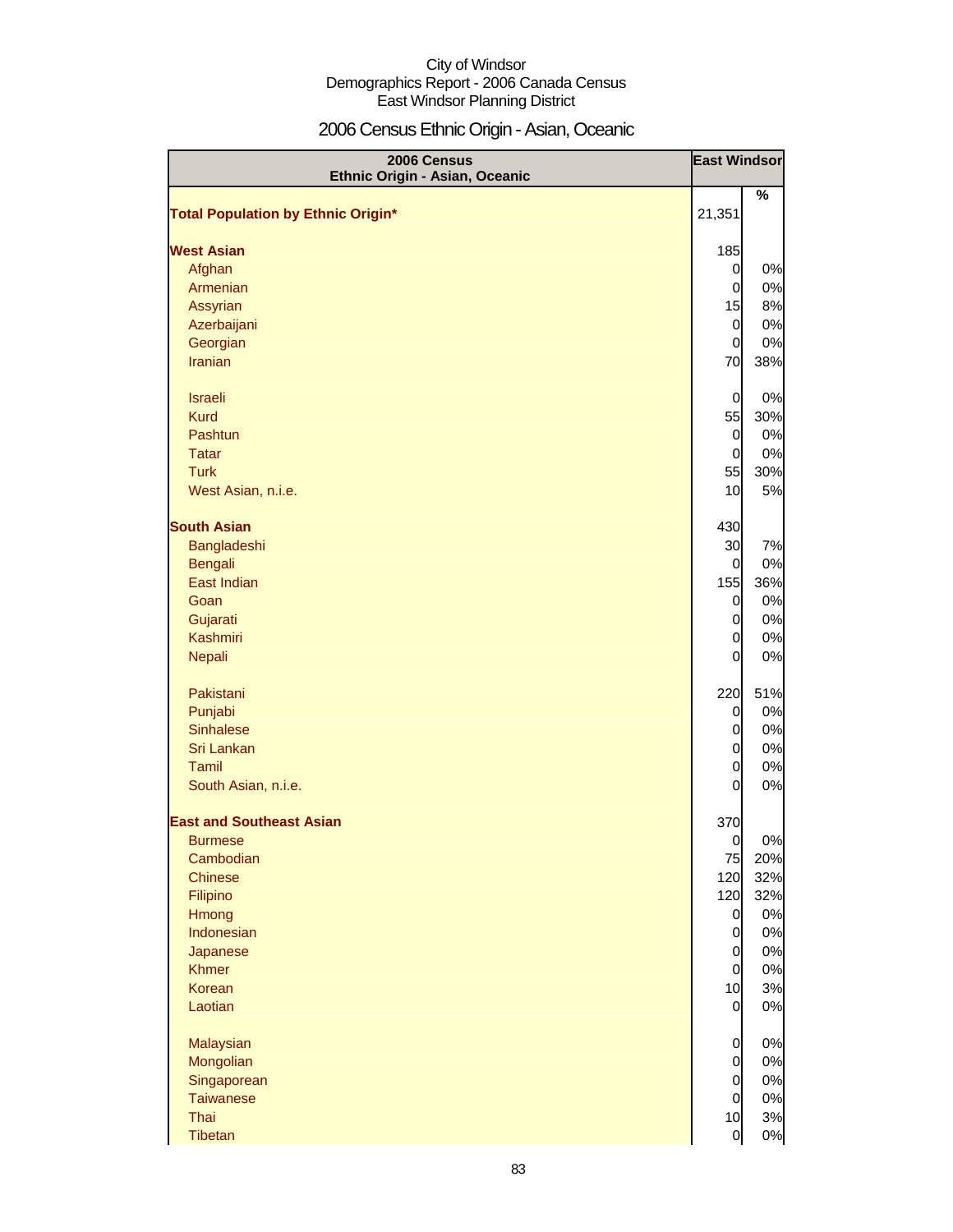| 2006 Census<br>Ethnic Origin - Asian, Oceanic                                        | <b>East Windsor</b> |      |
|--------------------------------------------------------------------------------------|---------------------|------|
|                                                                                      |                     | %    |
| <b>Vietnamese</b>                                                                    | 30                  | 8%   |
| East or Southeast Asian, n.i.e.                                                      | 0                   | 0%   |
| Asian, n.o.s.                                                                        | $\Omega$            | 0%   |
| <b>Oceania</b>                                                                       | 10                  |      |
| Australian                                                                           | 10                  | 100% |
| <b>New Zealander</b>                                                                 | 0                   | 0%   |
| <b>Pacific Islands</b>                                                               | 0                   | 0%   |
| Fijian                                                                               | 0                   | 0%   |
| Hawaiian                                                                             | $\overline{O}$      | 0%   |
| Maori                                                                                | 0                   | 0%   |
| Polynesian                                                                           | $\overline{0}$      | 0%   |
| Samoan                                                                               | $\overline{O}$      | 0%   |
| Pacific Islander, n.i.e.                                                             | $\Omega$            | 0%   |
| *Total responses are the sum of single and multiple responses for each ethnic origin |                     |      |
| n.i.e.: not included elsewhere                                                       |                     |      |
| n.o.s: not otherwise specfied                                                        |                     |      |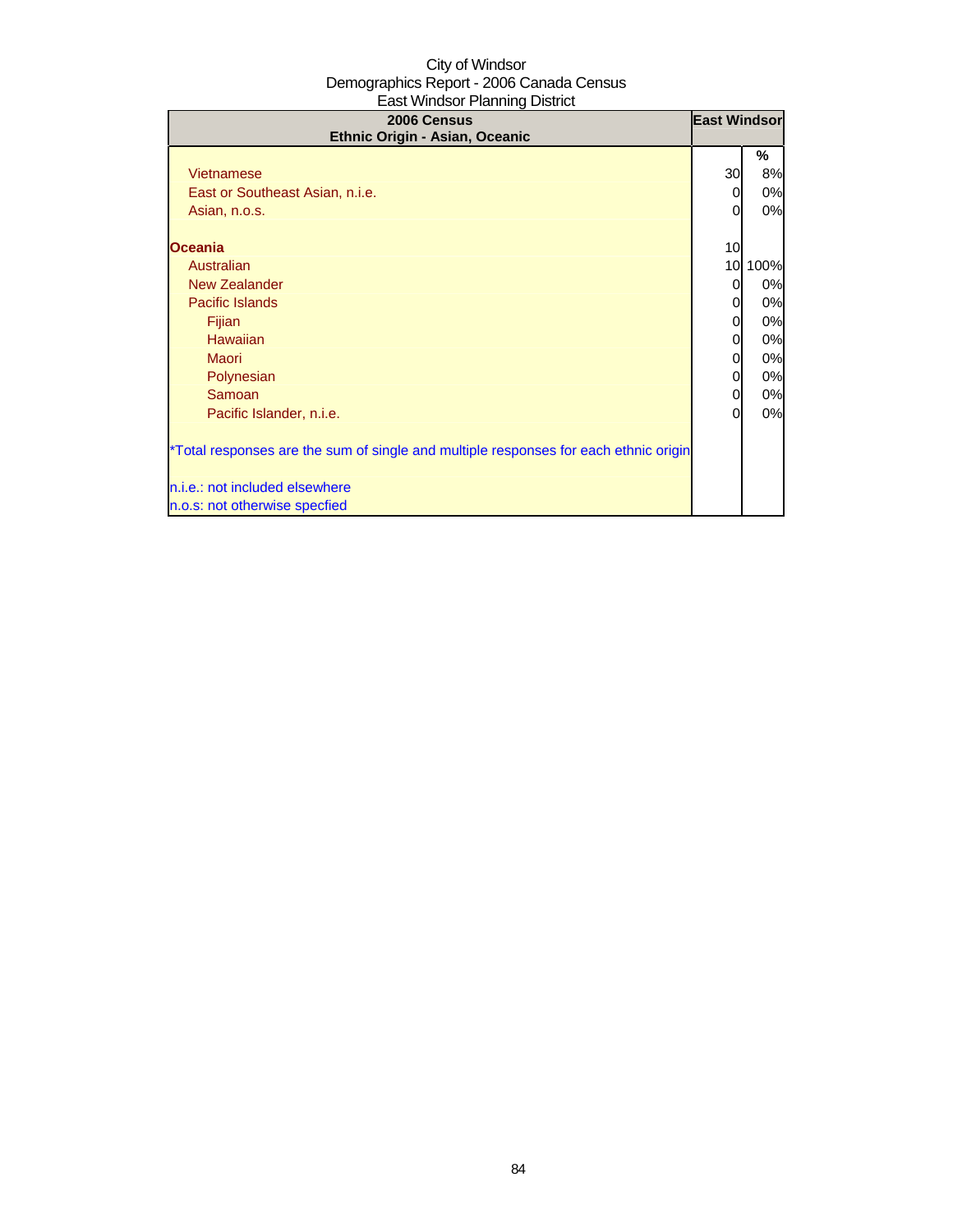# 2006 Census Ethnic Origin - Arab

| 2006 Census<br>Ethnic Origin - Arab                                                  | <b>East Windsor</b> |     |
|--------------------------------------------------------------------------------------|---------------------|-----|
|                                                                                      |                     | %   |
| <b>Total Population by Ethnic Origin*</b>                                            | 21,351              |     |
| <b>Arab</b>                                                                          | 1,001               |     |
| Egyptian                                                                             | 20                  | 2%  |
| Iraqi                                                                                | 343                 | 34% |
| Jordanian                                                                            | 0                   | 0%  |
| Kuwaiti                                                                              | <sub>0</sub>        | 0%  |
| Lebanese                                                                             | 430                 | 43% |
| Libyan                                                                               | $\Omega$            | 0%  |
| Maghrebi                                                                             | 15                  | 1%  |
| Algerian                                                                             | $\overline{0}$      | 0%  |
| <b>Berber</b>                                                                        | <sub>0</sub>        | 0%  |
| Moroccan                                                                             | 15                  | 1%  |
| Tunisian                                                                             | $\overline{0}$      | 0%  |
| Maghrebi, n.i.e.                                                                     | $\Omega$            | 0%  |
| Palestinian                                                                          | 30                  | 3%  |
| Saudi Arabian                                                                        | $\overline{0}$      | 0%  |
| <b>Syrian</b>                                                                        | 90                  | 9%  |
| Yemeni                                                                               | $\overline{0}$      | 0%  |
| Arab, n.i.e.                                                                         | 200                 | 20% |
| *Total responses are the sum of single and multiple responses for each ethnic origin |                     |     |
| n.i.e.: not included elsewhere                                                       |                     |     |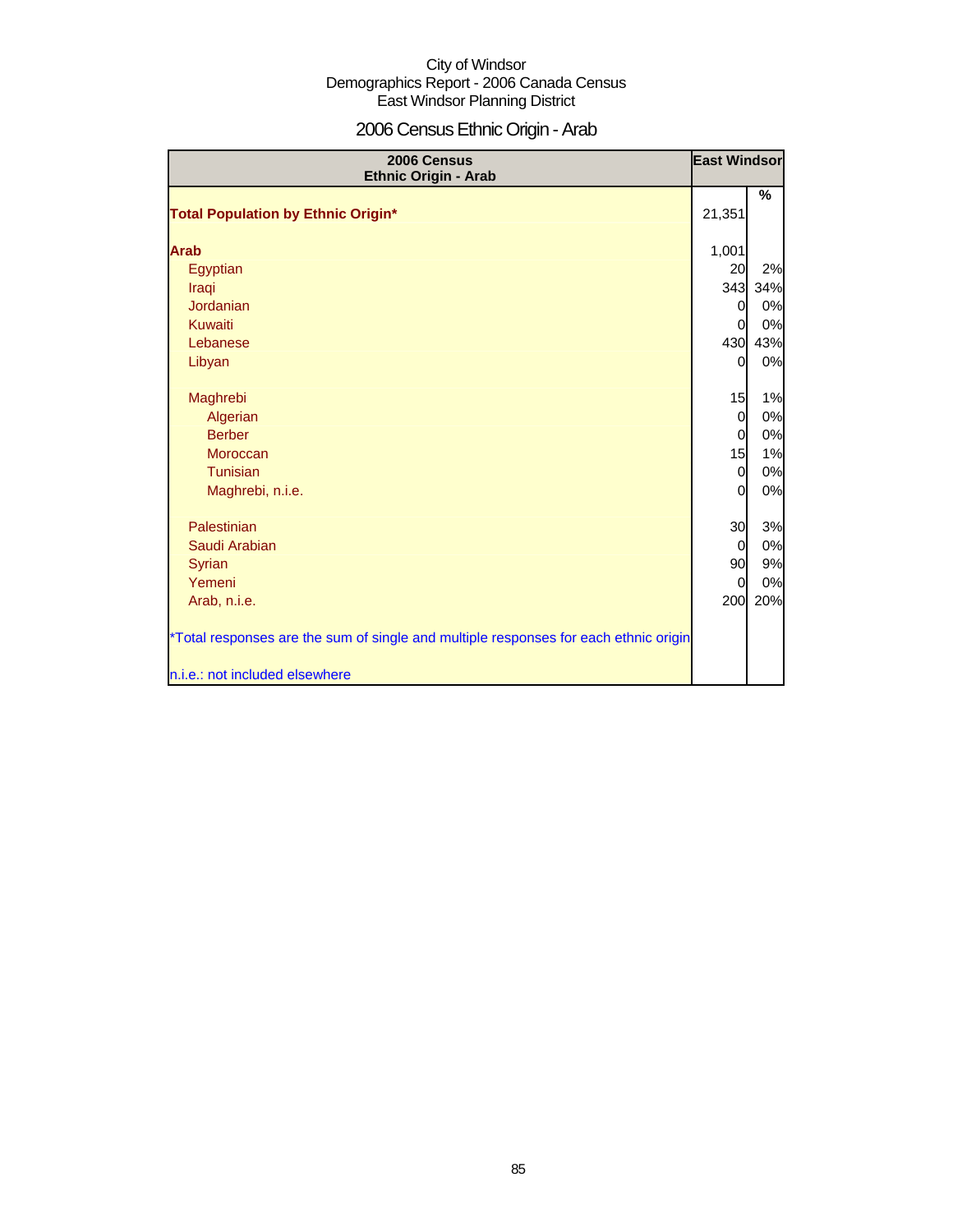# 2006 Census Ethnic Origin - African

| 2006 Census<br><b>Ethnic Origin - African</b> | <b>East Windsor</b> |     |
|-----------------------------------------------|---------------------|-----|
| <b>Total Population by Ethnic Origin*</b>     | 21,351              | %   |
|                                               |                     |     |
| <b>African</b>                                | 650                 |     |
| Afrikaner                                     | $\overline{0}$      | 0%  |
| Akan                                          | $\mathbf 0$         | 0%  |
| Amhara                                        | $\mathbf 0$         | 0%  |
| Angolan                                       | $\overline{O}$      | 0%  |
| Ashanti                                       | $\mathbf 0$         | 0%  |
| <b>Bantu</b>                                  | $\mathbf 0$         | 0%  |
| <b>Black</b>                                  | 195                 | 30% |
| <b>Burundian</b>                              | 10                  | 2%  |
| Cameroonian                                   | $\mathbf 0$         | 0%  |
| Chadian                                       | 0                   | 0%  |
| Congolese (Zairian)                           | 10                  | 2%  |
| Congolese, n.o.s.                             | 15                  | 2%  |
| <b>Dinka</b>                                  | $\overline{O}$      | 0%  |
| <b>East African</b>                           | $\mathbf 0$         | 0%  |
| Eritrean                                      | $\mathbf 0$         | 0%  |
| Ethiopian                                     | 40                  | 6%  |
| Gabonese                                      | $\overline{O}$      | 0%  |
| Gambian                                       | $\overline{0}$      | 0%  |
| Ghanaian                                      | $\overline{0}$      | 0%  |
| Guinean, n.o.s.                               | 0                   | 0%  |
| Harari                                        | $\mathbf 0$         | 0%  |
| Ibo                                           | $\overline{0}$      | 0%  |
| <b>Ivorian</b>                                | $\overline{O}$      | 0%  |
| Kenyan                                        | 10                  | 2%  |
| <b>Malagasy</b>                               | $\overline{O}$      | 0%  |
| <b>Malian</b>                                 | $\overline{O}$      | 0%  |
| <b>Mauritian</b>                              | 0                   | 0%  |
| Nigerian                                      | 30                  | 5%  |
| Oromo                                         | 0                   | 0%  |
| Peulh                                         | 0                   | 0%  |
| Rwandan                                       | $\overline{O}$      | 0%  |
| Senegalese                                    | $\overline{0}$      | 0%  |
| Seychellois                                   | $\overline{0}$      | 0%  |
| Sierra Leonean                                | $\overline{0}$      | 0%  |
| Somali                                        | 20                  | 3%  |
| South African                                 | 40                  | 6%  |
| <b>Sudanese</b>                               | 10                  | 2%  |
| Tanzanian                                     | $\overline{0}$      | 0%  |
| Tigrian                                       | $\overline{0}$      | 0%  |
| <b>Togolese</b>                               | $\overline{0}$      | 0%  |
| Ugandan                                       | $\mathbf 0$         | 0%  |
| Yoruba                                        | $\mathbf 0$         | 0%  |
| Zambian                                       | $\mathbf 0$         | 0%  |
| Zimbabwean                                    | 0                   | 0%  |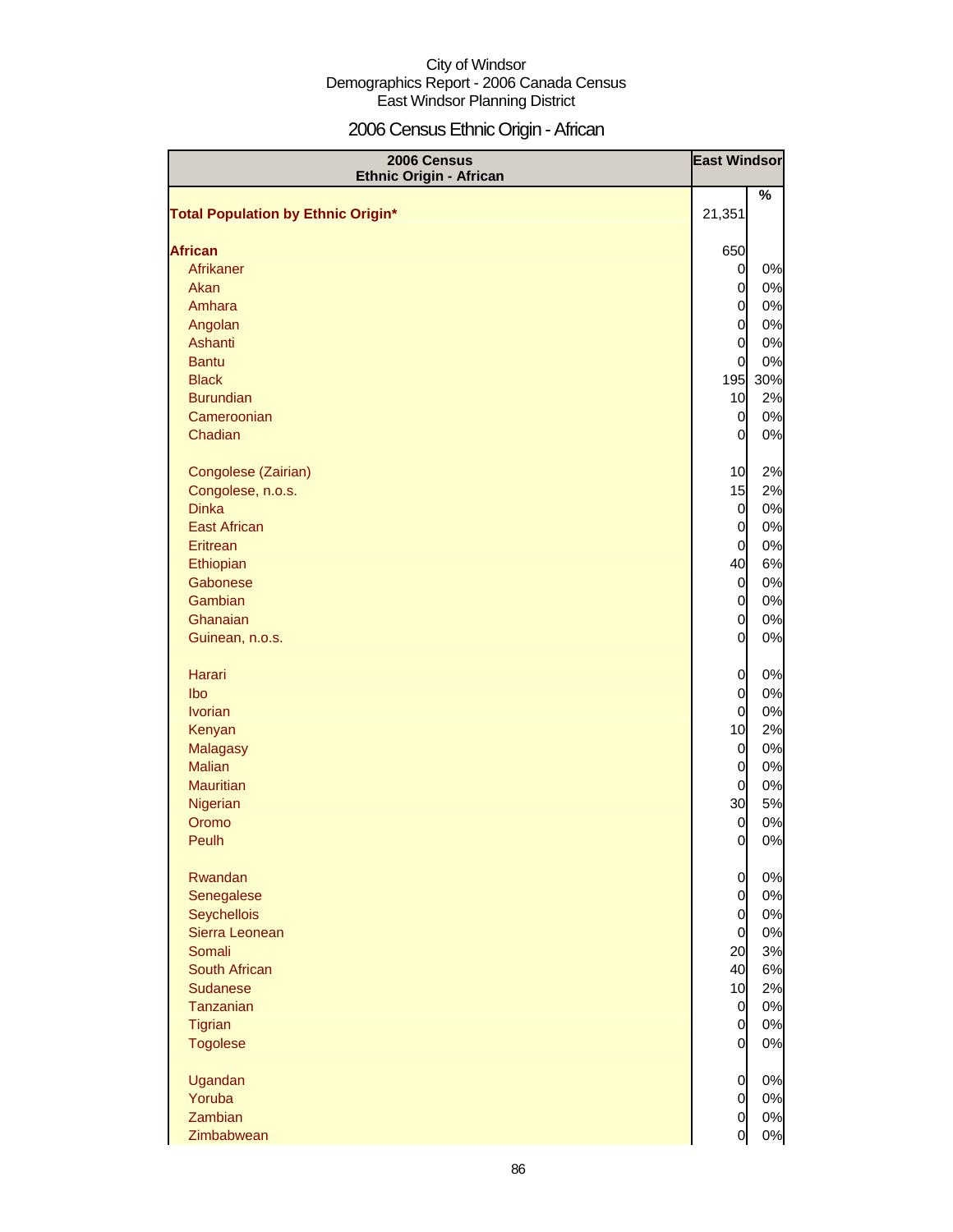| 2006 Census<br><b>Ethnic Origin - African</b>                                        | <b>East Windsor</b> |     |
|--------------------------------------------------------------------------------------|---------------------|-----|
|                                                                                      |                     | %   |
| Zulu                                                                                 |                     | 0%  |
| African, n.i.e.                                                                      | 290                 | 45% |
|                                                                                      |                     |     |
| *Total responses are the sum of single and multiple responses for each ethnic origin |                     |     |
|                                                                                      |                     |     |
| n.i.e.: not included elsewhere                                                       |                     |     |
| n.o.s: not otherwise specfied                                                        |                     |     |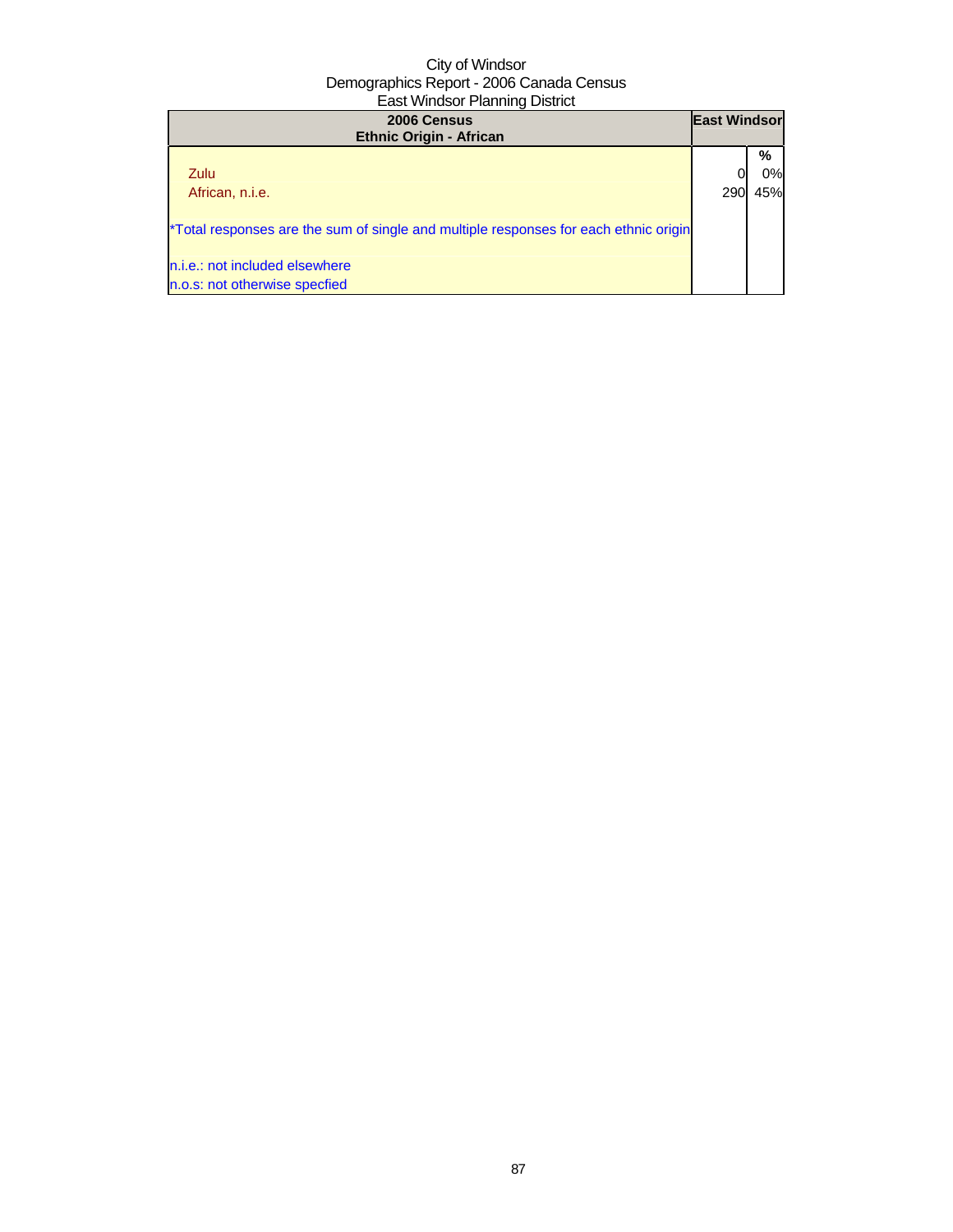# 2006 Census Ethnic Origin - Americas

| 2006 Census<br><b>Ethnic Origin - Americas</b> | <b>East Windsor</b>   |           |
|------------------------------------------------|-----------------------|-----------|
| <b>Total Population by Ethnic Origin*</b>      | 21,351                | %         |
|                                                |                       |           |
| <b>Latin, Central and South American</b>       | 345                   |           |
| Aboriginal from Central/South America          | 10                    | 3%        |
| Argentinian                                    | $\mathsf{Q}$          | 0%        |
| <b>Belizean</b>                                | $\mathsf{Q}$          | 0%        |
| <b>Bolivian</b>                                | $\overline{0}$        | 0%        |
| <b>Brazilian</b>                               | 55                    | 16%       |
| Chilean                                        | $\overline{0}$        | 0%        |
| Colombian                                      | $\overline{0}$        | 0%        |
| <b>Costa Rican</b>                             | $\overline{0}$        | 0%        |
| Ecuadorian<br>Guatemalan                       | 10<br>60              | 3%<br>17% |
|                                                |                       |           |
| Hispanic                                       | 10                    | 3%        |
| Honduran                                       | $\mathbf{0}$          | 0%        |
| Maya                                           | $\mathsf{Q}$          | 0%        |
| <b>Mexican</b>                                 | 30                    | 9%        |
| Nicaraguan                                     | 20                    | 6%        |
| Panamanian                                     | $\overline{0}$        | 0%        |
| Paraguayan                                     | $\overline{0}$        | 0%        |
| Peruvian                                       | 15                    | 4%        |
| Salvadorean                                    | 105                   | 30%       |
| Uruguayan                                      | <sub>0</sub>          | 0%        |
| Venezuelan                                     | $\mathbf 0$           | 0%        |
| Latin, Central or South American, n.i.e.       | 10                    | 3%        |
| <b>Caribbean</b>                               |                       |           |
| Antiguan                                       | 256<br>$\overline{0}$ | 0%        |
| <b>Bahamian</b>                                | 10                    | 4%        |
| <b>Barbadian</b>                               | 25                    | 10%       |
| <b>Bermudan</b>                                | $\overline{0}$        | 0%        |
| Carib                                          | 0                     | 0%        |
| Cuban                                          | $\Omega$              | 0%        |
| Dominican, n.o.s.                              | $\overline{0}$        | 0%        |
| Grenadian                                      | $\mathbf{0}$          | 0%        |
| Guyanese                                       | $\mathsf{d}$          | 0%        |
| <b>Haitian</b>                                 | $\Omega$              | 0%        |
| <b>Jamaican</b>                                |                       | 86 33%    |
| Kittitian/Nevisian                             | $\mathbf{0}$          | 0%        |
| <b>Martinican</b>                              | $\mathsf{Q}$          | 0%        |
| <b>Montserratan</b>                            | $\overline{0}$        | 0%        |
| <b>Puerto Rican</b>                            | $\overline{O}$        | 0%        |
| St. Lucian                                     | $\overline{0}$        | 0%        |
| Trinidadian/Tobagonian                         |                       | 30 12%    |
| Vincentian/Grenadinian                         | $\overline{O}$        | 0%        |
| West Indian                                    |                       | 60 23%    |
| Caribbean, n.i.e.                              | 35                    | 14%       |
|                                                |                       |           |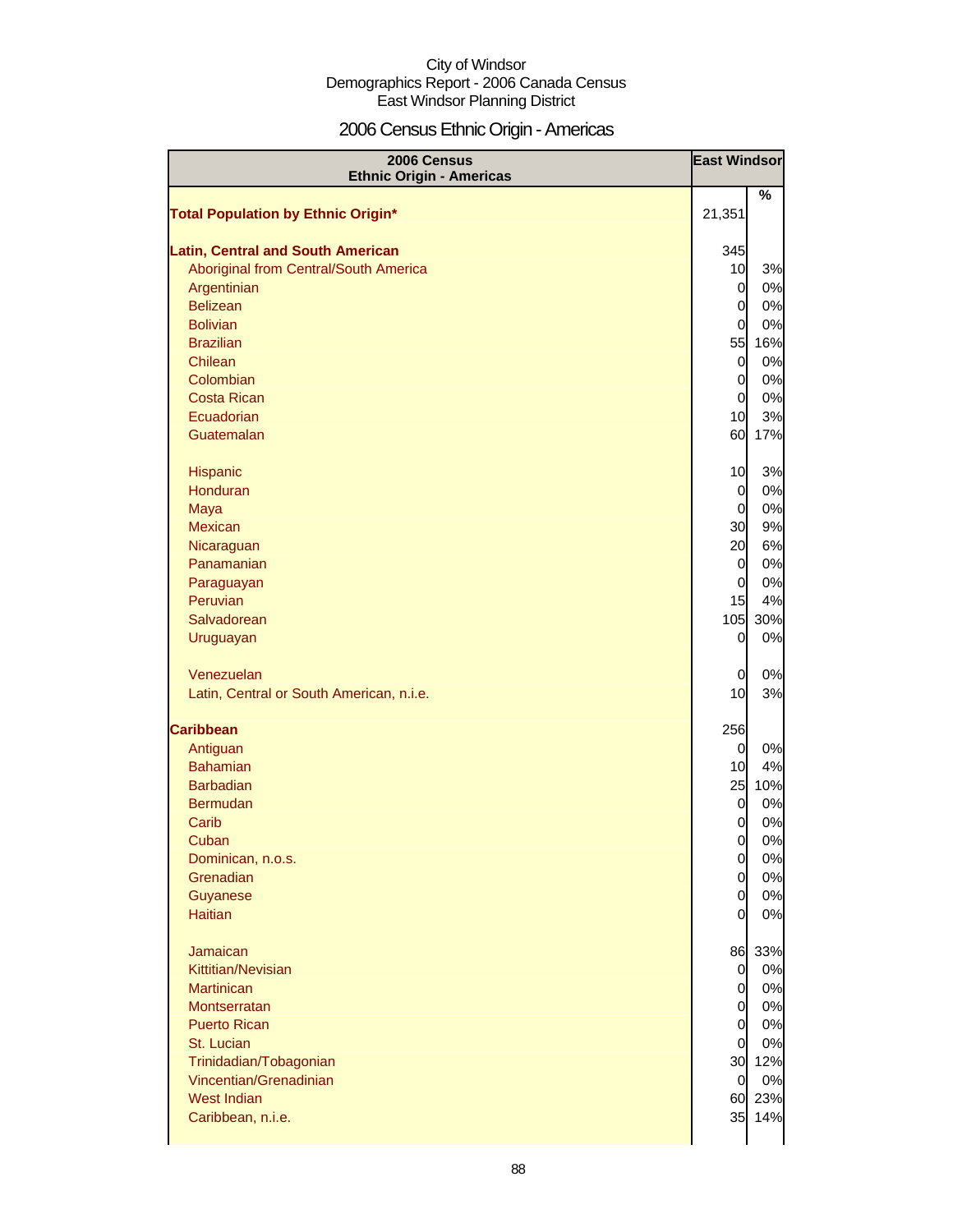| 2006 Census<br><b>Ethnic Origin - Americas</b>                                       | <b>East Windsor</b> |     |
|--------------------------------------------------------------------------------------|---------------------|-----|
|                                                                                      |                     | %   |
| <b>North American</b>                                                                | 6,084               |     |
| American                                                                             | 499                 | 8%  |
| Canadian                                                                             | 5,790               | 95% |
| Newfoundlander                                                                       | $\Omega$            | 0%  |
| Nova Scotian                                                                         | 0                   | 0%  |
| Ontarian                                                                             | 15                  | 0%  |
| Québécois                                                                            | 20                  | 0%  |
| Other provincial or regional groups                                                  | $\Omega$            | 0%  |
| <b>North American Aboriginal</b>                                                     | 1,225               |     |
| <b>Inuit</b>                                                                         | 35                  | 3%  |
| <b>Métis</b>                                                                         | 290                 | 24% |
| North American Indian                                                                | 900                 | 73% |
| *Total responses are the sum of single and multiple responses for each ethnic origin |                     |     |
| n.i.e.: not included elsewhere                                                       |                     |     |
| n.o.s: not otherwise specfied                                                        |                     |     |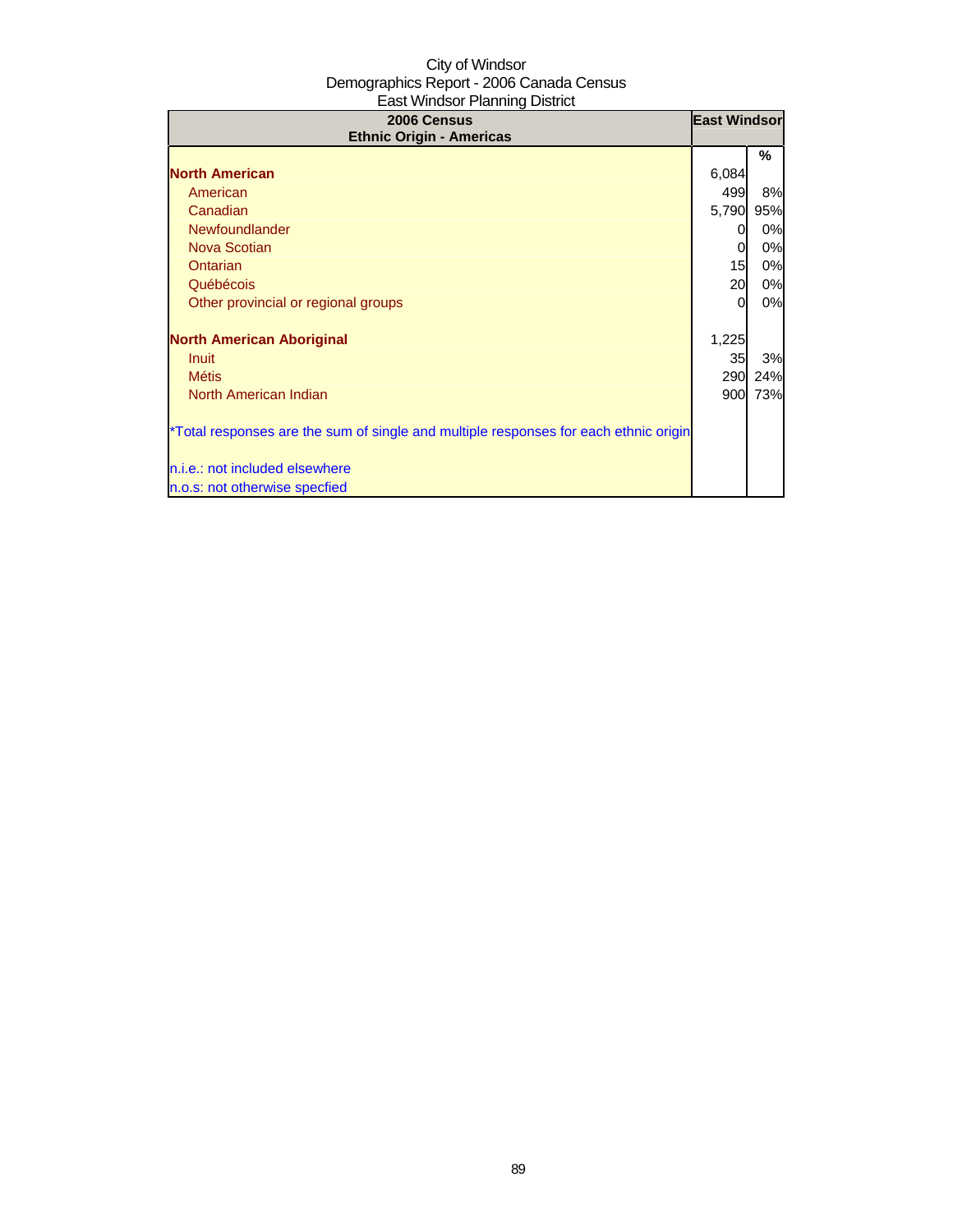### 2006 Census Visible Minorities

| 2006 Census<br><b>Visible Minorities</b>               | <b>East Windsor</b>  |                     |
|--------------------------------------------------------|----------------------|---------------------|
|                                                        |                      | %                   |
| <b>Total Population by Visible Minority Groups</b>     | 21,356               |                     |
| <b>Visible minorities</b>                              | 2,619 12%            |                     |
| Top 3 visible minorities                               | Black <sub>32%</sub> |                     |
|                                                        | South Asian 13%      | Arab <sub>27%</sub> |
|                                                        |                      |                     |
| <b>Chinese</b>                                         | 115                  | 1%                  |
| South Asian                                            | 331                  | 2%                  |
| <b>Black</b>                                           | 805                  | 4%                  |
| Filipino                                               | 165                  | 1%                  |
| <b>Latin American</b>                                  | 235                  | 1%                  |
| Southeast Asian                                        | 90                   | 0%                  |
| Arab                                                   | 673                  | 3%                  |
| <b>West Asian</b>                                      | 80                   | 0%                  |
| Korean                                                 | 10                   | 0%                  |
| Japanese                                               | 0                    | 0%                  |
| Visible minority, n.i.e.                               | 55                   | 0%                  |
| Multiple visible minority                              | 20                   | 0%                  |
| Not a visible minority (includes white and aboriginal) | 18,72788%            |                     |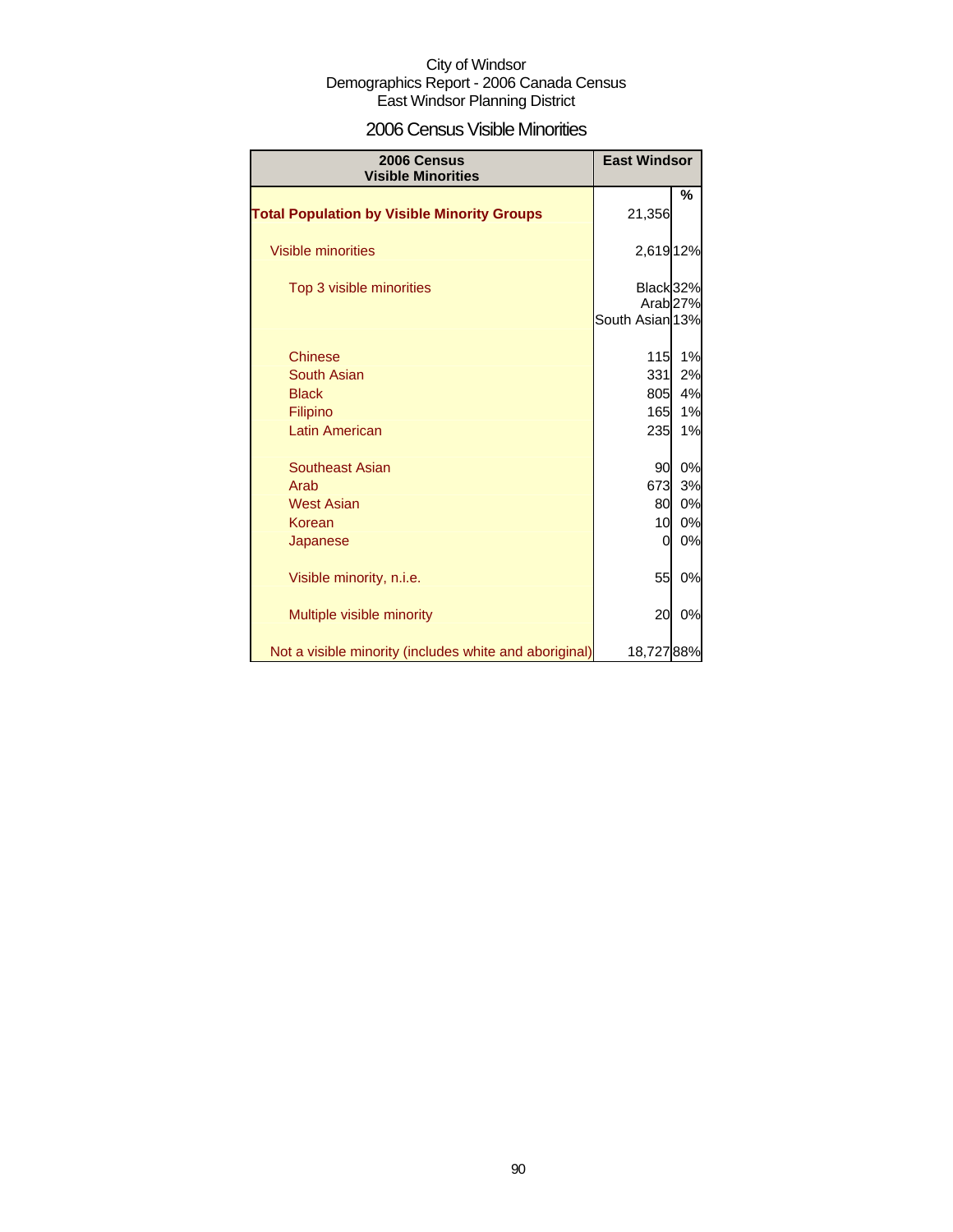# 2006 Census 2005 Employment Income by Sex and Work Activity

| 2006 Census<br>2005 Employment Income by Sex and Work Activity                                              | East<br><b>Windsor</b> |   |
|-------------------------------------------------------------------------------------------------------------|------------------------|---|
|                                                                                                             |                        | % |
| Total Population 15 years and over with employment income                                                   | 11,424                 |   |
| Average employment income                                                                                   | \$31,474               |   |
| Worked full year, full time                                                                                 | 5,873 51%              |   |
| Average employment income                                                                                   | \$44,829               |   |
| Worked part year or part time                                                                               | 4,363 38%              |   |
| Average employment income                                                                                   | \$20,012               |   |
| Males 15 years and over with employment income                                                              | 6,189                  |   |
| Average employment income                                                                                   | \$36,209               |   |
| Worked full year, full time                                                                                 | 3,382 55%              |   |
| Average employment income                                                                                   | \$50,542               |   |
| Worked part year or part time                                                                               | 2,010 32%              |   |
| Average employment income                                                                                   | \$23,227               |   |
| Females 15 years and over with employment income                                                            | 5,228                  |   |
| Average employment income                                                                                   | \$25,821               |   |
| Worked full year, full time                                                                                 | 2,444 47%              |   |
| Average employment income                                                                                   | \$36,951               |   |
| Worked part year or part time                                                                               | 2,270 43%              |   |
| Average employment income                                                                                   | \$17,100               |   |
| Note that the sum of "worked full year, full time" and "worked part year or part time" counts may not equal |                        |   |
| "persons with employment income". This is due to persons reporting employment income from a previous year.  |                        |   |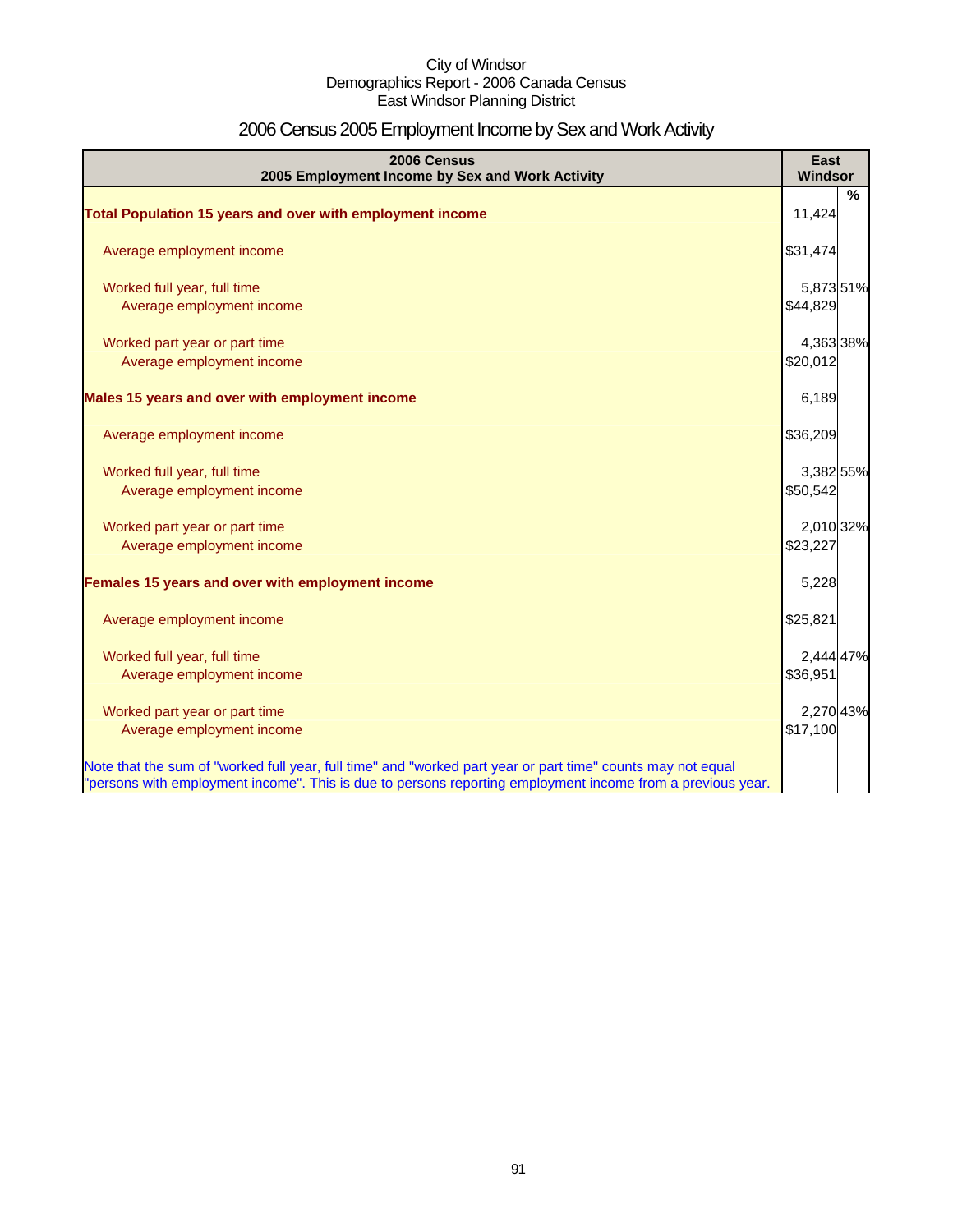| 2006 Census<br>2005 Individual Income by Sex Comparison |                                   |      | <b>East Windsor</b> |        |                |    |
|---------------------------------------------------------|-----------------------------------|------|---------------------|--------|----------------|----|
|                                                         | <b>Total</b><br><b>Population</b> | $\%$ | <b>Males</b>        | $\%$   | <b>Females</b> | %  |
| <b>Population 15 years and over</b>                     | 17,490                            |      | 8,321               |        | 9,159          |    |
| Without income                                          | 837                               | 5%   | 306                 | 4%     | 519            | 6% |
| With income                                             | 16,63895%                         |      | 8,00896%            |        | 8,61594%       |    |
| Population 15 years and over by Income                  | 16,638                            |      | 8,008               |        | 8,615          |    |
| <b>Under \$1,000</b>                                    | 771I                              | 5%   | 421                 | 5%     | 346            | 4% |
| $$1,000 - $2,999$                                       | 545                               | 3%   | 155                 | 2%     | 355            | 4% |
| $$3,000 - $4,999$                                       | 465                               | 3%   | 170                 | 2%     | 275            | 3% |
| $$5,000 - $6,999$                                       | 638                               | 4%   | 201                 | 3%     | 456            | 5% |
| $$7,000 - $9,999$                                       | 1,003                             | 6%   | 335                 | 4%     | 641            | 7% |
| \$10,000 - \$11,999                                     | 735                               | 4%   | 240                 | 3%     | 460            | 5% |
| \$12,000 - \$14,999                                     | 956                               | 6%   | 355                 | 4%     | 570            | 7% |
| \$15,000 - \$19,999                                     | 1,741 10%                         |      | 596                 | 7%     | 1,116 13%      |    |
| \$20,000 - \$24,999                                     | 1,361                             | 8%   | 530                 | 7%     | 806            | 9% |
| \$25,000 - \$29,999                                     | 1,226                             | 7%   | 550                 | 7%     | 691            | 8% |
| \$30,000 - \$34,999                                     | 1,112                             | 7%   | 533                 | 7%     | 644            | 7% |
| \$35,000 - \$39,999                                     | 978                               | 6%   | 511                 | 6%     | 415            | 5% |
| \$40,000 - \$44,999                                     | 1,056                             | 6%   | 581                 | 7%     | 496            | 6% |
| \$45,000 - \$49,999                                     | 761                               | 5%   | 491                 | 6%     | 311            | 4% |
| \$50,000 - \$59,999                                     | 974                               | 6%   |                     | 656 8% | 296            | 3% |
| \$60,000 and over                                       | 2,110 13%                         |      | 1,620 20%           |        | 526            | 6% |
| <b>Dominant Income Range</b>                            | Over \$60K                        |      | Over \$60K          |        | \$15K - \$20K  |    |
| Median Income                                           | \$25,002                          |      | \$33,933            |        | \$19,923       |    |
| Average Income                                          | \$30,626                          |      | \$37,083            |        | \$24,593       |    |

# 2006 Census 2005 Individual Income by Sex Comparison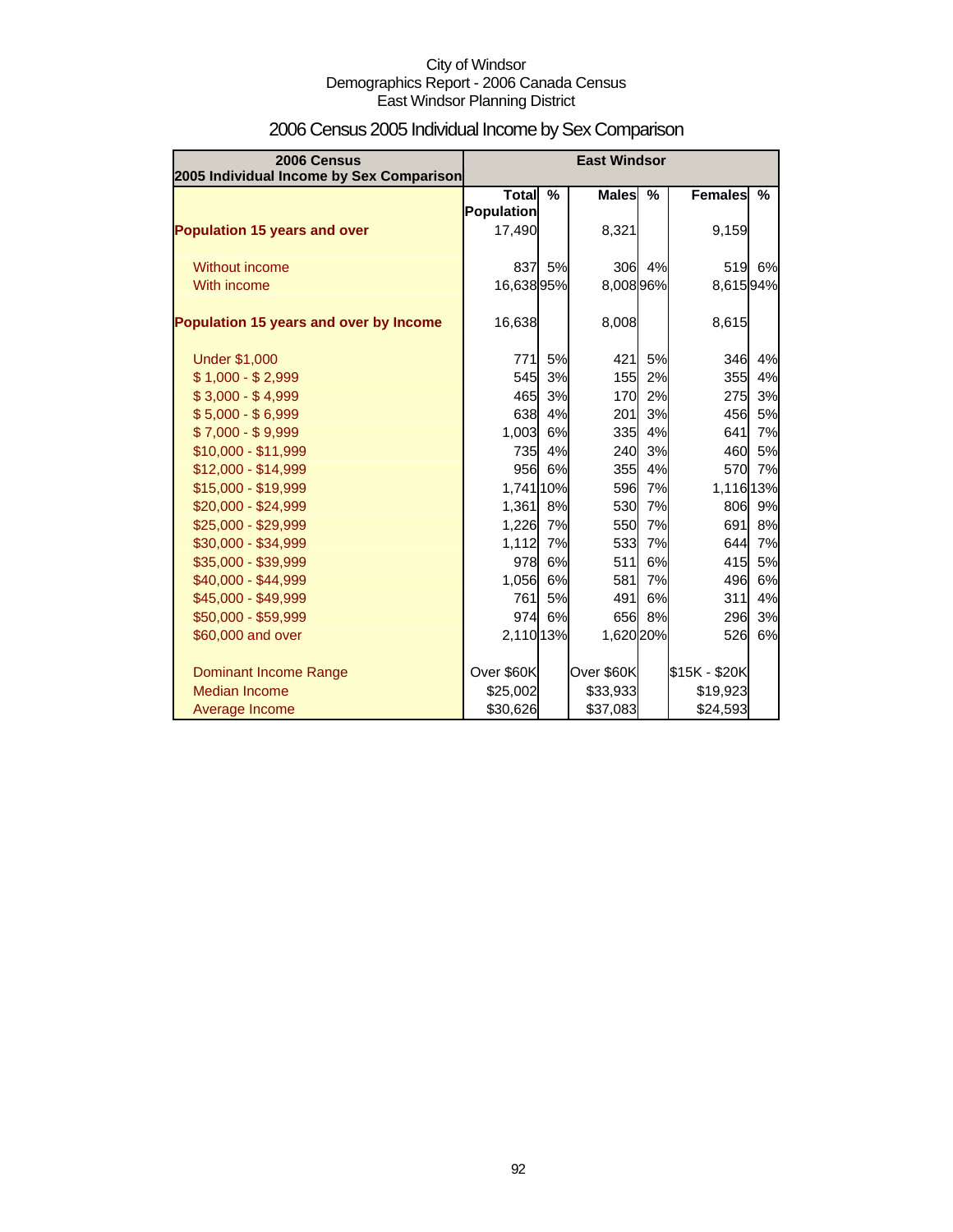# 2006 Census 2005 Individual Income by Sex

| 2006 Census<br>2005 Individual Income by Sex | <b>East Windsor</b> |    |
|----------------------------------------------|---------------------|----|
| <b>Population 15 years and over</b>          | 17,490              | %  |
| <b>Without income</b>                        | 837                 | 5% |
| With income                                  | 16,63895%           |    |
| Population 15 years and over by Income       | 16,638              |    |
| <b>Under \$1,000</b>                         | 771                 | 5% |
| $$1,000 - $2,999$                            | 545                 | 3% |
| $$3,000 - $4,999$                            | 465                 | 3% |
| $$5,000 - $6,999$                            | 638                 | 4% |
| $$7,000 - $9,999$                            | 1,003               | 6% |
| \$10,000 - \$11,999                          | 735                 | 4% |
| \$12,000 - \$14,999                          | 956                 | 6% |
| \$15,000 - \$19,999                          | 1,741 10%           |    |
| \$20,000 - \$24,999                          | 1,361               | 8% |
| \$25,000 - \$29,999                          | 1,226               | 7% |
| \$30,000 - \$34,999                          | 1,112               | 7% |
| \$35,000 - \$39,999                          | 978                 | 6% |
| \$40,000 - \$44,999                          | 1,056 6%            |    |
| \$45,000 - \$49,999                          | 761                 | 5% |
| \$50,000 - \$59,999                          | 974                 | 6% |
| \$60,000 and over                            | 2,110 13%           |    |
| Dominant income range                        | Over \$60K          |    |
| Average income                               | \$30,626            |    |
| <b>Median income</b>                         | \$25,002            |    |
| <b>Males 15 years and over</b>               | 8,321               |    |
| Without income                               | 306                 | 4% |
| With income                                  | 8,00896%            |    |
| Males 15 years and over by Income            | 8,008               |    |
| <b>Under \$1,000</b>                         | 421                 | 5% |
| $$1,000 - $2,999$                            | 155                 | 2% |
| $$3,000 - $4,999$                            | 170                 | 2% |
| $$5,000 - $6,999$                            | 201                 | 3% |
| $$7,000 - $9,999$                            | 335                 | 4% |
| \$10,000 - \$11,999                          | 240                 | 3% |
| \$12,000 - \$14,999                          | 355                 | 4% |
| \$15,000 - \$19,999                          | 596                 | 7% |
| \$20,000 - \$24,999                          | 530                 | 7% |
| \$25,000 - \$29,999                          | 550                 | 7% |
| \$30,000 - \$34,999                          | 533                 | 7% |
| \$35,000 - \$39,999                          | 511                 | 6% |
| \$40,000 - \$44,999                          | 581                 | 7% |
| \$45,000 - \$49,999                          | 491                 | 6% |
| \$50,000 - \$59,999                          | 656                 | 8% |
| \$60,000 and over                            | 1,620 20%           |    |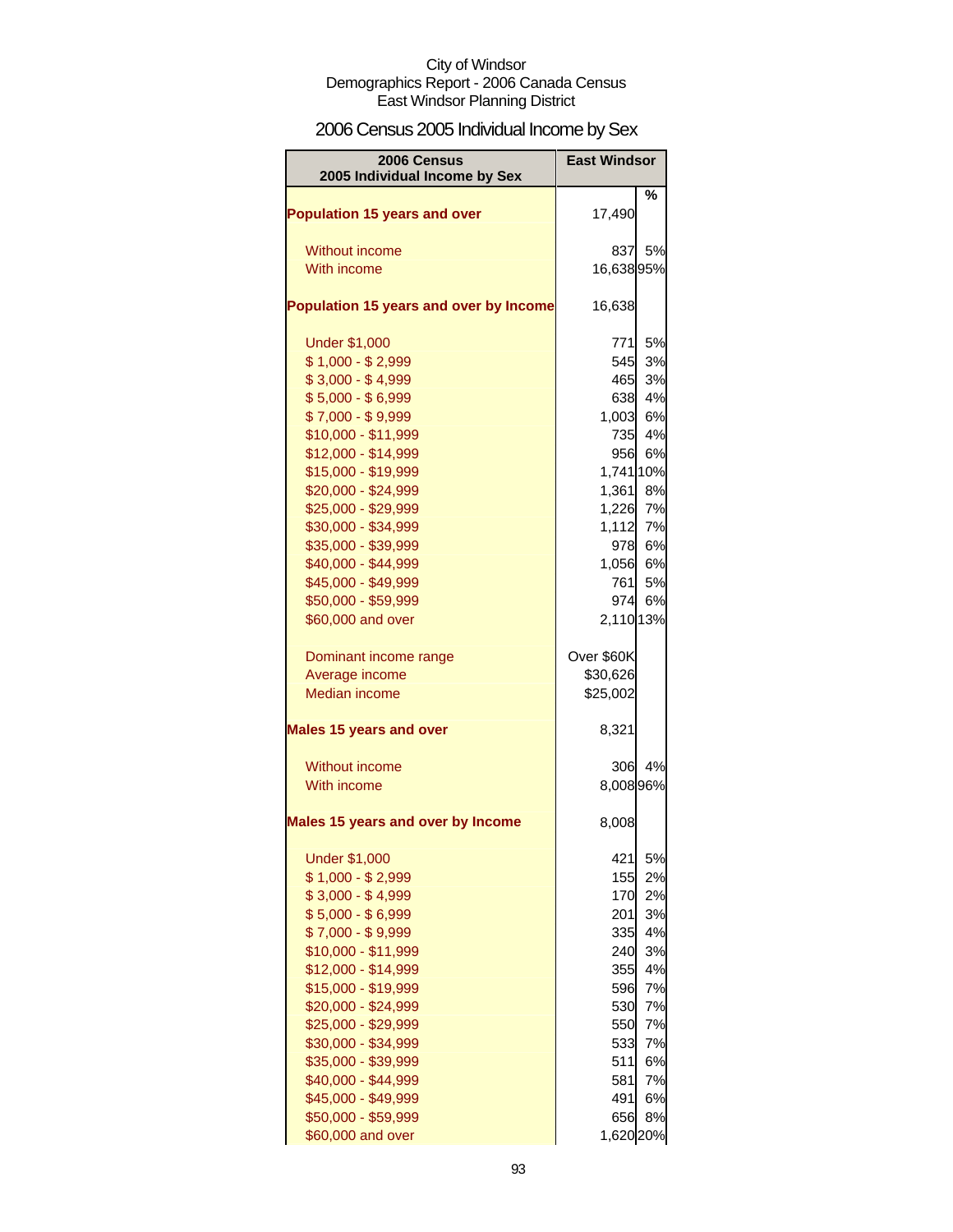| aat vyihaadi Thahimiy Diatrict<br>2006 Census<br>2005 Individual Income by Sex | <b>East Windsor</b> |    |
|--------------------------------------------------------------------------------|---------------------|----|
|                                                                                |                     | %  |
|                                                                                |                     |    |
| Dominant income range                                                          | Over \$60K          |    |
| <b>Median income</b>                                                           | \$33,933            |    |
| Average income                                                                 | \$37,083            |    |
| <b>Females 15 years and over</b>                                               | 9,159               |    |
| <b>Without income</b>                                                          | 519                 | 6% |
| With income                                                                    | 8,61594%            |    |
| Females 15 years and over by Income                                            | 8,615               |    |
| <b>Under \$1,000</b>                                                           | 346                 | 4% |
| $$1,000 - $2,999$                                                              | 355                 | 4% |
| $$3,000 - $4,999$                                                              | 275                 | 3% |
| $$5,000 - $6,999$                                                              | 456                 | 5% |
| $$7,000 - $9,999$                                                              | 641                 | 7% |
| \$10,000 - \$11,999                                                            | 460                 | 5% |
| \$12,000 - \$14,999                                                            | 570                 | 7% |
| \$15,000 - \$19,999                                                            | 1,116 13%           |    |
| \$20,000 - \$24,999                                                            | 806                 | 9% |
| \$25,000 - \$29,999                                                            | 691                 | 8% |
| \$30,000 - \$34,999                                                            | 644l                | 7% |
| \$35,000 - \$39,999                                                            | 415                 | 5% |
| \$40,000 - \$44,999                                                            | 496                 | 6% |
| \$45,000 - \$49,999                                                            | 311                 | 4% |
| \$50,000 - \$59,999                                                            | 296                 | 3% |
| \$60,000 and over                                                              | 526                 | 6% |
| Dominant income range                                                          | \$15K - \$20K       |    |
| <b>Median income</b>                                                           | \$19,923            |    |
| Average income                                                                 | \$24,593            |    |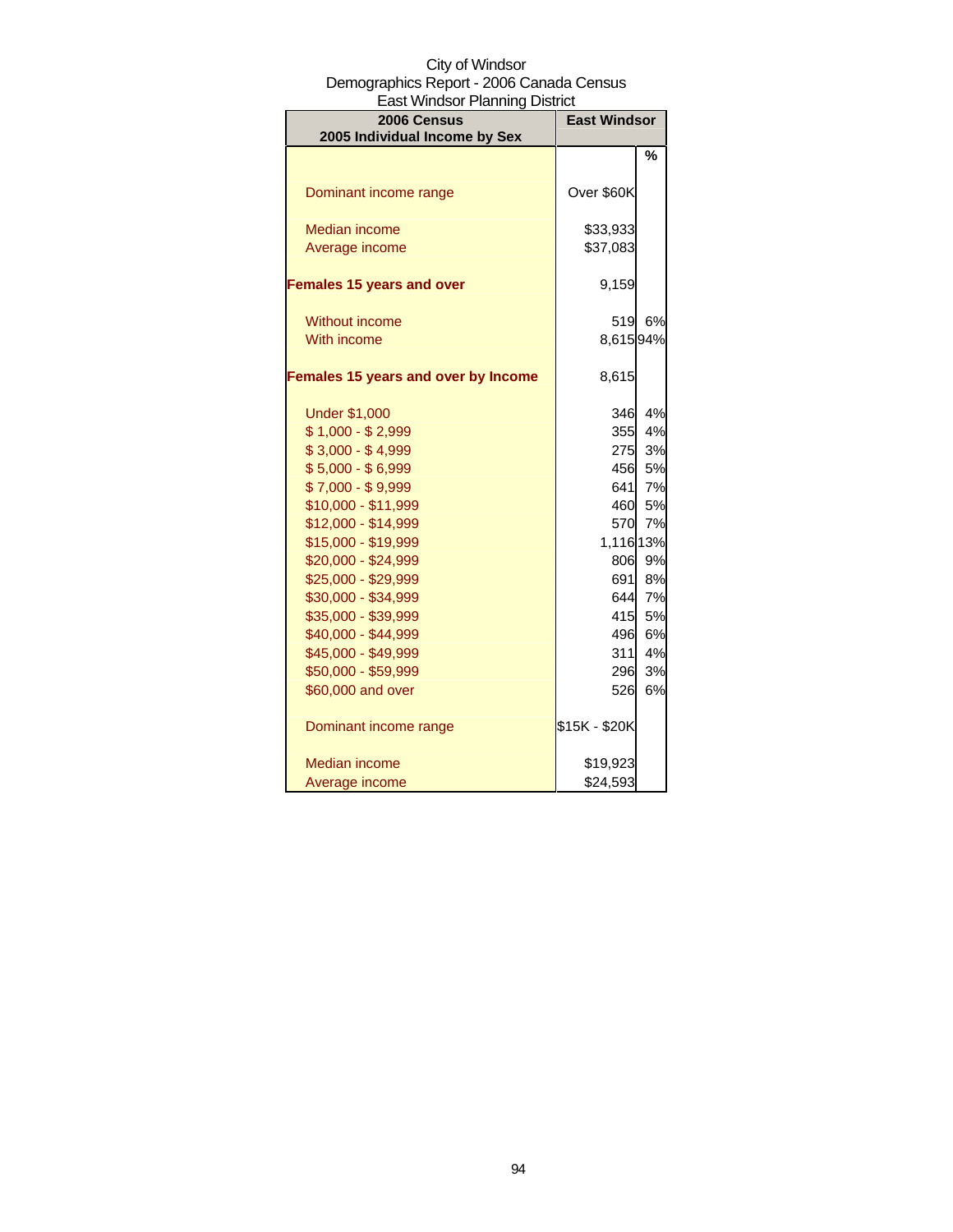# 2006 Census 2005 Individual After-Tax Income by Sex

| 2006 Census                                      | <b>East Windsor</b> |         |
|--------------------------------------------------|---------------------|---------|
| 2005 Individual After-Tax Income by Sex          |                     |         |
| <b>Population 15 years and over</b>              | 17,475              | %       |
| Without income                                   | 832                 | 5%      |
| With income                                      | 16,64195%           |         |
| Population 15 years and over by after-tax income | 16,641              |         |
| <b>Under \$1,000</b>                             | 831                 | 5%      |
| \$1,000 to \$2,999                               | 540                 | 3%      |
| \$3,000 to \$4,999                               |                     | 426 3%  |
| \$5,000 to \$6,999                               |                     | 686 4%  |
| \$7,000 to \$9,999                               |                     | 998 6%  |
| \$10,000 to \$11,999                             |                     | 730 4%  |
| \$12,000 to \$14,999                             | 1,038 6%            |         |
| \$15,000 to \$19,999                             | 1,916 12%           |         |
| \$20,000 to \$24,999                             | 1,671 10%           |         |
| \$25,000 to \$29,999                             | 1,477               | 9%      |
| \$30,000 to \$34,999                             | 1,413 8%            |         |
| \$35,000 to \$39,999                             | 1,203 7%            |         |
| \$40,000 to \$44,999                             | 881                 | 5%      |
| \$45,000 to \$49,999                             | 614                 | 4%      |
| \$50,000 and over                                | 1,940 12%           |         |
| Dominant income range                            | Over \$50K          |         |
| Median after-tax income                          | \$23,045            |         |
| Average after-tax income                         | \$26,159            |         |
| <b>Males 15 years and over</b>                   | 8,336               |         |
| Without income                                   | 290                 | 3%      |
| With income                                      | 7,98896%            |         |
| Males 15 years and over by after-tax income      | 7,988               |         |
| <b>Under \$1,000</b>                             | 441                 | 6%      |
| \$1,000 to \$2,999                               | 190                 | 2%      |
| \$3,000 to \$4,999                               |                     | 210 3%  |
| \$5,000 to \$6,999                               |                     | 186 2%  |
| \$7,000 to \$9,999                               | 330                 | 4%      |
| \$10,000 to \$11,999                             | 241                 | 3%      |
| \$12,000 to \$14,999                             | 416                 | 5%      |
| \$15,000 to \$19,999                             | 675                 | 8%      |
| \$20,000 to \$24,999                             | 685                 | 9%      |
| \$25,000 to \$29,999                             | 606                 | 8%      |
| \$30,000 to \$34,999                             |                     | 791 10% |
| \$35,000 to \$39,999                             | 681                 | 9%      |
| \$40,000 to \$44,999                             | 521                 | 7%      |
| \$45,000 to \$49,999                             | 396                 | 5%      |
| \$50,000 and over                                | 1,432 18%           |         |
| Dominant income range                            | Over \$50K          |         |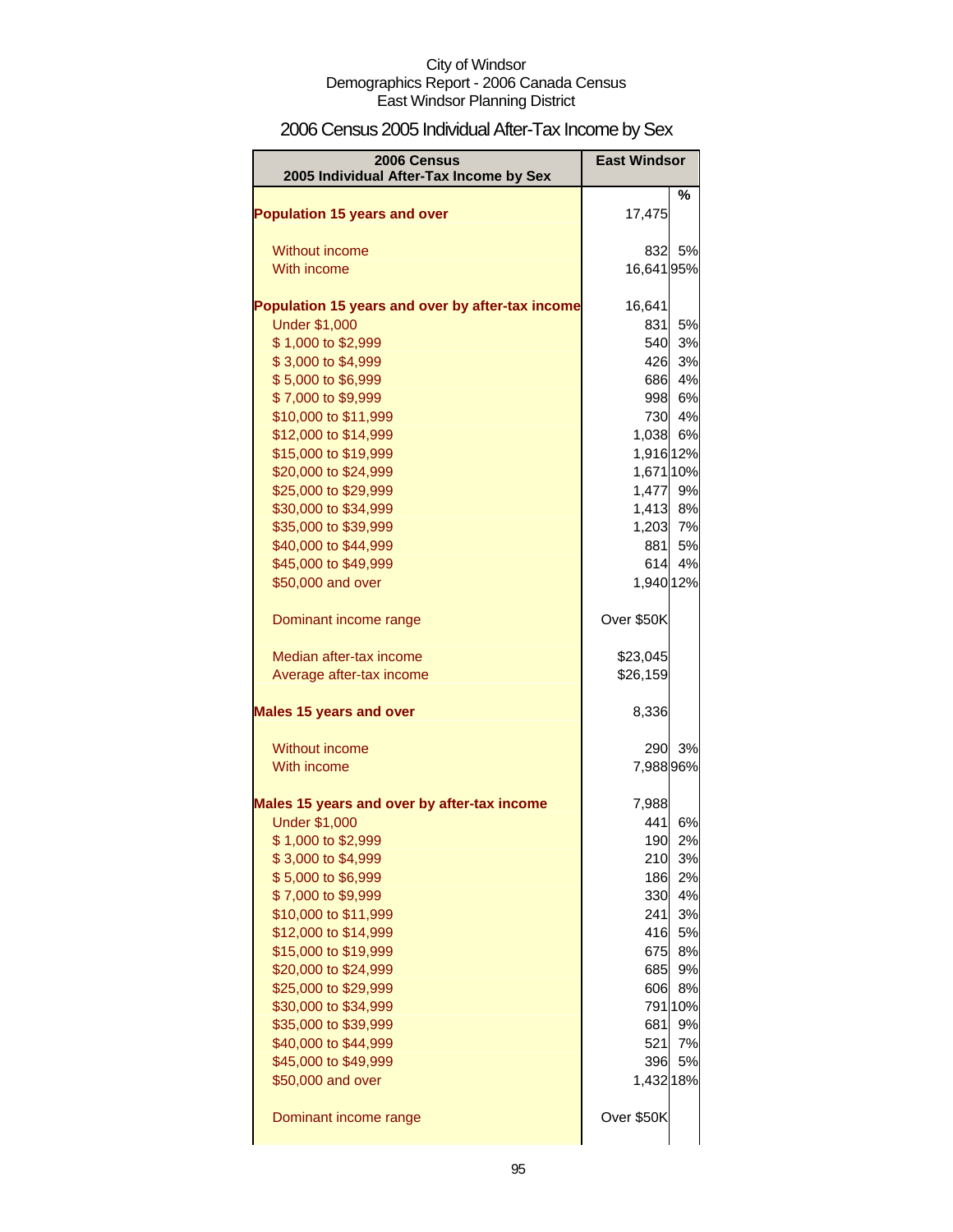| City of Windsor                          |
|------------------------------------------|
| Demographics Report - 2006 Canada Census |
| East Windsor Planning District           |

| 2006 Census<br>2005 Individual After-Tax Income by Sex | <b>East Windsor</b> |         |
|--------------------------------------------------------|---------------------|---------|
|                                                        |                     | %       |
| Median after-tax income                                | \$29,343            |         |
| Average after-tax income                               | \$30,825            |         |
| <b>Females 15 years and over</b>                       | 9,134               |         |
| Without income                                         | 521                 | 6%      |
| With income                                            | 8,62594%            |         |
| Females 15 years and over by after-tax income          | 8,625               |         |
| <b>Under \$1,000</b>                                   | 326                 | 4%      |
| \$1,000 to \$2,999                                     | 380                 | 4%      |
| \$3,000 to \$4,999                                     | 290                 | 3%      |
| \$5,000 to \$6,999                                     | 500                 | 6%      |
| \$7,000 to \$9,999                                     |                     | 631 7%  |
| \$10,000 to \$11,999                                   |                     | 470 5%  |
| \$12,000 to \$14,999                                   |                     | 625 7%  |
| \$15,000 to \$19,999                                   | 1,206 14%           |         |
| \$20,000 to \$24,999                                   |                     | 996 12% |
| \$25,000 to \$29,999                                   |                     | 854 10% |
| \$30,000 to \$34,999                                   | 650                 | 8%      |
| \$35,000 to \$39,999                                   | 525                 | 6%      |
| \$40,000 to \$44,999                                   | 320                 | 4%      |
| \$45,000 to \$49,999                                   | 161                 | 2%      |
| \$50,000 and over                                      | 546                 | 6%      |
| Dominant income range                                  | \$15K to \$20K      |         |
| Median after-tax income                                | \$19,222            |         |
| Average after-tax income                               | \$21,818            |         |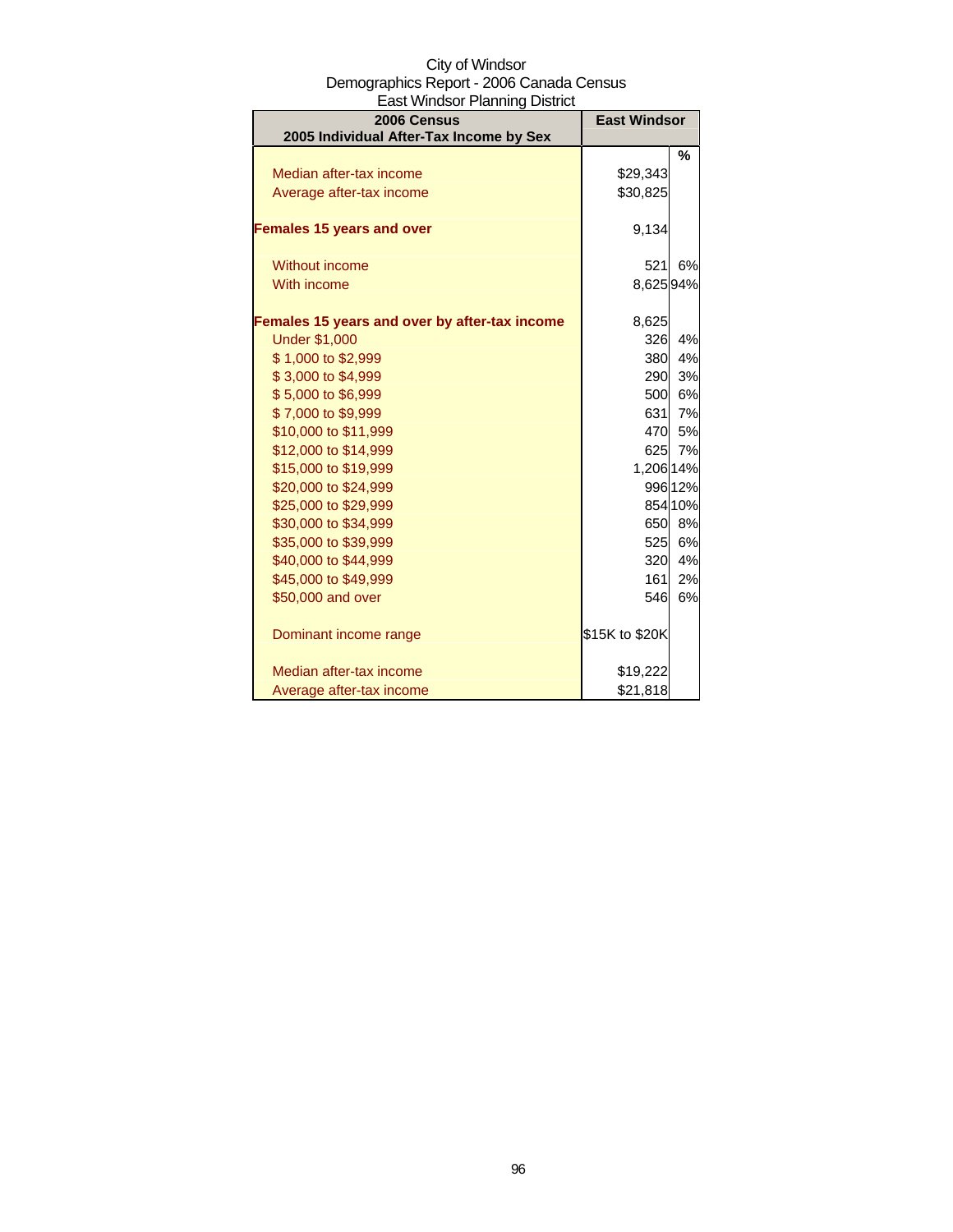# 2006 Census 2005 Family Income

| 2006 Census<br>2005 Family Income                | <b>East Windsor</b> |         |
|--------------------------------------------------|---------------------|---------|
|                                                  |                     | %       |
| <b>Total Census Families by Income</b>           | 6,023               |         |
| <b>Under \$10,000</b>                            | 231                 | 4%      |
| \$10,000 - \$19,999                              | 450                 | 7%      |
| \$20,000 - \$29,999                              | 526                 | 9%      |
| \$30,000 - \$39,999                              |                     | 644 11% |
| \$40,000 - \$49,999                              |                     | 746 12% |
| \$50,000 - \$59,999                              |                     | 605 10% |
| \$60,000 - \$69,999                              |                     | 573 10% |
| \$70,000 - \$79,999                              |                     | 523 9%  |
| \$80,000 - \$89,999                              | 381                 | 6%      |
| \$90,000 - \$99,999                              |                     | 235 4%  |
| \$100,000 and over                               |                     | 926 15% |
| Dominant income range                            | Over \$100K         |         |
| <b>Median income</b>                             | \$55,354            |         |
| Average income                                   | \$62,598            |         |
| <b>Couple Families by Income</b>                 | 4,351               |         |
| <b>Under \$10,000</b>                            | 110                 | 3%      |
| \$10,000 - \$19,999                              | 195                 | 4%      |
| \$20,000 - \$29,999                              | 261                 | 6%      |
| \$30,000 - \$39,999                              | 411                 | 9%      |
| \$40,000 - \$49,999                              |                     | 485 11% |
| \$50,000 - \$59,999                              |                     | 525 12% |
| \$60,000 - \$69,999                              |                     | 461 11% |
| \$70,000 - \$79,999                              |                     | 406 9%  |
| \$80,000 - \$89,999                              |                     | 335 8%  |
| \$90,000 - \$99,999                              | 215                 | 5%      |
| \$100,000 and over                               |                     | 85120%  |
| Dominant income range                            | Over \$100K         |         |
| <b>Median income</b>                             | \$63,046            |         |
| Average income                                   | \$70,387            |         |
| <b>Total Census Families by after-tax Income</b> | 6,013               |         |
| <b>Under \$10,000</b>                            | 191                 | 3%      |
| \$10,000 to \$19,999                             | 485                 | 8%      |
| \$20,000 to \$29,999                             |                     | 575 10% |
| \$30,000 to \$39,999                             |                     | 817 14% |
| \$40,000 to \$49,999                             |                     | 965 16% |
| \$50,000 to \$59,999                             |                     | 774 13% |
| \$60,000 to \$69,999                             |                     | 711 12% |
| \$70,000 to \$79,999                             | 455                 | 8%      |
| \$80,000 and over                                |                     | 986 16% |
| Dominant income range                            | Over \$80K          |         |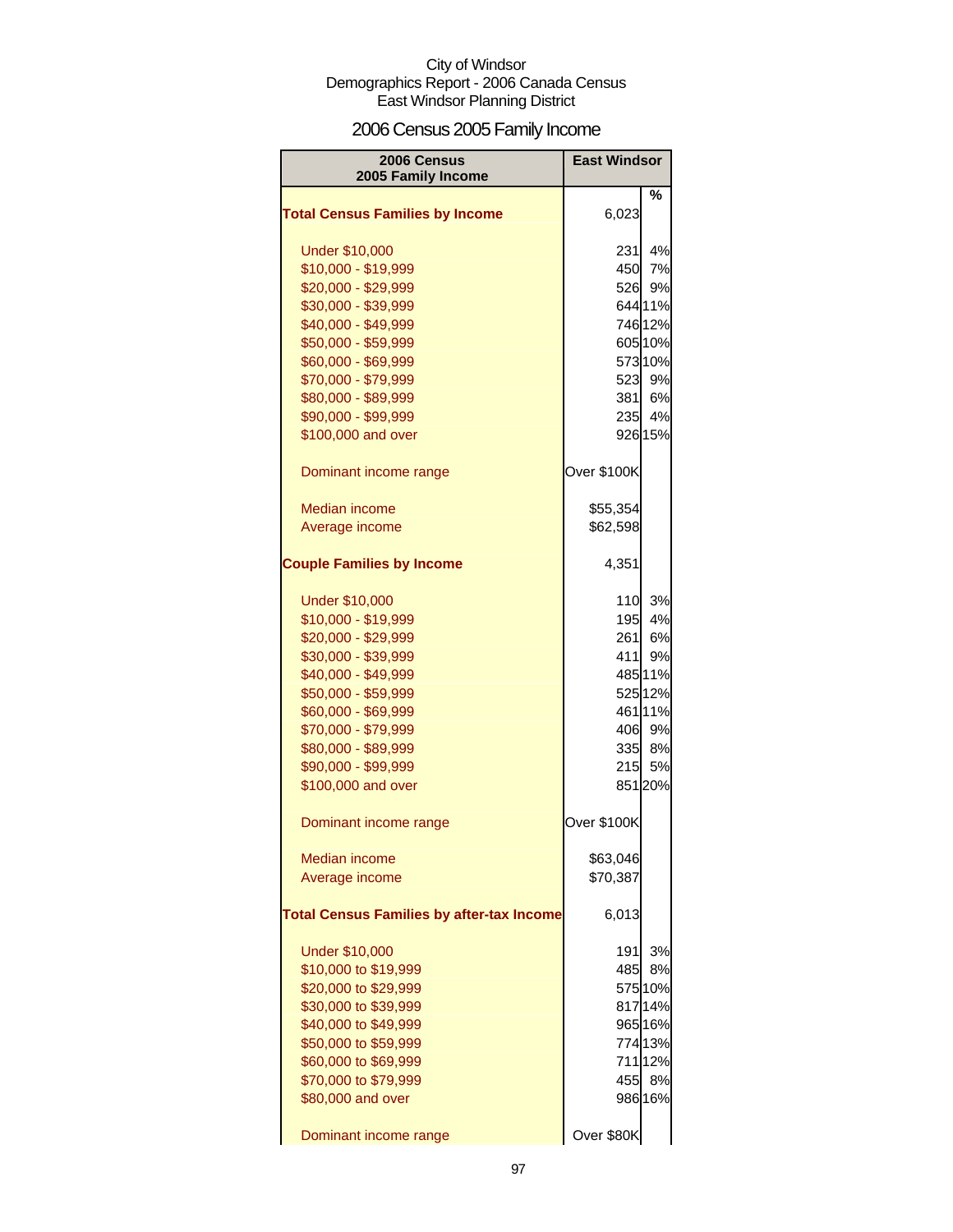| 2006 Census<br>2005 Family Income          | <b>East Windsor</b> |        |
|--------------------------------------------|---------------------|--------|
|                                            |                     | %      |
|                                            |                     |        |
| Median after-tax income                    | \$49,448            |        |
| Average after-tax income                   | \$53,703            |        |
|                                            |                     |        |
| <b>Couple Families by after-tax Income</b> | 4,346               |        |
| <b>Under \$10,000</b>                      | 85                  | 2%     |
| \$10,000 to \$19,999                       | <b>155</b>          | 4%     |
| \$20,000 to \$29,999                       | 265                 | 6%     |
| \$30,000 to \$39,999                       |                     | 54112% |
| \$40,000 to \$49,999                       |                     | 70516% |
| \$50,000 to \$59,999                       |                     | 57313% |
| \$60,000 to \$69,999                       |                     | 57113% |
| \$70,000 to \$79,999                       |                     | 340 8% |
| \$80,000 and over                          |                     | 89120% |
| Dominant income range                      | Over \$80K          |        |
| Median after-tax income                    | \$55,436            |        |
| Average after-tax income                   | \$59,931            |        |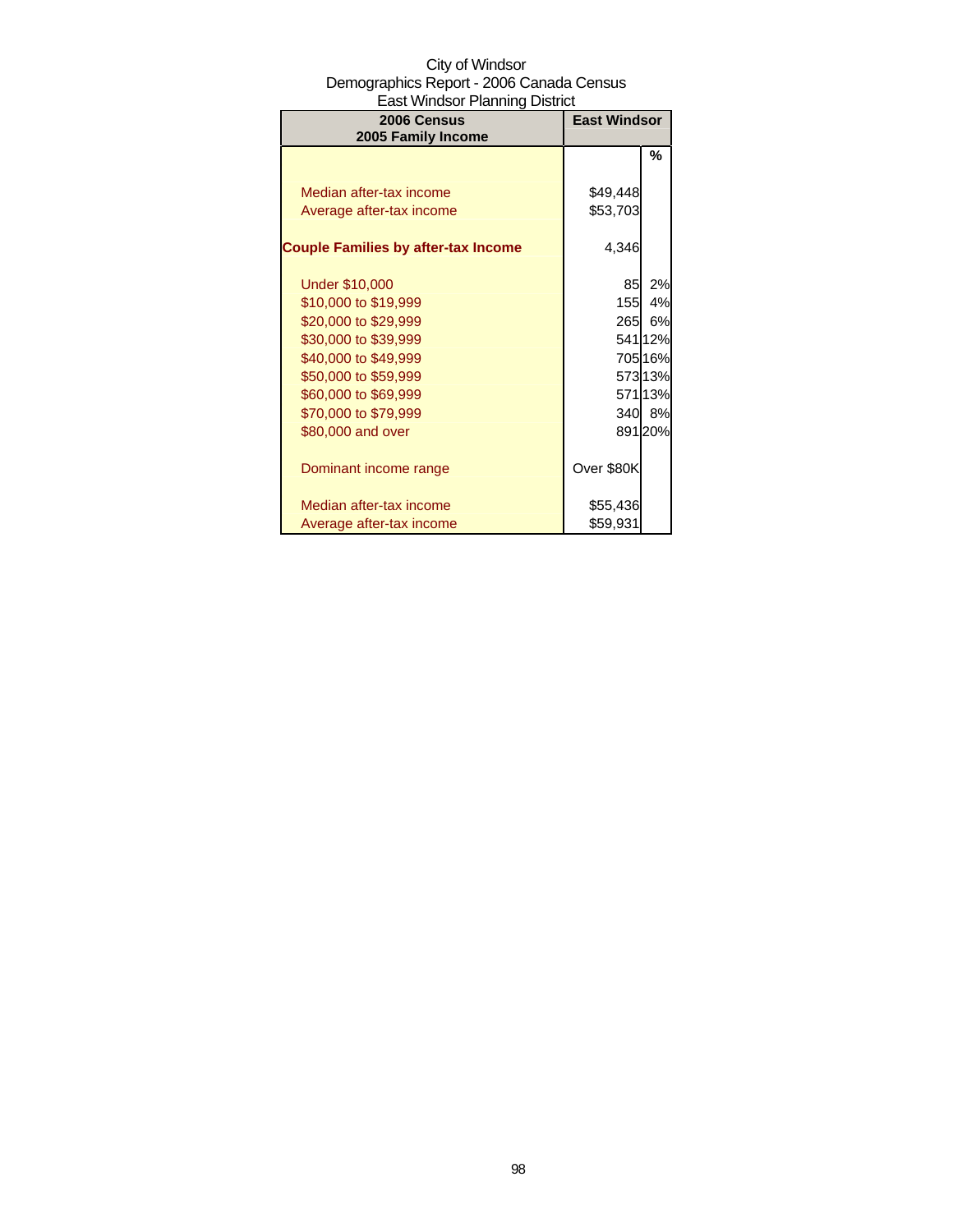# 2006 Census 2005 Income of Non-family Persons by Sex

| 2006 Census<br>2005 Income of Non-family Persons by Sex | <b>East Windsor</b> |               |
|---------------------------------------------------------|---------------------|---------------|
| Non-family persons 15 years and over by Income          | 3,688               | %             |
| <b>Under \$1,000</b>                                    | 115                 | 3%            |
| $$1,000 - $2,999$                                       | 10 <sup>1</sup>     | 0%            |
| $$3,000 - $4,999$                                       | 20                  | 1%            |
| $$5,000 - $6,999$                                       | 120                 | 3%            |
| $$7,000 - $9,999$                                       |                     | 100 3%        |
| \$10,000 - \$11,999                                     |                     | 155 4%        |
| \$12,000 - \$14,999                                     | 225                 | 6%            |
| \$15,000 - \$19,999                                     |                     | 445 12%       |
| \$20,000 - \$24,999                                     | 311                 | 8%            |
| \$25,000 - \$29,999                                     |                     | 225 6%        |
| \$30,000 - \$34,999                                     | 276                 | 7%            |
| \$35,000 - \$39,999                                     |                     | 250 7%        |
| \$40,000 - \$44,999                                     | 306                 | 8%            |
| \$45,000 - \$49,999                                     | 226                 | 6%            |
| \$50,000 - \$59,999<br>\$60,000 and over                | 155                 | 4%<br>621 17% |
|                                                         |                     |               |
| Dominant income range                                   | Over \$60K          |               |
| Average income                                          | \$35,133            |               |
| <b>Median income</b>                                    | \$30,969            |               |
| Male non-family persons 15 years and over               | 1,798               |               |
| <b>Under \$1,000</b>                                    | 65                  | 4%            |
| $$1,000 - $2,999$                                       | 30                  | 2%            |
| $$3,000 - $4,999$                                       | 10                  | 1%            |
| $$5,000 - $6,999$                                       | 65                  | 4%            |
| $$7,000 - $9,999$                                       | 50                  | 3%            |
| $$10,000 - $11,999$                                     | 95                  | 5%            |
| \$12,000 - \$14,999                                     |                     | 100 6%        |
| \$15,000 - \$19,999                                     | 110                 | 6%            |
| \$20,000 - \$24,999                                     | 100                 | 6%            |
| \$25,000 - \$29,999                                     | 95                  | 5%            |
| \$30,000 - \$34,999                                     | 95                  | 5%            |
| \$35,000 - \$39,999<br>\$40,000 - \$44,999              | 90                  | 5%<br>145 8%  |
| \$45,000 - \$49,999                                     | 125                 | 7%            |
| \$50,000 - \$59,999                                     | 90                  | 5%            |
| \$60,000 and over                                       |                     | 456 25%       |
|                                                         |                     |               |
| Dominant income range                                   | Over \$60K          |               |
| Average income                                          | \$35,866            |               |
| <b>Median income</b>                                    | \$37,517            |               |
| Female non-family persons 15 years and over             | 1,932               |               |
| <b>Under \$1,000</b>                                    | 40                  | 2%            |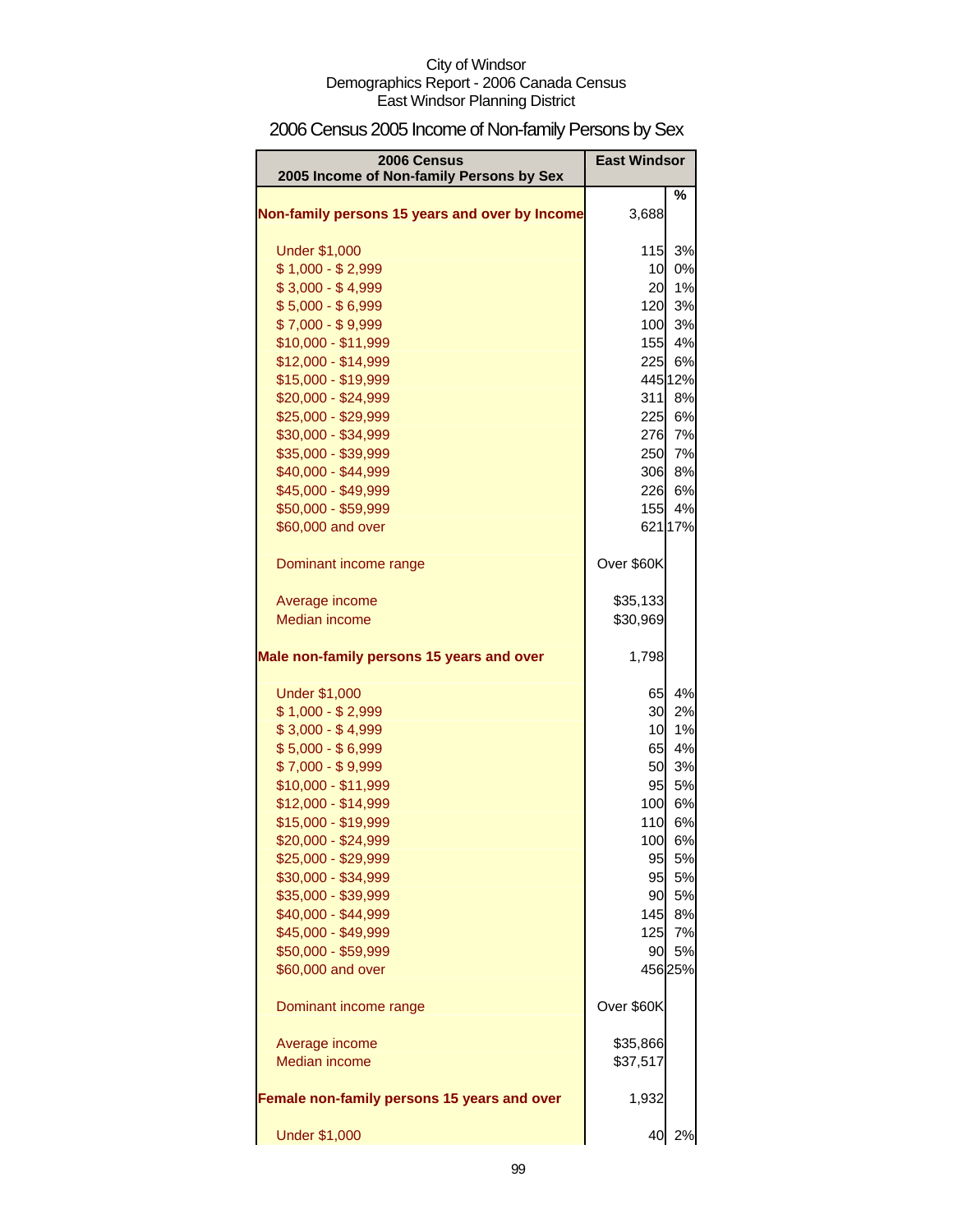| <b>East Windsor Planning District</b>                   |                     |         |
|---------------------------------------------------------|---------------------|---------|
| 2006 Census<br>2005 Income of Non-family Persons by Sex | <b>East Windsor</b> |         |
|                                                         |                     |         |
|                                                         |                     | %       |
| $$1,000 - $2,999$                                       | 0                   | 0%      |
| $$3,000 - $4,999$                                       | 10                  | 1%      |
| $$5,000 - $6,999$                                       | 20                  | 1%      |
| \$7,000 - \$9,999                                       | 70                  | 4%      |
| \$10,000 - \$11,999                                     | 50                  | 3%      |
| $$12,000 - $14,999$                                     | 145                 | 8%      |
| \$15,000 - \$19,999                                     |                     | 330 17% |
| \$20,000 - \$24,999                                     |                     | 241 12% |
| \$25,000 - \$29,999                                     | 150                 | 8%      |
| \$30,000 - \$34,999                                     | 183                 | 9%      |
| \$35,000 - \$39,999                                     | 95                  | 5%      |
| \$40,000 - \$44,999                                     | 140                 | 7%      |
| \$45,000 - \$49,999                                     | 80                  | 4%      |
| \$50,000 - \$59,999                                     | 75                  | 4%      |
| \$60,000 and over                                       | 165                 | 9%      |
|                                                         |                     |         |
| Dominant income range                                   | \$15K - \$20K       |         |
|                                                         |                     |         |
| Median income                                           | \$24,821            |         |
| Average income                                          | \$29,257            |         |

# City of Windsor Demographics Report - 2006 Canada Census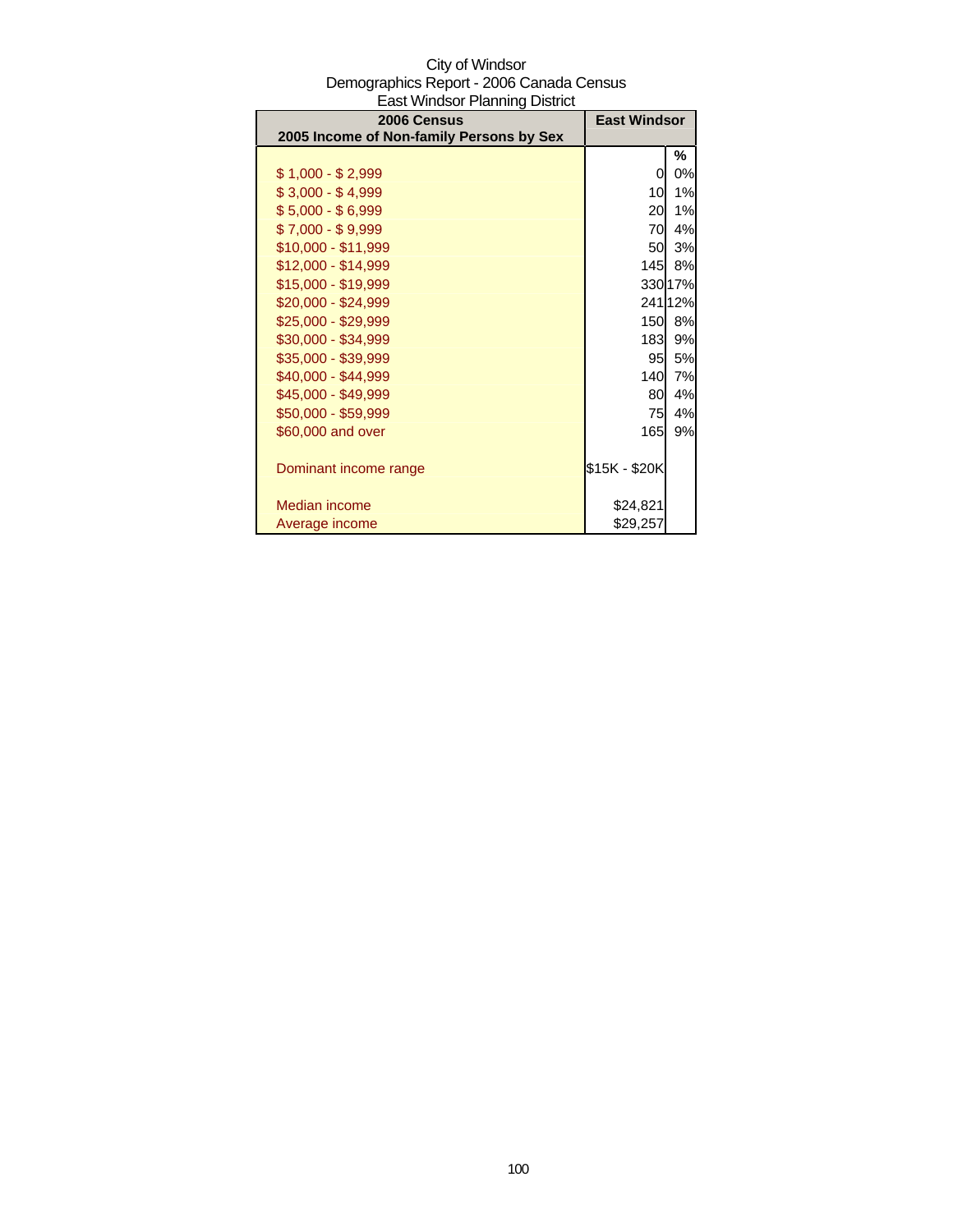| 2006 Census<br>2005 After-Tax Income of Non-family Persons by Sex | <b>East Windsor</b> |               |
|-------------------------------------------------------------------|---------------------|---------------|
| Non-family persons 15 years and over by after-tax income          | 3,708               | %             |
|                                                                   |                     |               |
| <b>Under \$1,000</b>                                              | 100                 | 3%            |
| $$1,000 - $2,999$                                                 | 10                  | 0%            |
| $$3,000 - $4,999$                                                 | 30                  | 1%            |
| $$5,000 - $6,999$                                                 | 75                  | 2%            |
| $$7,000 - $9,999$                                                 |                     | 110 3%        |
| $$10,000 - $11,999$                                               |                     | 170 5%        |
| \$12,000 - \$14,999                                               |                     | 275 7%        |
| \$15,000 - \$19,999                                               |                     | 540 15%       |
| \$20,000 - \$24,999                                               |                     | 416 11%       |
| \$25,000 - \$29,999                                               |                     | 403 11%       |
| \$30,000 - \$34,999                                               |                     | 405 11%       |
| \$35,000 - \$39,999<br>\$40,000 - \$44,999                        | 185                 | 331 9%<br>5%  |
| \$45,000 - \$49,999                                               |                     | 146 4%        |
| \$50,000 and over                                                 |                     | 546 15%       |
|                                                                   |                     |               |
| Dominant income range                                             | Over \$50K          |               |
| Median income                                                     | \$26,795            |               |
| Average income                                                    | \$29,615            |               |
|                                                                   |                     |               |
| Male non-family persons 15 years and over by after-tax income     | 1,783               |               |
| <b>Under \$1,000</b>                                              | 75                  | 4%            |
| $$1,000 - $2,999$                                                 | 20                  | 1%            |
| $$3,000 - $4,999$                                                 | 10                  | 1%            |
| $$5,000 - $6,999$                                                 | 75                  | 4%            |
| $$7,000 - $9,999$                                                 | 50                  | 3%            |
| \$10,000 - \$11,999                                               | 105                 | 6%            |
| \$12,000 - \$14,999                                               | 125                 | 7%            |
| \$15,000 - \$19,999                                               | 155                 | 9%            |
| \$20,000 - \$24,999                                               |                     | 170 10%       |
| \$25,000 - \$29,999                                               | 85                  | 5%            |
| \$30,000 - \$34,999                                               |                     | 140 8%        |
| \$35,000 - \$39,999                                               |                     | 170 10%       |
| \$40,000 - \$44,999                                               |                     | 100 6%        |
| \$45,000 - \$49,999<br>\$50,000 and over                          | 125                 | 7%<br>336 19% |
|                                                                   |                     |               |
| Dominant income range                                             | Over \$50K          |               |
| Median income                                                     | \$30,011            |               |
| Average income                                                    | \$29,462            |               |
| Female non-family persons 15 years and over by after-tax income   | 1,922               |               |
| <b>Under \$1,000</b>                                              | 50                  | 3%            |
| $$1,000 - $2,999$                                                 | 0                   | 0%            |
| $$3,000 - $4,999$                                                 | 10                  | 1%            |

# 2006 Census 2005 After-Tax Income of Non-family Persons by Sex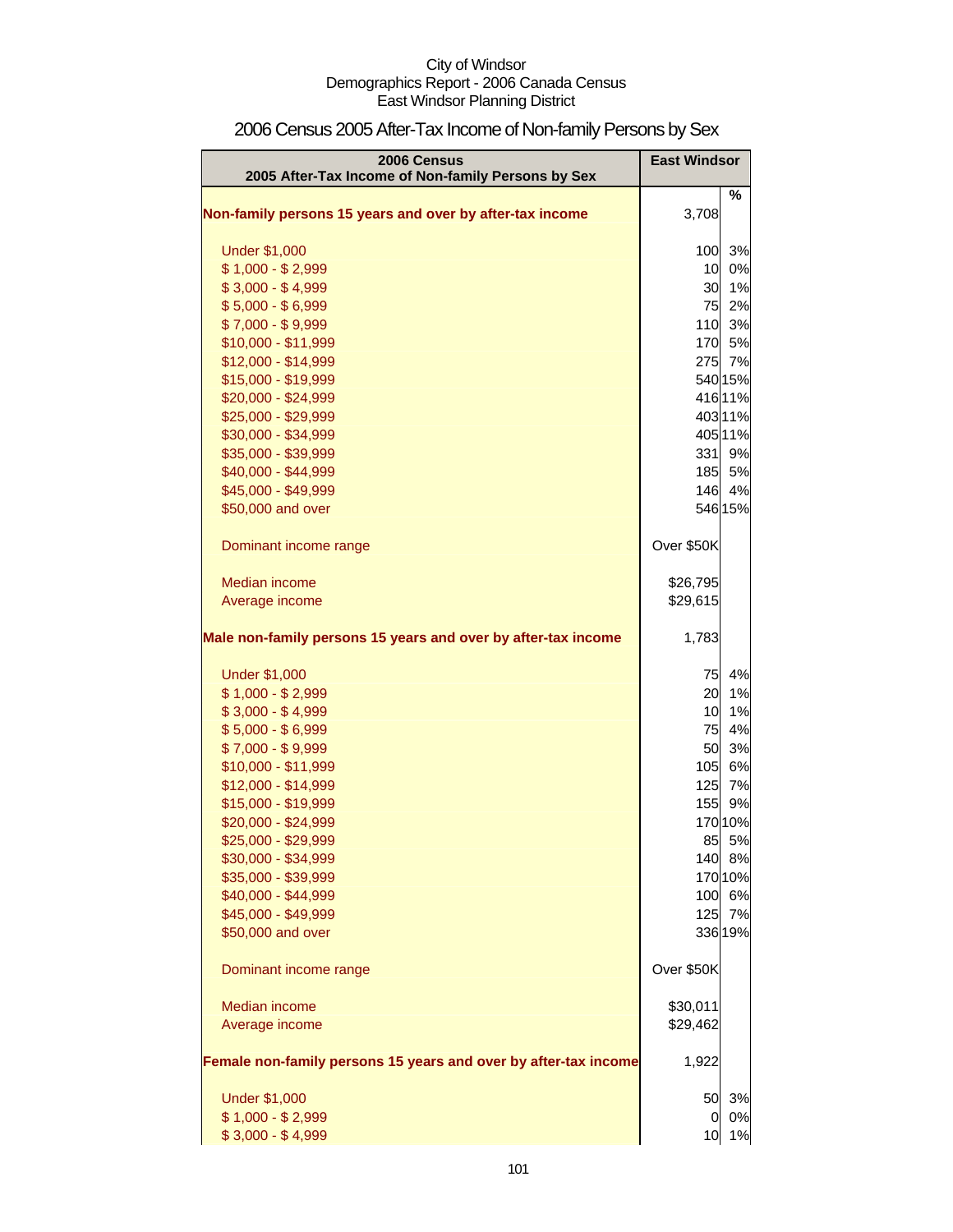| <b>2006 Census</b><br>2005 After-Tax Income of Non-family Persons by Sex | <b>East Windsor</b> |        |
|--------------------------------------------------------------------------|---------------------|--------|
|                                                                          |                     | ℅      |
| $$5,000 - $6,999$                                                        | 50                  | 3%     |
| $$7,000 - $9,999$                                                        | 60                  | 3%     |
| \$10,000 - \$11,999                                                      | 50                  | 3%     |
| $$12,000 - $14,999$                                                      | 150I                | 8%     |
| \$15,000 - \$19,999                                                      |                     | 38021% |
| $$20,000 - $24,999$                                                      |                     | 22112% |
| \$25,000 - \$29,999                                                      |                     | 24113% |
| \$30,000 - \$34,999                                                      |                     | 24514% |
| \$35,000 - \$39,999                                                      | 156                 | 9%     |
| \$40,000 - \$44,999                                                      | 90                  | 5%     |
| \$45,000 - \$49,999                                                      | 50                  | 3%     |
| \$50,000 and over                                                        | 160                 | 9%     |
|                                                                          |                     |        |
| Dominant income range                                                    | \$15K - \$20K       |        |
|                                                                          |                     |        |
| Median income                                                            | \$24,667            |        |
| Average income                                                           | \$25,668            |        |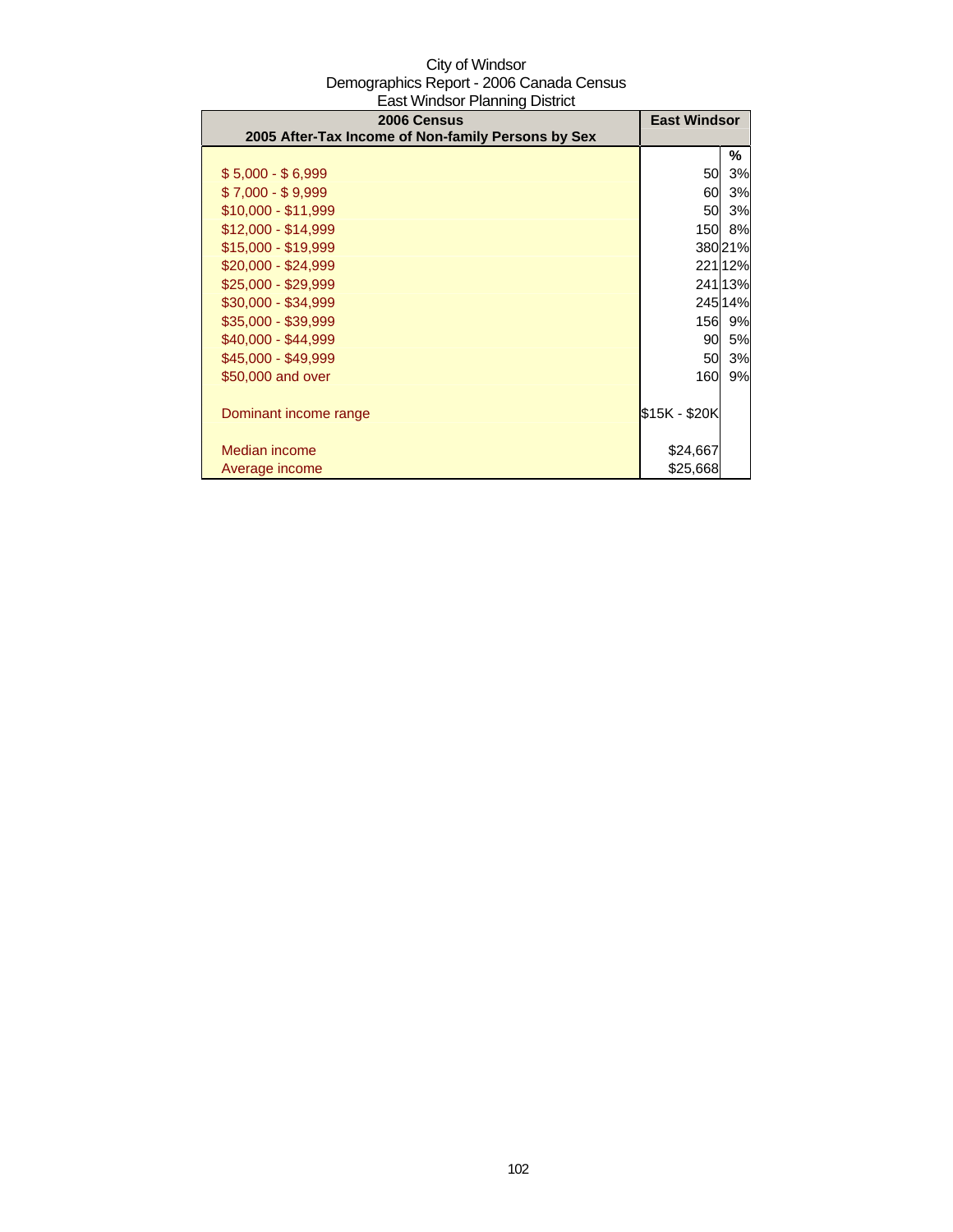### 2006 Census 2005 Income: Sources

| 2006 Census<br>2005 Income: Sources                                     | <b>East Windsor</b> |
|-------------------------------------------------------------------------|---------------------|
| <b>Composition of family income for all families</b>                    |                     |
| <b>Employment income</b>                                                | 72.5%               |
| Government transfer payments                                            | 16.4%               |
| Other                                                                   | 11.1%               |
| <b>Composition of family income for all couple families</b>             |                     |
| <b>Employment income</b>                                                | 74.1%               |
| Government transfer payments                                            | 14.4%               |
| Other                                                                   | 11.4%               |
| <b>Composition of family income for male lone-parent families</b>       |                     |
| <b>Employment income</b>                                                | 2.5%                |
| Government transfer payments                                            | 0.5%                |
| Other                                                                   | 0.0%                |
| <b>Composition of family income for all female lone-parent families</b> |                     |
| <b>Employment income</b>                                                | 45.6%               |
| Government transfer payments                                            | 22.2%               |
| Other                                                                   | 5.3%                |
| Composition of income for persons 15 years and over not in a family     |                     |
| <b>Employment income</b>                                                | 60.6%               |
| Government transfer payments                                            | 19.4%               |
| Other                                                                   | 16.6%               |
| Composition of income for males 15 years and over not in a family       |                     |
| <b>Employment income</b>                                                | 59.4%               |
| Government transfer payments                                            | 11.1%               |
| Other                                                                   | 10.2%               |
| Composition of income for females 15 years and over not in a family     |                     |
| <b>Employment income</b>                                                | 36.5%               |
| Government transfer payments                                            | 26.1%               |
| Other                                                                   | 18.2%               |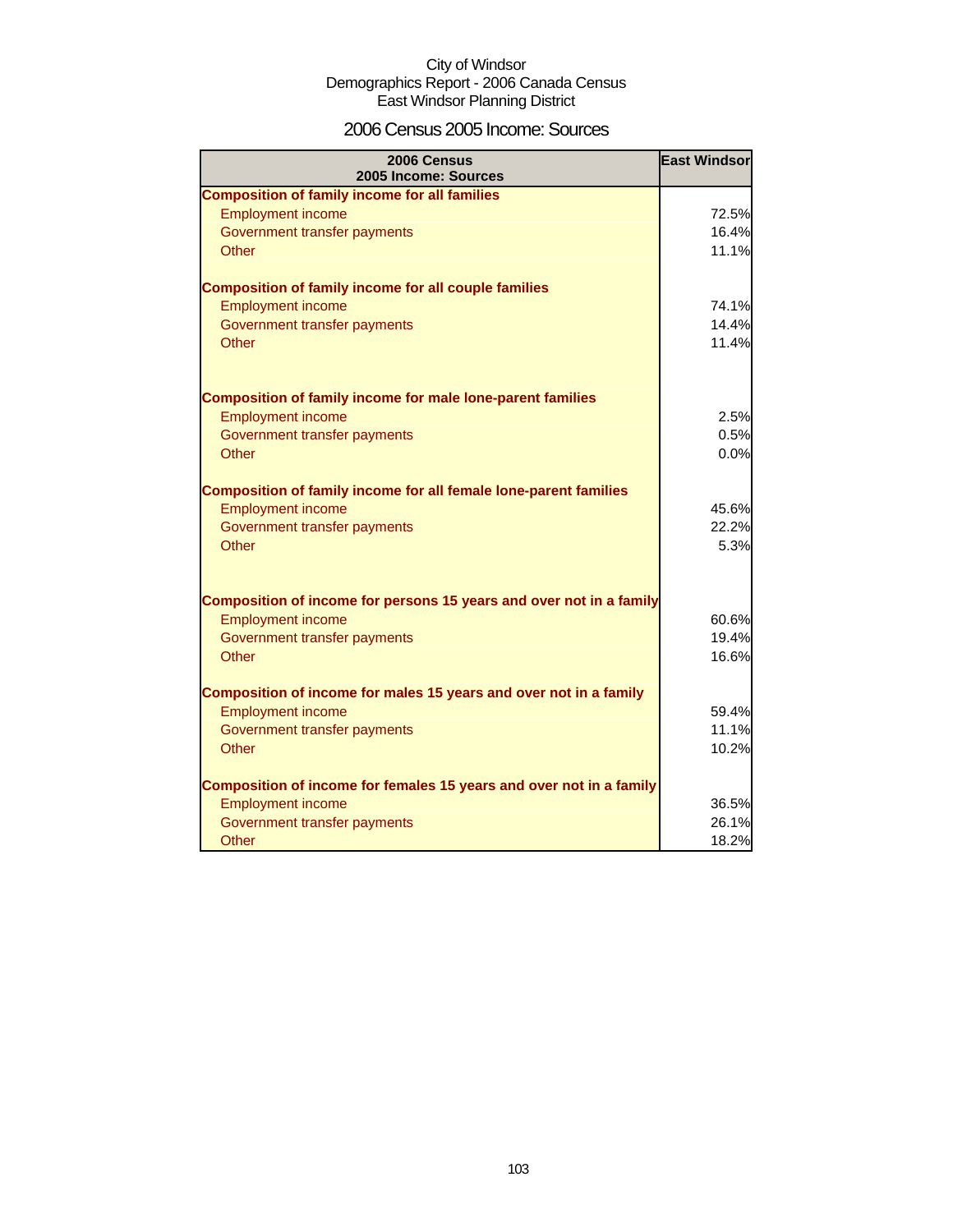# 2006 Census 2005 Income by Family Type

| 2006 Census<br>2005 Income by Family Type        | <b>East Windsor</b> |               |
|--------------------------------------------------|---------------------|---------------|
| <b>Total Families with Income by Family Type</b> | 6,026               | $\frac{0}{0}$ |
| <b>Couple families</b>                           | 4,374 73%           |               |
| Male lone-parent families                        | 25                  | 0%            |
| Female lone-parent families                      | 1,040 17%           |               |
| <b>Average Income by Family Type</b>             |                     |               |
| All census families                              | \$62,588            |               |
| Couple                                           | \$70,453            |               |
| Male lone-parent                                 | \$30,693            |               |
| Female lone-parent                               | \$37,276            |               |
| <b>Median Income by Family Type</b>              |                     |               |
| All census families                              | Non-Additive        |               |
| Couple                                           | Non-Additive        |               |
| Male lone-parent                                 | Non-Additive        |               |
| Female lone-parent                               | Non-Additive        |               |
| <b>After-tax Average Income by Family Type</b>   |                     |               |
| All census families                              | \$53,679            |               |
| Couple                                           | \$59,929            |               |
| Male lone-parent                                 | \$26,056            |               |
| Female lone-parent                               | \$33,640            |               |
| <b>After-tax Median Income by Family Type</b>    |                     |               |
| All census families                              | Non-Additive        |               |
| Couple                                           | Non-Additive        |               |
| Male lone-parent                                 | Non-Additive        |               |
| Female lone-parent                               | Non-Additive        |               |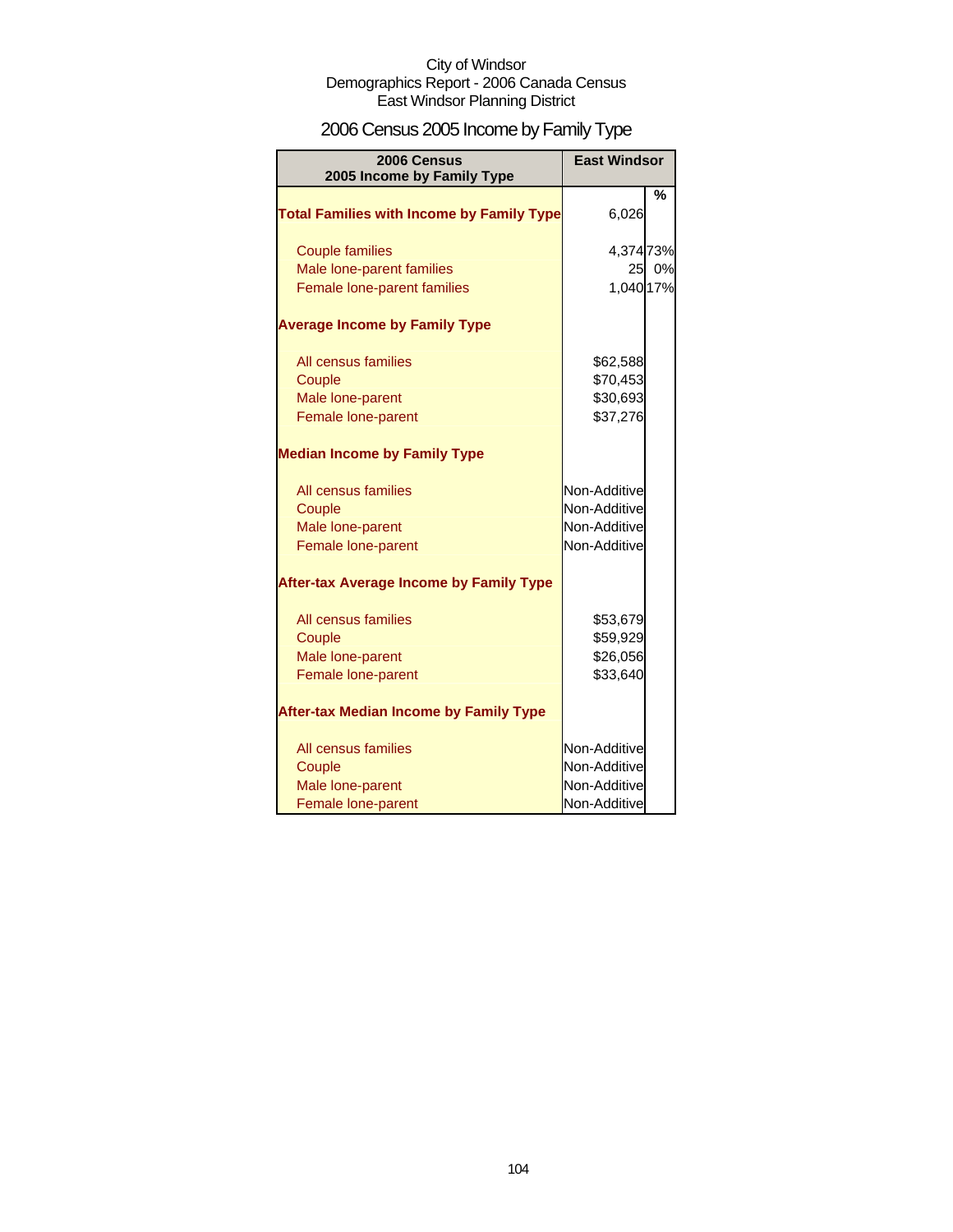### 2006 Census Prevalence of Low Income

| 2006 Census                                                      | <b>East Windsor</b> |             |
|------------------------------------------------------------------|---------------------|-------------|
| <b>Prevalence of Low Income</b>                                  |                     |             |
|                                                                  |                     | %           |
| Total families by prevalence of low income                       | 6,003               |             |
| Low income before tax                                            | Non-Additive        |             |
| Low income after tax                                             | Non-Additive        |             |
| <b>Couple families</b>                                           |                     | 4,344 72.4% |
| Low income before tax                                            | Non-Additive        |             |
| Low income after tax                                             | Non-Additive        |             |
| Male lone-parent families                                        | 250                 | 4.2%        |
| Low income before tax                                            | Non-Additive        |             |
| Low income after tax                                             | Non-Additive        |             |
| Female lone-parent families                                      |                     | 1,183 19.7% |
| Low income before tax                                            | Non-Additive        |             |
| Low income after tax                                             | Non-Additive        |             |
| Non-family persons 15 years and over by prevalence of low income | 3,685               |             |
| Low income before tax                                            | Non-Additive        |             |
| Low income after tax                                             | Non-Additive        |             |
| Male non-family persons 15 years and over                        |                     | 1,77348.1%  |
| Low income before tax                                            | Non-Additive        |             |
| Low income after tax                                             | Non-Additive        |             |
| Female non-family persons 15 years and over                      |                     | 1,89051.3%  |
| Low income before tax                                            | Non-Additive        |             |
| Low income after tax                                             | Non-Additive        |             |
| Population in private households by prevalence of low income     | 21,321              |             |
| Low income before tax                                            | Non-Additive        |             |
| Low income after tax                                             | Non-Additive        |             |
| Children under 6 years of age                                    | 1,535               | 7.2%        |
| Low income before tax                                            | Non-Additive        |             |
| Low income after tax                                             | Non-Additive        |             |
| Persons 65 years of age and over                                 |                     | 3,060 14.4% |
| Low income before tax                                            | Non-Additive        |             |
| Low income after tax                                             | Non-Additive        |             |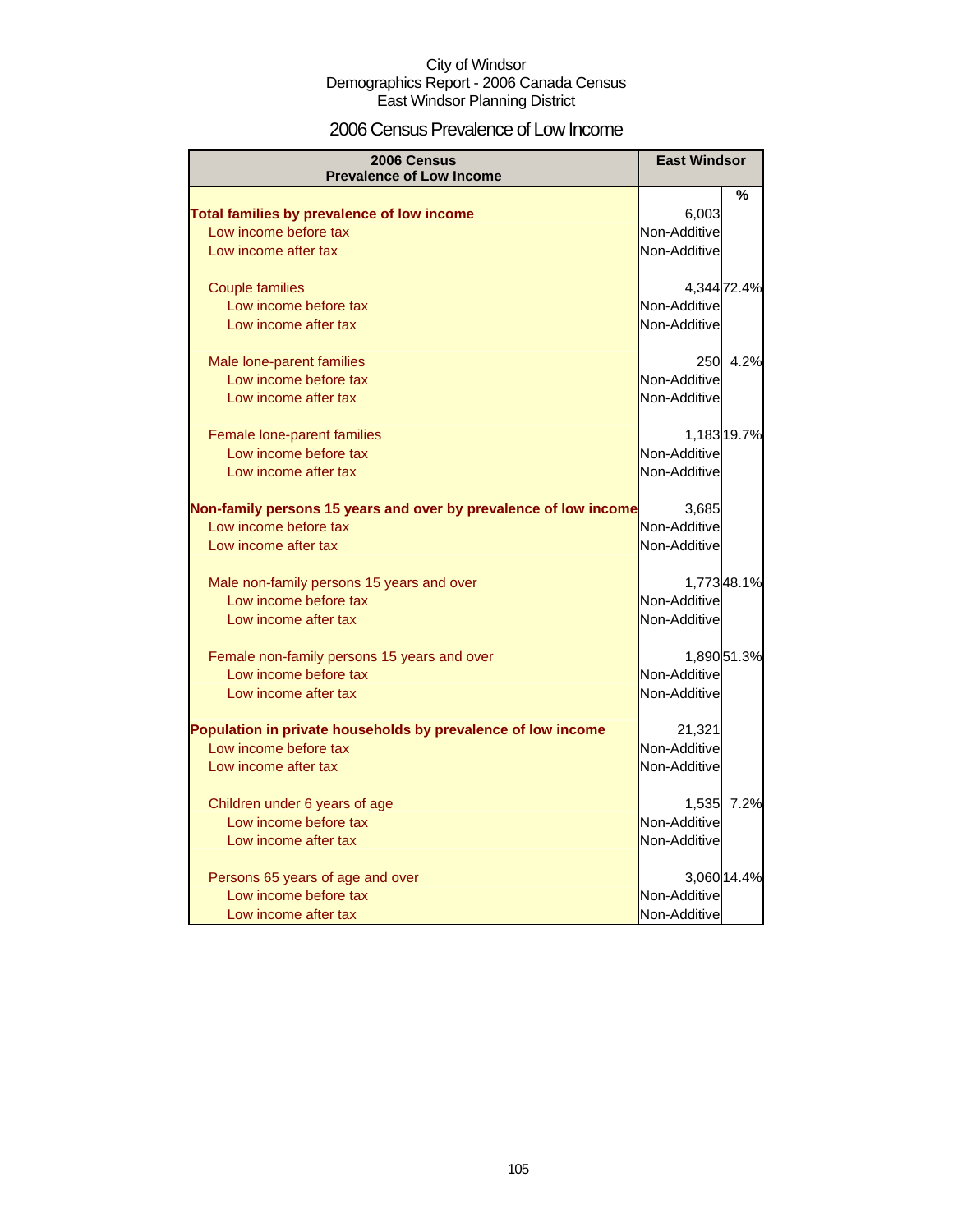### 2006 Census 2005 Household Income

| 2006 Census<br>2005 Household Income | <b>East Windsor</b> |         |
|--------------------------------------|---------------------|---------|
|                                      |                     | %       |
| <b>Private households by income</b>  | 9,438               |         |
| <b>Under \$10,000</b>                |                     | 535 6%  |
| \$10,000 - \$19,999                  | 1,195 13%           |         |
| \$20,000 - \$29,999                  | 1,055 11%           |         |
| \$30,000 - \$39,999                  | 1,164 12%           |         |
| \$40,000 - \$49,999                  | 1,281 14%           |         |
| \$50,000 - \$59,999                  |                     | 820 9%  |
| \$60,000 - \$69,999                  |                     | 808 9%  |
| \$70,000 - \$79,999                  | 643                 | 7%      |
| \$80,000 - \$89,999                  |                     | 455 5%  |
| \$90,000 - \$99,999                  | 300                 | 3%      |
| \$100,000 and over                   | 1,058 11%           |         |
| Dominant income range                | \$40K - \$50K       |         |
| Median household income              | \$45,529            |         |
| Average household income             | \$53,767            |         |
| One person households by income      | 3,317               |         |
| <b>Under \$10,000</b>                |                     | 275 8%  |
| \$10,000 - \$19,999                  |                     | 745 22% |
| \$20,000 - \$29,999                  |                     | 550 17% |
| \$30,000 - \$39,999                  |                     | 508 15% |
| \$40,000 - \$49,999                  |                     | 470 14% |
| \$50,000 - \$59,999                  |                     | 125 4%  |
| \$60,000 - \$69,999                  | 195                 | 6%      |
| \$70,000 - \$79,999                  | 105                 | 3%      |
| \$80,000 - \$89,999                  | 85                  | 3%      |
| \$90,000 - \$99,999                  | 0                   | 0%      |
| \$100,000 and over                   | 80                  | 2%      |
| Dominant income range                | \$10K - \$20K       |         |
| Median household income              | \$29,986            |         |
| Average household income             | \$36,025            |         |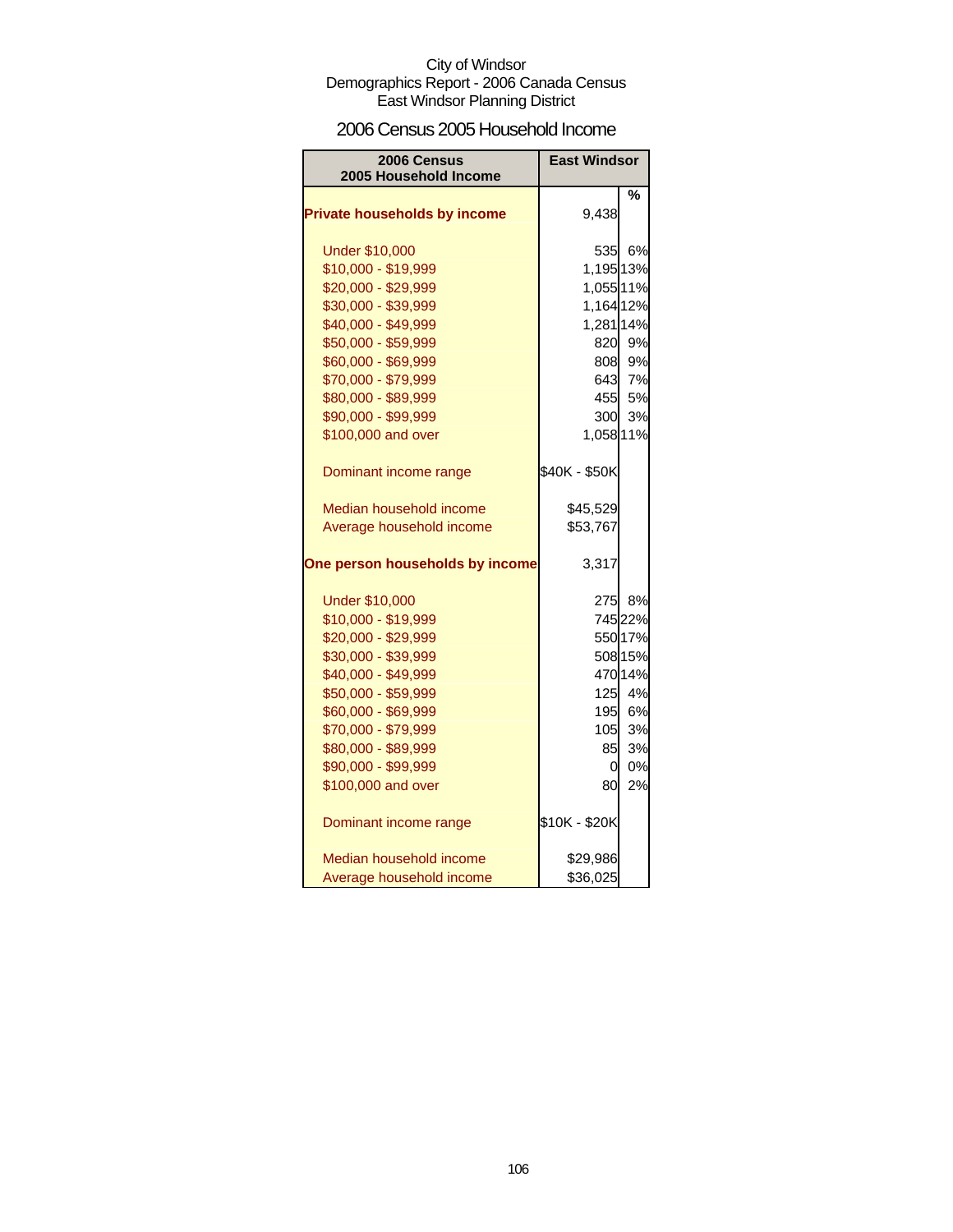### 2006 Census 2005 After-Tax Household Income

| 2006 Census                               | <b>East Windsor</b> |         |
|-------------------------------------------|---------------------|---------|
| 2005 After-Tax Household Income           |                     |         |
| Private households by after-tax income    | 9,463               | %       |
| <b>Under \$10,000</b>                     |                     | 480 5%  |
| \$10,000 - \$19,999                       | 1,295 14%           |         |
| \$20,000 - \$29,999                       | 1,268 13%           |         |
| \$30,000 - \$39,999                       | 1,514 16%           |         |
| \$40,000 - \$49,999                       | 1,343 14%           |         |
| \$50,000 - \$59,999                       |                     | 948 10% |
| \$60,000 - \$69,999                       |                     | 875 9%  |
| \$70,000 - \$79,999                       |                     | 465 5%  |
| \$80,000 - \$89,999                       | 340                 | 4%      |
| \$90,000 - \$99,999                       | 205                 | 2%      |
| \$100,000 and over                        |                     | 526 6%  |
| Dominant income range                     | \$30K - \$40K       |         |
| Median household income                   | \$40,541            |         |
| Average household income                  | \$45,897            |         |
| One person households by after-tax income | 3,269               |         |
| <b>Under \$10,000</b>                     |                     | 270 8%  |
| \$10,000 - \$19,999                       |                     | 820 25% |
| \$20,000 - \$29,999                       |                     | 69321%  |
| \$30,000 - \$39,999                       |                     | 660 20% |
| \$40,000 - \$49,999                       |                     | 348 11% |
| \$50,000 - \$59,999                       |                     | 230 7%  |
| \$60,000 - \$69,999                       |                     | 125 4%  |
| \$70,000 - \$79,999                       | 25                  | 1%      |
| \$80,000 - \$89,999                       | 60                  | 2%      |
| \$90,000 - \$99,999                       | 10                  | 0%      |
| \$100,000 and over                        | 20                  | 1%      |
| Dominant income range                     | \$10K - \$20K       |         |
| Median household income                   | \$27,801            |         |
| Average household income                  | \$30,245            |         |